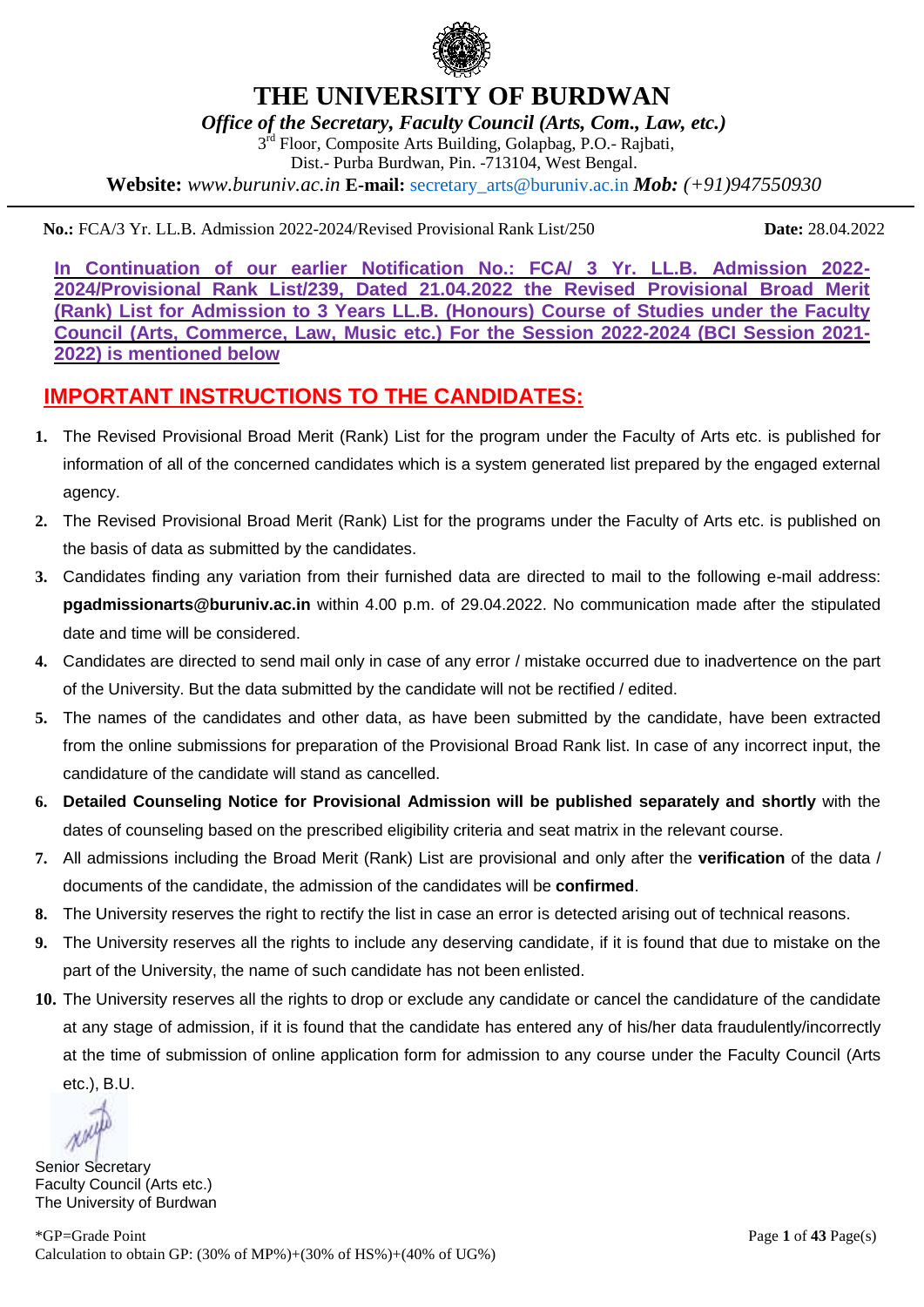| <b>Application</b><br>Seqn. No. | <b>Name of the Candidate</b> | <b>Gender</b> | <b>Category</b>  | <b>M.P.%</b> | $H.S.\%$ | U.G.% | $GP*$   | <b>Rank</b>    |
|---------------------------------|------------------------------|---------------|------------------|--------------|----------|-------|---------|----------------|
| LLB2100228                      | <b>SARIT GHOSH</b>           | Male          | OBC <sub>B</sub> | 88.00        | 91.60    | 82.80 | 87.0000 | $\mathbf{1}$   |
| LLB2102085                      | <b>RASHI SINGAL</b>          | Female        | Unreserved       | 90.83        | 94.00    | 75.10 | 85.4890 | $\overline{2}$ |
| LLB2100739                      | <b>ANI SHARMA</b>            | Female        | Unreserved       | 93.20        | 91.25    | 75.12 | 85.3830 | 3              |
| LLB2102183                      | <b>SUBHANKAR GHOSH</b>       | Male          | Unreserved       | 90.40        | 87.25    | 80.20 | 85.3750 | 4              |
| LLB2100690                      | <b>SUDIPTA SADHU</b>         | Male          | Unreserved       | 86.71        | 82.00    | 86.70 | 85.2930 | 5              |
| LLB2102622                      | <b>NIKITA JAIN</b>           | Female        | Unreserved       | 86.00        | 92.00    | 79.32 | 85.1280 | 6              |
| LLB2100129                      | <b>SUDIP ROY</b>             | Male          | Unreserved       | 89.14        | 87.00    | 80.40 | 85.0020 | $\overline{7}$ |
| LLB2102196                      | <b>SUBHADIP MUKHERJEE</b>    | Male          | Unreserved       | 84.00        | 86.00    | 85.00 | 85.0000 | 8              |
| LLB2101399                      | <b>DEBANGSU SAHA</b>         | Male          | Unreserved       | 93.14        | 92.80    | 71.83 | 84.5140 | 9              |
| LLB2101706                      | SAYANTANI RAKSHIT            | Female        | Unreserved       | 95.71        | 88.60    | 72.45 | 84.2730 | 10             |
| LLB2100156                      | <b>SUMAN LAL</b>             | Male          | Unreserved       | 92.20        | 87.30    | 76.00 | 84.2500 | 11             |
| LLB2102142                      | <b>ATISH SANTRA</b>          | Male          | Unreserved       | 89.14        | 75.40    | 87.20 | 84.2420 | 12             |
| LLB2100913                      | <b>MOHINI GUPTA</b>          | Female        | Unreserved       | 87.71        | 91.60    | 74.97 | 83.7810 | 13             |
| LLB2102589                      | <b>ANAY SARKAR</b>           | Male          | Unreserved       | 94.28        | 94.60    | 67.78 | 83.7760 | 14             |
| LLB2100816                      | RUHUL AMIN MONDAL            | Male          | OBC A            | 88.14        | 86.00    | 77.50 | 83.2420 | 15             |
| LLB2102271                      | <b>SANCHITA POREL</b>        | Female        | Unreserved       | 90.43        | 85.80    | 74.91 | 82.8330 | 16             |
| LLB2102483                      | <b>DEBJYOTI GORAI</b>        | Male          | OBC <sub>B</sub> | 85.85        | 82.20    | 81.00 | 82.8150 | 17             |
| LLB2101193                      | <b>SHREYA DAS</b>            | Female        | Unreserved       | 90.50        | 85.00    | 74.25 | 82.3500 | 18             |
| LLB2101668                      | PIYALTARU DAS                | Male          | Unreserved       | 94.14        | 88.20    | 69.08 | 82.3340 | 19             |
| LLB2102198                      | <b>TARIFULLAH SK</b>         | Male          | OBC A            | 88.42        | 84.80    | 75.60 | 82.2060 | 20             |
| LLB2100815                      | <b>SUBHAJIT SAMANTA</b>      | Male          | Unreserved       | 83.43        | 87.60    | 76.80 | 82.0290 | 21             |
| LLB2101776                      | <b>LABANYA KHAN</b>          | Male          | Unreserved       | 88.00        | 79.40    | 79.10 | 81.8600 | 22             |
| LLB2102246                      | <b>SUJOY ROY</b>             | Male          | OBC <sub>B</sub> | 75.85        | 84.40    | 84.25 | 81.7750 | 23             |
| LLB2100431                      | <b>ARNAB SAHA</b>            | Male          | Unreserved       | 83.80        | 86.00    | 76.96 | 81.7240 | 24             |
| LLB2101427                      | <b>ARITRA KUMAR</b>          | Male          | Unreserved       | 81.28        | 77.60    | 85.00 | 81.6640 | 25             |
| LLB2100535                      | LAKSHMI NARAYAN DHARA        | Male          | <b>SC</b>        | 80.00        | 80.08    | 83.80 | 81.5440 | 26             |
| LLB2101239                      | <b>JOY DUTTA</b>             | Male          | Unreserved       | 85.43        | 80.80    | 79.03 | 81.4810 | 27             |
| LLB2100161                      | <b>NIGAR SULTANA</b>         | Female        | OBC A            | 80.29        | 84.00    | 80.00 | 81.2870 | 28             |
| LLB2100389                      | <b>SHAGUFA AKHTER</b>        | Female        | Unreserved       | 83.40        | 84.00    | 77.58 | 81.2520 | 29             |
| LLB2100517                      | SARANYA MONDAL               | Female        | Unreserved       | 88.14        | 76.60    | 78.90 | 80.9820 | 30             |
| LLB2100501                      | <b>RESHMA KHATUN</b>         | Female        | Unreserved       | 85.14        | 89.20    | 71.60 | 80.9420 | 31             |
| LLB2101096                      | <b>SUPRATIK SAHA</b>         | Male          | Unreserved       | 87.42        | 80.80    | 76.00 | 80.8660 | 32             |
| LLB2101065                      | <b>MANJURI KHARATI</b>       | Female        | <b>SC</b>        | 84.57        | 88.20    | 72.41 | 80.7950 | 33             |
| LLB2101624                      | SNIGDHA AGARWALA             | Female        | Unreserved       | 89.20        | 86.25    | 70.08 | 80.6670 | 34             |
| LLB2100600                      | ARUNAVA DUTTA                | Male          | Unreserved       | 77.28        | 77.60    | 85.19 | 80.5400 | 35             |
| LLB2100377                      | ANANYA CHANDRA               | Female        | Unreserved       | 89.14        | 69.40    | 82.30 | 80.4820 | 36             |
| LLB2100104                      | <b>DITSHA DAN</b>            | Female        | Unreserved       | 77.90        | 87.80    | 76.70 | 80.3900 | 37             |
| LLB2100328                      | <b>SREEJANI DEBNATH</b>      | Female        | Unreserved       | 71.00        | 90.00    | 80.00 | 80.3000 | 38             |
| LLB2102093                      | <b>BROJOSUNDAR MONDAL</b>    | Male          | Unreserved       | 88.00        | 84.00    | 71.70 | 80.2800 | 39             |
| LLB2101700                      | <b>SUMAN SAU</b>             | Male          | Unreserved       | 85.63        | 78.80    | 77.00 | 80.1290 | 40             |
| LLB2101160                      | <b>BAKUL DAS</b>             | Female        | Unreserved       | 85.28        | 79.00    | 76.85 | 80.0240 | 41             |
| LLB2102581                      | <b>ABHISHEK CHATTERJEE</b>   | Male          | Unreserved       | 80.00        | 80.00    | 80.00 | 80.0000 | 42             |
| LLB2101590                      | KUMARJEET MUKHERJEE TAPADAR  | Male          | Unreserved       | 86.50        | 81.00    | 74.00 | 79.8500 | 43             |
| LLB2102565                      | RAFIA MANJUMA                | Female        | OBC A            | 79.20        | 81.40    | 79.10 | 79.8200 | 44             |
| LLB2100251                      | RATHINDRA ADHIKARY           | Male          | Unreserved       | 67.43        | 82.20    | 87.00 | 79.6890 | 45             |
| LLB2101683                      | <b>SURABHI SINGH</b>         | Female        | Unreserved       | 93.10        | 88.40    | 62.78 | 79.5620 | 46             |
| LLB2100428                      | <b>ROHIT TIWARI</b>          | Male          | Unreserved       | 79.14        | 86.80    | 74.42 | 79.5500 | 47             |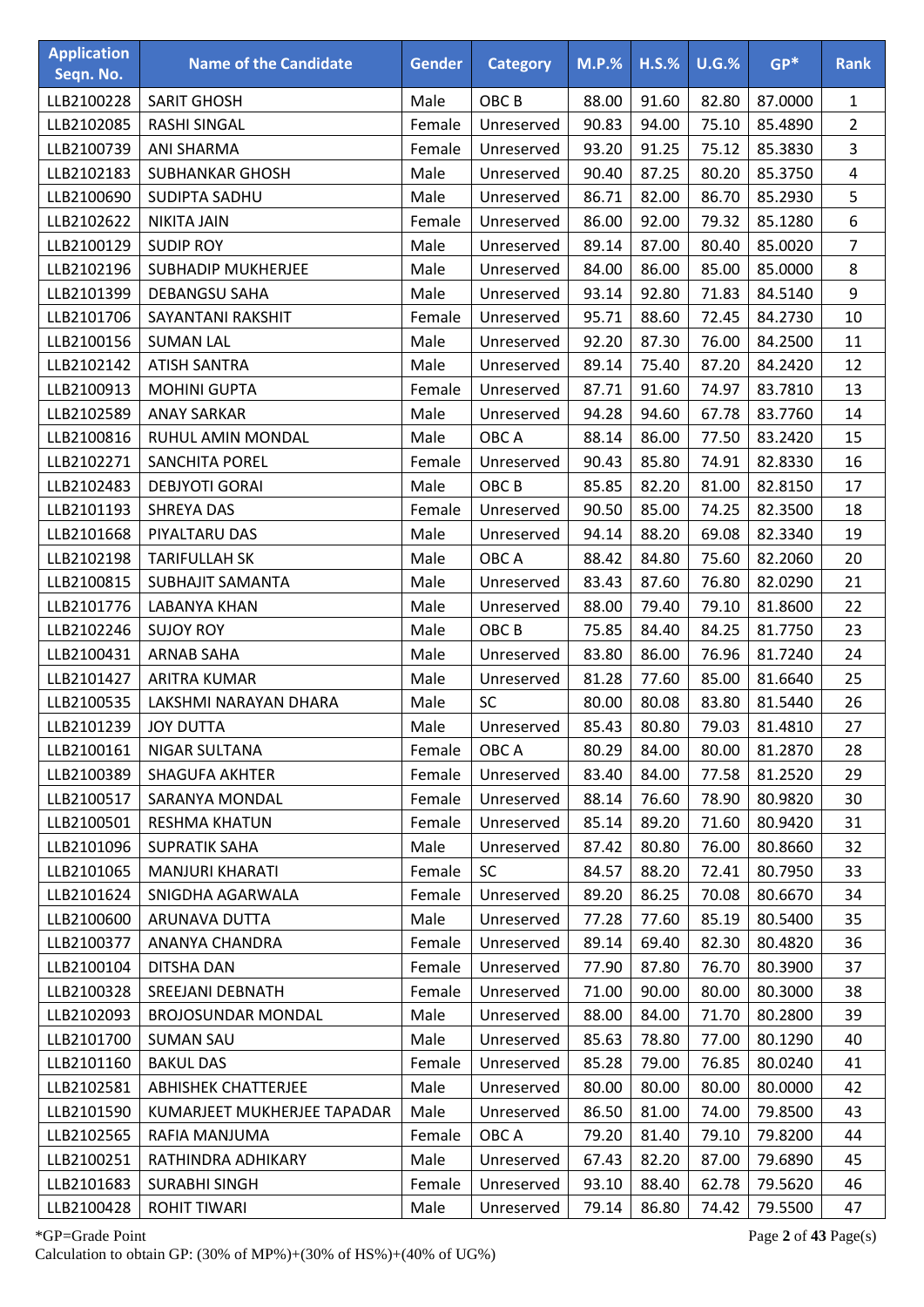| <b>Application</b><br>Seqn. No. | <b>Name of the Candidate</b> | <b>Gender</b> | <b>Category</b>  | <b>M.P.%</b> | $H.S.\%$ | $U.G.\%$ | $GP*$   | <b>Rank</b> |
|---------------------------------|------------------------------|---------------|------------------|--------------|----------|----------|---------|-------------|
| LLB2102685                      | SOUVIK DASKARMAKAR           | Male          | Unreserved       | 86.43        | 91.80    | 65.00    | 79.4690 | 48          |
| LLB2101784                      | <b>BITAN ACHARJYA</b>        | Female        | Unreserved       | 76.29        | 91.00    | 72.45    | 79.1670 | 49          |
| LLB2101033                      | <b>AKASH MONDAL</b>          | Male          | OBC <sub>B</sub> | 74.00        | 90.60    | 74.40    | 79.1400 | 50          |
| LLB2100579                      | SANJUKTA MODAK               | Female        | OBC <sub>B</sub> | 77.57        | 72.00    | 85.60    | 79.1110 | 51          |
| LLB2100140                      | KHURSHED ALAM SHAIKH         | Male          | OBC A            | 87.71        | 86.60    | 66.97    | 79.0810 | 52          |
| LLB2101327                      | SARMISTHA DAS                | Female        | SC               | 70.00        | 78.89    | 85.88    | 79.0190 | 53          |
| LLB2100594                      | PRIYABRATA BHATTACHARYA      | Male          | Unreserved       | 83.86        | 63.80    | 86.75    | 78.9980 | 54          |
| LLB2102049                      | MUNSHI ASHRAFUL KARIM        | Male          | Unreserved       | 93.10        | 59.40    | 83.06    | 78.9740 | 55          |
| LLB2101644                      | DIBYENDU BIKASH HAZRA        | Male          | Unreserved       | 70.85        | 84.80    | 80.60    | 78.9350 | 56          |
| LLB2100680                      | <b>SUBHAM BARAL</b>          | Male          | Unreserved       | 82.70        | 79.40    | 75.37    | 78.7780 | 57          |
| LLB2100301                      | <b>TAHSEEN ISLAM</b>         | Female        | Unreserved       | 86.75        | 87.80    | 65.88    | 78.7170 | 58          |
| LLB2101927                      | NAYNA SUTRADHAR              | Female        | OBC <sub>B</sub> | 73.29        | 81.60    | 80.10    | 78.5070 | 59          |
| LLB2101761                      | SOUMYASHREE BISWAS           | Female        | Unreserved       | 88.40        | 78.50    | 71.00    | 78.4700 | 60          |
| LLB2100733                      | PRIYANKA BYLE                | Female        | Unreserved       | 79.42        | 89.40    | 69.40    | 78.4060 | 61          |
| LLB2101393                      | <b>MD RAJU SHAIKH</b>        | Male          | Unreserved       | 72.00        | 79.80    | 81.87    | 78.2880 | 62          |
| LLB2102869                      | <b>INDRANIL PANDA</b>        | Male          | Unreserved       | 86.00        | 75.20    | 74.73    | 78.2520 | 63          |
| LLB2101711                      | SOUMYADEEP SENGUPTA          | Male          | Unreserved       | 75.14        | 79.00    | 80.00    | 78.2420 | 64          |
| LLB2101952                      | <b>HRITICK DAS</b>           | Male          | Unreserved       | 68.57        | 91.60    | 75.00    | 78.0510 | 65          |
| LLB2100256                      | YEASIN HALDER                | Male          | OBC A            | 84.87        | 84.20    | 68.30    | 78.0410 | 66          |
| LLB2100533                      | SANGITA CHATTERJEE           | Female        | Unreserved       | 84.00        | 73.20    | 77.12    | 78.0080 | 67          |
| LLB2101269                      | <b>ATIKUDDIN MOLLA</b>       | Male          | OBC A            | 70.28        | 88.20    | 76.10    | 77.9840 | 68          |
| LLB2101790                      | <b>SHUBHAJIT GHOSH</b>       | Male          | Unreserved       | 92.57        | 74.80    | 69.40    | 77.9710 | 69          |
| LLB2100462                      | <b>JHILIK KHATUN</b>         | Female        | OBC A            | 64.85        | 88.60    | 79.73    | 77.9270 | 70          |
| LLB2100459                      | <b>INDRASISH MUKHERJEE</b>   | Male          | Unreserved       | 84.00        | 76.40    | 74.50    | 77.9200 | 71          |
| LLB2102146                      | <b>KHUSHBU RAI</b>           | Female        | Unreserved       | 72.40        | 86.50    | 75.50    | 77.8700 | 72          |
| LLB2100776                      | <b>SOURAV TAMANG</b>         | Male          | Unreserved       | 80.40        | 92.50    | 65.00    | 77.8700 | 73          |
| LLB2100046                      | ADITYA NARAYAN KHAN          | Male          | OBC <sub>B</sub> | 83.57        | 84.40    | 68.47    | 77.7790 | 74          |
| LLB2100052                      | PAMPA NASKAR                 | Female        | <b>SC</b>        | 73.42        | 86.00    | 74.75    | 77.7260 | 75          |
| LLB2102501                      | AHRARUL HAQUE                | Male          | Unreserved       | 83.50        | 78.50    | 72.80    | 77.7200 | 76          |
| LLB2100582                      | <b>ANKITA YADAV</b>          | Female        | Unreserved       | 89.14        | 73.00    | 72.40    | 77.6020 | 77          |
| LLB2101972                      | <b>MIJANUR RAHAMAN</b>       | Male          | OBC <sub>B</sub> | 86.42        | 78.40    | 70.00    | 77.4460 | 78          |
| LLB2100902                      | ANIRBAN MITRA                | Male          | Unreserved       | 95.00        | 81.16    | 61.37    | 77.3960 | 79          |
| LLB2101967                      | <b>TARIQUE AZIZ BISWAS</b>   | Male          | OBC A            | 74.50        | 81.20    | 76.70    | 77.3900 | 80          |
| LLB2101467                      | SHINJINI BHATTACHARYYA       | Female        | Unreserved       | 89.57        | 89.80    | 58.87    | 77.3590 | 81          |
| LLB2100136                      | <b>APARESH ROY</b>           | Male          | Unreserved       | 86.50        | 68.60    | 76.93    | 77.3020 | 82          |
| LLB2100086                      | <b>SUDIPTA DEY</b>           | Male          | Unreserved       | 65.71        | 80.40    | 83.50    | 77.2330 | 83          |
| LLB2100244                      | <b>CHAYAN DAS</b>            | Male          | Unreserved       | 81.71        | 71.20    | 78.38    | 77.2250 | 84          |
| LLB2100700                      | <b>SUMAN SAMANTA</b>         | Male          | Unreserved       | 82.00        | 76.00    | 74.40    | 77.1600 | 85          |
| LLB2101061                      | RITIKA GOSWAMI               | Female        | Unreserved       | 83.40        | 93.75    | 60.00    | 77.1450 | 86          |
| LLB2101767                      | ANIK KUMAR SAHA              | Male          | <b>SC</b>        | 89.00        | 81.16    | 65.00    | 77.0480 | 87          |
| LLB2101615                      | SANCHAITA CHOUDHARY          | Female        | Unreserved       | 74.00        | 89.40    | 70.00    | 77.0200 | 88          |
| LLB2102377                      | <b>SAYAN MONDAL</b>          | Male          | OBC <sub>B</sub> | 85.14        | 79.00    | 69.40    | 77.0020 | 89          |
| LLB2100505                      | DEBAYAN GHOSH                | Male          | Unreserved       | 79.42        | 79.60    | 73.20    | 76.9860 | 90          |
| LLB2102885                      | <b>RITAM KOLEY</b>           | Male          | Unreserved       | 72.00        | 82.00    | 76.67    | 76.8680 | 91          |
| LLB2102489                      | <b>RAVI BAGLA</b>            | Male          | Unreserved       | 87.00        | 89.00    | 60.00    | 76.8000 | 92          |
| LLB2100186                      | SNEHASISKHANRA               | Male          | Unreserved       | 77.12        | 59.20    | 89.63    | 76.7480 | 93          |
| LLB2102864                      | MIRZA MEHEDI HASAN           | Male          | Unreserved       | 75.00        | 83.60    | 72.80    | 76.7000 | 94          |
| LLB2101013                      | <b>ROHIT HAZRA</b>           | Male          | Unreserved       | 69.42        | 82.80    | 77.57    | 76.6940 | 95          |

\*GP=Grade Point Page **3** of **43** Page(s) Calculation to obtain GP: (30% of MP%)+(30% of HS%)+(40% of UG%)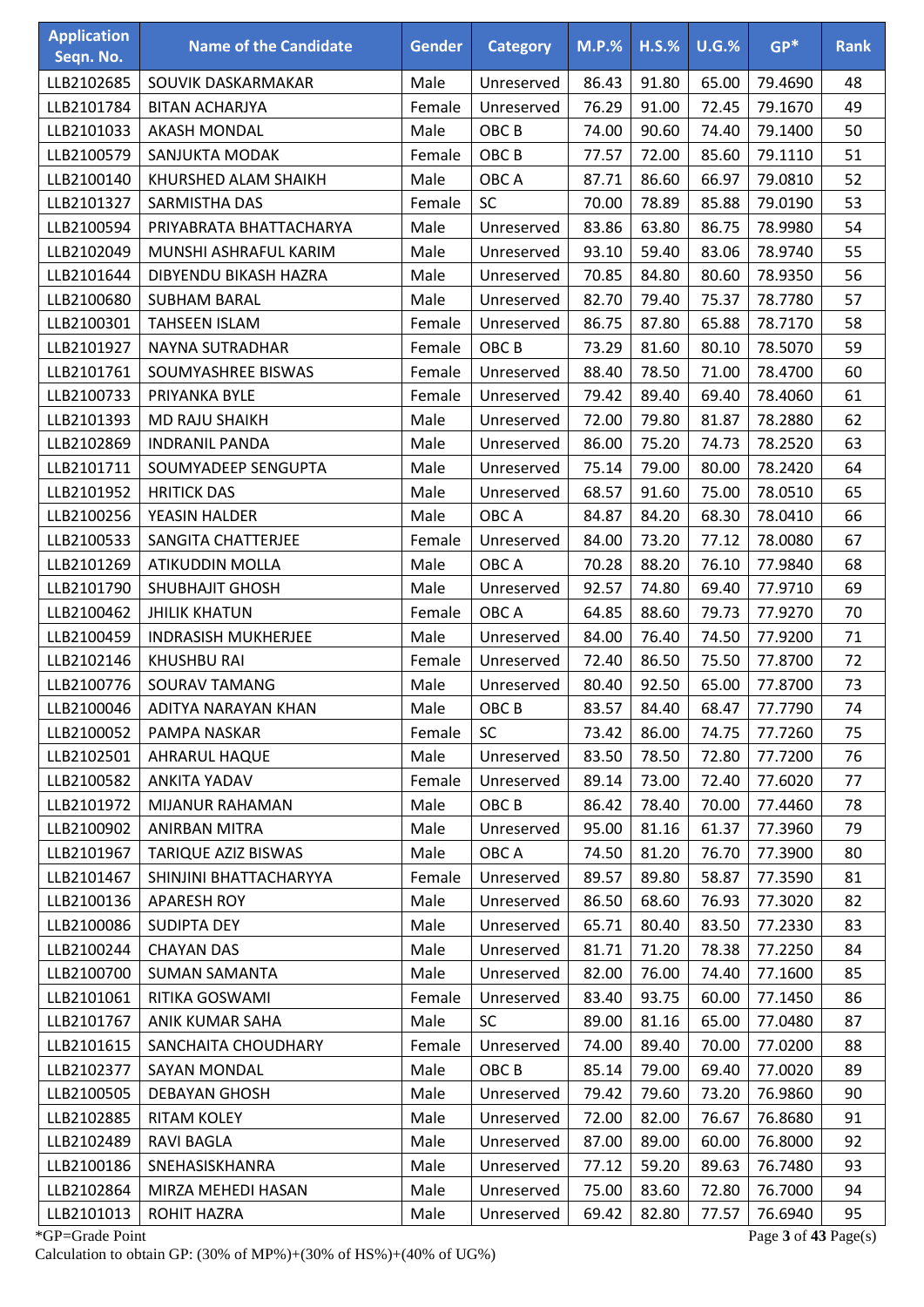| <b>Application</b><br>Seqn. No. | <b>Name of the Candidate</b> | <b>Gender</b> | <b>Category</b>  | <b>M.P.%</b> | $H.S.\%$ | $U.G.\%$ | $GP*$   | <b>Rank</b> |
|---------------------------------|------------------------------|---------------|------------------|--------------|----------|----------|---------|-------------|
| LLB2101002                      | <b>TEETHI DAS</b>            | Female        | Unreserved       | 71.00        | 83.60    | 75.74    | 76.6760 | 96          |
| LLB2101119                      | <b>DEBOSMITA DAS</b>         | Female        | Unreserved       | 77.57        | 87.60    | 67.80    | 76.6710 | 97          |
| LLB2100743                      | <b>SOURAV BHOWMIK</b>        | Male          | SC               | 86.00        | 76.80    | 69.03    | 76.4520 | 98          |
| LLB2102803                      | <b>JOLY DUTTA</b>            | Female        | Unreserved       | 81.14        | 70.00    | 77.75    | 76.4420 | 99          |
| LLB2102424                      | <b>SREEPARNA GHOSH</b>       | Female        | Unreserved       | 88.75        | 80.80    | 63.50    | 76.2650 | 100         |
| LLB2101982                      | <b>DHRUBA MANDAL</b>         | Male          | SC               | 66.71        | 83.80    | 77.70    | 76.2330 | 101         |
| LLB2100447                      | <b>MOUSINA KHATUN</b>        | Female        | Unreserved       | 69.57        | 86.00    | 73.90    | 76.2310 | 102         |
| LLB2100420                      | ABHINABA PAL                 | Male          | Unreserved       | 89.75        | 73.00    | 68.50    | 76.2250 | 103         |
| LLB2100440                      | PALLABI BASU                 | Female        | Unreserved       | 77.90        | 86.00    | 67.45    | 76.1500 | 104         |
| LLB2100103                      | SAUMILI KARMAKAR             | Female        | OBC <sub>B</sub> | 85.71        | 70.00    | 73.40    | 76.0730 | 105         |
| LLB2100198                      | <b>AJIT RABIDAS</b>          | Male          | <b>SC</b>        | 69.71        | 86.00    | 73.33    | 76.0450 | 106         |
| LLB2102106                      | <b>BISWARUP GHOSH</b>        | Male          | OBC <sub>B</sub> | 69.86        | 85.20    | 73.50    | 75.9180 | 107         |
| LLB2100811                      | SAYANTAN BANERJEE            | Male          | Unreserved       | 76.71        | 87.40    | 66.58    | 75.8650 | 108         |
| LLB2100281                      | <b>SUDIPTO DAS</b>           | Male          | Unreserved       | 75.00        | 77.77    | 75.00    | 75.8310 | 109         |
| LLB2100308                      | <b>ARIJIT ROY</b>            | Male          | Unreserved       | 63.14        | 84.20    | 78.88    | 75.7540 | 110         |
| LLB2101963                      | ANWESHA KUNDU                | Female        | OBC <sub>B</sub> | 68.57        | 87.40    | 72.40    | 75.7510 | 111         |
| LLB2100611                      | <b>MANISHA GHOSH</b>         | Female        | Unreserved       | 66.28        | 78.20    | 80.75    | 75.6440 | 112         |
| LLB2102133                      | <b>DEBAJYOTI PAL</b>         | Male          | Unreserved       | 72.71        | 74.80    | 78.30    | 75.5730 | 113         |
| LLB2102537                      | <b>AINDRILA PAUL</b>         | Female        | Unreserved       | 77.71        | 76.60    | 72.90    | 75.4530 | 114         |
| LLB2102667                      | SHREYA SENGUPTA              | Female        | Unreserved       | 78.00        | 72.00    | 76.10    | 75.4400 | 115         |
| LLB2100479                      | PRANATI DAS                  | Female        | OBC <sub>B</sub> | 70.71        | 82.04    | 74.02    | 75.4330 | 116         |
| LLB2102316                      | SHUBHENDU MAHATO             | Male          | OBC <sub>B</sub> | 60.57        | 78.00    | 84.40    | 75.3310 | 117         |
| LLB2100261                      | MANOJ KUMAR MANDAL           | Male          | SC               | 75.14        | 67.00    | 81.70    | 75.3220 | 118         |
| LLB2101526                      | SUPRIYA MUKHERJEE            | Female        | Unreserved       | 85.40        | 83.80    | 61.30    | 75.2800 | 119         |
| LLB2101026                      | MADHUSNATA NANDI             | Female        | Unreserved       | 70.00        | 69.90    | 83.10    | 75.2100 | 120         |
| LLB2101898                      | <b>GAKUL CHANDRA ROY</b>     | Male          | SC               | 61.71        | 78.00    | 83.16    | 75.1770 | 121         |
| LLB2101815                      | RAIHAN HOSSAIN               | Male          | OBC A            | 71.86        | 88.00    | 68.00    | 75.1580 | 122         |
| LLB2101419                      | SOUVIK CHAKRABORTY           | Male          | Unreserved       | 83.00        | 92.00    | 56.50    | 75.1000 | 123         |
| LLB2102550                      | SATTAM MAHATO                | Male          | OBC <sub>B</sub> | 79.00        | 70.40    | 75.60    | 75.0600 | 124         |
| LLB2101625                      | NITYANANDA MANDAL            | Male          | <b>SC</b>        | 77.42        | 83.00    | 67.31    | 75.0500 | 125         |
| LLB2101440                      | <b>KUNAL MISHRA</b>          | Male          | Unreserved       | 64.14        | 83.60    | 76.70    | 75.0020 | 126         |
| LLB2101342                      | <b>SANJUKTA THAKUR</b>       | Female        | OBC <sub>B</sub> | 72.40        | 78.40    | 74.40    | 75.0000 | 127         |
| LLB2100756                      | <b>ADITI BISWAS</b>          | Female        | <b>SC</b>        | 62.42        | 84.60    | 77.19    | 74.9820 | 128         |
| LLB2102394                      | JAYANTA SADHUKHAN            | Male          | Unreserved       | 67.14        | 82.40    | 75.21    | 74.9460 | 129         |
| LLB2101140                      | MRINAL KANTI PALOI           | Male          | Unreserved       | 74.57        | 75.80    | 74.50    | 74.9110 | 130         |
| LLB2101103                      | <b>SUBHA DAS</b>             | Male          | <b>SC</b>        | 70.00        | 81.00    | 74.00    | 74.9000 | 131         |
| LLB2100041                      | <b>SATYAM SANIDHY</b>        | Male          | Unreserved       | 85.50        | 62.00    | 76.60    | 74.8900 | 132         |
| LLB2101012                      | <b>KAUSHIK GUHA</b>          | Male          | Unreserved       | 64.50        | 73.20    | 83.94    | 74.8860 | 133         |
| LLB2100312                      | <b>BITTU PARAMANICK</b>      | Male          | OBC B            | 63.28        | 83.40    | 77.20    | 74.8840 | 134         |
| LLB2100361                      | MEGHNA MUKHOPADHYAY          | Female        | Unreserved       | 77.57        | 71.80    | 75.00    | 74.8110 | 135         |
| LLB2102759                      | KAUSHIK KUMAR JHA            | Male          | Unreserved       | 87.40        | 62.00    | 74.94    | 74.7960 | 136         |
| LLB2100164                      | <b>SUTANUKA LAHIRI</b>       | Female        | Unreserved       | 81.85        | 66.20    | 75.90    | 74.7750 | 137         |
| LLB2101698                      | <b>NITAI DAS</b>             | Male          | Unreserved       | 68.42        | 80.40    | 75.19    | 74.7220 | 138         |
| LLB2102761                      | MOUMITA KUNDU                | Female        | Unreserved       | 73.85        | 84.00    | 68.30    | 74.6750 | 139         |
| LLB2101056                      | <b>SAYAN DAS</b>             | Male          | Unreserved       | 85.00        | 66.40    | 73.00    | 74.6200 | 140         |
| LLB2101008                      | TRISHIT BANDYOPADHYAY        | Male          | Unreserved       | 73.57        | 82.80    | 69.19    | 74.5870 | 141         |
| LLB2101551                      | <b>MAHESWAR BOURI</b>        | Male          | SC               | 78.85        | 60.20    | 82.13    | 74.5670 | 142         |
| LLB2101945                      | SOHAMJIT DAS                 | Male          | Unreserved       | 89.00        | 84.00    | 56.62    | 74.5480 | 143         |

\*GP=Grade Point Page **4** of **43** Page(s) Calculation to obtain GP: (30% of MP%)+(30% of HS%)+(40% of UG%)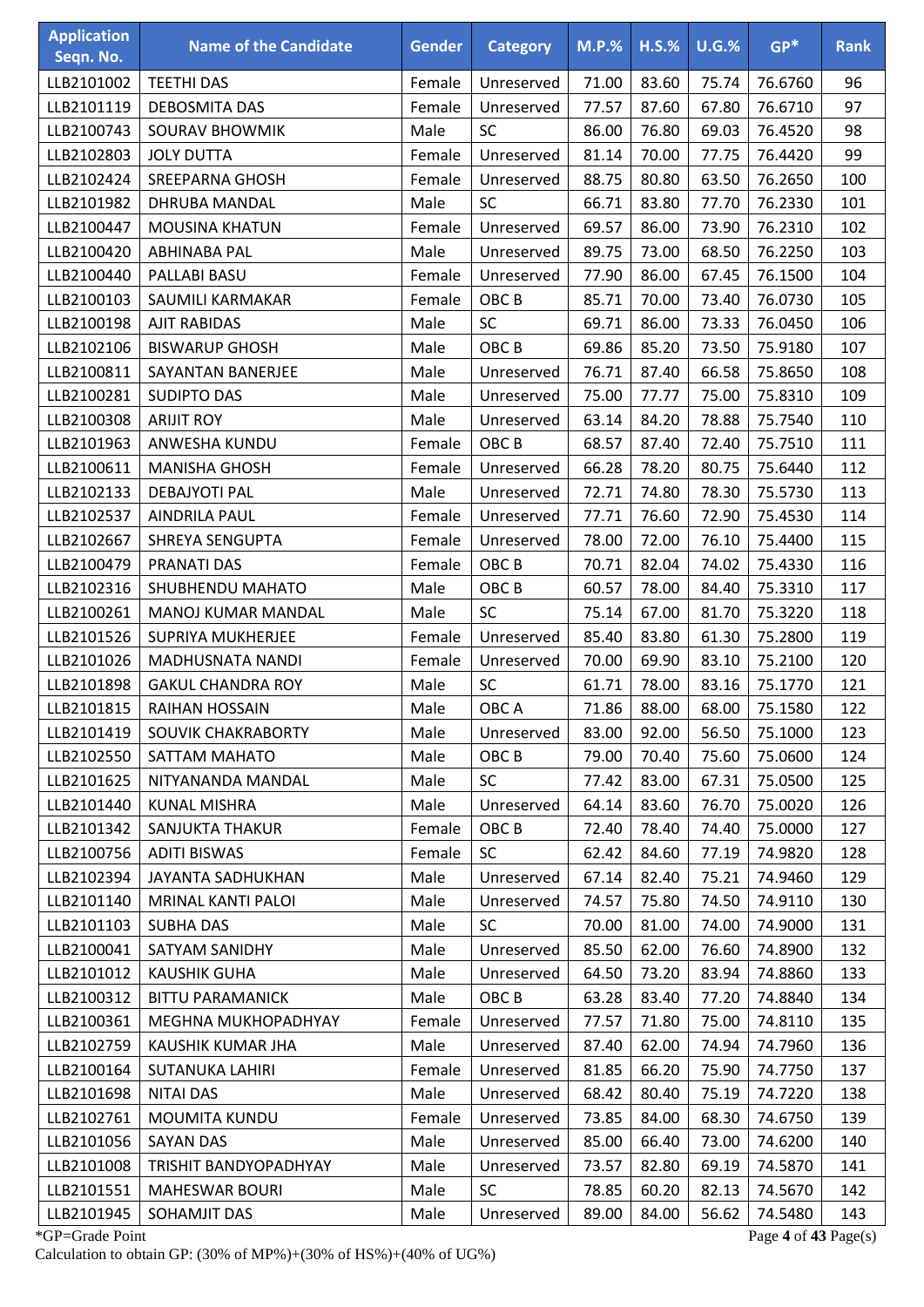| <b>Application</b><br>Seqn. No. | <b>Name of the Candidate</b> | <b>Gender</b> | <b>Category</b>  | $M.P.$ % | $H.S.\%$ | $U.G.\%$ | $GP*$   | <b>Rank</b> |
|---------------------------------|------------------------------|---------------|------------------|----------|----------|----------|---------|-------------|
| LLB2102632                      | <b>SOYEL RANA</b>            | Male          | OBC A            | 61.00    | 76.00    | 83.50    | 74.5000 | 144         |
| LLB2100651                      | <b>GIRISH SARKAR</b>         | Male          | SC               | 51.71    | 80.20    | 87.12    | 74.4210 | 145         |
| LLB2100950                      | SUBHANKAR BHATTACHARYA       | Male          | Unreserved       | 62.57    | 78.60    | 80.00    | 74.3510 | 146         |
| LLB2101465                      | <b>RIDAM SAHA</b>            | Male          | OBC <sub>B</sub> | 78.00    | 80.50    | 67.00    | 74.3500 | 147         |
| LLB2102767                      | <b>SAMRAT ROY</b>            | Male          | Unreserved       | 76.40    | 84.60    | 65.11    | 74.3440 | 148         |
| LLB2101153                      | SAHIL RAMPAL                 | Male          | Unreserved       | 75.00    | 71.66    | 75.86    | 74.3420 | 149         |
| LLB2100218                      | <b>KUNDAN MANDAL</b>         | Male          | Unreserved       | 65.57    | 81.75    | 75.33    | 74.3280 | 150         |
| LLB2102456                      | <b>SUMAN DUTTA</b>           | Male          | OBC <sub>B</sub> | 78.42    | 64.00    | 79.00    | 74.3260 | 151         |
| LLB2102492                      | ANANDA PRAMANIK              | Male          | OBC <sub>B</sub> | 69.00    | 78.60    | 75.00    | 74.2800 | 152         |
| LLB2100309                      | RAJGURU NANDY                | Male          | OBC <sub>B</sub> | 72.85    | 82.60    | 69.10    | 74.2750 | 153         |
| LLB2101301                      | <b>SHUVO KARMAKAR</b>        | Male          | OBC <sub>B</sub> | 76.85    | 87.00    | 62.75    | 74.2550 | 154         |
| LLB2100709                      | <b>TANUSHREE DAS</b>         | Female        | Unreserved       | 67.42    | 78.60    | 76.10    | 74.2460 | 155         |
| LLB2101575                      | <b>SNEHA CHANDA</b>          | Female        | Unreserved       | 70.71    | 82.60    | 70.60    | 74.2330 | 156         |
| LLB2101646                      | ANINDYA CHAUDHURI            | Male          | Unreserved       | 86.33    | 78.50    | 61.75    | 74.1490 | 157         |
| LLB2101585                      | <b>SOURAV GHOSH</b>          | Male          | Unreserved       | 77.00    | 67.70    | 76.80    | 74.1300 | 158         |
| LLB2101093                      | RAJDEEP SADHU                | Male          | Unreserved       | 78.40    | 79.50    | 66.70    | 74.0500 | 159         |
| LLB2102298                      | <b>TIYASA PATI</b>           | Female        | Unreserved       | 78.85    | 83.40    | 63.40    | 74.0350 | 160         |
| LLB2100118                      | SK MUSTAK AHAMED             | Male          | OBC A            | 79.14    | 76.60    | 68.13    | 73.9740 | 161         |
| LLB2101979                      | <b>SAMSUN NEHAR</b>          | Female        | OBC A            | 68.14    | 88.20    | 67.60    | 73.9420 | 162         |
| LLB2100493                      | SHUCHITA DEY                 | Female        | Unreserved       | 57.85    | 83.40    | 78.90    | 73.9350 | 163         |
| LLB2102352                      | <b>MERIVIEW PARVIN</b>       | Female        | OBC A            | 62.57    | 85.40    | 73.79    | 73.9070 | 164         |
| LLB2101441                      | SK TAJMIRA KHATUN            | Female        | OBC A            | 66.00    | 89.20    | 68.30    | 73.8800 | 165         |
| LLB2102179                      | <b>SWETA MOYRA</b>           | Female        | OBC <sub>B</sub> | 62.42    | 81.60    | 76.65    | 73.8660 | 166         |
| LLB2100238                      | SARMISTHA KARMAKAR           | Female        | OBC <sub>B</sub> | 67.71    | 78.40    | 75.00    | 73.8330 | 167         |
| LLB2102331                      | MONAMI MAJI                  | Female        | Unreserved       | 64.71    | 85.00    | 72.20    | 73.7930 | 168         |
| LLB2101266                      | <b>SHYAMASREE SAHIS</b>      | Female        | SC               | 60.14    | 68.20    | 88.20    | 73.7820 | 169         |
| LLB2100159                      | SOUGATA GARAI                | Male          | OBC <sub>B</sub> | 75.71    | 80.40    | 67.30    | 73.7530 | 170         |
| LLB2100547                      | <b>UJJAL DAS</b>             | Male          | Unreserved       | 67.00    | 60.60    | 88.63    | 73.7320 | 171         |
| LLB2101716                      | <b>MITA SEN</b>              | Female        | Unreserved       | 61.42    | 82.00    | 76.70    | 73.7060 | 172         |
| LLB2102878                      | <b>SK SAHIN</b>              | Male          | Unreserved       | 78.42    | 68.20    | 74.20    | 73.6660 | 173         |
| LLB2100590                      | <b>SWARUP DOLUI</b>          | Male          | <b>SC</b>        | 60.00    | 60.80    | 93.38    | 73.5920 | 174         |
| LLB2101311                      | SUNITI KUMAR BISWAS          | Male          | <b>SC</b>        | 79.42    | 84.20    | 61.20    | 73.5660 | 175         |
| LLB2102387                      | SANKHA SUBHRA GHOSH          | Male          | Unreserved       | 79.00    | 78.60    | 65.70    | 73.5600 | 176         |
| LLB2102406                      | SK MAIDUL ISLAM              | Male          | OBC A            | 57.50    | 86.33    | 76.00    | 73.5490 | 177         |
| LLB2102244                      | ARABIND PRASAD               | Male          | Unreserved       | 61.71    | 68.00    | 86.50    | 73.5130 | 178         |
| LLB2102742                      | <b>ANITA BASAK</b>           | Female        | OBC <sub>B</sub> | 80.28    | 91.00    | 55.12    | 73.4320 | 179         |
| LLB2101474                      | <b>SIMI SHOME</b>            | Female        | Unreserved       | 78.87    | 87.40    | 58.87    | 73.4290 | 180         |
| LLB2100300                      | <b>ANUSHKA SARKAR</b>        | Female        | Unreserved       | 80.42    | 71.20    | 69.76    | 73.3900 | 181         |
| LLB2102880                      | RITWIKA DAS                  | Female        | Unreserved       | 79.87    | 84.60    | 60.00    | 73.3410 | 182         |
| LLB2101228                      | RITASHREE PAL                | Female        | Unreserved       | 72.57    | 85.60    | 64.72    | 73.3390 | 183         |
| LLB2102245                      | PARTHA MONDAL                | Male          | OBC <sub>B</sub> | 76.00    | 80.00    | 66.20    | 73.2800 | 184         |
| LLB2102070                      | MD ABUL KASEM ABDULLAH       | Male          | Unreserved       | 75.25    | 72.80    | 72.10    | 73.2550 | 185         |
| LLB2102810                      | RIYA MONDAL                  | Female        | Unreserved       | 77.40    | 87.40    | 59.50    | 73.2400 | 186         |
| LLB2102874                      | SACHIN MAHATO                | Male          | OBC <sub>B</sub> | 77.71    | 68.80    | 73.19    | 73.2290 | 187         |
| LLB2102555                      | <b>SWARUP DUTTA</b>          | Male          | Unreserved       | 65.57    | 89.00    | 67.10    | 73.2110 | 188         |
| LLB2102764                      | RAKHI BARMAN                 | Female        | <b>SC</b>        | 65.57    | 80.40    | 73.54    | 73.2070 | 189         |
| LLB2102061                      | MD SADIKUL ISLAM             | Male          | OBC A            | 67.88    | 65.38    | 83.00    | 73.1780 | 190         |
| LLB2101354                      | SILMEE BANU                  | Female        | OBC A            | 65.71    | 76.60    | 76.21    | 73.1770 | 191         |

\*GP=Grade Point Page **5** of **43** Page(s) Calculation to obtain GP: (30% of MP%)+(30% of HS%)+(40% of UG%)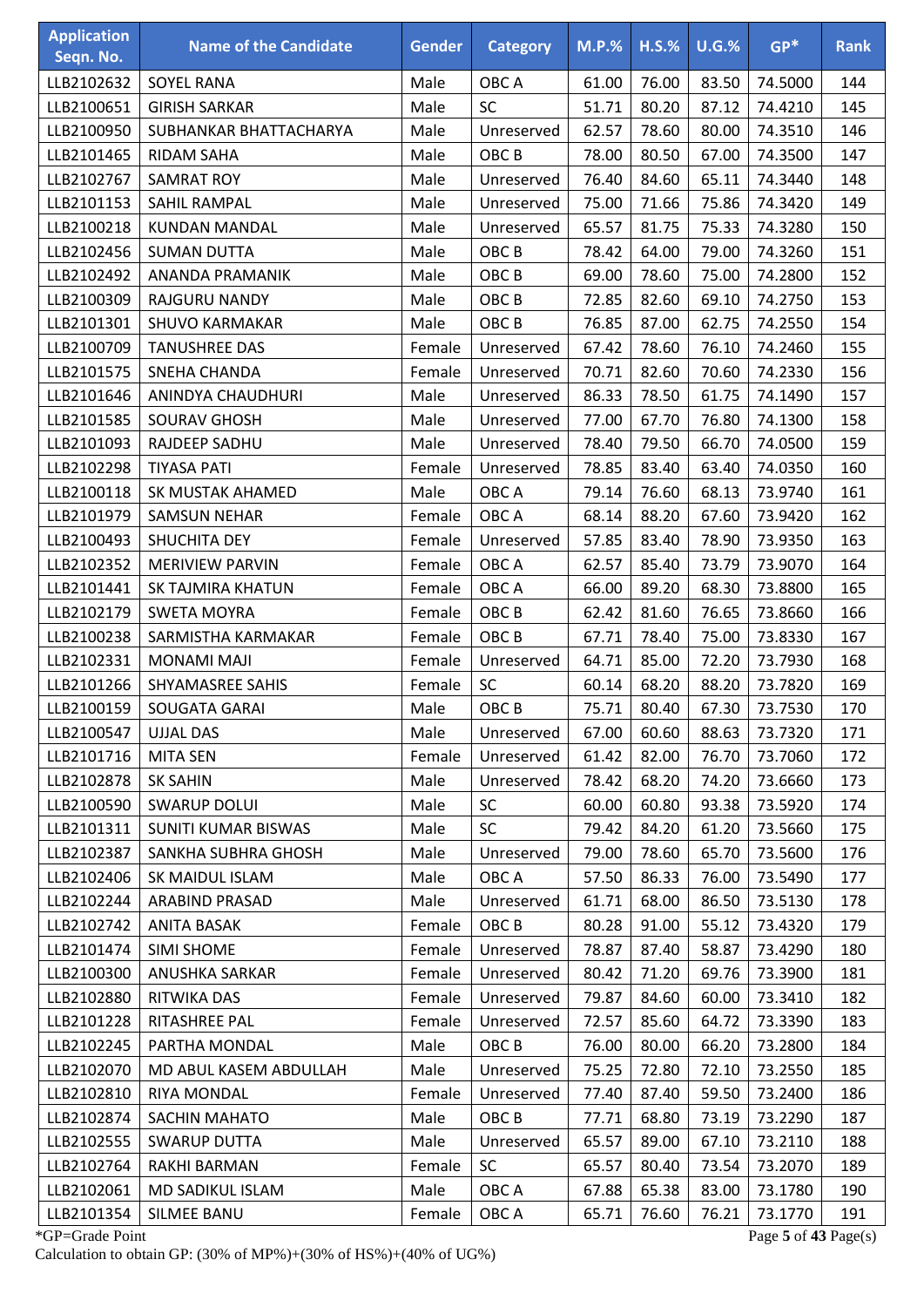| <b>Application</b><br>Seqn. No. | <b>Name of the Candidate</b> | <b>Gender</b> | <b>Category</b>  | <b>M.P.%</b> | $H.S.\%$ | $U.G.\%$ | $GP*$   | <b>Rank</b> |
|---------------------------------|------------------------------|---------------|------------------|--------------|----------|----------|---------|-------------|
| LLB2100398                      | <b>MD IRSHAD</b>             | Male          | Unreserved       | 74.28        | 66.40    | 77.40    | 73.1640 | 192         |
| LLB2101007                      | <b>RIYA NANDY</b>            | Female        | Unreserved       | 73.57        | 76.80    | 70.10    | 73.1510 | 193         |
| LLB2100926                      | <b>IV PRASAD</b>             | Female        | Unreserved       | 63.00        | 86.20    | 70.96    | 73.1440 | 194         |
| LLB2102102                      | ROHINI MANDAL                | Male          | OBC <sub>B</sub> | 81.28        | 85.60    | 57.63    | 73.1160 | 195         |
| LLB2101290                      | <b>DHIMAN DAS</b>            | Male          | Unreserved       | 83.85        | 79.80    | 60.00    | 73.0950 | 196         |
| LLB2102513                      | <b>RITESH GHOSH</b>          | Male          | Unreserved       | 65.25        | 69.40    | 81.74    | 73.0910 | 197         |
| LLB2102169                      | <b>SAYAN ROY</b>             | Male          | SC               | 63.43        | 76.20    | 78.00    | 73.0890 | 198         |
| LLB2101233                      | <b>BISHNU BASKI</b>          | Male          | <b>ST</b>        | 65.43        | 77.00    | 75.80    | 73.0490 | 199         |
| LLB2101579                      | <b>ANNESHA DAS</b>           | Female        | OBC <sub>B</sub> | 80.00        | 80.00    | 62.60    | 73.0400 | 200         |
| LLB2100734                      | <b>FARHAD ALI</b>            | Male          | OBC A            | 83.00        | 88.80    | 53.62    | 72.9880 | 201         |
| LLB2100827                      | PALLABI SAM                  | Female        | Unreserved       | 63.00        | 88.20    | 68.90    | 72.9200 | 202         |
| LLB2100722                      | MERAJUL ISLAM                | Male          | Unreserved       | 65.42        | 71.60    | 79.50    | 72.9060 | 203         |
| LLB2101647                      | RAKHI SAMANTA                | Female        | Unreserved       | 57.42        | 78.00    | 80.65    | 72.8860 | 204         |
| LLB2101126                      | <b>JAYEETA MONDAL</b>        | Female        | SC               | 71.71        | 77.40    | 70.38    | 72.8850 | 205         |
| LLB2101675                      | <b>HASIBUR MONDAL</b>        | Male          | OBC A            | 68.42        | 52.00    | 91.88    | 72.8780 | 206         |
| LLB2100634                      | <b>SUBHAMOY ADHIKARY</b>     | Male          | SC               | 79.71        | 68.80    | 70.75    | 72.8530 | 207         |
| LLB2102772                      | PIU MAL                      | Female        | OBC <sub>B</sub> | 71.57        | 72.80    | 73.85    | 72.8510 | 208         |
| LLB2100290                      | <b>SAJAL DAS</b>             | Male          | OBC <sub>B</sub> | 58.70        | 81.20    | 77.20    | 72.8500 | 209         |
| LLB2100714                      | <b>ASHIK DEWAN</b>           | Male          | Unreserved       | 64.71        | 81.80    | 72.09    | 72.7890 | 210         |
| LLB2100076                      | <b>ANKUSH SAHA</b>           | Male          | OBC <sub>B</sub> | 77.14        | 67.20    | 73.68    | 72.7740 | 211         |
| LLB2101619                      | SWEETYBHAKAT                 | Female        | OBC <sub>B</sub> | 61.71        | 83.80    | 72.80    | 72.7730 | 212         |
| LLB2102826                      | HEMANTA PARAMANIK            | Male          | OBC <sub>B</sub> | 64.57        | 83.80    | 70.60    | 72.7510 | 213         |
| LLB2100288                      | <b>SNEHAMOY MAJI</b>         | Male          | Unreserved       | 77.00        | 77.00    | 66.37    | 72.7480 | 214         |
| LLB2101281                      | <b>SUMAN GHOSH</b>           | Male          | OBC <sub>B</sub> | 79.28        | 79.33    | 62.80    | 72.7030 | 215         |
| LLB2100536                      | PRIYANKA MONDAL              | Female        | Unreserved       | 64.14        | 78.20    | 75.00    | 72.7020 | 216         |
| LLB2102462                      | <b>MANOJIT SAHA</b>          | Male          | Unreserved       | 77.50        | 61.20    | 77.71    | 72.6940 | 217         |
| LLB2100703                      | <b>NANDINI SHAW</b>          | Female        | <b>SC</b>        | 68.40        | 79.00    | 71.13    | 72.6720 | 218         |
| LLB2100336                      | <b>SOUMI PAUL</b>            | Female        | Unreserved       | 74.85        | 81.80    | 64.12    | 72.6430 | 219         |
| LLB2102342                      | JINNATARA BEGAM              | Female        | OBC A            | 59.14        | 85.20    | 73.30    | 72.6220 | 220         |
| LLB2102563                      | SK SHAMIM RAHAMAN            | Male          | OBC A            | 87.00        | 72.80    | 61.68    | 72.6120 | 221         |
| LLB2102757                      | <b>GOLAM MUZTOBA</b>         | Male          | Unreserved       | 81.50        | 84.20    | 57.25    | 72.6100 | 222         |
| LLB2100073                      | ADITYA VIKRAM FOGLA          | Male          | Unreserved       | 75.50        | 78.50    | 66.00    | 72.6000 | 223         |
| LLB2100034                      | NILESH KARMAKAR              | Male          | OBC <sub>B</sub> | 56.00        | 78.20    | 80.80    | 72.5800 | 224         |
| LLB2101325                      | <b>KAMLASH</b>               | Male          | OBC A            | 80.00        | 68.58    | 70.00    | 72.5740 | 225         |
| LLB2100615                      | <b>KARUNA DAS</b>            | Male          | SC               | 64.28        | 89.40    | 66.13    | 72.5560 | 226         |
| LLB2102763                      | ALAMGIR HOSSAIN MONAL        | Male          | OBC A            | 60.09        | 88.60    | 69.81    | 72.5310 | 227         |
| LLB2100153                      | <b>SHAHEEN AHMED</b>         | Female        | OBC A            | 71.14        | 87.60    | 62.26    | 72.5260 | 228         |
| LLB2102593                      | <b>AYANTIKA DE</b>           | Female        | Unreserved       | 79.42        | 83.60    | 59.00    | 72.5060 | 229         |
| LLB2100777                      | <b>RAHUL SING</b>            | Male          | Unreserved       | 68.14        | 80.20    | 70.00    | 72.5020 | 230         |
| LLB2101366                      | SRIJA PURKAIT                | Female        | Unreserved       | 71.00        | 84.00    | 65.00    | 72.5000 | 231         |
| LLB2102155                      | MD AZAHAR HOSSAIN            | Male          | OBC A            | 74.00        | 79.83    | 65.77    | 72.4570 | 232         |
| LLB2102172                      | <b>ALIVIA DEY</b>            | Female        | Unreserved       | 63.57        | 74.00    | 77.70    | 72.3510 | 233         |
| LLB2101576                      | JEBA YASMIN                  | Female        | OBC A            | 67.00        | 80.00    | 70.60    | 72.3400 | 234         |
| LLB2101413                      | <b>SOHAM SARKAR</b>          | Male          | Unreserved       | 75.71        | 81.40    | 63.00    | 72.3330 | 235         |
| LLB2101231                      | <b>SARAN MAJUMDER</b>        | Male          | Unreserved       | 84.80        | 76.25    | 60.00    | 72.3150 | 236         |
| LLB2101842                      | PARTHA SARATHI BANERJEE      | Male          | Unreserved       | 84.00        | 66.60    | 67.60    | 72.2200 | 237         |
| LLB2100311                      | PRAGYAJHA                    | Female        | Unreserved       | 82.00        | 72.00    | 65.00    | 72.2000 | 238         |
| LLB2101127                      | <b>MAINAK SEN</b>            | Male          | Unreserved       | 69.42        | 63.60    | 80.71    | 72.1900 | 239         |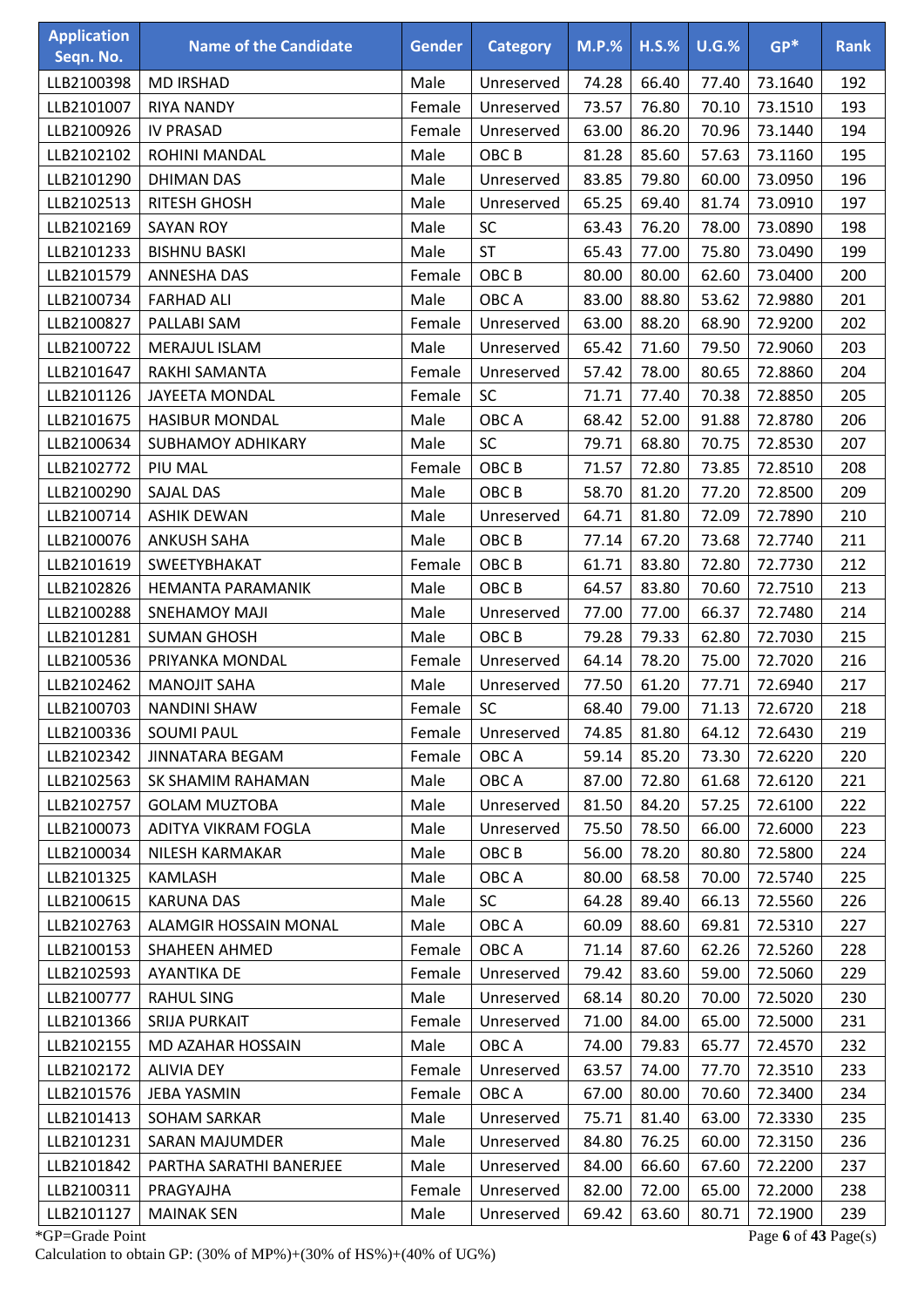| <b>Application</b><br>Seqn. No. | <b>Name of the Candidate</b> | <b>Gender</b> | <b>Category</b>  | <b>M.P.%</b> | $H.S.\%$ | $U.G.\%$ | $GP*$   | <b>Rank</b> |
|---------------------------------|------------------------------|---------------|------------------|--------------|----------|----------|---------|-------------|
| LLB2100091                      | MD SHAMSHER ALI              | Male          | Unreserved       | 60.14        | 80.20    | 75.21    | 72.1860 | 240         |
| LLB2101977                      | <b>SUMAN GHOSH</b>           | Male          | Unreserved       | 64.50        | 62.40    | 85.25    | 72.1700 | 241         |
| LLB2101773                      | <b>SUJIT ADHIKARI</b>        | Male          | Unreserved       | 74.57        | 71.60    | 70.79    | 72.1670 | 242         |
| LLB2102096                      | SAIKAT HALDER                | Male          | Unreserved       | 69.14        | 72.80    | 73.90    | 72.1420 | 243         |
| LLB2102391                      | PRITAM BHOWMIK               | Male          | Unreserved       | 53.71        | 82.40    | 78.13    | 72.0850 | 244         |
| LLB2101656                      | <b>DIPU MALLICK</b>          | Male          | Unreserved       | 56.71        | 83.00    | 75.42    | 72.0810 | 245         |
| LLB2101560                      | PARNASHA HAZRA               | Female        | SC               | 86.37        | 76.00    | 58.38    | 72.0630 | 246         |
| LLB2102039                      | SHARMISTHA KUMAR             | Female        | Unreserved       | 72.40        | 82.60    | 63.90    | 72.0600 | 247         |
| LLB2102799                      | <b>ANKITA AGARWAL</b>        | Female        | Unreserved       | 72.50        | 73.00    | 71.00    | 72.0500 | 248         |
| LLB2100362                      | <b>INDRANIL MAITY</b>        | Male          | Unreserved       | 68.57        | 74.80    | 72.50    | 72.0110 | 249         |
| LLB2100949                      | <b>DEBANSU BHADRA</b>        | Male          | Unreserved       | 65.42        | 57.00    | 88.10    | 71.9660 | 250         |
| LLB2101558                      | <b>TITHI DAS</b>             | Female        | OBC <sub>B</sub> | 69.00        | 76.02    | 71.05    | 71.9260 | 251         |
| LLB2100922                      | PRATYUSH KOLEY               | Male          | Unreserved       | 83.00        | 59.40    | 72.90    | 71.8800 | 252         |
| LLB2101361                      | MUSKAN LOHARIWAL             | Female        | Unreserved       | 67.14        | 89.60    | 62.11    | 71.8660 | 253         |
| LLB2102435                      | <b>ASHIS SINGH</b>           | Male          | SC               | 59.85        | 78.20    | 76.11    | 71.8590 | 254         |
| LLB2102210                      | <b>PRODIP SARKAR</b>         | Male          | SC               | 78.00        | 70.40    | 68.30    | 71.8400 | 255         |
| LLB2101330                      | DALIYA BHOWMICK              | Female        | Unreserved       | 67.00        | 83.40    | 66.59    | 71.7560 | 256         |
| LLB2101824                      | <b>SANTANU GHORAI</b>        | Male          | Unreserved       | 55.71        | 76.20    | 80.20    | 71.6530 | 257         |
| LLB2102544                      | <b>RISAV MUKHERJEE</b>       | Male          | Unreserved       | 68.14        | 61.60    | 81.80    | 71.6420 | 258         |
| LLB2101938                      | PALLAB KHAN                  | Male          | Unreserved       | 74.85        | 75.80    | 66.10    | 71.6350 | 259         |
| LLB2101976                      | <b>RANADIP MONDAL</b>        | Male          | OBC <sub>B</sub> | 76.71        | 72.20    | 67.38    | 71.6250 | 260         |
| LLB2102476                      | PRIYANKA DAS                 | Female        | Unreserved       | 59.00        | 78.00    | 76.20    | 71.5800 | 261         |
| LLB2102680                      | KOUSHIK CHAKRABORTY          | Male          | Unreserved       | 71.71        | 76.40    | 67.80    | 71.5530 | 262         |
| LLB2102330                      | AURANGZEB                    | Male          | OBC A            | 77.50        | 65.80    | 71.40    | 71.5500 | 263         |
| LLB2102170                      | <b>JOYITA MUKHERJEE</b>      | Female        | Unreserved       | 64.75        | 83.90    | 67.36    | 71.5390 | 264         |
| LLB2102888                      | <b>ARPITA DUTTA</b>          | Female        | Unreserved       | 68.14        | 79.60    | 68.00    | 71.5220 | 265         |
| LLB2101857                      | NILANJAN PAKHIRA             | Male          | SC               | 53.00        | 83.00    | 76.70    | 71.4800 | 266         |
| LLB2101969                      | PRITAM HAZRA                 | Male          | Unreserved       | 75.85        | 61.80    | 75.40    | 71.4550 | 267         |
| LLB2100054                      | MAMTA JAIN                   | Female        | Unreserved       | 80.00        | 66.00    | 69.00    | 71.4000 | 268         |
| LLB2100100                      | <b>ARPAN GARAI</b>           | Male          | Unreserved       | 66.00        | 81.20    | 68.10    | 71.4000 | 269         |
| LLB2101484                      | SANTANU JANA                 | Male          | Unreserved       | 75.25        | 63.90    | 74.00    | 71.3450 | 270         |
| LLB2102717                      | <b>DEBKANTA BAGUI</b>        | Male          | OBC <sub>B</sub> | 67.00        | 70.80    | 75.00    | 71.3400 | 271         |
| LLB2101482                      | <b>SUMANTA MUKHERJEE</b>     | Male          | Unreserved       | 84.25        | 55.80    | 73.20    | 71.2950 | 272         |
| LLB2101568                      | AFROZA BEGUM                 | Female        | Unreserved       | 72.37        | 66.00    | 74.40    | 71.2710 | 273         |
| LLB2102460                      | SAGAR MONDAL                 | Male          | <b>SC</b>        | 65.00        | 79.00    | 70.13    | 71.2520 | 274         |
| LLB2100376                      | <b>SAYAK MUKHERJEE</b>       | Male          | Unreserved       | 81.85        | 66.80    | 66.60    | 71.2350 | 275         |
| LLB2101756                      | SOUMEN CHOUDHURY             | Male          | Unreserved       | 64.37        | 65.00    | 81.00    | 71.2110 | 276         |
| LLB2102403                      | <b>DEBJIT MANDAL</b>         | Male          | Unreserved       | 68.00        | 66.40    | 77.10    | 71.1600 | 277         |
| LLB2102705                      | SOMEDEEP BHATTACHARJEE       | Male          | Unreserved       | 77.90        | 65.20    | 70.50    | 71.1300 | 278         |
| LLB2100522                      | <b>ANKIT GIRI</b>            | Male          | Unreserved       | 56.71        | 81.00    | 74.53    | 71.1250 | 279         |
| LLB2100209                      | <b>ABRITTI GHOSH</b>         | Female        | Unreserved       | 58.28        | 70.80    | 81.00    | 71.1240 | 280         |
| LLB2102084                      | SHYAM CHAND CHAKRABORTY      | Male          | Unreserved       | 84.33        | 73.00    | 59.75    | 71.0990 | 281         |
| LLB2100453                      | MISBAH UDDIN HAZARI          | Male          | OBC A            | 59.57        | 84.60    | 69.60    | 71.0910 | 282         |
| LLB2100502                      | <b>INDRANIL MUKHOPADHYAY</b> | Male          | Unreserved       | 74.75        | 66.20    | 71.90    | 71.0450 | 283         |
| LLB2101309                      | <b>DEBARPAN DUTTA</b>        | Male          | Unreserved       | 71.60        | 60.00    | 78.80    | 71.0000 | 284         |
| LLB2100492                      | <b>BALARAM MAJI</b>          | Male          | Unreserved       | 68.42        | 75.20    | 69.62    | 70.9340 | 285         |
| LLB2102325                      | MD OMAR FARUQUE              | Male          | OBC A            | 79.75        | 81.20    | 56.62    | 70.9330 | 286         |
| LLB2100203                      | <b>SURAVI GHOSH</b>          | Female        | Unreserved       | 84.57        | 82.20    | 52.25    | 70.9310 | 287         |

\*GP=Grade Point Page **7** of **43** Page(s) Calculation to obtain GP: (30% of MP%)+(30% of HS%)+(40% of UG%)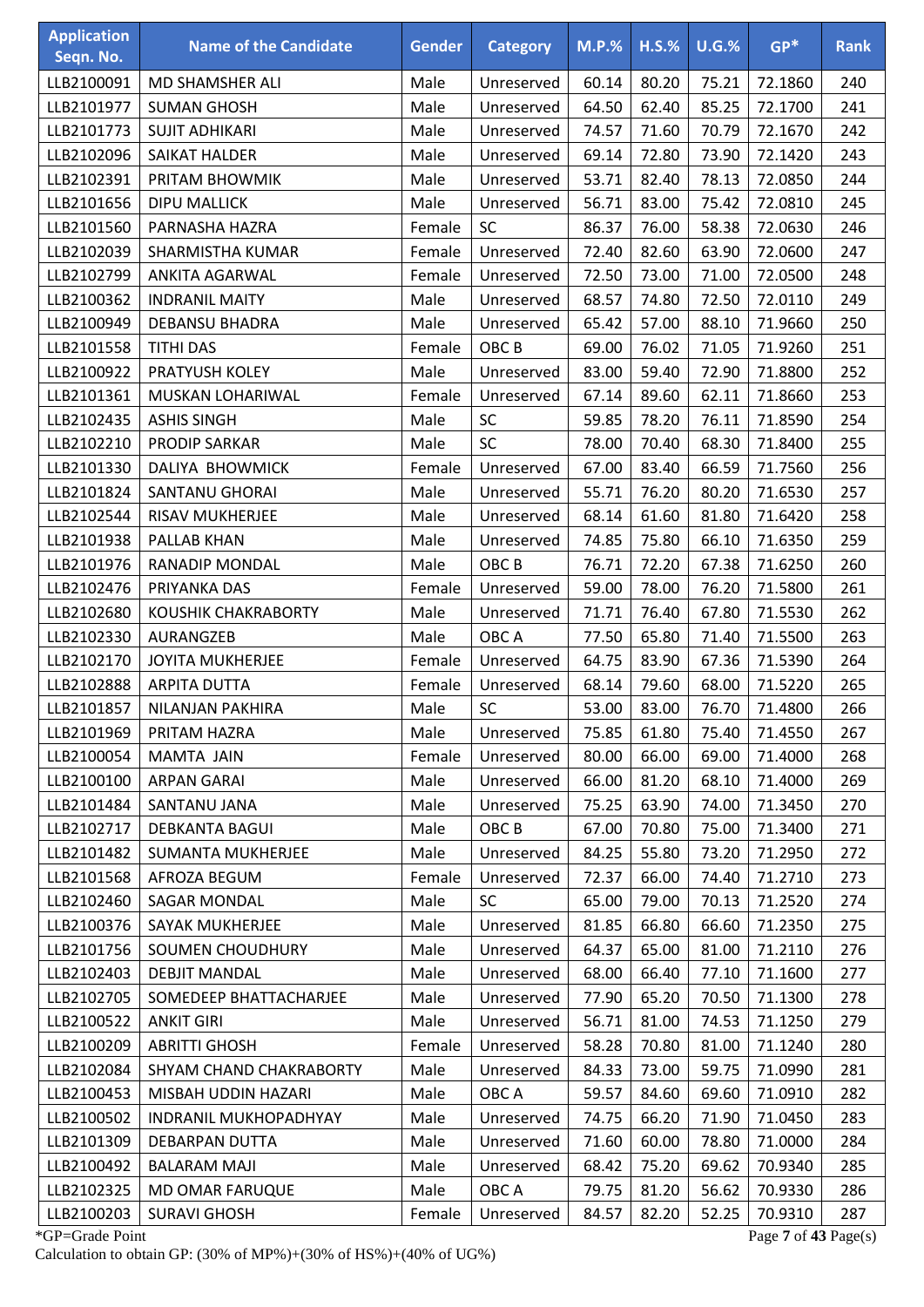| <b>Application</b><br>Seqn. No. | <b>Name of the Candidate</b> | <b>Gender</b> | <b>Category</b>  | $M.P.$ % | $H.S.\%$ | $U.G.\%$ | $GP*$   | <b>Rank</b> |
|---------------------------------|------------------------------|---------------|------------------|----------|----------|----------|---------|-------------|
| LLB2100160                      | <b>MAITRY BARMA</b>          | Female        | Unreserved       | 57.71    | 66.80    | 83.88    | 70.9050 | 288         |
| LLB2101631                      | SANU GOSWAMI                 | Male          | Unreserved       | 59.00    | 77.60    | 74.75    | 70.8800 | 289         |
| LLB2102217                      | <b>RAJSI PRASAD</b>          | Female        | Unreserved       | 78.00    | 70.00    | 66.10    | 70.8400 | 290         |
| LLB2100226                      | SHAKSHI MISHRA               | Female        | Unreserved       | 73.00    | 81.80    | 61.00    | 70.8400 | 291         |
| LLB2100263                      | <b>SAMRAT RUJ</b>            | Male          | OBC <sub>B</sub> | 73.14    | 67.60    | 71.50    | 70.8220 | 292         |
| LLB2102359                      | <b>SUNRITA DAS</b>           | Female        | Unreserved       | 77.30    | 52.67    | 79.50    | 70.7910 | 293         |
| LLB2100130                      | <b>BAIVAB HALDER</b>         | Male          | Unreserved       | 79.70    | 78.60    | 58.23    | 70.7820 | 294         |
| LLB2101029                      | SRIJITA DE MONDOL            | Female        | Unreserved       | 51.00    | 76.00    | 81.70    | 70.7800 | 295         |
| LLB2101124                      | <b>SAYAN GHOSH</b>           | Male          | OBC <sub>B</sub> | 79.71    | 86.80    | 52.00    | 70.7530 | 296         |
| LLB2100834                      | SWASTYANEEK PRAJNA PRABAK    | Male          | OBC A            | 81.28    | 55.80    | 74.00    | 70.7240 | 297         |
| LLB2101916                      | <b>RONITA MONDAL</b>         | Female        | Unreserved       | 76.71    | 80.00    | 59.25    | 70.7130 | 298         |
| LLB2102459                      | <b>FIROJ MALLICK</b>         | Male          | OBC A            | 76.00    | 84.40    | 56.37    | 70.6680 | 299         |
| LLB2102327                      | ABDUL AKRAM ANSARI           | Male          | Unreserved       | 66.42    | 84.80    | 63.25    | 70.6660 | 300         |
| LLB2100231                      | <b>VIVEK KUMAR SINGH</b>     | Male          | Unreserved       | 81.70    | 59.00    | 71.10    | 70.6500 | 301         |
| LLB2101400                      | MOUSUMI DEBNATH              | Female        | Unreserved       | 58.42    | 70.80    | 79.63    | 70.6180 | 302         |
| LLB2101923                      | <b>ROHIT GUHA</b>            | Male          | Unreserved       | 65.00    | 81.00    | 67.00    | 70.6000 | 303         |
| LLB2100905                      | <b>SUMAN DAS</b>             | Male          | Unreserved       | 56.12    | 80.10    | 74.30    | 70.5860 | 304         |
| LLB2100588                      | <b>ASISH GHOSAL</b>          | Male          | Unreserved       | 77.00    | 65.00    | 69.90    | 70.5600 | 305         |
| LLB2101446                      | <b>MERUKA DAS</b>            | Female        | Unreserved       | 78.12    | 58.00    | 74.30    | 70.5560 | 306         |
| LLB2101951                      | PREETI MUKHERJEE             | Female        | Unreserved       | 66.00    | 76.60    | 69.40    | 70.5400 | 307         |
| LLB2101515                      | <b>KHOKAN MIR</b>            | Male          | Unreserved       | 61.71    | 85.00    | 66.27    | 70.5210 | 308         |
| LLB2102023                      | <b>AKTAR SK</b>              | Male          | OBC A            | 78.71    | 71.00    | 64.00    | 70.5130 | 309         |
| LLB2100939                      | PRITHA DHARGUPTA             | Female        | Unreserved       | 65.85    | 77.20    | 68.90    | 70.4750 | 310         |
| LLB2101131                      | <b>SUSHAMA GHOSHAL</b>       | Female        | Unreserved       | 63.71    | 69.20    | 76.50    | 70.4730 | 311         |
| LLB2102270                      | MURARI NASKAR                | Male          | <b>SC</b>        | 59.71    | 66.00    | 81.83    | 70.4450 | 312         |
| LLB2102361                      | <b>SANCHARI BANERJEE</b>     | Female        | Unreserved       | 76.00    | 65.20    | 70.20    | 70.4400 | 313         |
| LLB2101915                      | SHAKIL UDDIN MIDDYA          | Male          | OBC A            | 79.87    | 80.80    | 55.50    | 70.4010 | 314         |
| LLB2102423                      | RAHUL SAMADDER               | Male          | OBC <sub>B</sub> | 61.57    | 77.08    | 72.00    | 70.3950 | 315         |
| LLB2102505                      | <b>GOURANGO BARMAN</b>       | Male          | <b>SC</b>        | 60.57    | 87.80    | 64.70    | 70.3910 | 316         |
| LLB2101075                      | <b>SHROMONA KOLEY</b>        | Female        | Unreserved       | 54.57    | 80.80    | 74.37    | 70.3590 | 317         |
| LLB2102835                      | MIM AHAMED                   | Female        | OBC A            | 65.71    | 81.60    | 65.30    | 70.3130 | 318         |
| LLB2100637                      | KAZI ISMATARA KHATUN         | Female        | Unreserved       | 58.00    | 84.40    | 68.90    | 70.2800 | 319         |
| LLB2101287                      | <b>INDRAJIT BID</b>          | Male          | Unreserved       | 63.85    | 74.60    | 71.70    | 70.2150 | 320         |
| LLB2102135                      | SIRSASRI BASU MALLICK        | Female        | Unreserved       | 77.75    | 80.20    | 57.00    | 70.1850 | 321         |
| LLB2100870                      | <b>BIJOY PAL</b>             | Male          | <b>SC</b>        | 62.28    | 80.40    | 68.43    | 70.1760 | 322         |
| LLB2100772                      | SAMRAT CHATTERJEE            | Male          | Unreserved       | 79.71    | 74.20    | 60.00    | 70.1730 | 323         |
| LLB2101517                      | DEBSIKHA SASMAL              | Female        | Unreserved       | 55.57    | 86.20    | 69.10    | 70.1710 | 324         |
| LLB2100583                      | SARBESH SINHA RAY            | Male          | Unreserved       | 65.14    | 76.40    | 69.20    | 70.1420 | 325         |
| LLB2100432                      | AMBIKA BERA                  | Female        | Unreserved       | 60.00    | 77.80    | 72.00    | 70.1400 | 326         |
| LLB2100145                      | <b>MARUFA KHATUN</b>         | Female        | Unreserved       | 66.75    | 74.40    | 69.40    | 70.1050 | 327         |
| LLB2102019                      | RAJNUR RAHAMAN               | Male          | Unreserved       | 70.42    | 72.80    | 67.78    | 70.0780 | 328         |
| LLB2101284                      | SAHIN ALAM                   | Male          | OBC A            | 76.37    | 81.00    | 57.10    | 70.0510 | 329         |
| LLB2101416                      | SAMPITA DUTTA                | Female        | Unreserved       | 61.43    | 69.80    | 76.69    | 70.0450 | 330         |
| LLB2101733                      | MAHAMMAD ASLAM KHAN          | Male          | OBC <sub>B</sub> | 54.71    | 72.80    | 79.47    | 70.0410 | 331         |
| LLB2100826                      | <b>SUMAN CHOUDHURY</b>       | Male          | Unreserved       | 75.50    | 66.50    | 68.50    | 70.0000 | 332         |
| LLB2101839                      | PRATIP HAZRA                 | Male          | <b>SC</b>        | 73.42    | 75.60    | 63.20    | 69.9860 | 333         |
| LLB2102822                      | <b>EKTA MANTRI</b>           | Female        | Unreserved       | 72.12    | 81.00    | 60.00    | 69.9360 | 334         |
| LLB2101154                      | <b>RANJIT RUIDAS</b>         | Male          | SC               | 63.71    | 82.20    | 65.40    | 69.9330 | 335         |

\*GP=Grade Point Page **8** of **43** Page(s) Calculation to obtain GP: (30% of MP%)+(30% of HS%)+(40% of UG%)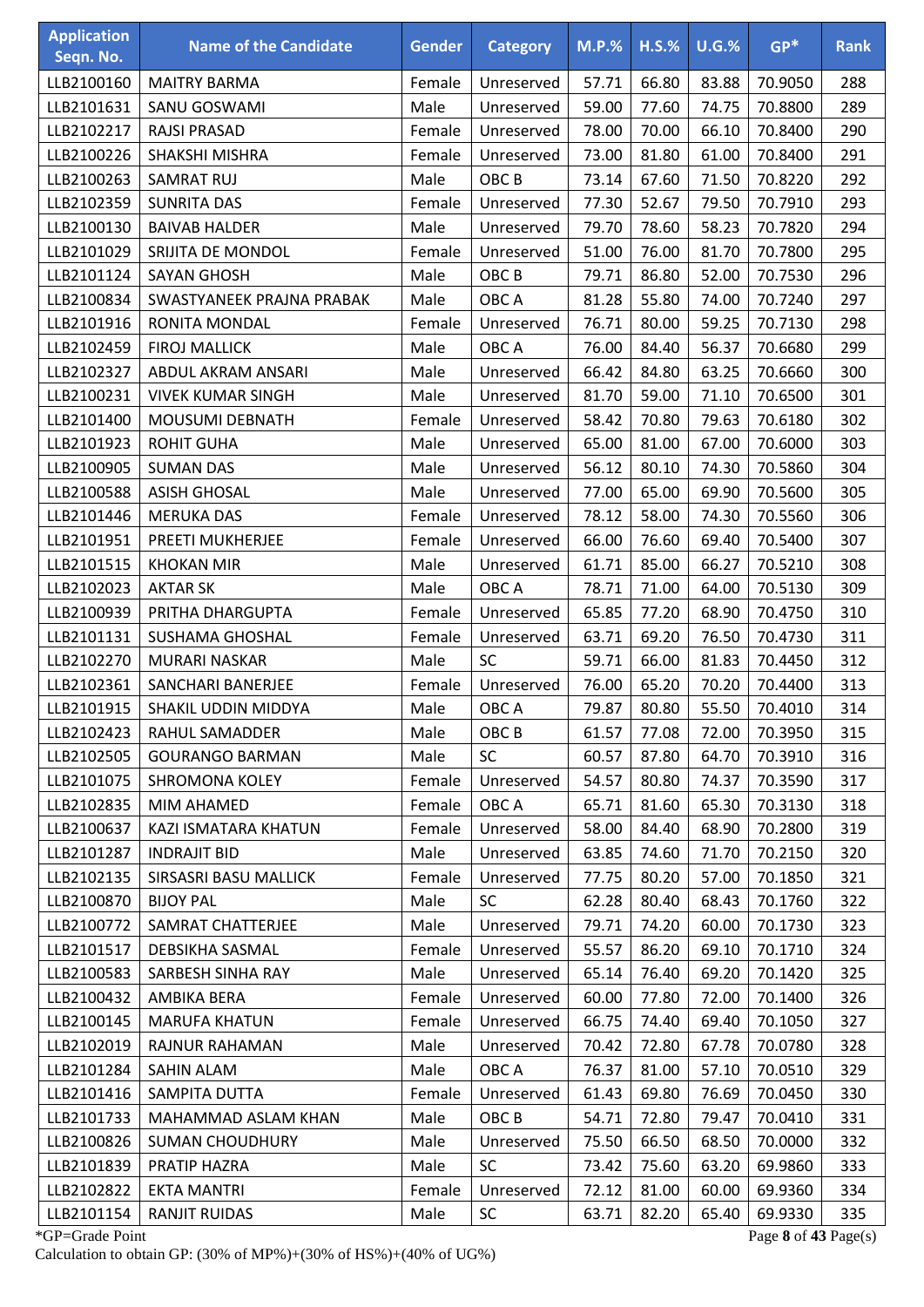| <b>Application</b><br>Seqn. No. | <b>Name of the Candidate</b>  | <b>Gender</b> | <b>Category</b>  | $M.P.$ % | $H.S.\%$ | $U.G.\%$ | $GP*$   | <b>Rank</b> |
|---------------------------------|-------------------------------|---------------|------------------|----------|----------|----------|---------|-------------|
| LLB2101942                      | AISHWARYA DE                  | Female        | Unreserved       | 76.00    | 81.00    | 57.00    | 69.9000 | 336         |
| LLB2100405                      | <b>ANUBHAB GHOSH</b>          | Male          | Unreserved       | 79.50    | 62.20    | 68.40    | 69.8700 | 337         |
| LLB2101387                      | <b>AVIJIT HAZRA</b>           | Male          | SC               | 63.00    | 66.00    | 77.90    | 69.8600 | 338         |
| LLB2100557                      | FIZA REHAMAN                  | Female        | OBC A            | 71.28    | 75.80    | 64.29    | 69.8400 | 339         |
| LLB2100003                      | SOUMADIP NAG                  | Male          | Unreserved       | 70.20    | 69.00    | 70.15    | 69.8200 | 340         |
| LLB2101383                      | <b>ANANTA PATRA</b>           | Male          | SC               | 72.40    | 70.00    | 67.75    | 69.8200 | 341         |
| LLB2100641                      | <b>SHOVRA SARKAR</b>          | Female        | Unreserved       | 70.85    | 77.60    | 63.19    | 69.8110 | 342         |
| LLB2102320                      | SATYAJEET MONDAL              | Male          | Unreserved       | 67.57    | 83.80    | 61.00    | 69.8110 | 343         |
| LLB2100383                      | <b>KALYAN DAS</b>             | Male          | SC               | 59.50    | 58.00    | 86.38    | 69.8020 | 344         |
| LLB2101051                      | <b>NABANITA PAUL</b>          | Female        | Unreserved       | 70.00    | 72.00    | 68.00    | 69.8000 | 345         |
| LLB2101071                      | <b>SAURABH MANTRI</b>         | Male          | Unreserved       | 83.00    | 79.00    | 53.00    | 69.8000 | 346         |
| LLB2102203                      | <b>KRISHNA DAS</b>            | Male          | SC               | 72.50    | 71.00    | 66.83    | 69.7820 | 347         |
| LLB2100004                      | <b>SUDIPTO MONDAL</b>         | Male          | Unreserved       | 63.85    | 78.20    | 67.80    | 69.7350 | 348         |
| LLB2102376                      | <b>ENAKSHI DEBNATH</b>        | Female        | SC               | 74.00    | 61.70    | 72.47    | 69.6980 | 349         |
| LLB2100545                      | <b>ABHIJIT DUTTA</b>          | Male          | Unreserved       | 69.57    | 87.60    | 56.36    | 69.6950 | 350         |
| LLB2100476                      | <b>KARNAB BISWAS</b>          | Male          | SC               | 78.14    | 71.20    | 62.23    | 69.6940 | 351         |
| LLB2100273                      | SHAHID AFTAB MALLICK          | Male          | Unreserved       | 80.00    | 67.00    | 63.90    | 69.6600 | 352         |
| LLB2102614                      | <b>MANOJ BARMAN</b>           | Male          | <b>SC</b>        | 58.85    | 81.20    | 69.08    | 69.6470 | 353         |
| LLB2100944                      | <b>KAUSHAYA DAS</b>           | Female        | Unreserved       | 74.28    | 71.00    | 65.11    | 69.6280 | 354         |
| LLB2101385                      | ANJUMAN BANU                  | Female        | OBC A            | 62.14    | 81.40    | 66.38    | 69.6140 | 355         |
| LLB2100031                      | SHREYA DUTTA                  | Female        | Unreserved       | 60.80    | 74.20    | 72.70    | 69.5800 | 356         |
| LLB2100994                      | <b>TANVI RUBAIYAT</b>         | Female        | OBC A            | 75.00    | 79.60    | 57.87    | 69.5280 | 357         |
| LLB2102734                      | NASRAT HOSSAIN ZAHEDI         | Male          | Unreserved       | 68.85    | 71.40    | 68.62    | 69.5230 | 358         |
| LLB2102036                      | <b>SAMAPTI ROY</b>            | Female        | Unreserved       | 77.14    | 71.60    | 62.25    | 69.5220 | 359         |
| LLB2101157                      | MD SAMSER JAMAN               | Male          | OBC A            | 76.85    | 76.20    | 59.00    | 69.5150 | 360         |
| LLB2100818                      | KAZI FAYEJ AHAMED             | Male          | OBC <sub>B</sub> | 74.70    | 77.00    | 60.01    | 69.5140 | 361         |
| LLB2100724                      | <b>TIAS MITRA</b>             | Male          | Unreserved       | 81.00    | 72.60    | 58.58    | 69.5120 | 362         |
| LLB2101922                      | <b>INDRANIL HAZRA</b>         | Male          | <b>SC</b>        | 60.28    | 70.20    | 75.90    | 69.5040 | 363         |
| LLB2100483                      | ARGHYA NANDI                  | Male          | Unreserved       | 77.71    | 74.40    | 59.60    | 69.4730 | 364         |
| LLB2100189                      | <b>DIBYENDU SANA</b>          | Male          | <b>SC</b>        | 71.57    | 70.60    | 67.00    | 69.4510 | 365         |
| LLB2101298                      | <b>KABITA MANDAL</b>          | Female        | OBC <sub>B</sub> | 61.57    | 72.80    | 72.81    | 69.4350 | 366         |
| LLB2100640                      | <b>CHAMELI PAL</b>            | Female        | OBC <sub>B</sub> | 58.42    | 77.00    | 72.00    | 69.4260 | 367         |
| LLB2100262                      | <b>DEBOLINA BATABYAL</b>      | Female        | Unreserved       | 53.85    | 74.60    | 77.20    | 69.4150 | 368         |
| LLB2100193                      | DIGONTI ACHARYA               | Female        | Unreserved       | 74.00    | 77.20    | 60.00    | 69.3600 | 369         |
| LLB2102282                      | RITOJA PAUL                   | Female        | Unreserved       | 76.00    | 81.33    | 55.37    | 69.3470 | 370         |
| LLB2101272                      | <b>GANESH CHANDRA CHANDRA</b> | Male          | Unreserved       | 76.25    | 77.40    | 58.12    | 69.3430 | 371         |
| LLB2100960                      | <b>GULSHAN AKHTAR</b>         | Male          | Unreserved       | 67.72    | 63.40    | 75.00    | 69.3360 | 372         |
| LLB2101906                      | <b>KUSHAL HALDAR</b>          | Male          | SC               | 76.28    | 69.80    | 63.75    | 69.3240 | 373         |
| LLB2102258                      | <b>SUTRISHNA GHOSH</b>        | Female        | Unreserved       | 72.80    | 80.80    | 58.10    | 69.3200 | 374         |
| LLB2101242                      | SHUBHAJIT MONDAL              | Male          | <b>SC</b>        | 63.42    | 78.00    | 67.20    | 69.3060 | 375         |
| LLB2101684                      | MD ASHIK EKBAL HOSSAIN        | Male          | OBC A            | 77.25    | 65.60    | 66.00    | 69.2550 | 376         |
| LLB2101125                      | <b>PUJA DAS</b>               | Female        | Unreserved       | 77.42    | 89.60    | 47.87    | 69.2540 | 377         |
| LLB2100865                      | <b>SUMANA DUTTA</b>           | Female        | Unreserved       | 65.14    | 73.80    | 68.90    | 69.2420 | 378         |
| LLB2101988                      | <b>RENUKA KHAN</b>            | Female        | Unreserved       | 68.57    | 75.80    | 64.75    | 69.2110 | 379         |
| LLB2101200                      | <b>AMIT BAL</b>               | Male          | Unreserved       | 69.00    | 73.00    | 66.50    | 69.2000 | 380         |
| LLB2102669                      | <b>ARPITA BALA</b>            | Female        | <b>SC</b>        | 62.40    | 82.00    | 64.70    | 69.2000 | 381         |
| LLB2101589                      | SOMSUBHRA NANDI               | Male          | Unreserved       | 70.80    | 55.00    | 78.63    | 69.1920 | 382         |
| LLB2101321                      | PRANABA GHOSH                 | Female        | OBC <sub>B</sub> | 71.57    | 63.60    | 71.58    | 69.1830 | 383         |

\*GP=Grade Point Page **9** of **43** Page(s) Calculation to obtain GP: (30% of MP%)+(30% of HS%)+(40% of UG%)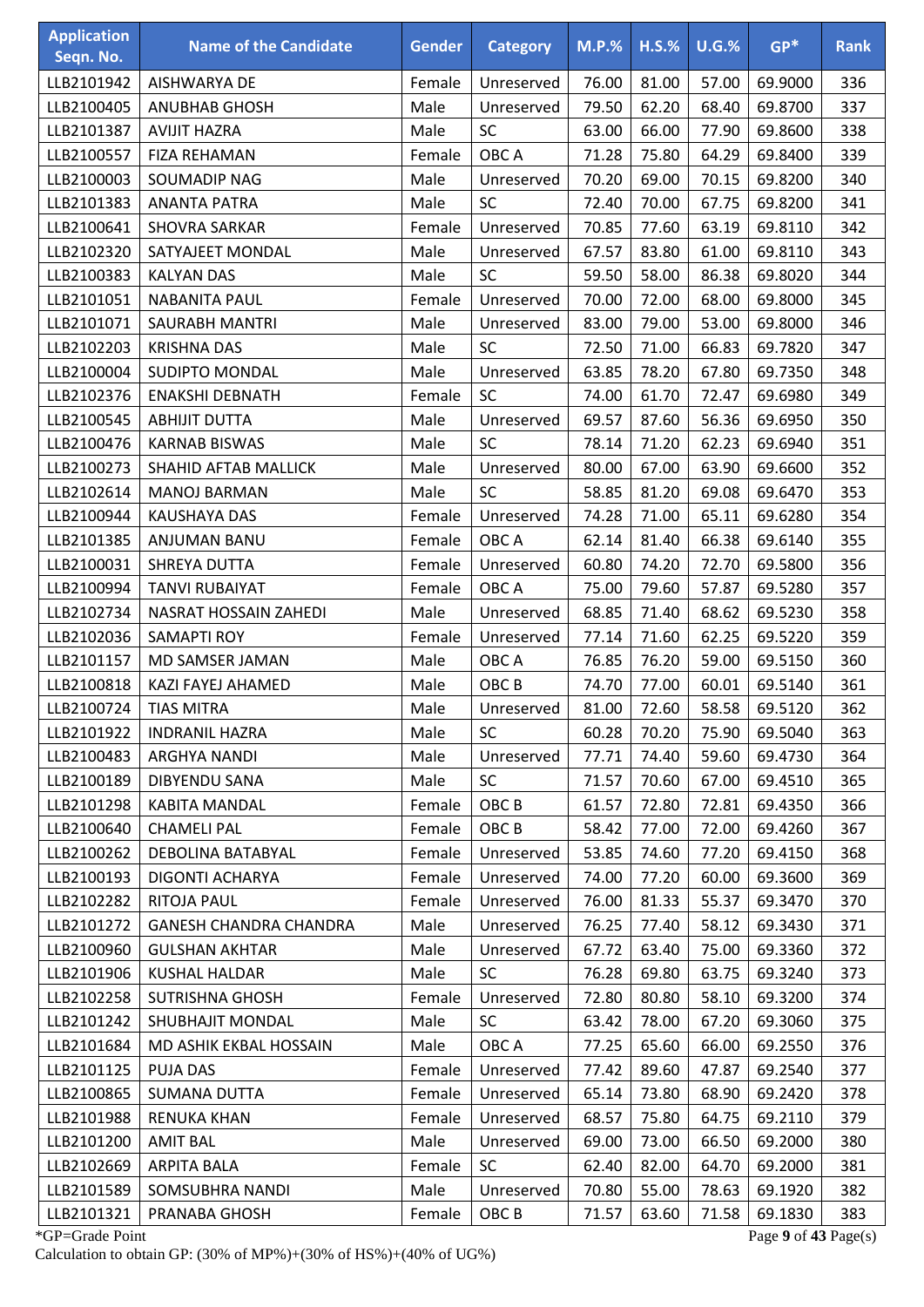| <b>Application</b><br>Seqn. No. | <b>Name of the Candidate</b> | <b>Gender</b> | <b>Category</b>  | <b>M.P.%</b> | $H.S.\%$ | $U.G.\%$ | $GP*$   | <b>Rank</b> |
|---------------------------------|------------------------------|---------------|------------------|--------------|----------|----------|---------|-------------|
| LLB2102317                      | PRAHALLAD SARKAR             | Male          | SC               | 60.85        | 83.60    | 64.61    | 69.1790 | 384         |
| LLB2101234                      | SANGRAMJIT SAM               | Male          | Unreserved       | 66.42        | 66.40    | 73.25    | 69.1460 | 385         |
| LLB2102369                      | <b>SUROJIT SHAW</b>          | Male          | Unreserved       | 58.57        | 82.80    | 66.80    | 69.1310 | 386         |
| LLB2101600                      | <b>ANKITA SHAW</b>           | Female        | OBC A            | 66.00        | 66.00    | 73.80    | 69.1200 | 387         |
| LLB2102289                      | <b>IRFAN KHAN</b>            | Male          | OBC <sub>B</sub> | 56.00        | 78.10    | 72.20    | 69.1100 | 388         |
| LLB2102732                      | <b>DIPAK GHOSH</b>           | Male          | OBC <sub>B</sub> | 75.25        | 72.60    | 61.87    | 69.1030 | 389         |
| LLB2101892                      | SOURAV GOLDAR                | Male          | SC               | 66.28        | 78.00    | 64.51    | 69.0880 | 390         |
| LLB2101926                      | SANGEET ROY ADHIKARI         | Male          | SC               | 55.71        | 80.00    | 70.90    | 69.0730 | 391         |
| LLB2102482                      | RIAZUDDIN MALLICK            | Male          | OBC A            | 78.00        | 61.80    | 67.80    | 69.0600 | 392         |
| LLB2100629                      | <b>DEBLINA MITRA</b>         | Female        | Unreserved       | 60.57        | 75.20    | 70.80    | 69.0510 | 393         |
| LLB2102332                      | <b>ABIDA SULTANA</b>         | Female        | OBC A            | 72.40        | 70.00    | 65.75    | 69.0200 | 394         |
| LLB2101171                      | <b>MD NASIM</b>              | Male          | OBC A            | 73.28        | 84.40    | 54.25    | 69.0040 | 395         |
| LLB2100963                      | <b>SUPREME GHOSH</b>         | Male          | Unreserved       | 62.00        | 68.00    | 75.00    | 69.0000 | 396         |
| LLB2100216                      | MASHIRA AMBARIEN             | Female        | Unreserved       | 74.00        | 72.00    | 63.00    | 69.0000 | 397         |
| LLB2102768                      | <b>DEBOSMITA KAYAL</b>       | Female        | <b>SC</b>        | 83.00        | 67.00    | 59.95    | 68.9800 | 398         |
| LLB2102695                      | SANKHA GHOSH                 | Male          | Unreserved       | 85.50        | 67.80    | 57.45    | 68.9700 | 399         |
| LLB2101607                      | <b>TITIR HAZRA</b>           | Female        | SC               | 55.00        | 78.20    | 72.50    | 68.9600 | 400         |
| LLB2102223                      | MD HAPPY ISMILE SK           | Male          | OBC A            | 56.85        | 75.80    | 72.87    | 68.9430 | 401         |
| LLB2101149                      | RIYA KUMARI SHAH             | Female        | Unreserved       | 60.00        | 71.00    | 74.10    | 68.9400 | 402         |
| LLB2101455                      | RAJARSHI GUHA                | Male          | Unreserved       | 77.00        | 62.00    | 68.00    | 68.9000 | 403         |
| LLB2100053                      | KHUSHI NANGALIA              | Female        | Unreserved       | 62.00        | 83.75    | 62.87    | 68.8730 | 404         |
| LLB2100392                      | NANDITA KUNDU                | Female        | OBC <sub>B</sub> | 57.42        | 78.80    | 70.00    | 68.8660 | 405         |
| LLB2100753                      | <b>AYAN HALDAR</b>           | Male          | SC               | 70.14        | 76.80    | 61.95    | 68.8620 | 406         |
| LLB2102627                      | <b>ZEENAT PARVEEN</b>        | Female        | Unreserved       | 67.30        | 71.40    | 68.10    | 68.8500 | 407         |
| LLB2101742                      | PUNAMMISHRA                  | Female        | Unreserved       | 71.00        | 67.20    | 68.47    | 68.8480 | 408         |
| LLB2101577                      | <b>ASIF HOSSAIN</b>          | Male          | OBC A            | 49.41        | 72.40    | 80.75    | 68.8430 | 409         |
| LLB2100490                      | <b>ANIYA KHATUN</b>          | Female        | OBC A            | 62.87        | 76.20    | 67.80    | 68.8410 | 410         |
| LLB2101476                      | TAMOGHNA JYOTI DAS           | Male          | Unreserved       | 75.00        | 63.80    | 68.00    | 68.8400 | 411         |
| LLB2102615                      | SABITA BHADRA                | Female        | Unreserved       | 69.14        | 68.40    | 68.90    | 68.8220 | 412         |
| LLB2101705                      | <b>MANISH KUMAR</b>          | Male          | Unreserved       | 63.00        | 69.00    | 73.00    | 68.8000 | 413         |
| LLB2102015                      | <b>JAHIR ABBAS SK</b>        | Male          | OBC A            | 50.71        | 77.80    | 75.60    | 68.7930 | 414         |
| LLB2101341                      | <b>ISHITA MONDAL</b>         | Female        | Unreserved       | 84.25        | 82.20    | 47.12    | 68.7830 | 415         |
| LLB2102452                      | SYEDA MOJAMMELA KHATUN       | Female        | Unreserved       | 58.85        | 58.60    | 83.75    | 68.7350 | 416         |
| LLB2102344                      | <b>ABDUL NAYEEM</b>          | Male          | Unreserved       | 50.12        | 72.40    | 79.87    | 68.7040 | 417         |
| LLB2100985                      | PRIYANKA PAL                 | Female        | OBC <sub>B</sub> | 60.71        | 83.00    | 63.96    | 68.6970 | 418         |
| LLB2101412                      | <b>BHOLANATH PRATIHAR</b>    | Male          | Unreserved       | 83.25        | 68.40    | 57.88    | 68.6470 | 419         |
| LLB2102696                      | <b>RIMA MAITY</b>            | Female        | Unreserved       | 69.14        | 73.00    | 65.00    | 68.6420 | 420         |
| LLB2100295                      | <b>RAHUL DAS</b>             | Male          | Unreserved       | 70.00        | 75.40    | 62.50    | 68.6200 | 421         |
| LLB2101748                      | ANIRBAN DAS                  | Male          | Unreserved       | 65.86        | 74.40    | 66.31    | 68.6020 | 422         |
| LLB2100886                      | SONIA PARVIN                 | Female        | OBC A            | 67.71        | 56.80    | 78.00    | 68.5530 | 423         |
| LLB2100471                      | <b>ROHAN GHOSH</b>           | Male          | Unreserved       | 60.00        | 75.00    | 70.00    | 68.5000 | 424         |
| LLB2100746                      | <b>IFFATH JASMIN</b>         | Female        | OBC A            | 57.00        | 82.00    | 66.92    | 68.4680 | 425         |
| LLB2100544                      | <b>SAILEN GIRI</b>           | Male          | Unreserved       | 64.00        | 78.00    | 64.50    | 68.4000 | 426         |
| LLB2101940                      | SANJOY SASMAL                | Male          | Unreserved       | 69.86        | 69.00    | 66.78    | 68.3700 | 427         |
| LLB2100315                      | PRASENJIT DAS                | Male          | OBC <sub>B</sub> | 44.71        | 77.80    | 79.01    | 68.3570 | 428         |
| LLB2101943                      | <b>IMRAN MALLICK</b>         | Male          | OBC A            | 72.12        | 53.40    | 76.75    | 68.3560 | 429         |
| LLB2101447                      | PAMPA NAMHATA                | Female        | Unreserved       | 66.62        | 50.60    | 82.88    | 68.3180 | 430         |
| LLB2102531                      | <b>MANALI GHOSH</b>          | Female        | OBC <sub>B</sub> | 83.00        | 78.00    | 50.00    | 68.3000 | 431         |

\*GP=Grade Point Page **10** of **43** Page(s) Calculation to obtain GP: (30% of MP%)+(30% of HS%)+(40% of UG%)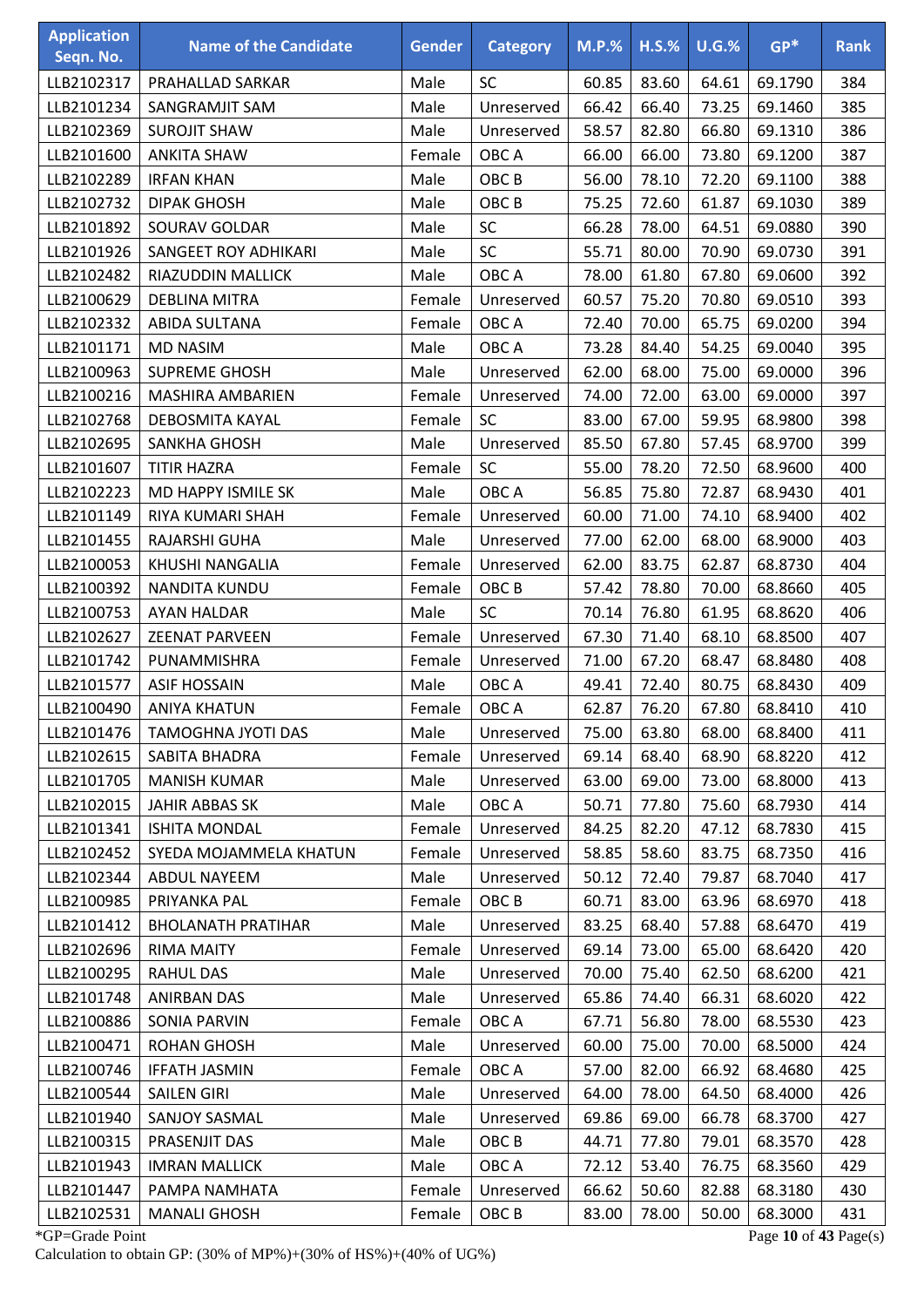| <b>Application</b><br>Seqn. No. | <b>Name of the Candidate</b>   | <b>Gender</b> | <b>Category</b>  | <b>M.P.%</b> | $H.S.\%$ | $U.G.\%$ | $GP*$   | <b>Rank</b> |
|---------------------------------|--------------------------------|---------------|------------------|--------------|----------|----------|---------|-------------|
| LLB2100183                      | <b>INDRANIL MITRA</b>          | Male          | Unreserved       | 80.14        | 75.00    | 54.37    | 68.2900 | 432         |
| LLB2100804                      | <b>MD TANBIR HOSSAIN</b>       | Male          | OBC A            | 54.62        | 67.67    | 79.00    | 68.2870 | 433         |
| LLB2100810                      | <b>SOUMITA SAI</b>             | Female        | Unreserved       | 63.28        | 76.20    | 66.10    | 68.2840 | 434         |
| LLB2100141                      | SAYANI NAG                     | Female        | Unreserved       | 80.71        | 78.20    | 51.50    | 68.2730 | 435         |
| LLB2101834                      | <b>RANU GHOSH</b>              | Female        | OBC <sub>B</sub> | 47.42        | 82.40    | 73.30    | 68.2660 | 436         |
| LLB2102601                      | <b>AYENDRILA DE</b>            | Female        | Unreserved       | 74.42        | 81.60    | 53.63    | 68.2580 | 437         |
| LLB2101886                      | <b>SUSHMITA KHANRA</b>         | Female        | OBC <sub>B</sub> | 65.71        | 81.80    | 60.00    | 68.2530 | 438         |
| LLB2100305                      | RAJESH GUHA                    | Male          | Unreserved       | 61.33        | 83.20    | 62.20    | 68.2390 | 439         |
| LLB2102766                      | <b>VISHAL JHA</b>              | Male          | Unreserved       | 49.14        | 79.00    | 74.42    | 68.2100 | 440         |
| LLB2102201                      | <b>RAKESH RANA</b>             | Male          | Unreserved       | 79.12        | 70.60    | 58.23    | 68.2080 | 441         |
| LLB2100692                      | <b>DIBALOK SARKAR</b>          | Male          | Unreserved       | 78.63        | 82.20    | 49.88    | 68.2010 | 442         |
| LLB2101635                      | <b>NIRMOY MONDAL</b>           | Male          | <b>SC</b>        | 62.00        | 86.80    | 58.86    | 68.1840 | 443         |
| LLB2100805                      | <b>MD IMRAN HOSSAIN</b>        | Male          | OBC A            | 68.25        | 72.31    | 65.00    | 68.1680 | 444         |
| LLB2102384                      | <b>ARPAN KAPTI</b>             | Male          | SC               | 83.14        | 73.40    | 53.00    | 68.1620 | 445         |
| LLB2101816                      | SANTANU MAHATA                 | Male          | OBC <sub>B</sub> | 50.71        | 74.40    | 76.55    | 68.1530 | 446         |
| LLB2100017                      | <b>TAPAS GORAI</b>             | Male          | OBC <sub>B</sub> | 55.57        | 67.60    | 78.00    | 68.1510 | 447         |
| LLB2102273                      | <b>CHANDRIKA DUTTA</b>         | Female        | Unreserved       | 57.28        | 75.20    | 71.00    | 68.1440 | 448         |
| LLB2100908                      | RIYA KHANRA                    | Female        | Unreserved       | 66.42        | 70.80    | 67.33    | 68.0980 | 449         |
| LLB2101775                      | <b>BIKASH MONDAL</b>           | Male          | OBC <sub>B</sub> | 81.71        | 85.20    | 45.00    | 68.0730 | 450         |
| LLB2100403                      | <b>ARITRA SARKAR</b>           | Male          | SC               | 64.85        | 82.00    | 60.00    | 68.0550 | 451         |
| LLB2100599                      | <b>HUMAYUN KOBIR</b>           | Male          | OBC A            | 85.66        | 71.00    | 52.62    | 68.0460 | 452         |
| LLB2102557                      | DIPANWITA MOHANTA              | Female        | Unreserved       | 73.14        | 87.60    | 49.50    | 68.0220 | 453         |
| LLB2100853                      | <b>PUJA THAKUR</b>             | Female        | Unreserved       | 72.00        | 68.00    | 65.00    | 68.0000 | 454         |
| LLB2101252                      | SHYAM SUNDAR ADHIKARY          | Male          | Unreserved       | 49.00        | 73.60    | 78.00    | 67.9800 | 455         |
| LLB2101139                      | SNIGDHA CHATTARAJ              | Female        | Unreserved       | 61.00        | 70.00    | 71.70    | 67.9800 | 456         |
| LLB2100155                      | RAJARAM MONDAL                 | Male          | SC               | 52.00        | 77.20    | 73.03    | 67.9720 | 457         |
| LLB2101973                      | RITUPARNA SAMANTA              | Male          | Unreserved       | 62.00        | 66.00    | 73.90    | 67.9600 | 458         |
| LLB2101350                      | <b>DHARITRI RANI BISAI</b>     | Female        | Unreserved       | 76.00        | 67.50    | 62.27    | 67.9580 | 459         |
| LLB2100047                      | RAKESH KUMAR DUTTA             | Male          | Unreserved       | 63.00        | 63.20    | 75.13    | 67.9120 | 460         |
| LLB2101667                      | <b>SAMIR KAYAL</b>             | Male          | <b>SC</b>        | 60.00        | 74.50    | 68.90    | 67.9100 | 461         |
| LLB2101349                      | <b>DEBABRATA BHOWMIK</b>       | Male          | Unreserved       | 53.00        | 73.60    | 74.81    | 67.9040 | 462         |
| LLB2101345                      | SUBHO GOPAL PAN                | Male          | Unreserved       | 52.00        | 67.00    | 80.40    | 67.8600 | 463         |
| LLB2100793                      | <b>RUMA NANDI</b>              | Female        | Unreserved       | 75.38        | 67.40    | 62.50    | 67.8340 | 464         |
| LLB2101862                      | PRIYA TIWARI                   | Female        | Unreserved       | 68.40        | 75.75    | 61.40    | 67.8050 | 465         |
| LLB2100595                      | <b>SOUVIK GHOSH</b>            | Male          | Unreserved       | 85.30        | 73.80    | 50.13    | 67.7820 | 466         |
| LLB2101202                      | PRALAY MONDAL                  | Male          | OBC <sub>B</sub> | 69.57        | 75.00    | 61.00    | 67.7710 | 467         |
| LLB2102187                      | <b>SRIJANI KOLE</b>            | Female        | Unreserved       | 54.80        | 84.60    | 64.80    | 67.7400 | 468         |
| LLB2101870                      | <b>GOPAL SINGH KUSHWAHA</b>    | Male          | Unreserved       | 71.00        | 73.00    | 61.34    | 67.7360 | 469         |
| LLB2100695                      | <b>CHANDAN KUMAR DEY</b>       | Male          | <b>SC</b>        | 72.25        | 65.20    | 66.19    | 67.7110 | 470         |
| LLB2101651                      | AYAN BANERJEE                  | Male          | Unreserved       | 65.75        | 70.60    | 67.00    | 67.7050 | 471         |
| LLB2101559                      | DIPANWITA BANERJEE             | Female        | Unreserved       | 49.57        | 80.40    | 71.70    | 67.6710 | 472         |
| LLB2101021                      | SK AJIJUL ISLAM                | Male          | OBC A            | 59.71        | 85.80    | 60.04    | 67.6690 | 473         |
| LLB2101643                      | PRITHIDEEP BHATTACHARJEE       | Male          | Unreserved       | 83.60        | 65.40    | 57.38    | 67.6520 | 474         |
| LLB2100404                      | SOUROJIT ROY                   | Male          | Unreserved       | 82.00        | 60.00    | 62.61    | 67.6440 | 475         |
| LLB2100624                      | <b>KRISHNAPRIYO CHATTERJEE</b> | Male          | Unreserved       | 72.28        | 77.20    | 57.00    | 67.6440 | 476         |
| LLB2100343                      | ABHINASH KUMAR GIRI            | Male          | Unreserved       | 70.42        | 80.20    | 56.11    | 67.6300 | 477         |
| LLB2101238                      | ALIVA CHAKRABORTY              | Female        | Unreserved       | 60.42        | 75.20    | 67.35    | 67.6260 | 478         |
| LLB2100026                      | SAPTASHREE HALDER              | Female        | Unreserved       | 53.28        | 77.00    | 71.34    | 67.6200 | 479         |

\*GP=Grade Point Page **11** of **43** Page(s) Calculation to obtain GP: (30% of MP%)+(30% of HS%)+(40% of UG%)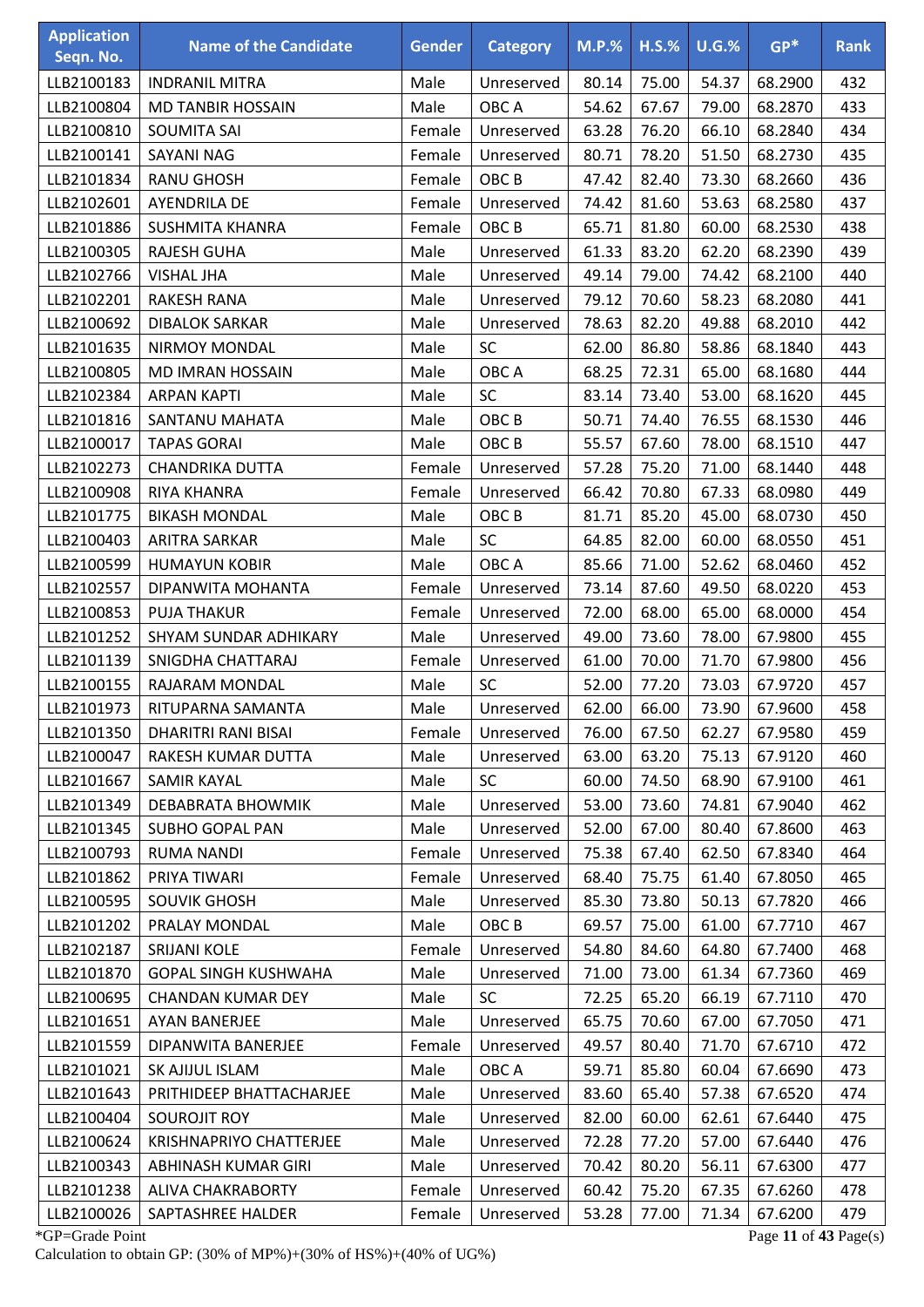| <b>Application</b><br>Seqn. No. | <b>Name of the Candidate</b> | <b>Gender</b> | <b>Category</b>  | <b>M.P.%</b> | $H.S.\%$ | $U.G.$ % | $GP*$   | <b>Rank</b> |
|---------------------------------|------------------------------|---------------|------------------|--------------|----------|----------|---------|-------------|
| LLB2102651                      | <b>TITHI SARKAR</b>          | Female        | Unreserved       | 67.85        | 72.20    | 64.00    | 67.6150 | 480         |
| LLB2102340                      | <b>MAHESWAR KARMAKAR</b>     | Male          | OBC <sub>B</sub> | 39.00        | 75.00    | 83.50    | 67.6000 | 481         |
| LLB2101210                      | SUDESHNA MITRA               | Female        | Unreserved       | 75.00        | 85.00    | 49.00    | 67.6000 | 482         |
| LLB2102782                      | ARPITA BARMAN                | Female        | SC               | 60.28        | 75.60    | 67.08    | 67.5960 | 483         |
| LLB2101434                      | <b>ABIA FORID</b>            | Female        | OBC A            | 59.71        | 80.40    | 63.90    | 67.5930 | 484         |
| LLB2100137                      | <b>IPSITA KARMAKAR</b>       | Female        | OBC <sub>B</sub> | 44.28        | 82.00    | 74.21    | 67.5680 | 485         |
| LLB2100788                      | <b>ATREYI GHOSH</b>          | Female        | OBC <sub>B</sub> | 74.00        | 64.00    | 65.38    | 67.5520 | 486         |
| LLB2100272                      | MD ZEESHAN ALI               | Male          | Unreserved       | 66.42        | 76.80    | 61.40    | 67.5260 | 487         |
| LLB2100821                      | SAPTADIPA MONDAL             | Female        | Unreserved       | 65.28        | 87.40    | 54.25    | 67.5040 | 488         |
| LLB2101928                      | <b>SANCHARI GHOSH</b>        | Female        | Unreserved       | 58.85        | 87.60    | 58.90    | 67.4950 | 489         |
| LLB2101055                      | SANGRAM CHANDRA DAS          | Male          | Unreserved       | 69.42        | 69.60    | 64.40    | 67.4660 | 490         |
| LLB2102498                      | PAMPA GHOSH                  | Female        | OBC <sub>B</sub> | 66.25        | 77.00    | 61.12    | 67.4230 | 491         |
| LLB2102336                      | <b>SUBRATA MALIK</b>         | Male          | SC               | 54.85        | 75.00    | 71.14    | 67.4110 | 492         |
| LLB2100508                      | PALLARI SANTRA               | Female        | Unreserved       | 49.14        | 75.40    | 75.10    | 67.4020 | 493         |
| LLB2102894                      | <b>KUMAR BAM BAM</b>         | Male          | Unreserved       | 62.00        | 72.00    | 68.00    | 67.4000 | 494         |
| LLB2102895                      | <b>KRISHANU MONDAL</b>       | Male          | SC               | 53.57        | 73.60    | 73.11    | 67.3950 | 495         |
| LLB2100306                      | SOUMYA SAMANTA               | Male          | Unreserved       | 70.28        | 72.80    | 61.16    | 67.3880 | 496         |
| LLB2101975                      | <b>SUMANTA HALDER</b>        | Male          | <b>SC</b>        | 65.71        | 78.80    | 60.00    | 67.3530 | 497         |
| LLB2101677                      | <b>DITIPRIYA GHOSH</b>       | Female        | Unreserved       | 82.30        | 62.20    | 60.00    | 67.3500 | 498         |
| LLB2100310                      | SHANKHO SHUVRO DAS           | Male          | Unreserved       | 79.14        | 64.00    | 60.92    | 67.3100 | 499         |
| LLB2100162                      | RISHA BARUA                  | Female        | ST               | 57.00        | 63.80    | 77.63    | 67.2920 | 500         |
| LLB2101324                      | <b>DILBAHADUR BAURI</b>      | Male          | SC               | 72.14        | 87.00    | 48.87    | 67.2900 | 501         |
| LLB2100910                      | <b>PREETI JAIN</b>           | Female        | Unreserved       | 80.00        | 81.00    | 47.44    | 67.2760 | 502         |
| LLB2102060                      | SOMNATH MONDAL               | Male          | OBC <sub>B</sub> | 76.28        | 80.20    | 50.75    | 67.2440 | 503         |
| LLB2100443                      | DIBYA SAHA                   | Female        | <b>SC</b>        | 58.57        | 72.20    | 70.00    | 67.2310 | 504         |
| LLB2102148                      | SHREYASI PARALI              | Female        | Unreserved       | 58.57        | 74.00    | 68.60    | 67.2110 | 505         |
| LLB2102619                      | SHUBHRADEEP DAS              | Male          | SC               | 63.42        | 69.20    | 68.54    | 67.2020 | 506         |
| LLB2100347                      | SK MINHAZ                    | Male          | Unreserved       | 58.85        | 72.60    | 69.40    | 67.1950 | 507         |
| LLB2101276                      | <b>SABNAM KHATUN</b>         | Female        | OBC A            | 57.00        | 73.60    | 70.00    | 67.1800 | 508         |
| LLB2101954                      | SACHIN SHARMA                | Male          | Unreserved       | 42.29        | 77.00    | 78.46    | 67.1710 | 509         |
| LLB2101884                      | <b>MOHIMA KHATUN</b>         | Female        | Unreserved       | 74.00        | 72.00    | 58.30    | 67.1200 | 510         |
| LLB2101663                      | <b>KAUSHIK BISWAS</b>        | Male          | <b>SC</b>        | 71.37        | 68.00    | 63.25    | 67.1110 | 511         |
| LLB2100873                      | <b>MANAMI ROY</b>            | Female        | Unreserved       | 67.14        | 73.80    | 62.07    | 67.1100 | 512         |
| LLB2101958                      | <b>AMIT KUMAR DAS</b>        | Male          | Unreserved       | 50.57        | 80.00    | 69.84    | 67.1070 | 513         |
| LLB2101919                      | <b>SUBHA BANERJEE</b>        | Female        | Unreserved       | 69.00        | 77.00    | 58.25    | 67.1000 | 514         |
| LLB2101882                      | DIPANKAR JANA                | Male          | Unreserved       | 74.50        | 60.40    | 66.50    | 67.0700 | 515         |
| LLB2100151                      | <b>ISITA MONDAL</b>          | Female        | OBC <sub>B</sub> | 80.87        | 56.00    | 65.00    | 67.0610 | 516         |
| LLB2102419                      | <b>JHUMPA BAGLI</b>          | Female        | Unreserved       | 63.71        | 71.80    | 66.00    | 67.0530 | 517         |
| LLB2100750                      | <b>BIKRAM MONDAL</b>         | Male          | <b>SC</b>        | 65.43        | 70.00    | 66.04    | 67.0450 | 518         |
| LLB2100092                      | ADITI BANDYOPADHYAY          | Female        | Unreserved       | 71.28        | 81.00    | 53.38    | 67.0360 | 519         |
| LLB2100167                      | KOMAL JYOTI MONDAL           | Female        | Unreserved       | 72.80        | 60.25    | 67.80    | 67.0350 | 520         |
| LLB2101236                      | <b>SUBHAJIT CHOWDHURY</b>    | Male          | Unreserved       | 63.71        | 74.40    | 64.00    | 67.0330 | 521         |
| LLB2101437                      | MONI SHANKAR SENGUPTA        | Male          | Unreserved       | 66.87        | 79.00    | 58.13    | 67.0130 | 522         |
| LLB2101877                      | <b>AMRIT GHOSH</b>           | Male          | Unreserved       | 67.00        | 75.00    | 61.00    | 67.0000 | 523         |
| LLB2100442                      | <b>TAUFIK PIYADA</b>         | Male          | OBC A            | 74.85        | 66.80    | 61.25    | 66.9950 | 524         |
| LLB2102241                      | PARIJAT BANERJEE             | Male          | Unreserved       | 90.75        | 72.40    | 45.12    | 66.9930 | 525         |
| LLB2101808                      | <b>ANANYA DEY</b>            | Female        | Unreserved       | 77.20        | 75.25    | 53.13    | 66.9870 | 526         |
| LLB2102113                      | <b>DIPA BAG</b>              | Female        | SC               | 72.00        | 79.60    | 53.75    | 66.9800 | 527         |
|                                 |                              |               |                  |              |          |          |         |             |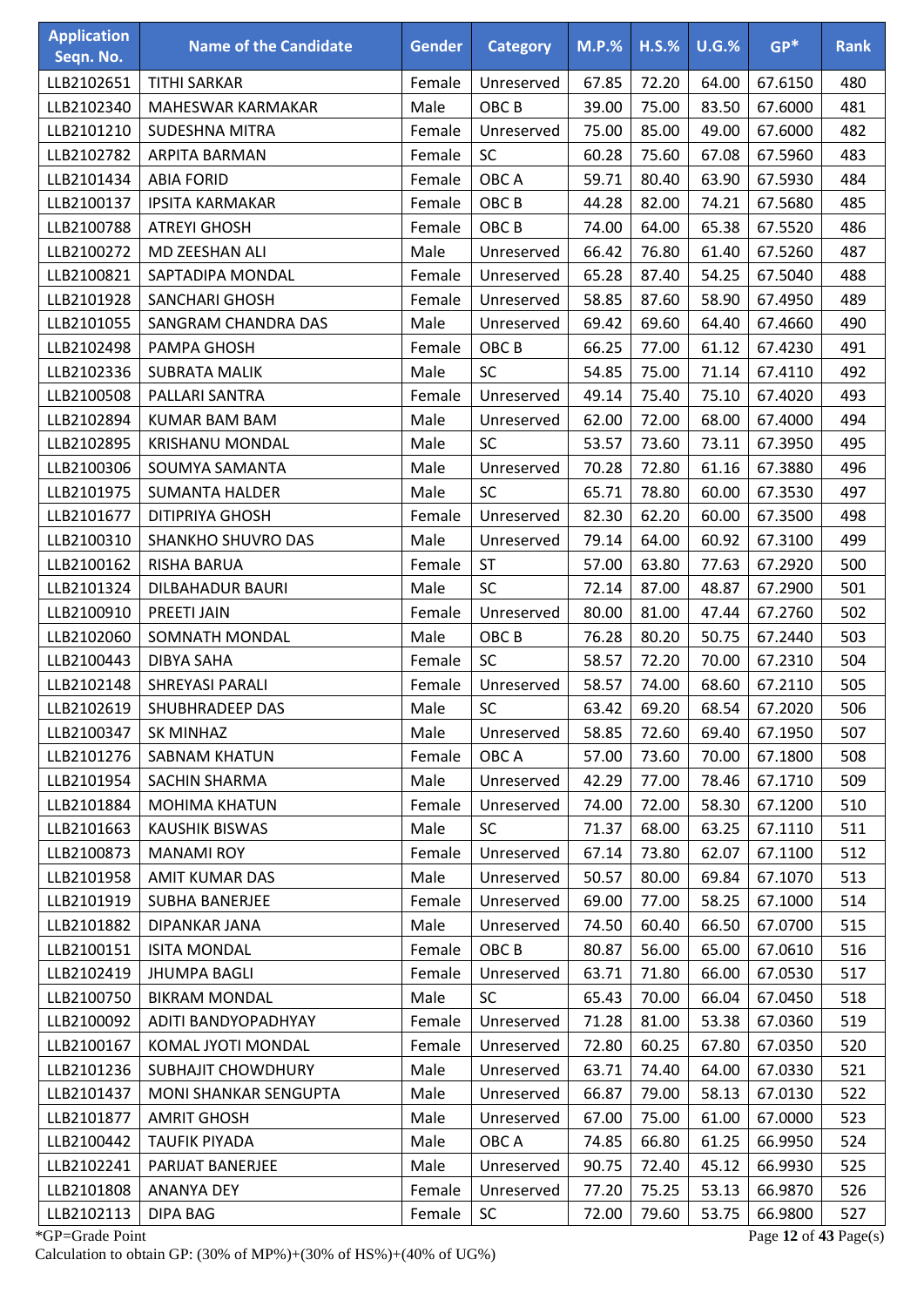| <b>Application</b><br>Seqn. No. | <b>Name of the Candidate</b>   | <b>Gender</b> | <b>Category</b>  | $M.P.$ % | $H.S.\%$ | $U.G.\%$ | $GP*$   | <b>Rank</b> |
|---------------------------------|--------------------------------|---------------|------------------|----------|----------|----------|---------|-------------|
| LLB2102512                      | PAROMITA BASAK                 | Female        | Unreserved       | 59.42    | 66.80    | 72.75    | 66.9660 | 528         |
| LLB2100662                      | <b>SARMINA KHATUN</b>          | Female        | OBC A            | 65.00    | 67.60    | 67.95    | 66.9600 | 529         |
| LLB2100150                      | PAYAL GUPTA                    | Female        | Unreserved       | 70.30    | 84.25    | 51.44    | 66.9410 | 530         |
| LLB2101565                      | <b>FARHANA BEGUM</b>           | Female        | Unreserved       | 64.00    | 70.18    | 66.70    | 66.9340 | 531         |
| LLB2100868                      | <b>RATRI ROY</b>               | Female        | Unreserved       | 48.85    | 73.00    | 75.90    | 66.9150 | 532         |
| LLB2100565                      | <b>SUDIPTA SAHA</b>            | Male          | Unreserved       | 60.29    | 68.80    | 70.47    | 66.9150 | 533         |
| LLB2100188                      | <b>TRISHA MUKHERJEE</b>        | Female        | Unreserved       | 49.14    | 73.80    | 75.00    | 66.8820 | 534         |
| LLB2101759                      | <b>SHUBHRA MAITY</b>           | Female        | Unreserved       | 51.86    | 80.60    | 67.80    | 66.8580 | 535         |
| LLB2100697                      | <b>NAITIK GOSWAMI</b>          | Male          | Unreserved       | 72.28    | 71.80    | 59.08    | 66.8560 | 536         |
| LLB2102770                      | DEBANJAN CHATTERJEE            | Male          | Unreserved       | 76.40    | 71.60    | 56.13    | 66.8520 | 537         |
| LLB2102269                      | RIYA MONDAL                    | Female        | Unreserved       | 62.71    | 78.60    | 61.14    | 66.8490 | 538         |
| LLB2102300                      | PABITRA SMPATRA                | Male          | Unreserved       | 80.00    | 69.40    | 55.00    | 66.8200 | 539         |
| LLB2101902                      | SANDIPAN MONDAL                | Male          | <b>SC</b>        | 66.43    | 74.80    | 61.12    | 66.8170 | 540         |
| LLB2102518                      | PROSAN DAS                     | Male          | OBC <sub>B</sub> | 57.00    | 75.60    | 67.59    | 66.8160 | 541         |
| LLB2101123                      | ASIMA MANNA                    | Female        | Unreserved       | 64.57    | 75.40    | 62.00    | 66.7910 | 542         |
| LLB2100397                      | <b>ANIRBAN BASU</b>            | Male          | Unreserved       | 80.75    | 66.80    | 56.25    | 66.7650 | 543         |
| LLB2101020                      | <b>BIKRAM DEY</b>              | Male          | Unreserved       | 66.14    | 66.80    | 67.20    | 66.7620 | 544         |
| LLB2100283                      | <b>VIJAYENDRA PRATAP SINGH</b> | Male          | Unreserved       | 84.20    | 59.00    | 59.48    | 66.7520 | 545         |
| LLB2102195                      | <b>SUBHASH MONDAL</b>          | Male          | SC               | 48.42    | 84.60    | 67.11    | 66.7500 | 546         |
| LLB2100792                      | ADITYA DUTTA                   | Male          | OBC <sub>B</sub> | 60.00    | 57.00    | 79.00    | 66.7000 | 547         |
| LLB2101039                      | RACHITA BANERJEE               | Female        | Unreserved       | 62.00    | 62.00    | 73.75    | 66.7000 | 548         |
| LLB2100180                      | SOUVIK DE CHAUDHURI            | Male          | Unreserved       | 79.00    | 62.00    | 61.00    | 66.7000 | 549         |
| LLB2101869                      | RUMA SAMANTA                   | Female        | Unreserved       | 44.42    | 67.20    | 83.00    | 66.6860 | 550         |
| LLB2100484                      | RITU PRAMANIK                  | Female        | <b>SC</b>        | 69.25    | 65.20    | 65.87    | 66.6830 | 551         |
| LLB2100437                      | <b>NANDINI SAHA</b>            | Female        | SC               | 64.00    | 71.60    | 65.00    | 66.6800 | 552         |
| LLB2102418                      | <b>SANDIP DHIBAR</b>           | Male          | SC               | 63.85    | 71.60    | 65.07    | 66.6630 | 553         |
| LLB2102728                      | <b>AMAL MALIK</b>              | Male          | SC               | 53.57    | 74.60    | 70.50    | 66.6510 | 554         |
| LLB2101073                      | PRIYANKA BISWAS                | Female        | Unreserved       | 67.50    | 54.60    | 75.00    | 66.6300 | 555         |
| LLB2100400                      | LOOBANA SHEERIN                | Female        | Unreserved       | 77.71    | 51.20    | 69.87    | 66.6210 | 556         |
| LLB2100862                      | MD ZAKIRUL SEIKH               | Male          | Unreserved       | 73.14    | 78.40    | 52.83    | 66.5940 | 557         |
| LLB2101132                      | JAYASHREE DARI                 | Female        | OBC <sub>B</sub> | 54.14    | 67.80    | 75.00    | 66.5820 | 558         |
| LLB2100018                      | <b>RUPA DEY</b>                | Female        | Unreserved       | 71.42    | 71.80    | 59.00    | 66.5660 | 559         |
| LLB2101899                      | <b>DIPANNITA GHOSH</b>         | Female        | Unreserved       | 67.87    | 75.00    | 59.25    | 66.5610 | 560         |
| LLB2100799                      | <b>SUBHAM MAHATO</b>           | Male          | <b>SC</b>        | 58.90    | 80.40    | 61.88    | 66.5420 | 561         |
| LLB2101822                      | NANTU CHAKRABORTY              | Male          | Unreserved       | 68.75    | 59.00    | 70.50    | 66.5250 | 562         |
| LLB2102510                      | DEEP DAS                       | Male          | OBC <sub>B</sub> | 63.00    | 68.00    | 68.00    | 66.5000 | 563         |
| LLB2100606                      | ADITI CHATTOPADHYAY            | Female        | Unreserved       | 57.00    | 78.00    | 65.00    | 66.5000 | 564         |
| LLB2101072                      | PAMPA RABIDAS                  | Female        | SC               | 49.42    | 71.40    | 75.62    | 66.4940 | 565         |
| LLB2101562                      | <b>SUBHADIP CHATTERJEE</b>     | Male          | Unreserved       | 62.85    | 87.20    | 53.67    | 66.4830 | 566         |
| LLB2101499                      | <b>GOLAM RABBANI MONDAL</b>    | Male          | OBC A            | 63.62    | 63.80    | 70.63    | 66.4780 | 567         |
| LLB2102181                      | <b>MOUMITA BANERJEE</b>        | Female        | Unreserved       | 79.14    | 81.40    | 45.75    | 66.4620 | 568         |
| LLB2100763                      | MAHAMMAD SAHIL SK              | Male          | Unreserved       | 47.71    | 76.60    | 72.92    | 66.4610 | 569         |
| LLB2102312                      | ARINDAM MONDAL                 | Male          | Unreserved       | 71.25    | 61.60    | 66.50    | 66.4550 | 570         |
| LLB2100628                      | <b>SUBHADEEP SHIKDER</b>       | Male          | <b>SC</b>        | 67.85    | 74.60    | 59.27    | 66.4430 | 571         |
| LLB2102151                      | <b>ARIJIT DUTTA</b>            | Male          | Unreserved       | 68.00    | 76.80    | 57.50    | 66.4400 | 572         |
| LLB2102559                      | <b>IMTIAZ AHMED</b>            | Male          | OBC A            | 67.71    | 87.40    | 49.75    | 66.4330 | 573         |
| LLB2101137                      | SAYANI GHOSAL                  | Female        | Unreserved       | 60.00    | 76.30    | 63.80    | 66.4100 | 574         |
| LLB2101895                      | NILIMA SHAW                    | Female        | Unreserved       | 62.14    | 80.40    | 59.07    | 66.3900 | 575         |

\*GP=Grade Point Page **13** of **43** Page(s) Calculation to obtain GP: (30% of MP%)+(30% of HS%)+(40% of UG%)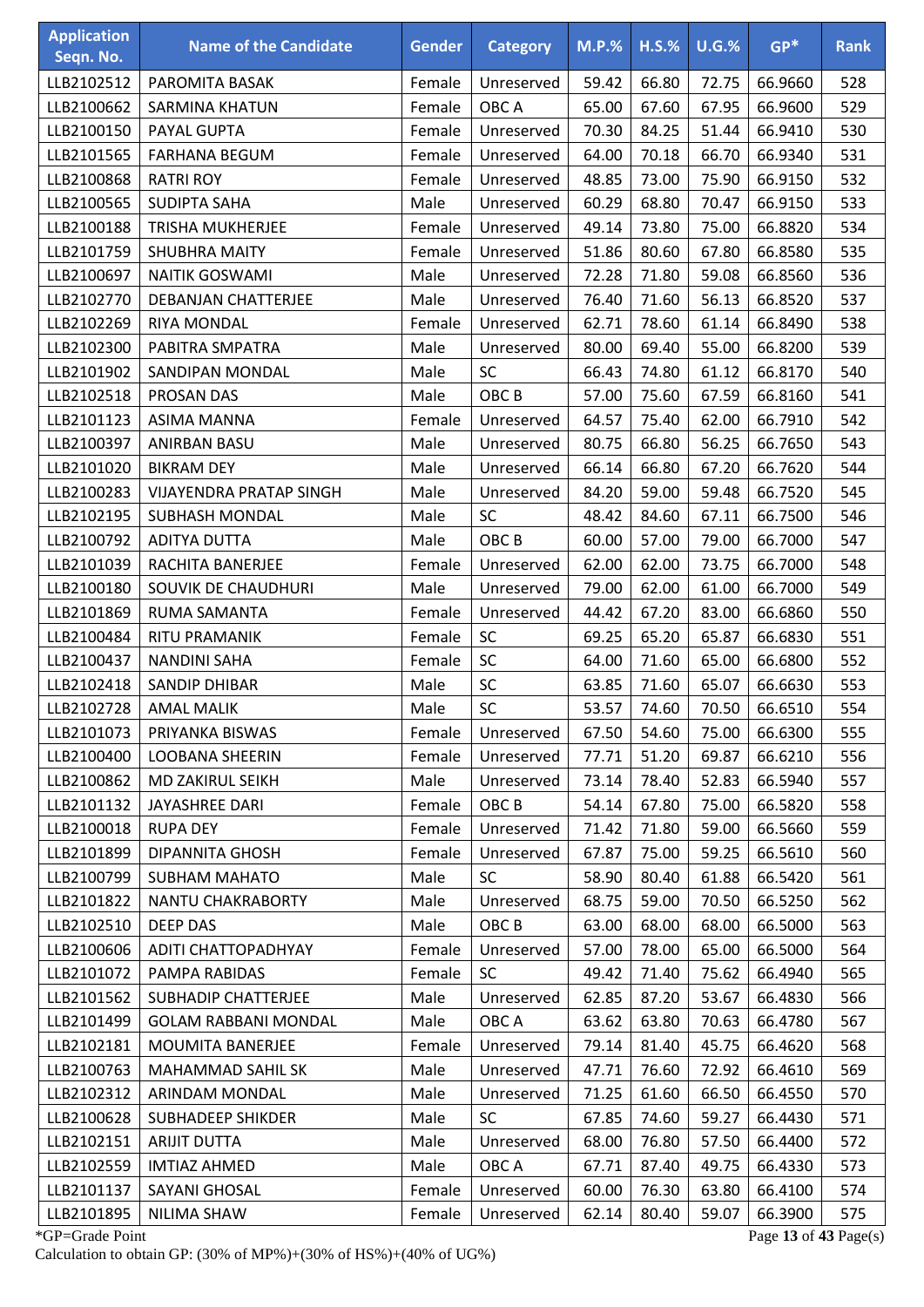| <b>Application</b><br>Seqn. No. | <b>Name of the Candidate</b> | <b>Gender</b> | <b>Category</b>  | $M.P.$ % | $H.S.\%$ | $U.G.\%$ | $GP*$   | <b>Rank</b> |
|---------------------------------|------------------------------|---------------|------------------|----------|----------|----------|---------|-------------|
| LLB2102407                      | SONANKI GHOSH                | Female        | OBC <sub>B</sub> | 52.28    | 76.60    | 69.25    | 66.3640 | 576         |
| LLB2100524                      | <b>SUSMITA THAKUR</b>        | Female        | Unreserved       | 52.28    | 73.60    | 71.46    | 66.3480 | 577         |
| LLB2101638                      | <b>RIYA DAS</b>              | Female        | Unreserved       | 69.28    | 71.80    | 60.00    | 66.3240 | 578         |
| LLB2100233                      | <b>HIMANSHU MAITY</b>        | Male          | Unreserved       | 55.70    | 77.20    | 66.10    | 66.3100 | 579         |
| LLB2102854                      | MAHIMA DUTTA                 | Female        | Unreserved       | 63.14    | 82.33    | 56.62    | 66.2890 | 580         |
| LLB2101240                      | <b>ASHRU CHATTERJEE</b>      | Male          | Unreserved       | 60.88    | 53.00    | 80.25    | 66.2640 | 581         |
| LLB2100678                      | <b>SUMAN NATH</b>            | Male          | Unreserved       | 52.57    | 70.80    | 73.13    | 66.2630 | 582         |
| LLB2101785                      | <b>DIPTI GUPTA</b>           | Female        | Unreserved       | 53.00    | 65.20    | 77.00    | 66.2600 | 583         |
| LLB2100208                      | SYED NAMIA AKHTARI           | Female        | Unreserved       | 59.00    | 67.80    | 70.50    | 66.2400 | 584         |
| LLB2100354                      | POULAMI ROY                  | Female        | Unreserved       | 72.71    | 85.80    | 46.62    | 66.2010 | 585         |
| LLB2100177                      | <b>KUTUBUDDIN CHOWDHURY</b>  | Male          | Unreserved       | 60.44    | 69.00    | 68.40    | 66.1920 | 586         |
| LLB2101466                      | SAUMYA CHATTOPADHYAY         | Male          | Unreserved       | 70.65    | 77.30    | 54.50    | 66.1850 | 587         |
| LLB2100372                      | <b>SANDIP BHOWMICK</b>       | Male          | Unreserved       | 69.20    | 69.00    | 61.80    | 66.1800 | 588         |
| LLB2100455                      | MD SADDAM HOSSAIN            | Male          | OBC A            | 67.14    | 70.20    | 62.40    | 66.1620 | 589         |
| LLB2101138                      | <b>MONISHA DAS</b>           | Female        | <b>SC</b>        | 66.42    | 71.00    | 62.25    | 66.1260 | 590         |
| LLB2100105                      | <b>ATASI MONDAL</b>          | Female        | Unreserved       | 52.00    | 71.20    | 72.90    | 66.1200 | 591         |
| LLB2102160                      | <b>INDRANI PAUL</b>          | Female        | <b>SC</b>        | 77.57    | 71.80    | 53.25    | 66.1110 | 592         |
| LLB2100365                      | SHIRIN MUSABA                | Female        | Unreserved       | 68.66    | 79.83    | 53.87    | 66.0950 | 593         |
| LLB2100528                      | MADHUJA MAJUMDAR             | Female        | OBC <sub>B</sub> | 49.85    | 80.00    | 67.80    | 66.0750 | 594         |
| LLB2100355                      | <b>ARUNAVA DAS</b>           | Male          | Unreserved       | 77.38    | 55.10    | 65.75    | 66.0440 | 595         |
| LLB2102365                      | <b>AMIT KUMAR GHOSH</b>      | Male          | OBC <sub>B</sub> | 76.37    | 56.00    | 65.75    | 66.0110 | 596         |
| LLB2100330                      | <b>DOYEL GHOSH</b>           | Female        | OBC <sub>B</sub> | 57.57    | 75.00    | 65.60    | 66.0110 | 597         |
| LLB2102166                      | UTSA CHATTERJEE              | Female        | Unreserved       | 64.00    | 70.60    | 64.00    | 65.9800 | 598         |
| LLB2101386                      | <b>MOHONA MUKHERJEE</b>      | Female        | Unreserved       | 78.37    | 70.80    | 53.00    | 65.9510 | 599         |
| LLB2100720                      | <b>NIDHI SINGH</b>           | Female        | Unreserved       | 66.28    | 67.00    | 64.88    | 65.9360 | 600         |
| LLB2100511                      | <b>SUKANNA GHOSH</b>         | Female        | OBC <sub>B</sub> | 59.29    | 79.00    | 61.10    | 65.9270 | 601         |
| LLB2100955                      | PRATAP BHATTACHARYA          | Male          | Unreserved       | 56.57    | 71.00    | 69.10    | 65.9110 | 602         |
| LLB2100022                      | <b>SURAJIT LAHIRI</b>        | Male          | Unreserved       | 68.33    | 65.05    | 64.73    | 65.9060 | 603         |
| LLB2101226                      | MONOJ KUMAR MONDAL           | Male          | Unreserved       | 66.42    | 71.00    | 61.70    | 65.9060 | 604         |
| LLB2100820                      | <b>BISWAJIT CHAKRABORTY</b>  | Male          | Unreserved       | 63.12    | 80.40    | 57.12    | 65.9040 | 605         |
| LLB2101632                      | <b>CHAITEE BARAL</b>         | Female        | Unreserved       | 68.00    | 73.00    | 59.00    | 65.9000 | 606         |
| LLB2100197                      | <b>ALIK MONDAL</b>           | Male          | Unreserved       | 74.10    | 59.40    | 64.48    | 65.8420 | 607         |
| LLB2101034                      | DIPA DAS                     | Female        | <b>SC</b>        | 58.00    | 70.40    | 68.30    | 65.8400 | 608         |
| LLB2100121                      | <b>ANUSREE DEY</b>           | Female        | Unreserved       | 46.42    | 65.60    | 80.50    | 65.8060 | 609         |
| LLB2100708                      | <b>ROHIT SINGH</b>           | Male          | Unreserved       | 64.00    | 74.00    | 61.00    | 65.8000 | 610         |
| LLB2102697                      | SK RAHIMUDDIN                | Male          | OBC A            | 57.00    | 70.33    | 69.00    | 65.7990 | 611         |
| LLB2101016                      | <b>SUJIT KUMAR DAS</b>       | Male          | Unreserved       | 47.42    | 71.80    | 75.00    | 65.7660 | 612         |
| LLB2100900                      | <b>RAJESH SINGH</b>          | Male          | Unreserved       | 55.28    | 70.20    | 70.25    | 65.7440 | 613         |
| LLB2100009                      | <b>SAYAN MAZUMDER</b>        | Male          | Unreserved       | 52.00    | 71.80    | 71.50    | 65.7400 | 614         |
| LLB2102442                      | <b>IJAJ AHMED</b>            | Male          | OBC A            | 58.00    | 72.20    | 66.70    | 65.7400 | 615         |
| LLB2100190                      | <b>CHANDANA DEY</b>          | Female        | Unreserved       | 55.71    | 75.60    | 65.86    | 65.7370 | 616         |
| LLB2100023                      | AYESHA SIDDIKA               | Female        | Unreserved       | 52.85    | 70.00    | 72.20    | 65.7350 | 617         |
| LLB2100375                      | <b>LIPIKA DAS</b>            | Female        | Unreserved       | 72.42    | 72.00    | 56.00    | 65.7260 | 618         |
| LLB2102087                      | <b>SAMIR BASAK</b>           | Male          | OBC B            | 72.75    | 67.80    | 58.83    | 65.6970 | 619         |
| LLB2101115                      | <b>RUMPA MANDAL</b>          | Female        | SC               | 46.85    | 69.60    | 76.90    | 65.6950 | 620         |
| LLB2101368                      | SK MD HUSAMUDDIN             | Male          | OBC A            | 56.28    | 67.60    | 71.28    | 65.6760 | 621         |
| LLB2100892                      | <b>ASMIRI KHATUN</b>         | Female        | Unreserved       | 50.00    | 69.60    | 74.37    | 65.6280 | 622         |
| LLB2102348                      | <b>ARUP PAL</b>              | Male          | Unreserved       | 71.86    | 70.60    | 57.00    | 65.5380 | 623         |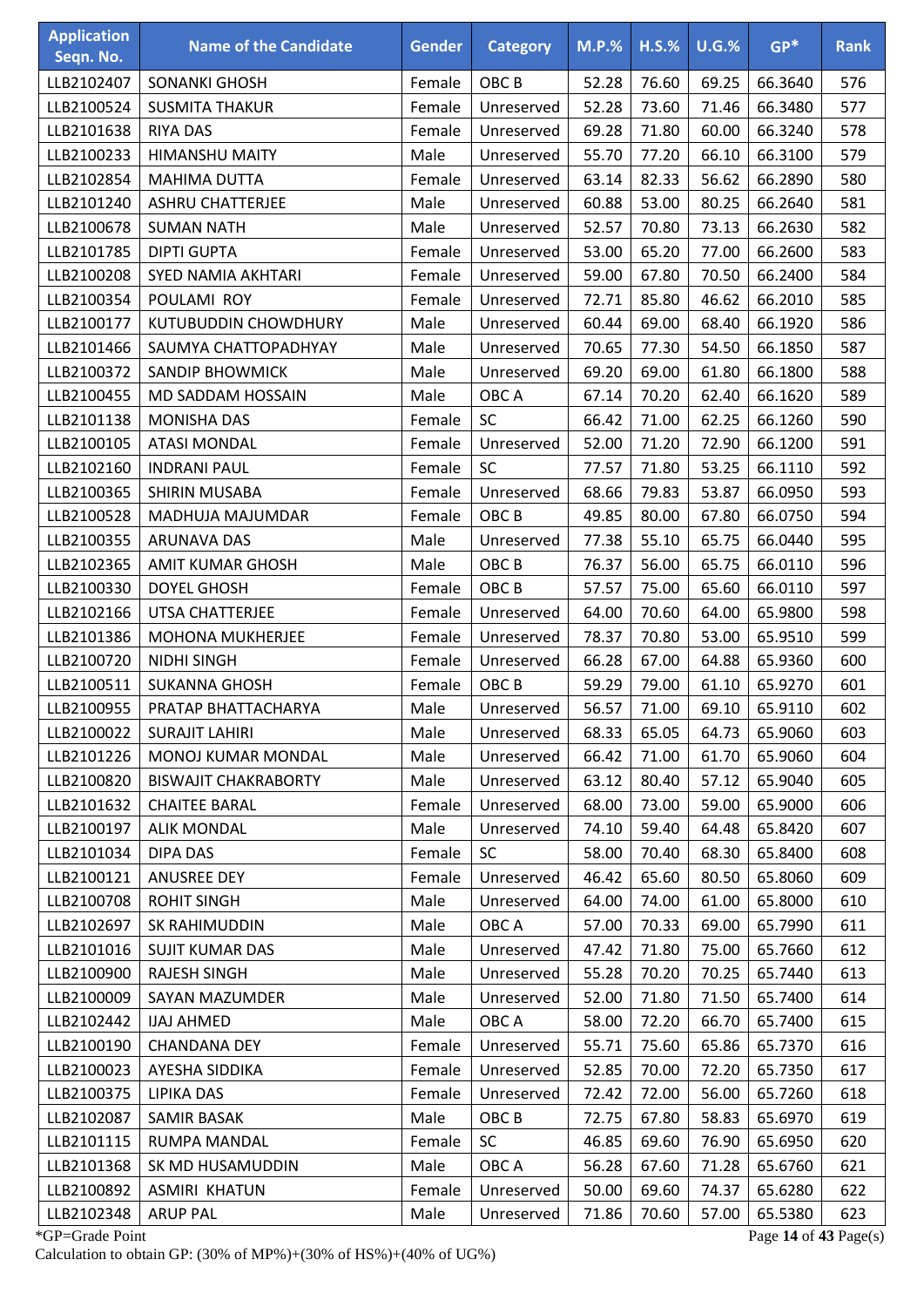| <b>Application</b><br>Seqn. No. | <b>Name of the Candidate</b> | <b>Gender</b> | <b>Category</b>  | $M.P.$ % | $H.S.\%$ | $U.G.\%$ | $GP*$   | <b>Rank</b> |
|---------------------------------|------------------------------|---------------|------------------|----------|----------|----------|---------|-------------|
| LLB2100917                      | SAMARNITA MALIK              | Female        | SC               | 56.71    | 74.00    | 65.80    | 65.5330 | 624         |
| LLB2100165                      | DEBANJANA MAJUMDER           | Female        | Unreserved       | 66.50    | 72.60    | 59.50    | 65.5300 | 625         |
| LLB2101850                      | <b>SNEHA RAJAK</b>           | Female        | SC               | 58.28    | 66.00    | 70.60    | 65.5240 | 626         |
| LLB2101781                      | <b>SUBRATA ROY</b>           | Male          | OBC <sub>B</sub> | 67.42    | 76.80    | 55.62    | 65.5140 | 627         |
| LLB2100937                      | JAYASHREE BANDYOPADHYAY      | Female        | Unreserved       | 64.00    | 69.20    | 63.75    | 65.4600 | 628         |
| LLB2101970                      | SUMON BHATTACHARYYA          | Male          | Unreserved       | 75.00    | 58.60    | 63.40    | 65.4400 | 629         |
| LLB2100919                      | <b>DEBARPAN SARKAR</b>       | Male          | SC               | 69.00    | 79.00    | 52.60    | 65.4400 | 630         |
| LLB2100051                      | <b>SHUBHAM BHAKTA</b>        | Male          | Unreserved       | 64.57    | 85.80    | 50.78    | 65.4230 | 631         |
| LLB2100748                      | <b>MEGHNATH MAJHI</b>        | Male          | SC               | 75.71    | 73.00    | 51.92    | 65.3810 | 632         |
| LLB2102893                      | <b>SUKRITI DAS ADHIKARY</b>  | Male          | SC               | 70.50    | 59.40    | 66.00    | 65.3700 | 633         |
| LLB2100057                      | <b>SUDIPTA MONDAL</b>        | Male          | SC               | 72.00    | 60.00    | 64.40    | 65.3600 | 634         |
| LLB2101944                      | SAPTARSHI BARDHAN            | Male          | Unreserved       | 76.12    | 70.70    | 53.25    | 65.3460 | 635         |
| LLB2102858                      | SK MIRAJUL HAQUE             | Male          | OBC A            | 69.25    | 68.40    | 60.12    | 65.3430 | 636         |
| LLB2101365                      | <b>TRINATH MUKHERJEE</b>     | Male          | Unreserved       | 60.71    | 68.60    | 66.37    | 65.3410 | 637         |
| LLB2101584                      | <b>RITU BHOWMICK</b>         | Male          | OBC <sub>B</sub> | 64.71    | 72.80    | 60.22    | 65.3410 | 638         |
| LLB2101014                      | <b>SAUVICK MUKHERJEE</b>     | Male          | Unreserved       | 52.14    | 68.80    | 72.63    | 65.3340 | 639         |
| LLB2101981                      | ANIRBAN KARFA                | Male          | Unreserved       | 69.75    | 53.40    | 70.88    | 65.2970 | 640         |
| LLB2102535                      | <b>JAYA GUPTA</b>            | Female        | Unreserved       | 64.60    | 61.00    | 69.00    | 65.2800 | 641         |
| LLB2100062                      | <b>DEBADITYA HALDER</b>      | Male          | Unreserved       | 75.00    | 60.20    | 61.80    | 65.2800 | 642         |
| LLB2100541                      | <b>ARPITA BOSE</b>           | Female        | Unreserved       | 60.00    | 74.20    | 62.50    | 65.2600 | 643         |
| LLB2100254                      | <b>ARUN MUKHERJEE</b>        | Male          | Unreserved       | 70.88    | 66.60    | 60.00    | 65.2440 | 644         |
| LLB2102795                      | PRIYANKA                     | Female        | Unreserved       | 65.33    | 74.40    | 58.29    | 65.2350 | 645         |
| LLB2100531                      | JITENDRA SHARMA              | Male          | SC               | 66.80    | 61.30    | 67.00    | 65.2300 | 646         |
| LLB2101486                      | <b>MADHU KUMARI</b>          | Female        | SC               | 77.80    | 63.80    | 56.87    | 65.2280 | 647         |
| LLB2100589                      | <b>SANI RUI DAS</b>          | Male          | SC               | 57.43    | 74.40    | 64.16    | 65.2130 | 648         |
| LLB2101135                      | <b>TANMOY GHOSH</b>          | Male          | Unreserved       | 77.37    | 70.00    | 52.50    | 65.2110 | 649         |
| LLB2102417                      | <b>RUCHI GUPTA</b>           | Female        | Unreserved       | 73.00    | 70.00    | 55.77    | 65.2080 | 650         |
| LLB2101953                      | AFREEN ANSARI                | Female        | Unreserved       | 56.00    | 76.00    | 64.00    | 65.2000 | 651         |
| LLB2101566                      | PRIYANKA SHAW                | Female        | Unreserved       | 90.00    | 58.00    | 52.00    | 65.2000 | 652         |
| LLB2101665                      | MEHNAJ MIDDYA                | Female        | OBC A            | 63.83    | 61.80    | 68.75    | 65.1890 | 653         |
| LLB2100494                      | SOMNATH GUHA                 | Male          | Unreserved       | 62.42    | 62.20    | 69.40    | 65.1460 | 654         |
| LLB2100778                      | <b>SUKANYA NANDY</b>         | Female        | Unreserved       | 73.14    | 65.00    | 59.20    | 65.1220 | 655         |
| LLB2102786                      | RAHUL KUMAR SHAW             | Male          | <b>ST</b>        | 62.80    | 74.00    | 60.20    | 65.1200 | 656         |
| LLB2102668                      | <b>CHIRANTAN KUMAR</b>       | Male          | Unreserved       | 65.00    | 77.00    | 56.25    | 65.1000 | 657         |
| LLB2102227                      | <b>TULI BASU</b>             | Female        | Unreserved       | 58.77    | 42.00    | 87.16    | 65.0950 | 658         |
| LLB2101128                      | ARUNODAY RAY                 | Male          | <b>SC</b>        | 61.28    | 68.60    | 65.30    | 65.0840 | 659         |
| LLB2102366                      | SAPTARSI ROY                 | Male          | Unreserved       | 70.62    | 75.00    | 53.44    | 65.0620 | 660         |
| LLB2100534                      | SHAHZADI SABIA PARVEEN       | Female        | Unreserved       | 49.57    | 74.80    | 69.35    | 65.0510 | 661         |
| LLB2100587                      | RAMIM AL SAIB                | Male          | OBC A            | 51.28    | 54.20    | 83.48    | 65.0360 | 662         |
| LLB2101597                      | RABEKA KHATUN                | Female        | OBC A            | 61.71    | 73.00    | 61.48    | 65.0050 | 663         |
| LLB2100883                      | <b>JIT GHOSH</b>             | Male          | OBC <sub>B</sub> | 56.42    | 79.60    | 60.32    | 64.9340 | 664         |
| LLB2102367                      | SHABIRA BEGUM                | Female        | Unreserved       | 48.14    | 80.00    | 66.19    | 64.9180 | 665         |
| LLB2101863                      | PAYEL GHOSHAL                | Female        | Unreserved       | 74.37    | 71.00    | 53.25    | 64.9110 | 666         |
| LLB2101831                      | <b>RAKIBA KHATUN</b>         | Female        | OBC A            | 43.57    | 75.20    | 73.19    | 64.9070 | 667         |
| LLB2102013                      | MD SAHARIYAZUDDIN MONDAL     | Male          | OBC A            | 55.00    | 76.00    | 64.00    | 64.9000 | 668         |
| LLB2101535                      | PRABAHAN NATH                | Male          | Unreserved       | 69.62    | 73.20    | 55.00    | 64.8460 | 669         |
| LLB2100884                      | MD RIZWAN                    | Male          | OBC A            | 70.00    | 52.80    | 70.00    | 64.8400 | 670         |
| LLB2102068                      | <b>NASRINA KHATUN</b>        | Female        | OBC A            | 60.00    | 74.80    | 61.00    | 64.8400 | 671         |

\*GP=Grade Point Page **15** of **43** Page(s) Calculation to obtain GP: (30% of MP%)+(30% of HS%)+(40% of UG%)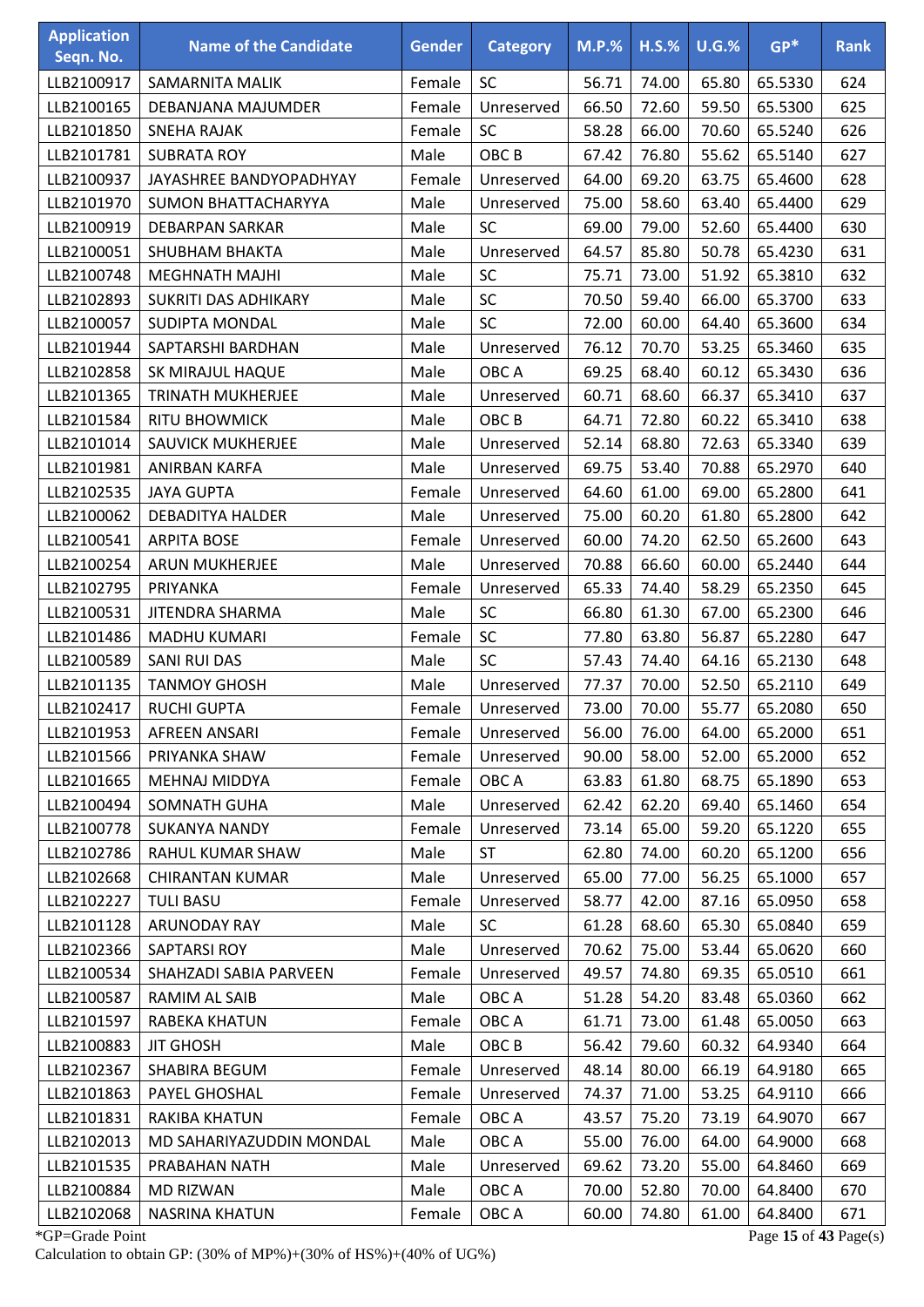| <b>Application</b><br>Seqn. No. | <b>Name of the Candidate</b> | <b>Gender</b> | <b>Category</b>  | $M.P.$ % | $H.S.\%$ | $U.G.\%$ | $GP*$   | <b>Rank</b> |
|---------------------------------|------------------------------|---------------|------------------|----------|----------|----------|---------|-------------|
| LLB2100090                      | <b>SAIKAT MAITY</b>          | Male          | Unreserved       | 67.85    | 68.00    | 60.18    | 64.8270 | 672         |
| LLB2100201                      | <b>ADITI DEY</b>             | Female        | Unreserved       | 52.00    | 77.40    | 65.00    | 64.8200 | 673         |
| LLB2102140                      | <b>BISHAL SHAW</b>           | Male          | <b>ST</b>        | 71.62    | 73.20    | 53.33    | 64.7780 | 674         |
| LLB2102777                      | <b>ARPITA PALADHI</b>        | Female        | Unreserved       | 67.00    | 76.50    | 54.30    | 64.7700 | 675         |
| LLB2101415                      | <b>BISWARUP DHAR</b>         | Male          | SC               | 75.00    | 54.20    | 65.00    | 64.7600 | 676         |
| LLB2100558                      | ROHIT CHHATRI                | Male          | Unreserved       | 73.85    | 77.00    | 48.75    | 64.7550 | 677         |
| LLB2101795                      | <b>IRFAN HABIB</b>           | Male          | OBC A            | 77.90    | 58.60    | 59.50    | 64.7500 | 678         |
| LLB2101830                      | <b>TANMOY GHOSH</b>          | Male          | OBC <sub>B</sub> | 52.71    | 75.80    | 65.45    | 64.7330 | 679         |
| LLB2102121                      | <b>SUSHMITA KHAN</b>         | Female        | SC               | 73.28    | 63.16    | 59.50    | 64.7320 | 680         |
| LLB2100015                      | SATYAM KUMAR SINGH           | Male          | Unreserved       | 72.71    | 68.20    | 56.10    | 64.7130 | 681         |
| LLB2101878                      | SOMSMITA BASU                | Female        | Unreserved       | 69.60    | 84.00    | 46.58    | 64.7120 | 682         |
| LLB2100500                      | <b>UTSA BISWAS</b>           | Female        | Unreserved       | 73.62    | 74.67    | 50.56    | 64.7110 | 683         |
| LLB2100761                      | <b>SWARNALI DEY</b>          | Female        | Unreserved       | 59.57    | 70.80    | 63.90    | 64.6710 | 684         |
| LLB2100620                      | PRIYA KUMARI                 | Female        | Unreserved       | 69.33    | 71.40    | 56.10    | 64.6590 | 685         |
| LLB2101436                      | <b>LALIT KISHORE MAHATO</b>  | Male          | OBC <sub>B</sub> | 42.14    | 69.00    | 78.28    | 64.6540 | 686         |
| LLB2100560                      | <b>SOUMI CHAKRABORTY</b>     | Female        | Unreserved       | 72.60    | 62.80    | 60.08    | 64.6520 | 687         |
| LLB2101642                      | <b>RANJAN BISWAS</b>         | Male          | SC               | 73.28    | 76.40    | 49.37    | 64.6520 | 688         |
| LLB2101843                      | <b>HENA SARDAR</b>           | Female        | Unreserved       | 76.00    | 68.80    | 53.00    | 64.6400 | 689         |
| LLB2102293                      | <b>URMEE MUKHERJEE</b>       | Female        | Unreserved       | 58.00    | 76.00    | 61.00    | 64.6000 | 690         |
| LLB2101277                      | <b>ISMAIL SAIKH</b>          | Male          | OBC A            | 51.37    | 75.80    | 66.11    | 64.5950 | 691         |
| LLB2100736                      | PRIYA CHAKRABORTY            | Female        | Unreserved       | 55.00    | 79.20    | 60.80    | 64.5800 | 692         |
| LLB2102097                      | <b>ASHISH CHAUHAN</b>        | Male          | SC               | 58.90    | 59.60    | 72.50    | 64.5500 | 693         |
| LLB2101352                      | ARBINDA SAHA                 | Male          | SC               | 61.00    | 81.60    | 54.40    | 64.5400 | 694         |
| LLB2100622                      | SAHANAJ PARVIN               | Female        | OBC A            | 46.85    | 72.80    | 71.60    | 64.5350 | 695         |
| LLB2101686                      | <b>MONGALA DAS</b>           | Female        | Unreserved       | 61.71    | 72.60    | 60.60    | 64.5330 | 696         |
| LLB2101019                      | MOZAHEDUL ISLAM              | Male          | OBC A            | 58.28    | 60.00    | 72.60    | 64.5240 | 697         |
| LLB2100276                      | SANJIB BAURI                 | Male          | SC               | 67.00    | 71.20    | 57.62    | 64.5080 | 698         |
| LLB2102143                      | MD AFFAN AKRAM               | Male          | OBC A            | 65.00    | 70.00    | 60.00    | 64.5000 | 699         |
| LLB2100993                      | <b>MOBAROK MONDAL</b>        | Male          | OBC A            | 68.75    | 58.20    | 65.87    | 64.4330 | 700         |
| LLB2102851                      | <b>SUMAN KALYAN HAMBIR</b>   | Male          | <b>SC</b>        | 63.71    | 77.60    | 55.10    | 64.4330 | 701         |
| LLB2101745                      | <b>MADHU BAHADUR</b>         | Female        | Unreserved       | 51.14    | 71.60    | 69.00    | 64.4220 | 702         |
| LLB2100961                      | SOUVIK DEBNATH               | Male          | Unreserved       | 75.12    | 57.50    | 61.59    | 64.4220 | 703         |
| LLB2100710                      | <b>DEBKRISHNA DAS</b>        | Male          | <b>SC</b>        | 49.71    | 70.00    | 71.25    | 64.4130 | 704         |
| LLB2100790                      | <b>DEBANIK DAS</b>           | Male          | Unreserved       | 65.40    | 63.00    | 64.67    | 64.3880 | 705         |
| LLB2101490                      | DIPSANKAR CHATTERJEE         | Male          | Unreserved       | 66.38    | 71.70    | 57.38    | 64.3760 | 706         |
| LLB2102112                      | <b>RUMA HALDER</b>           | Female        | Unreserved       | 63.57    | 81.60    | 52.00    | 64.3510 | 707         |
| LLB2101397                      | <b>SAUGAT ALI</b>            | Male          | Unreserved       | 74.44    | 69.25    | 53.04    | 64.3230 | 708         |
| LLB2100085                      | ANJAN KUMAR DEY              | Male          | Unreserved       | 55.22    | 51.00    | 81.13    | 64.3180 | 709         |
| LLB2102323                      | <b>JESMIN PARVIN</b>         | Female        | Unreserved       | 52.85    | 64.85    | 72.50    | 64.3100 | 710         |
| LLB2102802                      | SUMAN KUMAR KUNDU            | Male          | Unreserved       | 36.85    | 68.00    | 82.13    | 64.3070 | 711         |
| LLB2101047                      | TRIBHUWAN NARAYAN SINGH      | Male          | Unreserved       | 69.00    | 64.00    | 61.00    | 64.3000 | 712         |
| LLB2102837                      | <b>NISHANT SINGH</b>         | Male          | Unreserved       | 70.00    | 75.00    | 52.00    | 64.3000 | 713         |
| LLB2102543                      | <b>SUTAPA PAL</b>            | Female        | Unreserved       | 62.25    | 68.20    | 62.87    | 64.2830 | 714         |
| LLB2101338                      | ANJANA PAL CHAUDHURI         | Female        | Unreserved       | 34.47    | 74.80    | 78.75    | 64.2810 | 715         |
| LLB2102500                      | ALI AR RIZA                  | Female        | Unreserved       | 83.00    | 64.60    | 50.00    | 64.2800 | 716         |
| LLB2102656                      | SHRABANI MUKHERJEE           | Female        | Unreserved       | 48.28    | 68.60    | 73.00    | 64.2640 | 717         |
| LLB2100460                      | <b>TAHSEEN ASHRAF</b>        | Female        | Unreserved       | 57.28    | 75.60    | 61.00    | 64.2640 | 718         |
| LLB2100079                      | <b>KUSUM MAHATO</b>          | Female        | Unreserved       | 57.00    | 64.80    | 69.30    | 64.2600 | 719         |

\*GP=Grade Point Page **16** of **43** Page(s) Calculation to obtain GP: (30% of MP%)+(30% of HS%)+(40% of UG%)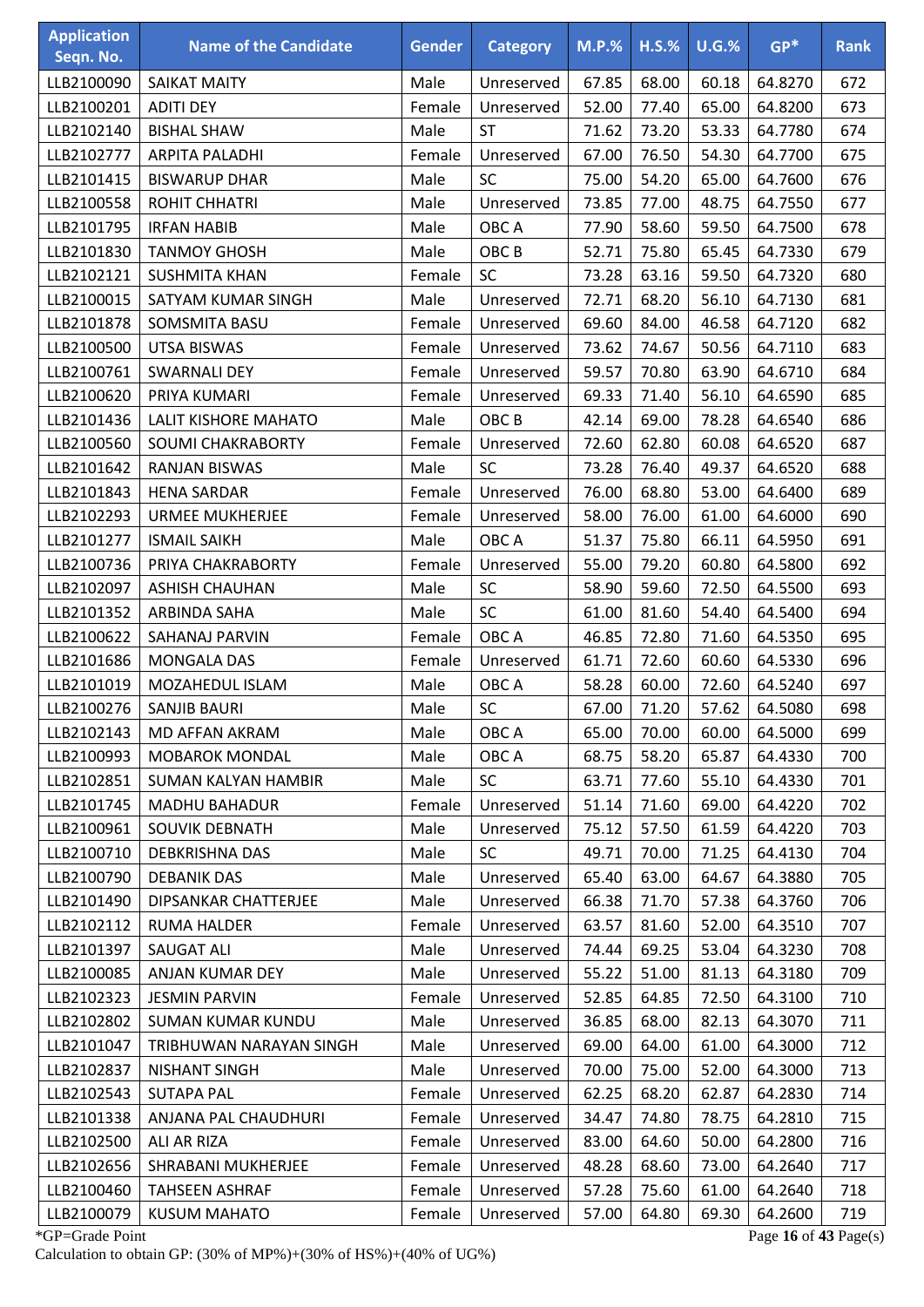| <b>Application</b><br>Seqn. No. | <b>Name of the Candidate</b> | <b>Gender</b> | <b>Category</b>  | <b>M.P.%</b> | $H.S.\%$ | $U.G.$ % | $GP*$   | <b>Rank</b> |
|---------------------------------|------------------------------|---------------|------------------|--------------|----------|----------|---------|-------------|
| LLB2101724                      | SANDIPAN DEY                 | Male          | Unreserved       | 70.50        | 57.80    | 64.40    | 64.2500 | 720         |
| LLB2102748                      | <b>BAISAKHI MAITY</b>        | Female        | Unreserved       | 70.00        | 74.00    | 52.62    | 64.2480 | 721         |
| LLB2100321                      | <b>SAYANTAN SAMUI</b>        | Male          | Unreserved       | 71.75        | 49.60    | 69.60    | 64.2450 | 722         |
| LLB2102648                      | PARTHA PRATIM MAJHI          | Male          | SC               | 57.85        | 72.40    | 62.90    | 64.2350 | 723         |
| LLB2100876                      | <b>BIPLAB DAS</b>            | Male          | SC               | 45.00        | 69.20    | 74.92    | 64.2280 | 724         |
| LLB2102659                      | <b>MRITUNJAY MUKHERJEE</b>   | Male          | Unreserved       | 61.14        | 58.00    | 71.20    | 64.2220 | 725         |
| LLB2101621                      | <b>MALAY SAHOO</b>           | Male          | Unreserved       | 60.00        | 74.00    | 60.00    | 64.2000 | 726         |
| LLB2102347                      | <b>ABHIJEET PRASAD</b>       | Male          | <b>ST</b>        | 68.00        | 74.00    | 54.00    | 64.2000 | 727         |
| LLB2101513                      | <b>SAYEED ALAM</b>           | Male          | Unreserved       | 56.75        | 44.30    | 84.63    | 64.1670 | 728         |
| LLB2101557                      | <b>SK ALHAZ</b>              | Male          | OBC A            | 60.00        | 81.80    | 54.00    | 64.1400 | 729         |
| LLB2100848                      | <b>MUNNI BARMAN</b>          | Female        | Unreserved       | 60.57        | 71.00    | 61.60    | 64.1110 | 730         |
| LLB2102149                      | MOLLA MOHAMMAD MOSTAFA       | Male          | OBC A            | 72.25        | 77.60    | 47.87    | 64.1030 | 731         |
| LLB2100340                      | SUBHAM PRAKASH SINGH         | Male          | Unreserved       | 85.50        | 61.00    | 50.38    | 64.1020 | 732         |
| LLB2102362                      | <b>MONOMITA CHARIT</b>       | Female        | OBC A            | 68.29        | 57.80    | 65.55    | 64.0470 | 733         |
| LLB2102479                      | SARMILA BISWAS               | Female        | SC               | 49.28        | 72.40    | 68.75    | 64.0040 | 734         |
| LLB2102692                      | <b>KEASHAW AGARWAL</b>       | Male          | Unreserved       | 69.00        | 71.00    | 55.00    | 64.0000 | 735         |
| LLB2100559                      | <b>SAYANA DAS</b>            | Female        | Unreserved       | 53.71        | 75.20    | 63.30    | 63.9930 | 736         |
| LLB2100358                      | <b>VICTOR CHAKRABORTY</b>    | Male          | Unreserved       | 56.00        | 68.20    | 66.82    | 63.9880 | 737         |
| LLB2101390                      | <b>ARIJIT MUKHERJEE</b>      | Male          | Unreserved       | 67.42        | 77.80    | 51.00    | 63.9660 | 738         |
| LLB2101909                      | <b>SAMPA BAIDYA</b>          | Female        | <b>SC</b>        | 51.28        | 74.00    | 65.90    | 63.9440 | 739         |
| LLB2102453                      | <b>CHANDRA KANTA MONDAL</b>  | Male          | Unreserved       | 70.86        | 67.20    | 56.25    | 63.9180 | 740         |
| LLB2101654                      | SUPRAKASH HEMBRAM            | Male          | <b>ST</b>        | 62.00        | 60.00    | 68.28    | 63.9120 | 741         |
| LLB2101099                      | DEBALINA BANERJEE            | Female        | Unreserved       | 55.40        | 71.80    | 64.38    | 63.9120 | 742         |
| LLB2100045                      | JOYPROKASH DWIBEDY           | Male          | Unreserved       | 59.57        | 67.40    | 64.50    | 63.8910 | 743         |
| LLB2101714                      | <b>JOY SAHA</b>              | Male          | Unreserved       | 59.57        | 79.40    | 55.50    | 63.8910 | 744         |
| LLB2102354                      | <b>SUBRATA DAS</b>           | Male          | Unreserved       | 63.00        | 72.80    | 57.84    | 63.8760 | 745         |
| LLB2100889                      | <b>SUKLAMBAR HALDER</b>      | Male          | Unreserved       | 49.00        | 86.25    | 58.24    | 63.8710 | 746         |
| LLB2100875                      | <b>NASIM REJA</b>            | Male          | OBC A            | 54.14        | 73.00    | 64.27    | 63.8500 | 747         |
| LLB2102566                      | RUKSHEMUL ALOM               | Male          | Unreserved       | 47.42        | 70.40    | 71.23    | 63.8380 | 748         |
| LLB2101835                      | <b>ALIK MANDAL</b>           | Male          | <b>SC</b>        | 52.00        | 76.20    | 63.40    | 63.8200 | 749         |
| LLB2100055                      | <b>ANIMESH DAS</b>           | Male          | Unreserved       | 51.71        | 65.80    | 71.39    | 63.8090 | 750         |
| LLB2100693                      | <b>DEBASREE BISWAS</b>       | Female        | OBC <sub>B</sub> | 82.87        | 62.80    | 50.25    | 63.8010 | 751         |
| LLB2101143                      | <b>KULSUMA KHATUN</b>        | Female        | OBC A            | 62.20        | 73.40    | 57.80    | 63.8000 | 752         |
| LLB2102774                      | PRIYA RANJAN BARMAN          | Male          | <b>SC</b>        | 79.12        | 73.20    | 45.20    | 63.7760 | 753         |
| LLB2102007                      | <b>DEB KUMAR LAL</b>         | Male          | <b>SC</b>        | 63.50        | 80.20    | 51.62    | 63.7580 | 754         |
| LLB2101912                      | AKBAR ALI MOLLAH             | Male          | OBC A            | 68.12        | 59.00    | 64.00    | 63.7360 | 755         |
| LLB2101628                      | <b>SMRITI SARKAR</b>         | Female        | <b>SC</b>        | 78.85        | 55.60    | 58.50    | 63.7350 | 756         |
| LLB2100078                      | ANAMIKA DAS BAIRAGYA         | Female        | Unreserved       | 49.42        | 73.40    | 67.20    | 63.7260 | 757         |
| LLB2102552                      | <b>SAMU MANDI</b>            | Male          | <b>ST</b>        | 51.42        | 80.00    | 60.75    | 63.7260 | 758         |
| LLB2100095                      | ANOARA KHATUN                | Female        | OBC A            | 49.00        | 64.00    | 74.54    | 63.7160 | 759         |
| LLB2101573                      | <b>ANAMIKA POREL</b>         | Female        | <b>SC</b>        | 55.28        | 83.40    | 55.25    | 63.7040 | 760         |
| LLB2102520                      | SHRABANI MUKHERJEE           | Female        | Unreserved       | 64.85        | 60.00    | 65.60    | 63.6950 | 761         |
| LLB2100338                      | RANJAY MAHATO                | Male          | <b>SC</b>        | 65.85        | 65.60    | 60.59    | 63.6710 | 762         |
| LLB2100652                      | LAKSHMISHREE DAS             | Female        | Unreserved       | 46.42        | 77.60    | 66.12    | 63.6540 | 763         |
| LLB2100059                      | SOUVIK MAZUMDER              | Male          | Unreserved       | 61.75        | 68.40    | 61.50    | 63.6450 | 764         |
| LLB2102600                      | <b>TAMANNA CHOUDHURY</b>     | Female        | Unreserved       | 66.14        | 61.80    | 63.12    | 63.6300 | 765         |
| LLB2100568                      | <b>JUBEEN MUSTAFA</b>        | Male          | OBC A            | 67.00        | 64.40    | 60.51    | 63.6240 | 766         |
| LLB2100139                      | <b>SUSOVAN MONDAL</b>        | Male          | Unreserved       | 55.57        | 72.80    | 62.74    | 63.6070 | 767         |

\*GP=Grade Point Page **17** of **43** Page(s) Calculation to obtain GP: (30% of MP%)+(30% of HS%)+(40% of UG%)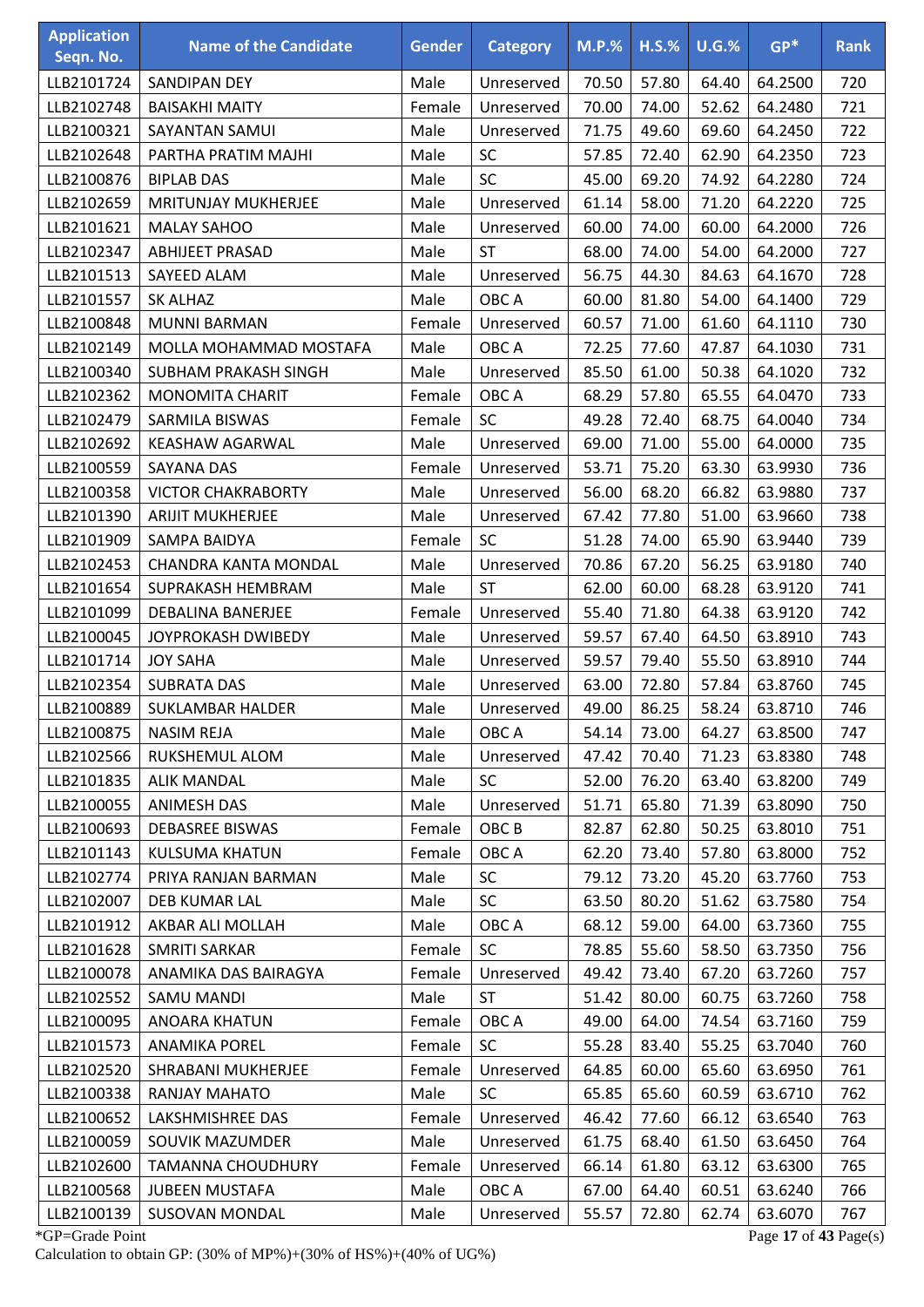| <b>Application</b><br>Seqn. No. | <b>Name of the Candidate</b> | <b>Gender</b> | <b>Category</b>  | <b>M.P.%</b> | $H.S.\%$ | $U.G.$ % | $GP*$   | <b>Rank</b> |
|---------------------------------|------------------------------|---------------|------------------|--------------|----------|----------|---------|-------------|
| LLB2100050                      | <b>TABU HALDER</b>           | Female        | SC               | 54.71        | 64.60    | 69.52    | 63.6010 | 768         |
| LLB2102100                      | <b>KOUSHIK JANA</b>          | Male          | Unreserved       | 50.00        | 43.00    | 89.25    | 63.6000 | 769         |
| LLB2100530                      | RITUPARNA ACHARYA            | Female        | Unreserved       | 73.00        | 60.00    | 59.25    | 63.6000 | 770         |
| LLB2100647                      | SHRESTHA SINHA               | Female        | SC               | 76.00        | 60.00    | 57.00    | 63.6000 | 771         |
| LLB2100425                      | <b>MOUSUMI BALEL</b>         | Female        | Unreserved       | 61.00        | 56.80    | 70.63    | 63.5920 | 772         |
| LLB2100417                      | DEBALEENA MUKHERJEE          | Female        | Unreserved       | 64.71        | 71.20    | 57.00    | 63.5730 | 773         |
| LLB2102461                      | <b>SARBANI DAS</b>           | Female        | OBC <sub>B</sub> | 51.85        | 76.40    | 62.74    | 63.5710 | 774         |
| LLB2100546                      | <b>PUJA GHOSH</b>            | Female        | Unreserved       | 54.87        | 48.00    | 81.75    | 63.5610 | 775         |
| LLB2102265                      | SK SADDAM HOSSAIN            | Male          | Unreserved       | 53.85        | 76.00    | 61.50    | 63.5550 | 776         |
| LLB2100657                      | SAYANI ROY CHOWDHURY         | Female        | Unreserved       | 58.00        | 64.20    | 67.20    | 63.5400 | 777         |
| LLB2101310                      | <b>DISHA CHATTERJEE</b>      | Female        | Unreserved       | 56.85        | 67.40    | 65.66    | 63.5390 | 778         |
| LLB2100135                      | SAYANTA DAS KHAN             | Male          | Unreserved       | 65.57        | 76.60    | 52.22    | 63.5390 | 779         |
| LLB2100798                      | <b>ARPITA MONDAL</b>         | Female        | Unreserved       | 49.87        | 48.20    | 85.25    | 63.5210 | 780         |
| LLB2102034                      | SUBHASISH DEY                | Male          | Unreserved       | 58.00        | 68.00    | 64.28    | 63.5120 | 781         |
| LLB2101189                      | POULOMI DAS                  | Female        | Unreserved       | 63.85        | 63.40    | 63.33    | 63.5070 | 782         |
| LLB2101307                      | <b>PUJA BERA</b>             | Female        | Unreserved       | 73.00        | 76.83    | 46.38    | 63.5010 | 783         |
| LLB2100924                      | SAMRAT MONDAL                | Male          | Unreserved       | 72.14        | 63.00    | 57.39    | 63.4980 | 784         |
| LLB2102674                      | ASIF MAJED PAPAN MONDAL      | Male          | Unreserved       | 44.85        | 75.60    | 68.38    | 63.4870 | 785         |
| LLB2101586                      | <b>MAMANI BARMAN</b>         | Female        | SC               | 44.71        | 66.40    | 75.38    | 63.4850 | 786         |
| LLB2101457                      | <b>AKSHAT</b>                | Male          | Unreserved       | 67.50        | 44.00    | 75.00    | 63.4500 | 787         |
| LLB2102532                      | <b>ALAMGIR SHAIKH</b>        | Male          | OBC A            | 62.00        | 63.80    | 64.25    | 63.4400 | 788         |
| LLB2101536                      | ABDULLAH                     | Male          | OBC A            | 47.85        | 70.80    | 69.57    | 63.4230 | 789         |
| LLB2101003                      | <b>AVIJIT DEY</b>            | Male          | OBC <sub>B</sub> | 49.00        | 50.40    | 84.00    | 63.4200 | 790         |
| LLB2100954                      | <b>NASHRAH PARVEEN</b>       | Female        | Unreserved       | 47.00        | 67.00    | 73.00    | 63.4000 | 791         |
| LLB2101187                      | AYESHA SULTANA               | Female        | OBC A            | 57.14        | 75.04    | 59.35    | 63.3940 | 792         |
| LLB2101406                      | <b>INDRAJIT ROY</b>          | Male          | Unreserved       | 60.10        | 61.20    | 67.50    | 63.3900 | 793         |
| LLB2100592                      | SONU KUMAR BHOWMICK          | Male          | Unreserved       | 49.63        | 72.80    | 66.63    | 63.3810 | 794         |
| LLB2100623                      | MUKUL KUMAR PATRA            | Male          | SC               | 62.85        | 68.40    | 60.00    | 63.3750 | 795         |
| LLB2100373                      | <b>BRATATI ADAK HALDAR</b>   | Female        | <b>SC</b>        | 65.37        | 66.20    | 59.74    | 63.3670 | 796         |
| LLB2100235                      | <b>BIVASH CHAKRABORTY</b>    | Male          | Unreserved       | 64.88        | 73.60    | 54.55    | 63.3640 | 797         |
| LLB2101274                      | ARINDAM SAHA                 | Male          | SC               | 61.25        | 68.60    | 61.00    | 63.3550 | 798         |
| LLB2100964                      | SASWATI ROY                  | Female        | Unreserved       | 62.00        | 53.00    | 72.11    | 63.3440 | 799         |
| LLB2102879                      | PRIYANKA CHURORIA            | Female        | Unreserved       | 66.67        | 61.33    | 62.34    | 63.3360 | 800         |
| LLB2102655                      | SWAGATA BHATTACHARJEE        | Female        | Unreserved       | 69.00        | 68.60    | 55.12    | 63.3280 | 801         |
| LLB2102028                      | <b>SUMITA MODAK</b>          | Female        | Unreserved       | 68.75        | 73.00    | 52.00    | 63.3250 | 802         |
| LLB2101794                      | <b>RAJA PURKAIT</b>          | Male          | Unreserved       | 69.71        | 79.60    | 46.33    | 63.3250 | 803         |
| LLB2102043                      | PANKAJ ROY                   | Male          | <b>SC</b>        | 41.85        | 73.20    | 72.00    | 63.3150 | 804         |
| LLB2102117                      | <b>HASNA KHONDEKAR</b>       | Female        | OBC A            | 57.85        | 70.80    | 61.70    | 63.2750 | 805         |
| LLB2102486                      | PRIYANKA BARMAN              | Female        | <b>SC</b>        | 52.71        | 64.80    | 70.00    | 63.2530 | 806         |
| LLB2100996                      | <b>TUFAN GHOSH</b>           | Male          | Unreserved       | 57.42        | 68.20    | 63.88    | 63.2380 | 807         |
| LLB2101444                      | SABANA KHATUN                | Female        | Unreserved       | 56.00        | 65.80    | 66.70    | 63.2200 | 808         |
| LLB2102264                      | SOUVIK SUKAMAL SARKAR        | Male          | <b>SC</b>        | 82.00        | 67.20    | 46.12    | 63.2080 | 809         |
| LLB2102346                      | <b>SRISHTI GOND</b>          | Female        | <b>ST</b>        | 54.28        | 51.40    | 78.75    | 63.2040 | 810         |
| LLB2101523                      | <b>ABHRAJIT GHOSH</b>        | Male          | Unreserved       | 59.85        | 62.40    | 66.31    | 63.1990 | 811         |
| LLB2100357                      | <b>SHWETA RAI</b>            | Female        | Unreserved       | 61.12        | 74.20    | 56.50    | 63.1960 | 812         |
| LLB2101659                      | <b>TANUSHREE BERA</b>        | Female        | Unreserved       | 54.86        | 72.00    | 62.80    | 63.1780 | 813         |
| LLB2101497                      | <b>MATUSRI DAS</b>           | Female        | Unreserved       | 58.57        | 75.80    | 57.12    | 63.1590 | 814         |
| LLB2101936                      | SNEHA BISWAS                 | Female        | Unreserved       | 62.57        | 72.00    | 56.96    | 63.1550 | 815         |

\*GP=Grade Point Page **18** of **43** Page(s) Calculation to obtain GP: (30% of MP%)+(30% of HS%)+(40% of UG%)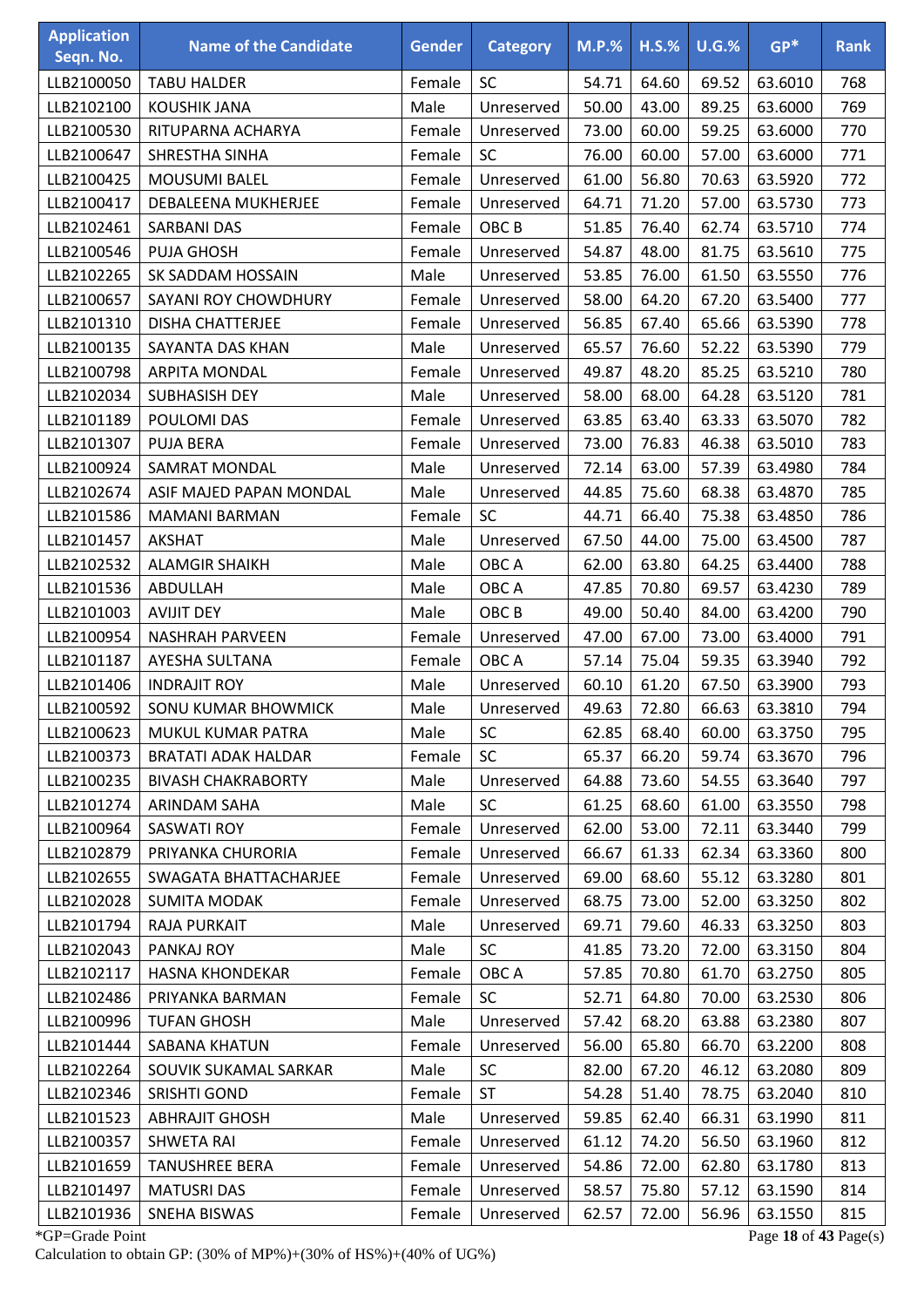| <b>Application</b><br>Seqn. No. | <b>Name of the Candidate</b> | <b>Gender</b> | <b>Category</b>  | $M.P.$ % | $H.S.\%$ | $U.G.\%$ | $GP*$   | <b>Rank</b> |
|---------------------------------|------------------------------|---------------|------------------|----------|----------|----------|---------|-------------|
| LLB2102412                      | <b>SUMIT DEBNATH</b>         | Male          | OBC <sub>B</sub> | 72.28    | 66.40    | 53.87    | 63.1520 | 816         |
| LLB2101074                      | <b>VISHAL PANDEY</b>         | Male          | Unreserved       | 57.28    | 73.00    | 60.12    | 63.1320 | 817         |
| LLB2102199                      | <b>FAIZAN KHAN</b>           | Male          | Unreserved       | 62.70    | 59.40    | 66.25    | 63.1300 | 818         |
| LLB2101791                      | <b>SOUVICK BHOWMICK</b>      | Male          | Unreserved       | 70.14    | 72.80    | 50.62    | 63.1300 | 819         |
| LLB2100299                      | SUDARSHAN SHARMA             | Male          | Unreserved       | 64.14    | 71.20    | 56.30    | 63.1220 | 820         |
| LLB2101676                      | PRITAM MAJUMDER              | Male          | Unreserved       | 63.50    | 60.90    | 64.50    | 63.1200 | 821         |
| LLB2102094                      | MD IMTIAZ ALAM               | Male          | OBC A            | 45.00    | 64.02    | 76.00    | 63.1060 | 822         |
| LLB2102756                      | <b>AKIK MONDAL</b>           | Male          | SC               | 62.14    | 84.00    | 48.12    | 63.0900 | 823         |
| LLB2102699                      | <b>BIKRAM BISWAS</b>         | Male          | Unreserved       | 65.57    | 56.80    | 65.87    | 63.0590 | 824         |
| LLB2100279                      | SOUVIK PRAMANIK              | Male          | OBC <sub>B</sub> | 61.71    | 83.40    | 48.75    | 63.0330 | 825         |
| LLB2102815                      | <b>ROCKY</b>                 | Male          | Unreserved       | 72.80    | 64.20    | 54.83    | 63.0320 | 826         |
| LLB2102607                      | <b>ATUN DAS</b>              | Male          | Unreserved       | 57.00    | 71.40    | 61.25    | 63.0200 | 827         |
| LLB2100302                      | <b>SUGATA MALLICK</b>        | Male          | <b>SC</b>        | 79.57    | 66.00    | 48.25    | 62.9710 | 828         |
| LLB2101661                      | <b>INDIRA CHANDRA</b>        | Female        | Unreserved       | 68.57    | 81.20    | 45.00    | 62.9310 | 829         |
| LLB2100849                      | NABAKUMAR SARKAR             | Male          | Unreserved       | 43.85    | 69.40    | 72.38    | 62.9270 | 830         |
| LLB2101150                      | <b>SUDIPA SAHA</b>           | Female        | Unreserved       | 58.00    | 70.00    | 61.30    | 62.9200 | 831         |
| LLB2101015                      | MD TOUSIM SK                 | Male          | OBC A            | 62.25    | 58.00    | 67.11    | 62.9190 | 832         |
| LLB2101932                      | <b>ANURADHA KONER</b>        | Female        | Unreserved       | 56.57    | 67.80    | 64.00    | 62.9110 | 833         |
| LLB2100438                      | <b>FAIZUL AFTAB</b>          | Male          | OBC A            | 46.57    | 70.00    | 69.80    | 62.8910 | 834         |
| LLB2102335                      | <b>TAPAS RAJAK</b>           | Male          | SC               | 41.00    | 60.60    | 81.00    | 62.8800 | 835         |
| LLB2100930                      | <b>ARITRA DAS</b>            | Male          | SC               | 64.00    | 82.80    | 47.10    | 62.8800 | 836         |
| LLB2101085                      | SANJU GHOSH                  | Male          | Unreserved       | 64.14    | 57.60    | 65.75    | 62.8220 | 837         |
| LLB2102522                      | <b>IQBAL</b>                 | Male          | OBC A            | 66.44    | 52.70    | 67.69    | 62.8180 | 838         |
| LLB2102182                      | <b>ISRAT PARVEEN</b>         | Female        | OBC A            | 43.00    | 82.20    | 63.07    | 62.7880 | 839         |
| LLB2100475                      | <b>SAMIMA KHATUN</b>         | Female        | Unreserved       | 44.28    | 70.20    | 71.10    | 62.7840 | 840         |
| LLB2101460                      | <b>KHEYA MUKHERJEE</b>       | Female        | Unreserved       | 39.00    | 52.60    | 88.25    | 62.7800 | 841         |
| LLB2101030                      | PRADIPTA CHAKRABORTY         | Male          | Unreserved       | 49.42    | 66.80    | 69.75    | 62.7660 | 842         |
| LLB2102525                      | SAHEB ALI SK                 | Male          | OBC A            | 50.44    | 60.62    | 73.60    | 62.7580 | 843         |
| LLB2100566                      | <b>JAYITA GHOSH</b>          | Female        | Unreserved       | 53.00    | 72.00    | 63.00    | 62.7000 | 844         |
| LLB2101322                      | <b>SUSHYA DAS</b>            | Female        | <b>SC</b>        | 62.00    | 71.00    | 57.00    | 62.7000 | 845         |
| LLB2102380                      | SAMIT DEBNATH                | Male          | OBC <sub>B</sub> | 78.00    | 55.00    | 57.00    | 62.7000 | 846         |
| LLB2101351                      | SURAJVAN SINGH               | Male          | Unreserved       | 65.00    | 60.00    | 62.98    | 62.6920 | 847         |
| LLB2102388                      | <b>SUMAN DAS</b>             | Male          | <b>SC</b>        | 47.42    | 56.00    | 79.13    | 62.6780 | 848         |
| LLB2100503                      | <b>KUNAL GHOSH</b>           | Male          | OBC B            | 61.14    | 63.60    | 63.08    | 62.6540 | 849         |
| LLB2100248                      | SK HUSAIN AHAMMAD            | Male          | OBC A            | 70.50    | 69.00    | 52.00    | 62.6500 | 850         |
| LLB2100671                      | <b>NAAZ AFREEN</b>           | Female        | Unreserved       | 50.86    | 61.80    | 72.11    | 62.6420 | 851         |
| LLB2101591                      | ARPITA GANGOPADHYAY          | Female        | Unreserved       | 61.25    | 67.00    | 60.37    | 62.6230 | 852         |
| LLB2101868                      | <b>ANKUSH GHOSAL</b>         | Male          | Unreserved       | 56.00    | 61.40    | 68.50    | 62.6200 | 853         |
| LLB2102620                      | KH AMIRUL ISLAM              | Male          | OBC A            | 75.00    | 47.60    | 64.60    | 62.6200 | 854         |
| LLB2102446                      | SANJIDA PARVIN               | Female        | OBC A            | 59.40    | 64.40    | 63.70    | 62.6200 | 855         |
| LLB2101851                      | ATRESHA GANGULY              | Female        | Unreserved       | 64.60    | 67.40    | 57.50    | 62.6000 | 856         |
| LLB2101339                      | POUSHALI DUTTA               | Female        | Unreserved       | 53.14    | 85.80    | 52.25    | 62.5820 | 857         |
| LLB2102473                      | <b>MAXIM KAMAL</b>           | Male          | Unreserved       | 73.00    | 54.20    | 61.00    | 62.5600 | 858         |
| LLB2101813                      | <b>SUPRIYA DAS</b>           | Male          | Unreserved       | 67.25    | 79.60    | 46.25    | 62.5550 | 859         |
| LLB2101946                      | <b>JAWED AKHTAR</b>          | Male          | OBC A            | 60.42    | 61.00    | 65.30    | 62.5460 | 860         |
| LLB2100529                      | <b>SAYAN BOSE</b>            | Male          | Unreserved       | 65.00    | 70.00    | 55.00    | 62.5000 | 861         |
| LLB2100334                      | <b>SUNANDA THAKUR</b>        | Female        | OBC <sub>B</sub> | 62.57    | 67.20    | 58.90    | 62.4910 | 862         |
| LLB2101407                      | <b>CHINMOY BARMAN</b>        | Male          | SC               | 76.43    | 62.00    | 52.38    | 62.4810 | 863         |

\*GP=Grade Point Page **19** of **43** Page(s) Calculation to obtain GP: (30% of MP%)+(30% of HS%)+(40% of UG%)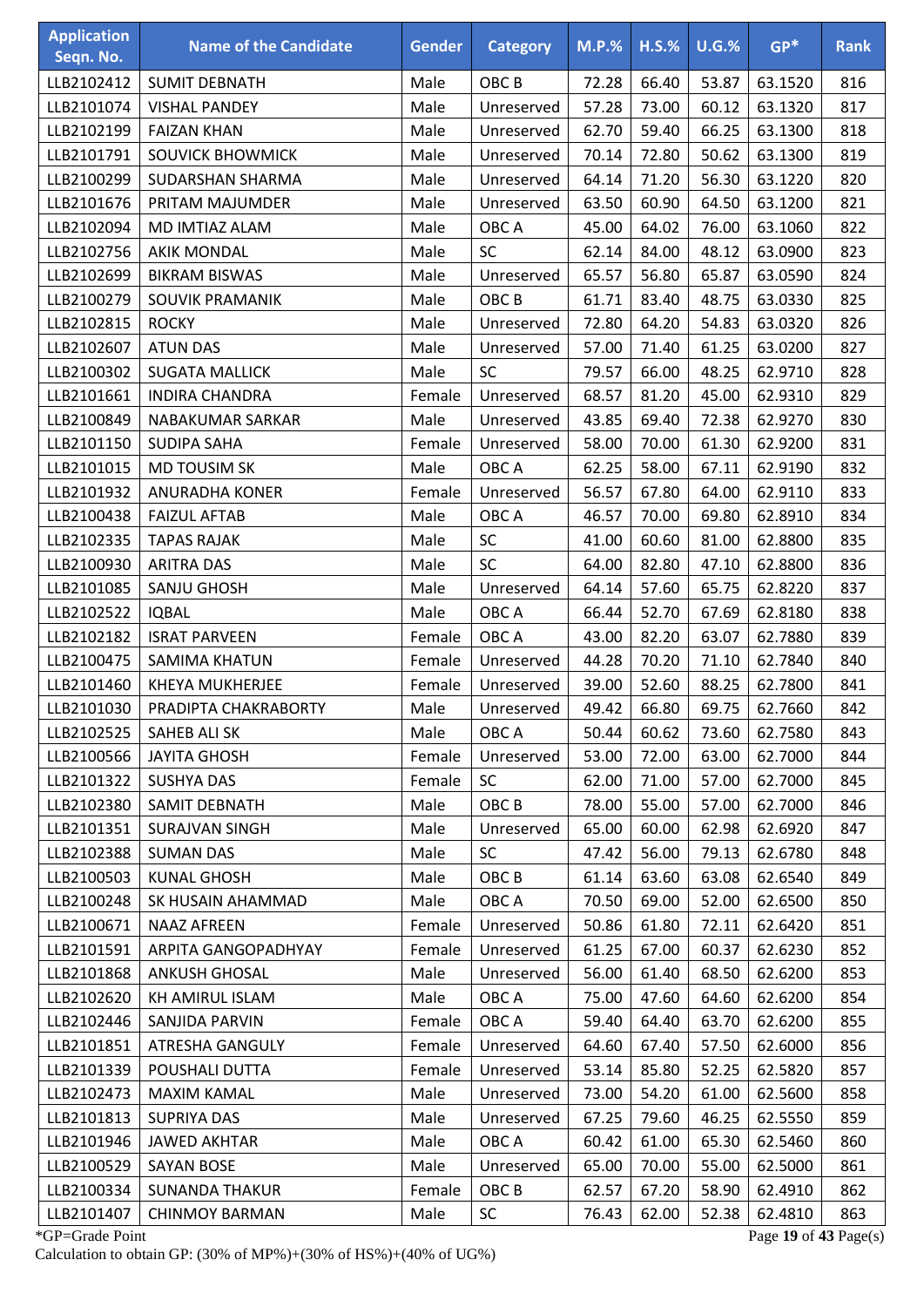| <b>Application</b><br>Seqn. No. | <b>Name of the Candidate</b> | <b>Gender</b> | <b>Category</b>  | $M.P.$ % | $H.S.\%$ | $U.G.\%$ | $GP*$   | <b>Rank</b> |
|---------------------------------|------------------------------|---------------|------------------|----------|----------|----------|---------|-------------|
| LLB2102839                      | <b>MD FORID ALI</b>          | Male          | Unreserved       | 68.37    | 57.80    | 61.51    | 62.4550 | 864         |
| LLB2101256                      | <b>JITARTHI SAIN</b>         | Female        | Unreserved       | 57.28    | 64.20    | 65.00    | 62.4440 | 865         |
| LLB2100068                      | <b>RAGHIB IZHAR</b>          | Male          | Unreserved       | 69.42    | 74.60    | 48.00    | 62.4060 | 866         |
| LLB2102397                      | <b>SUJAN CHATTERJEE</b>      | Male          | Unreserved       | 71.12    | 75.20    | 46.25    | 62.3960 | 867         |
| LLB2100617                      | <b>MEGHNAD RANA</b>          | Male          | OBC <sub>B</sub> | 49.57    | 71.60    | 65.00    | 62.3510 | 868         |
| LLB2101648                      | DHANANJOY BISWAS             | Male          | SC               | 58.40    | 79.60    | 52.33    | 62.3320 | 869         |
| LLB2101956                      | RAVI SHANKAR SINGH           | Male          | Unreserved       | 61.88    | 63.80    | 61.56    | 62.3280 | 870         |
| LLB2100691                      | <b>ARIJIT SARKAR</b>         | Male          | Unreserved       | 77.00    | 65.60    | 48.87    | 62.3280 | 871         |
| LLB2102191                      | <b>NABHAJIT DAS</b>          | Male          | Unreserved       | 70.86    | 59.40    | 58.05    | 62.2980 | 872         |
| LLB2102682                      | RINA VERMA                   | Female        | Unreserved       | 64.14    | 64.40    | 59.30    | 62.2820 | 873         |
| LLB2101180                      | <b>AKASH ROY</b>             | Male          | OBC <sub>B</sub> | 58.00    | 75.60    | 55.50    | 62.2800 | 874         |
| LLB2100694                      | <b>TAHAMINA AFRIN</b>        | Female        | Unreserved       | 52.71    | 67.40    | 65.60    | 62.2730 | 875         |
| LLB2101498                      | <b>SAYAN CHOWDHURY</b>       | Male          | Unreserved       | 70.00    | 52.00    | 64.18    | 62.2720 | 876         |
| LLB2100666                      | <b>SOUVIK DAS</b>            | Male          | Unreserved       | 56.57    | 66.20    | 63.57    | 62.2590 | 877         |
| LLB2102796                      | <b>MOUSUMI BISWAS</b>        | Female        | Unreserved       | 48.50    | 70.83    | 66.11    | 62.2430 | 878         |
| LLB2101505                      | NARAYAN CHANDRA MANDAL       | Male          | Unreserved       | 67.62    | 72.10    | 50.75    | 62.2160 | 879         |
| LLB2100856                      | DILWAR HOSSAIN               | Male          | Unreserved       | 47.12    | 73.40    | 65.14    | 62.2120 | 880         |
| LLB2101423                      | <b>MAMAN BERA</b>            | Female        | Unreserved       | 60.00    | 62.00    | 64.00    | 62.2000 | 881         |
| LLB2102590                      | <b>SUBHAM SINGH</b>          | Male          | Unreserved       | 53.75    | 74.80    | 59.05    | 62.1850 | 882         |
| LLB2100619                      | <b>SUMAN ALI</b>             | Male          | OBC A            | 56.71    | 62.40    | 66.10    | 62.1730 | 883         |
| LLB2101151                      | SAPTARSHI GHOSAL             | Male          | Unreserved       | 44.57    | 65.60    | 72.80    | 62.1710 | 884         |
| LLB2102564                      | PAYEL SAHA                   | Female        | SC               | 66.85    | 80.00    | 45.25    | 62.1550 | 885         |
| LLB2100672                      | <b>HRISHOV GHOSH</b>         | Male          | OBC <sub>B</sub> | 70.00    | 51.28    | 64.41    | 62.1480 | 886         |
| LLB2100570                      | DAWITA BHATTACHARYA          | Female        | Unreserved       | 60.40    | 75.40    | 53.50    | 62.1400 | 887         |
| LLB2102551                      | SK MOHINUDDIN                | Male          | OBC A            | 71.40    | 53.00    | 62.00    | 62.1200 | 888         |
| LLB2101718                      | <b>ANKITA GHOSH</b>          | Female        | OBC A            | 51.14    | 62.40    | 70.13    | 62.1140 | 889         |
| LLB2102609                      | <b>ARPITA GHOSH</b>          | Female        | Unreserved       | 51.14    | 61.20    | 71.00    | 62.1020 | 890         |
| LLB2101331                      | <b>TANMOY LOHAR</b>          | Male          | <b>SC</b>        | 60.00    | 68.80    | 58.63    | 62.0920 | 891         |
| LLB2100042                      | ASHUTOSH KUMAR SINGH         | Male          | Unreserved       | 49.42    | 60.60    | 72.65    | 62.0660 | 892         |
| LLB2102075                      | <b>GOUTAM BISWAS</b>         | Male          | <b>SC</b>        | 54.00    | 70.20    | 62.00    | 62.0600 | 893         |
| LLB2100482                      | RAJESH KUMAR RAM             | Male          | Unreserved       | 57.62    | 54.30    | 71.20    | 62.0560 | 894         |
| LLB2100350                      | <b>SURABHI DATTA</b>         | Female        | Unreserved       | 69.33    | 60.80    | 57.50    | 62.0390 | 895         |
| LLB2101271                      | PURNASRI DAS                 | Female        | SC               | 47.14    | 71.40    | 66.16    | 62.0260 | 896         |
| LLB2100663                      | <b>RAKESH SARKAR</b>         | Male          | <b>SC</b>        | 62.62    | 57.60    | 64.90    | 62.0260 | 897         |
| LLB2101130                      | <b>BINEETA DAS</b>           | Female        | Unreserved       | 61.14    | 67.20    | 58.80    | 62.0220 | 898         |
| LLB2100918                      | SAHIDUL SK                   | Male          | OBC A            | 47.85    | 80.20    | 59.00    | 62.0150 | 899         |
| LLB2101001                      | <b>TRIPA DAS</b>             | Female        | <b>SC</b>        | 49.28    | 69.60    | 65.84    | 62.0000 | 900         |
| LLB2100897                      | <b>SUBARNA ROY</b>           | Female        | SC               | 64.13    | 72.20    | 52.75    | 61.9990 | 901         |
| LLB2100608                      | RAJARSHI SARKAR              | Male          | Unreserved       | 38.57    | 76.40    | 68.76    | 61.9950 | 902         |
| LLB2100831                      | <b>DEBASISH DHIBAR</b>       | Male          | <b>SC</b>        | 77.50    | 65.60    | 47.63    | 61.9820 | 903         |
| LLB2100470                      | ANANYA BISWAS                | Female        | <b>SC</b>        | 54.14    | 75.40    | 57.75    | 61.9620 | 904         |
| LLB2101155                      | <b>ANTIM BISWAS</b>          | Male          | OBC <sub>B</sub> | 42.00    | 65.00    | 74.63    | 61.9520 | 905         |
| LLB2101809                      | TINA SINGHA MAHAPATRA        | Female        | Unreserved       | 59.42    | 83.20    | 47.87    | 61.9340 | 906         |
| LLB2101854                      | SAMIRAN DEBNATH              | Male          | Unreserved       | 59.62    | 57.60    | 66.88    | 61.9180 | 907         |
| LLB2100578                      | RAHUL CHOWDHURY              | Male          | Unreserved       | 60.00    | 69.20    | 57.89    | 61.9160 | 908         |
| LLB2101504                      | HFIJUL RAHAMAN GAZI          | Male          | Unreserved       | 56.00    | 69.00    | 61.00    | 61.9000 | 909         |
| LLB2100787                      | <b>NAHENUR YIASMIN</b>       | Female        | OBC A            | 54.57    | 73.60    | 58.62    | 61.8990 | 910         |
| LLB2100075                      | SOHID HASSAN                 | Male          | OBC A            | 60.25    | 80.40    | 49.25    | 61.8950 | 911         |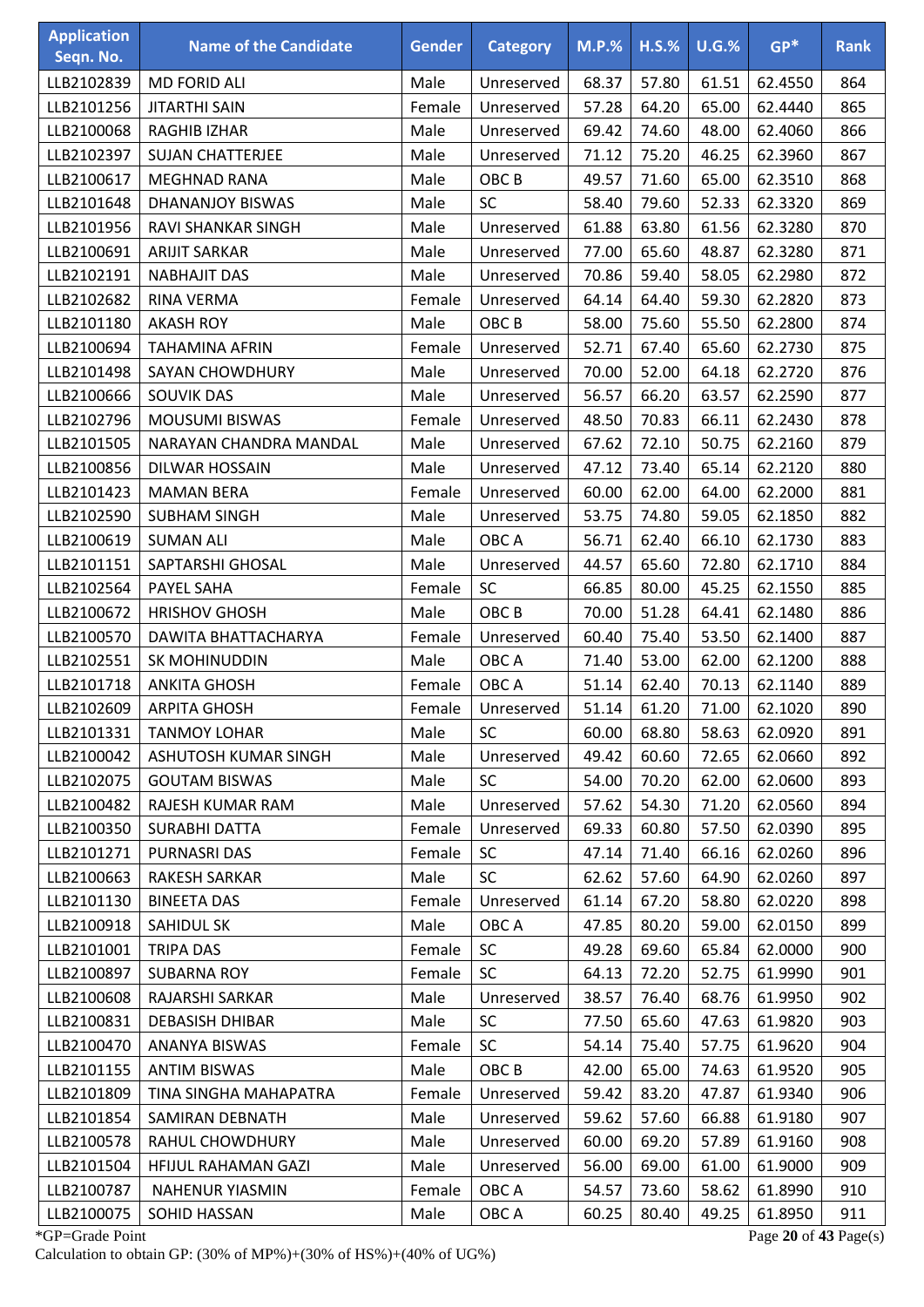| <b>Application</b><br>Seqn. No. | <b>Name of the Candidate</b> | <b>Gender</b> | <b>Category</b>  | $M.P.$ % | $H.S.\%$ | $U.G.\%$ | $GP*$   | <b>Rank</b> |
|---------------------------------|------------------------------|---------------|------------------|----------|----------|----------|---------|-------------|
| LLB2100706                      | <b>KOUSHIK HALDER</b>        | Male          | SC               | 60.57    | 57.60    | 66.10    | 61.8910 | 912         |
| LLB2100258                      | <b>SUNAINA RAY</b>           | Female        | Unreserved       | 47.50    | 67.80    | 68.25    | 61.8900 | 913         |
| LLB2100220                      | PIYALI SAHA                  | Female        | Unreserved       | 50.57    | 76.80    | 59.12    | 61.8590 | 914         |
| LLB2100591                      | RONIKUL ALAM                 | Male          | OBC A            | 64.28    | 74.80    | 50.30    | 61.8440 | 915         |
| LLB2101891                      | SAHANARA KHATUN              | Female        | Unreserved       | 46.14    | 64.00    | 72.00    | 61.8420 | 916         |
| LLB2101221                      | <b>RAKIBUL ISLAM</b>         | Male          | Unreserved       | 60.85    | 78.60    | 50.00    | 61.8350 | 917         |
| LLB2101788                      | NIRUPAM BARKANDAJ            | Male          | SC               | 78.62    | 45.90    | 61.13    | 61.8080 | 918         |
| LLB2101371                      | <b>PULAK DEY</b>             | Male          | Unreserved       | 64.88    | 50.70    | 67.81    | 61.7980 | 919         |
| LLB2101176                      | <b>DEBASISH DEY</b>          | Male          | Unreserved       | 73.62    | 67.90    | 48.25    | 61.7560 | 920         |
| LLB2100758                      | BINNI KUMARI SHARMA          | Female        | Unreserved       | 82.28    | 60.00    | 47.66    | 61.7480 | 921         |
| LLB2101232                      | <b>RIMPA PANDIT</b>          | Female        | SC               | 62.50    | 59.67    | 62.68    | 61.7230 | 922         |
| LLB2100773                      | <b>DEB DUTTA</b>             | Male          | OBC <sub>B</sub> | 71.71    | 73.20    | 45.60    | 61.7130 | 923         |
| LLB2102794                      | <b>MANERUL HOQUE</b>         | Male          | OBC A            | 42.75    | 59.60    | 77.50    | 61.7050 | 924         |
| LLB2101860                      | <b>ANINDITA ROY</b>          | Female        | Unreserved       | 41.71    | 58.40    | 79.13    | 61.6850 | 925         |
| LLB2101913                      | <b>JOY BHATTACHARJEE</b>     | Male          | Unreserved       | 52.00    | 72.00    | 61.20    | 61.6800 | 926         |
| LLB2102128                      | PRATYAY GHOSH                | Male          | OBC <sub>B</sub> | 79.14    | 69.60    | 42.62    | 61.6700 | 927         |
| LLB2102315                      | <b>AKASH ALI</b>             | Male          | OBC A            | 69.80    | 71.75    | 48.00    | 61.6650 | 928         |
| LLB2101080                      | MIJANUR RAHAMAN MONDAL       | Male          | OBC A            | 47.00    | 66.00    | 69.31    | 61.6240 | 929         |
| LLB2100593                      | <b>MEHTAB ALAM</b>           | Male          | OBC A            | 60.25    | 45.00    | 75.11    | 61.6190 | 930         |
| LLB2101580                      | <b>MASUMA AKTAR</b>          | Female        | Unreserved       | 54.00    | 66.00    | 64.00    | 61.6000 | 931         |
| LLB2100119                      | SHASWATI BANERJEE            | Female        | Unreserved       | 44.00    | 80.00    | 61.00    | 61.6000 | 932         |
| LLB2101159                      | <b>ALIVIA DAS</b>            | Female        | Unreserved       | 64.14    | 54.43    | 65.00    | 61.5710 | 933         |
| LLB2101845                      | <b>LABANI ROY</b>            | Female        | SC               | 42.00    | 76.60    | 64.97    | 61.5680 | 934         |
| LLB2101501                      | <b>SOURAV BHATTACHARJEE</b>  | Male          | Unreserved       | 74.57    | 66.80    | 47.88    | 61.5630 | 935         |
| LLB2102517                      | <b>ASHIKUR RAHAMAN</b>       | Male          | OBC A            | 60.28    | 76.20    | 51.50    | 61.5440 | 936         |
| LLB2101334                      | SHILPASREE SINGH             | Female        | ST               | 53.00    | 70.00    | 61.60    | 61.5400 | 937         |
| LLB2102283                      | <b>TALAT JAHAN</b>           | Female        | OBC A            | 62.00    | 63.60    | 59.62    | 61.5280 | 938         |
| LLB2102706                      | <b>ANJALI CHOUDHARY</b>      | Female        | Unreserved       | 53.00    | 63.00    | 66.80    | 61.5200 | 939         |
| LLB2100978                      | RITUPARNA CHATTERJEE         | Female        | Unreserved       | 40.00    | 65.00    | 75.00    | 61.5000 | 940         |
| LLB2100110                      | SHRABANI DAS                 | Female        | OBC <sub>B</sub> | 63.00    | 64.00    | 58.50    | 61.5000 | 941         |
| LLB2101603                      | <b>SUPRAVA LAI</b>           | Female        | OBC <sub>B</sub> | 40.71    | 68.80    | 71.60    | 61.4930 | 942         |
| LLB2101188                      | <b>BISWADEV SINHA</b>        | Male          | Unreserved       | 65.60    | 70.20    | 51.87    | 61.4880 | 943         |
| LLB2102168                      | OINDRILA DONDOLKAR           | Female        | Unreserved       | 76.85    | 56.00    | 54.00    | 61.4550 | 944         |
| LLB2102225                      | <b>SAKSHI</b>                | Female        | Unreserved       | 63.00    | 63.50    | 58.75    | 61.4500 | 945         |
| LLB2102278                      | ABDULLA HAQUE MIDDYA         | Male          | OBC A            | 61.62    | 73.00    | 52.62    | 61.4340 | 946         |
| LLB2102568                      | <b>JINNATUN KHATUN</b>       | Female        | Unreserved       | 52.57    | 67.60    | 63.45    | 61.4310 | 947         |
| LLB2101669                      | SUDESHNA DEY                 | Female        | Unreserved       | 74.00    | 67.00    | 47.80    | 61.4200 | 948         |
| LLB2102373                      | <b>SUSOVAN MANNA</b>         | Male          | Unreserved       | 58.28    | 63.80    | 61.95    | 61.4040 | 949         |
| LLB2100038                      | NIVEDITA AGRAWAL             | Female        | Unreserved       | 65.57    | 71.20    | 50.88    | 61.3830 | 950         |
| LLB2101605                      | DIPASHREE MAJI               | Female        | Unreserved       | 65.25    | 67.60    | 53.75    | 61.3550 | 951         |
| LLB2100630                      | <b>KHARIJUL SK</b>           | Male          | OBC A            | 46.28    | 82.40    | 56.87    | 61.3520 | 952         |
| LLB2102847                      | <b>SUBRATA CHATTERJEE</b>    | Male          | Unreserved       | 73.75    | 56.90    | 55.37    | 61.3430 | 953         |
| LLB2100143                      | SAURAV MAJUMDER              | Male          | Unreserved       | 61.50    | 73.20    | 52.33    | 61.3420 | 954         |
| LLB2101414                      | SHRABANI BANERJEE            | Female        | Unreserved       | 44.85    | 70.20    | 67.00    | 61.3150 | 955         |
| LLB2100642                      | <b>BISWAJIT NASKAR</b>       | Male          | SC               | 71.00    | 68.00    | 49.00    | 61.3000 | 956         |
| LLB2100237                      | RAUNAK PARVIN                | Female        | Unreserved       | 72.00    | 67.00    | 49.00    | 61.3000 | 957         |
| LLB2102042                      | <b>RUDRAJIT BISWAS</b>       | Male          | Unreserved       | 54.00    | 70.60    | 59.75    | 61.2800 | 958         |
| LLB2102577                      | TIRTHANKAR KUNDU             | Male          | Unreserved       | 75.75    | 61.80    | 50.00    | 61.2650 | 959         |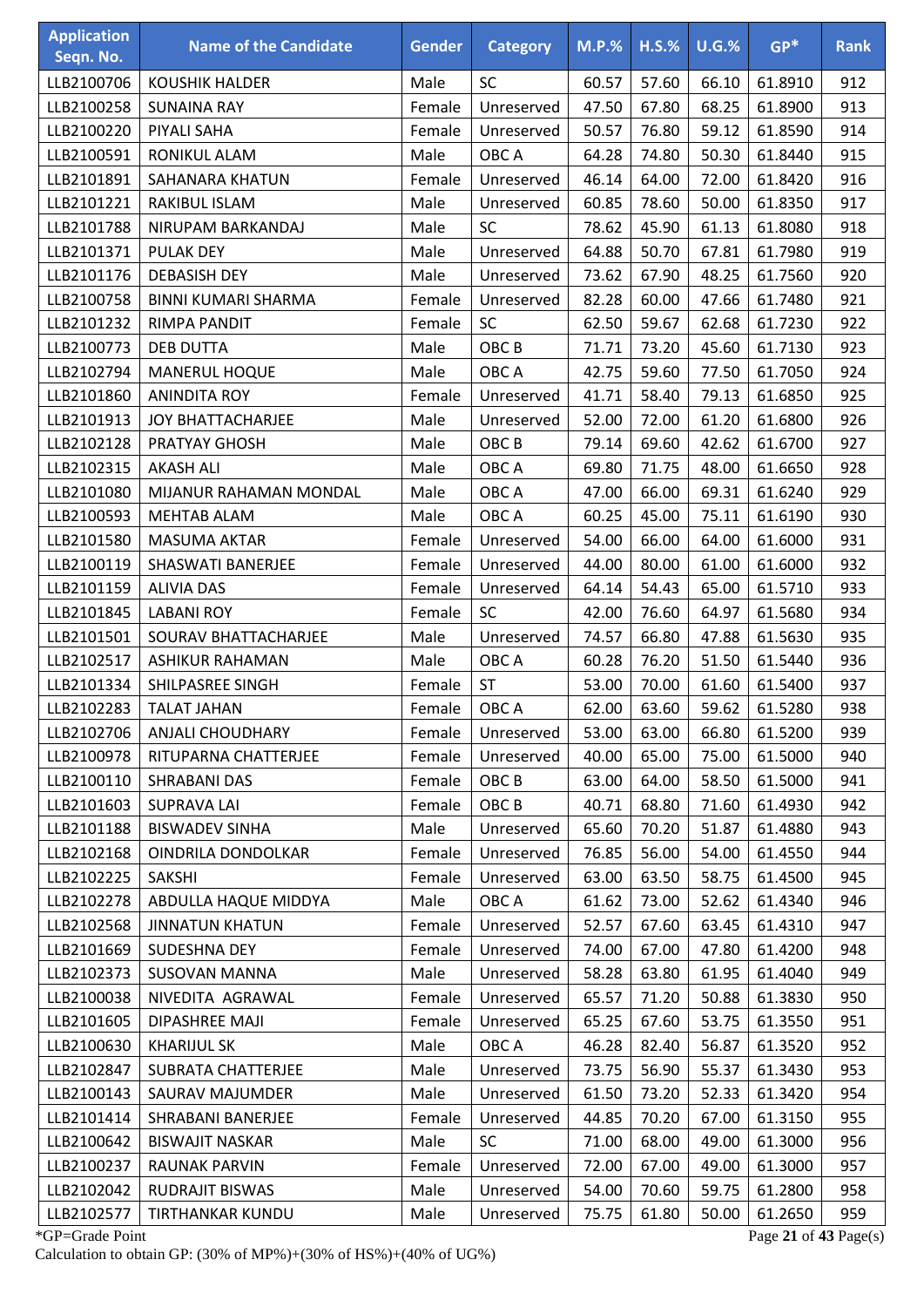| <b>Application</b><br>Seqn. No. | <b>Name of the Candidate</b> | <b>Gender</b> | <b>Category</b>  | <b>M.P.%</b> | $H.S.\%$ | <b>U.G.%</b> | $GP*$                 | <b>Rank</b> |
|---------------------------------|------------------------------|---------------|------------------|--------------|----------|--------------|-----------------------|-------------|
| LLB2101890                      | PRIYANKA KUNDU               | Female        | OBC <sub>B</sub> | 49.00        | 72.00    | 62.40        | 61.2600               | 960         |
| LLB2101367                      | <b>KOUSIK DAS</b>            | Male          | SC               | 57.00        | 71.80    | 56.50        | 61.2400               | 961         |
| LLB2101740                      | ANUPAM CHAKRABARTY           | Male          | Unreserved       | 63.00        | 71.00    | 52.55        | 61.2200               | 962         |
| LLB2100670                      | <b>DISHA DEBNATH</b>         | Female        | OBC <sub>B</sub> | 61.85        | 69.40    | 54.60        | 61.2150               | 963         |
| LLB2101395                      | RIMA MANDI                   | Female        | <b>ST</b>        | 51.00        | 63.60    | 67.08        | 61.2120               | 964         |
| LLB2100210                      | <b>JINNATUNNESA KHATUN</b>   | Female        | OBC A            | 39.28        | 53.20    | 83.66        | 61.2080               | 965         |
| LLB2101693                      | RIYA MUKHERJEE               | Female        | Unreserved       | 48.42        | 72.40    | 62.32        | 61.1740               | 966         |
| LLB2101832                      | <b>NILA SENGUPTA</b>         | Female        | Unreserved       | 45.71        | 70.20    | 66.00        | 61.1730               | 967         |
| LLB2100948                      | NAMROTA ANZUM MONDAL         | Female        | OBC A            | 69.37        | 61.20    | 55.00        | 61.1710               | 968         |
| LLB2101652                      | <b>MOUSUMI SUR</b>           | Female        | OBC <sub>B</sub> | 55.71        | 63.20    | 63.72        | 61.1610               | 969         |
| LLB2102368                      | SAJJAT MONDAL                | Male          | OBC A            | 64.90        | 62.40    | 57.37        | 61.1380               | 970         |
| LLB2101270                      | <b>RITWICK NAG</b>           | Male          | Unreserved       | 58.71        | 61.60    | 62.50        | 61.0930               | 971         |
| LLB2100114                      | <b>ATAUR ALI SEKH</b>        | Male          | OBC A            | 51.71        | 70.80    | 60.80        | 61.0730               | 972         |
| LLB2101344                      | <b>GOPAL MISTRY</b>          | Male          | SC               | 40.85        | 66.00    | 72.50        | 61.0550               | 973         |
| LLB2101640                      | RAJIB GHARAMI                | Male          | SC               | 60.00        | 58.70    | 63.60        | 61.0500               | 974         |
| LLB2100401                      | <b>RAHUL PASI</b>            | Male          | SC               | 59.42        | 69.20    | 56.13        | 61.0380               | 975         |
| LLB2101225                      | SANGITA DEY SARKAR           | Female        | Unreserved       | 52.57        | 73.00    | 58.40        | 61.0310               | 976         |
| LLB2101148                      | CHANDANI YADAV               | Female        | Unreserved       | 58.14        | 72.20    | 54.79        | 61.0180               | 977         |
| LLB2102003                      | <b>SUBHAJIT DAS</b>          | Male          | Unreserved       | 47.85        | 63.00    | 69.40        | 61.0150               | 978         |
| LLB2102606                      | MD ANSARUL HOQUE             | Male          | OBC A            | 65.37        | 70.00    | 51.00        | 61.0110               | 979         |
| LLB2102190                      | <b>WASIM HAQUE</b>           | Male          | OBC A            | 59.20        | 75.50    | 51.50        | 61.0100               | 980         |
| LLB2102005                      | DIPANKAR MONDAL              | Male          | SC               | 45.00        | 69.00    | 67.00        | 61.0000               | 981         |
| LLB2100010                      | SUKANYA KIRTANIA             | Female        | SC               | 60.05        | 71.68    | 53.68        | 60.9910               | 982         |
| LLB2102491                      | PRATAP MALIK                 | Male          | SC               | 56.75        | 63.30    | 62.37        | 60.9630               | 983         |
| LLB2100423                      | <b>SUSANTA BHANDARI</b>      | Male          | OBC <sub>B</sub> | 68.00        | 62.10    | 54.75        | 60.9300               | 984         |
| LLB2101258                      | <b>BIPRADIP SANTRA</b>       | Male          | Unreserved       | 50.57        | 69.40    | 62.30        | 60.9110               | 985         |
| LLB2100267                      | SHUBHAM KUMAR BHAGAT         | Male          | OBC A            | 63.33        | 50.83    | 66.56        | 60.8720               | 986         |
| LLB2100246                      | <b>FURKAN SK</b>             | Male          | OBC A            | 49.00        | 69.20    | 63.51        | 60.8640               | 987         |
| LLB2101611                      | SHILPA NANDI                 | Female        | Unreserved       | 42.42        | 61.80    | 73.90        | 60.8260               | 988         |
| LLB2101046                      | <b>RUPAM ROY</b>             | Male          | Unreserved       | 73.50        | 72.40    | 42.62        | 60.8180               | 989         |
| LLB2101037                      | <b>DEBOJYOTI DAS</b>         | Male          | Unreserved       | 58.14        | 65.40    | 59.36        | 60.8060               | 990         |
| LLB2102503                      | <b>CHANDAN TUDU</b>          | Male          | <b>ST</b>        | 46.71        | 71.60    | 63.25        | 60.7930               | 991         |
| LLB2102448                      | <b>TANIA ISLAM</b>           | Female        | Unreserved       | 72.75        | 65.40    | 48.37        | 60.7930               | 992         |
| LLB2101778                      | PRIYANKA CHAKRABORTY         | Female        | Unreserved       | 68.75        | 70.60    | 47.35        | 60.7450               | 993         |
| LLB2101282                      | <b>TINKU GHOSH</b>           | Female        | OBC <sub>B</sub> | 37.00        | 74.40    | 68.30        | 60.7400               | 994         |
| LLB2102465                      | PRIYANKA RAY                 | Female        | <b>SC</b>        | 42.71        | 67.20    | 69.38        | 60.7250               | 995         |
| LLB2102530                      | <b>RIAZ MOHSIN</b>           | Male          | Unreserved       | 76.40        | 65.00    | 45.75        | 60.7200               | 996         |
| LLB2100433                      | <b>MD RUSTAM</b>             | Male          | OBC A            | 60.10        | 53.00    | 66.90        | 60.6900               | 997         |
| LLB2102272                      | <b>SUBHAYAN MAITRA</b>       | Male          | <b>SC</b>        | 66.28        | 75.20    | 45.58        | 60.6760               | 998         |
| LLB2100735                      | PARVINA KHATUN               | Female        | OBC A            | 39.42        | 65.40    | 73.03        | 60.6580               | 999         |
| LLB2101109                      | PAROMITA CHATTERJEE          | Female        | Unreserved       | 52.50        | 75.00    | 56.00        | 60.6500               | 1000        |
| LLB2102751                      | SOUMYABRATA JANA             | Male          | Unreserved       | 78.25        | 63.50    | 45.25        | 60.6250               | 1001        |
| LLB2101908                      | SATYAM RAJAK                 | Male          | <b>SC</b>        | 51.00        | 68.40    | 62.00        | 60.6200               | 1002        |
| LLB2101960                      | <b>IMRAN SARKAR</b>          | Male          | OBC B            | 64.14        | 61.20    | 57.50        | 60.6020               | 1003        |
| LLB2100259                      | <b>RAKHI DEY</b>             | Female        | Unreserved       | 47.00        | 67.00    | 66.00        | 60.6000               | 1004        |
| LLB2102570                      | RAJANYA KARI                 | Female        | <b>SC</b>        | 48.85        | 55.40    | 73.30        | 60.5950               | 1005        |
| LLB2100866                      | SUTRISHNA PAL                | Female        | Unreserved       | 42.85        | 67.00    | 69.06        | 60.5790               | 1006        |
| LLB2100168                      | <b>DEBIKA MUKHERJEE</b>      | Female        | Unreserved       | 57.14        | 58.40    | 64.75        | 60.5620               | 1007        |
| *GP=Grade Point                 |                              |               |                  |              |          |              | Page 22 of 43 Page(s) |             |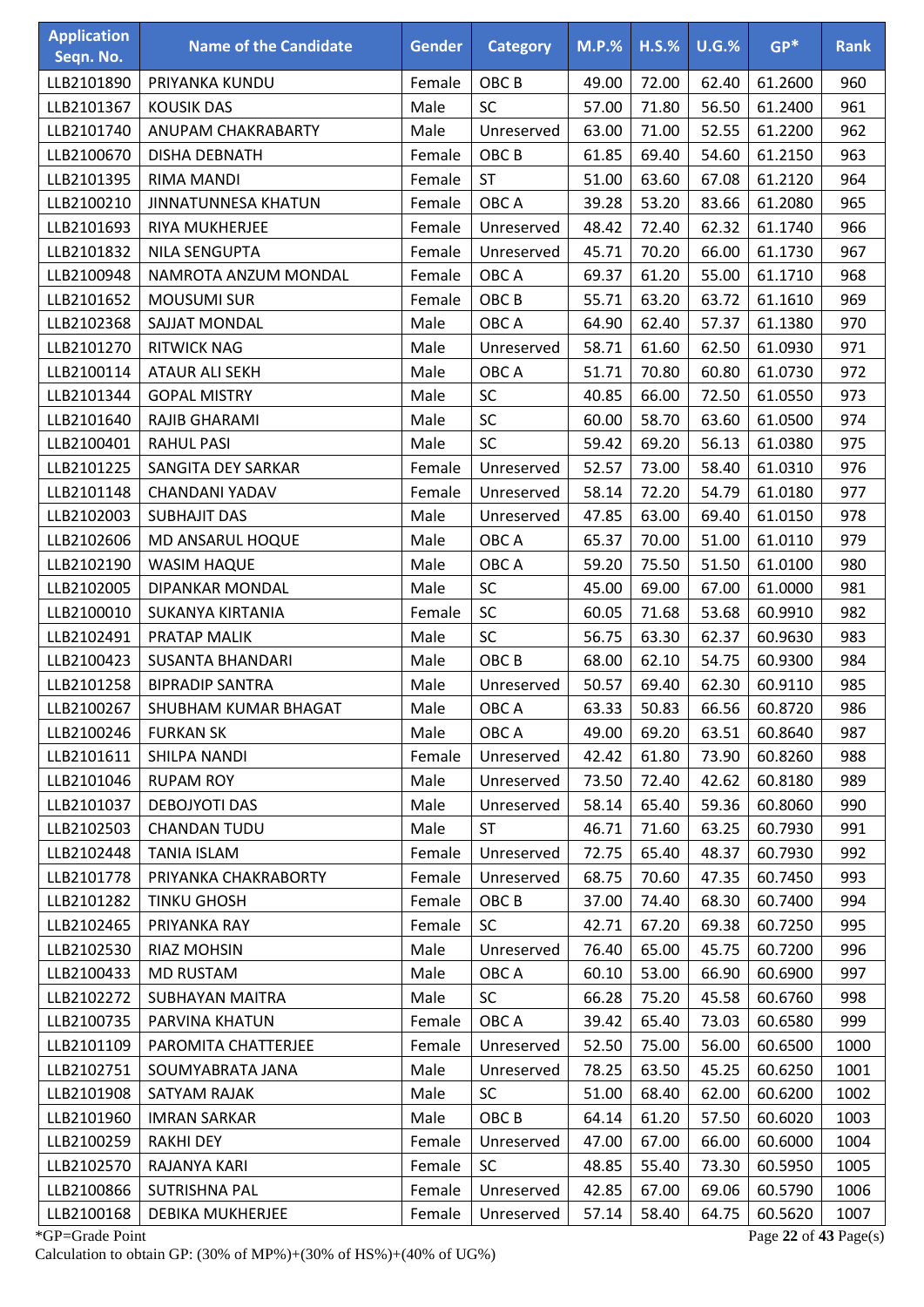| <b>Application</b><br>Seqn. No. | <b>Name of the Candidate</b> | <b>Gender</b> | <b>Category</b>  | $M.P.$ % | $H.S.\%$ | U.G.% | $GP*$   | <b>Rank</b> |
|---------------------------------|------------------------------|---------------|------------------|----------|----------|-------|---------|-------------|
| LLB2102274                      | <b>RIPAN GHOSH</b>           | Male          | OBC <sub>B</sub> | 70.62    | 59.00    | 54.12 | 60.5340 | 1008        |
| LLB2101853                      | <b>SAMEMA AKTAR</b>          | Female        | OBC A            | 60.00    | 51.00    | 68.00 | 60.5000 | 1009        |
| LLB2100752                      | <b>JAHANGIR SK</b>           | Male          | OBC A            | 60.00    | 56.60    | 63.75 | 60.4800 | 1010        |
| LLB2100621                      | <b>RIYA PATRA</b>            | Female        | <b>SC</b>        | 43.00    | 73.40    | 63.89 | 60.4760 | 1011        |
| LLB2101464                      | <b>MANDIRA MUKHERJEE</b>     | Female        | Unreserved       | 44.71    | 65.80    | 68.30 | 60.4730 | 1012        |
| LLB2102194                      | <b>MALAY DEY</b>             | Male          | Unreserved       | 64.42    | 66.20    | 53.19 | 60.4620 | 1013        |
| LLB2102779                      | <b>SUSMITA PAUL</b>          | Female        | Unreserved       | 37.12    | 70.20    | 70.65 | 60.4560 | 1014        |
| LLB2101035                      | <b>MANAS MUKHERJEE</b>       | Male          | Unreserved       | 45.00    | 74.80    | 61.26 | 60.4440 | 1015        |
| LLB2102022                      | NASRIN PARVIN KHATUN         | Female        | OBC A            | 43.00    | 71.00    | 65.60 | 60.4400 | 1016        |
| LLB2102072                      | <b>SUVANKAR SAHA</b>         | Male          | Unreserved       | 54.80    | 47.80    | 74.13 | 60.4320 | 1017        |
| LLB2101391                      | NILOY CHANDRA ROY            | Male          | SC               | 42.00    | 66.00    | 70.00 | 60.4000 | 1018        |
| LLB2100099                      | <b>RUPA DAS</b>              | Female        | <b>SC</b>        | 46.00    | 73.00    | 61.75 | 60.4000 | 1019        |
| LLB2100227                      | PRAMIT SINHA                 | Male          | Unreserved       | 70.00    | 57.40    | 55.45 | 60.4000 | 1020        |
| LLB2100489                      | RITUPARNA MUKHERJEE          | Female        | Unreserved       | 60.14    | 67.30    | 55.40 | 60.3920 | 1021        |
| LLB2100819                      | <b>MIHIR SARKAR</b>          | Male          | Unreserved       | 69.12    | 62.00    | 52.59 | 60.3720 | 1022        |
| LLB2102758                      | <b>CHIRANJIT BARAI</b>       | Male          | SC               | 54.57    | 70.00    | 57.50 | 60.3710 | 1023        |
| LLB2102691                      | <b>NURUL HASAN</b>           | Male          | OBC A            | 68.00    | 69.20    | 48.00 | 60.3600 | 1024        |
| LLB2100255                      | PRAKRITI RANJAN DAS          | Male          | Unreserved       | 46.85    | 65.40    | 66.60 | 60.3150 | 1025        |
| LLB2102277                      | RAJESH KARMAKAR              | Male          | <b>SC</b>        | 76.87    | 61.60    | 46.90 | 60.3010 | 1026        |
| LLB2101089                      | SHIBANGI YADAV               | Female        | Unreserved       | 48.00    | 71.25    | 61.25 | 60.2750 | 1027        |
| LLB2102533                      | <b>AVIPSHA GUPTA</b>         | Female        | Unreserved       | 48.85    | 68.00    | 63.00 | 60.2550 | 1028        |
| LLB2101549                      | <b>BHUBAN MONDAL</b>         | Male          | OBC <sub>B</sub> | 47.62    | 71.40    | 61.37 | 60.2540 | 1029        |
| LLB2101054                      | <b>MD MUSA</b>               | Male          | OBC A            | 66.50    | 74.60    | 44.80 | 60.2500 | 1030        |
| LLB2101662                      | RAMANUJ MUKHOPADHYAY         | Male          | Unreserved       | 77.70    | 65.80    | 43.00 | 60.2500 | 1031        |
| LLB2102162                      | <b>ARIJIT NANDI</b>          | Male          | Unreserved       | 54.00    | 57.20    | 67.20 | 60.2400 | 1032        |
| LLB2101519                      | ABM ABDULLAH                 | Male          | OBC A            | 53.00    | 71.40    | 57.30 | 60.2400 | 1033        |
| LLB2100387                      | LALTU SHARMA                 | Male          | Unreserved       | 37.71    | 57.20    | 79.38 | 60.2250 | 1034        |
| LLB2102157                      | RADHARANI SAHA               | Female        | Unreserved       | 58.00    | 72.80    | 52.44 | 60.2160 | 1035        |
| LLB2101107                      | JAYABROTO DEBNATH            | Male          | Unreserved       | 46.71    | 72.00    | 61.50 | 60.2130 | 1036        |
| LLB2101363                      | <b>SUITI KOLAY</b>           | Female        | Unreserved       | 57.42    | 64.80    | 58.80 | 60.1860 | 1037        |
| LLB2102855                      | <b>RAKHI KHAN</b>            | Female        | Unreserved       | 46.14    | 63.80    | 68.00 | 60.1820 | 1038        |
| LLB2100184                      | SWAGATA CHATTERJEE           | Female        | Unreserved       | 52.87    | 73.00    | 56.00 | 60.1610 | 1039        |
| LLB2100123                      | <b>SWETA</b>                 | Female        | OBC A            | 67.80    | 48.60    | 63.10 | 60.1600 | 1040        |
| LLB2101167                      | SK ASADUL HAQUE              | Male          | Unreserved       | 65.28    | 58.40    | 57.62 | 60.1520 | 1041        |
| LLB2100097                      | SHILPA DAS                   | Female        | Unreserved       | 54.42    | 78.40    | 50.75 | 60.1460 | 1042        |
| LLB2100032                      | RAUNAK PARWEEN               | Female        | Unreserved       | 38.28    | 64.20    | 73.50 | 60.1440 | 1043        |
| LLB2102602                      | <b>SUMANA MUKHERJEE</b>      | Female        | Unreserved       | 72.11    | 64.30    | 48.00 | 60.1230 | 1044        |
| LLB2100223                      | <b>MONORANJAN MALLICK</b>    | Male          | <b>SC</b>        | 45.71    | 61.40    | 69.95 | 60.1130 | 1045        |
| LLB2101456                      | SANKAR NARAYAN MITRA         | Male          | Unreserved       | 75.33    | 60.20    | 48.62 | 60.1070 | 1046        |
| LLB2101122                      | <b>DEBANSHU GAYEN</b>        | Male          | <b>SC</b>        | 56.00    | 63.00    | 61.00 | 60.1000 | 1047        |
| LLB2102243                      | <b>SANDIP PAL</b>            | Male          | Unreserved       | 54.00    | 75.00    | 53.50 | 60.1000 | 1048        |
| LLB2101508                      | MADHURIMA DUTTA              | Female        | Unreserved       | 60.00    | 71.00    | 52.00 | 60.1000 | 1049        |
| LLB2102158                      | SERENE GRACIOUS LAKRA        | Male          | <b>ST</b>        | 65.00    | 74.00    | 46.00 | 60.1000 | 1050        |
| LLB2100020                      | <b>SUBHAJIT BOSE</b>         | Male          | Unreserved       | 55.10    | 40.00    | 78.90 | 60.0900 | 1051        |
| LLB2100585                      | <b>ANKITA BANERJEE</b>       | Female        | Unreserved       | 61.60    | 60.50    | 58.63 | 60.0820 | 1052        |
| LLB2101461                      | <b>BHABATOSH DAS</b>         | Male          | Unreserved       | 56.28    | 77.20    | 50.00 | 60.0440 | 1053        |
| LLB2102026                      | <b>RATUL ROY</b>             | Male          | Unreserved       | 64.34    | 59.40    | 57.26 | 60.0260 | 1054        |
| LLB2100653                      | SANTWANA KHATUN              | Female        | OBC A            | 38.85    | 70.00    | 68.38 | 60.0070 | 1055        |
|                                 |                              |               |                  |          |          |       |         |             |

\*GP=Grade Point Page **23** of **43** Page(s) Calculation to obtain GP: (30% of MP%)+(30% of HS%)+(40% of UG%)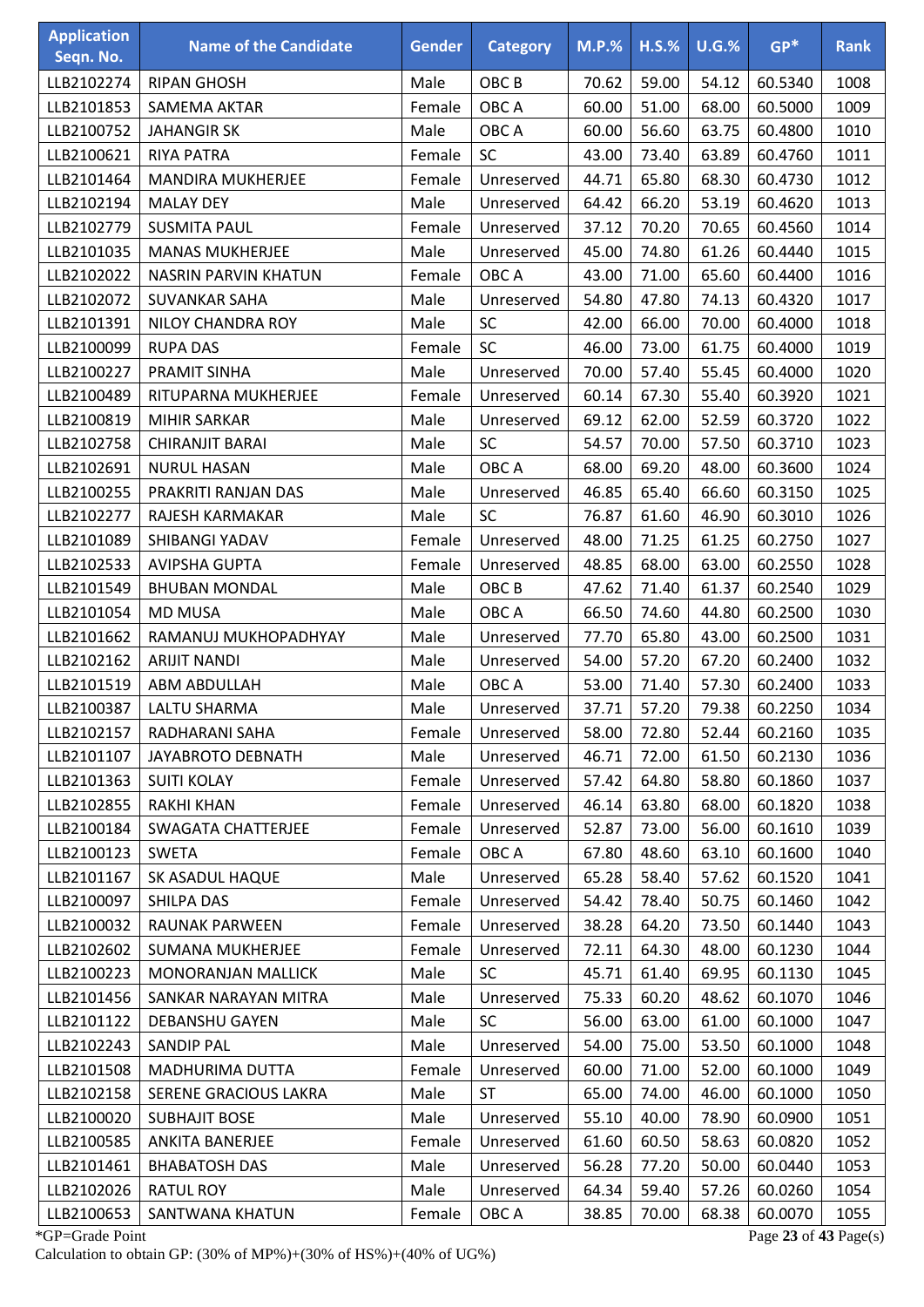| <b>Application</b><br>Seqn. No. | <b>Name of the Candidate</b> | <b>Gender</b> | <b>Category</b>  | <b>M.P.%</b> | $H.S.\%$ | $U.G.\%$ | $GP*$                 | <b>Rank</b> |
|---------------------------------|------------------------------|---------------|------------------|--------------|----------|----------|-----------------------|-------------|
|                                 |                              |               |                  |              |          |          |                       |             |
| LLB2100204                      | <b>SHABNAM KHATOON</b>       | Female        | OBC A            | 60.00        | 63.00    | 57.75    | 60.0000               | 1056        |
| LLB2100325                      | SOMASREE DAS                 | Female        | Unreserved       | 40.71        | 67.40    | 68.90    | 59.9930               | 1057        |
| LLB2101760                      | <b>ANISHA DHAK</b>           | Female        | <b>SC</b>        | 62.28        | 59.80    | 58.40    | 59.9840               | 1058        |
| LLB2101509                      | <b>BEUS PAUL</b>             | Female        | Unreserved       | 50.00        | 70.00    | 59.90    | 59.9600               | 1059        |
| LLB2102683                      | <b>SOURAV HUDATI</b>         | Male          | <b>SC</b>        | 47.57        | 56.00    | 72.20    | 59.9510               | 1060        |
| LLB2100740                      | <b>SHONIT KUMAR MONDAL</b>   | Male          | SC               | 65.87        | 59.00    | 56.08    | 59.8930               | 1061        |
| LLB2101844                      | <b>CHANDANA DAS</b>          | Female        | SC               | 58.00        | 65.60    | 57.00    | 59.8800               | 1062        |
| LLB2100857                      | <b>IMRAN ALI</b>             | Male          | OBC A            | 66.33        | 61.57    | 53.75    | 59.8700               | 1063        |
| LLB2101861                      | <b>SRABANI GHOSH</b>         | Female        | OBC <sub>B</sub> | 43.15        | 68.00    | 66.25    | 59.8450               | 1064        |
| LLB2102472                      | <b>GOURI MANNA</b>           | Female        | Unreserved       | 54.80        | 68.60    | 57.00    | 59.8200               | 1065        |
| LLB2102876                      | <b>SK ARIF</b>               | Male          | OBC A            | 56.00        | 67.40    | 57.00    | 59.8200               | 1066        |
| LLB2102311                      | <b>BISHAL SAHA</b>           | Male          | Unreserved       | 66.42        | 63.00    | 52.42    | 59.7940               | 1067        |
| LLB2101657                      | <b>KRISHNA SHAW</b>          | Male          | OBC <sub>B</sub> | 60.00        | 76.20    | 47.33    | 59.7920               | 1068        |
| LLB2101347                      | <b>MONI CHOUDHARY</b>        | Female        | Unreserved       | 56.29        | 74.40    | 51.44    | 59.7830               | 1069        |
| LLB2101288                      | <b>JIYAUL RAHAMAN MOLLA</b>  | Male          | OBC A            | 40.00        | 66.80    | 69.34    | 59.7760               | 1070        |
| LLB2100370                      | <b>CHANDRIMA BANERJEE</b>    | Female        | Unreserved       | 44.28        | 62.40    | 69.36    | 59.7480               | 1071        |
| LLB2101112                      | SANDIP MONDAL                | Male          | <b>SC</b>        | 74.14        | 66.00    | 44.25    | 59.7420               | 1072        |
| LLB2102755                      | <b>DIPALI SHAW</b>           | Female        | OBC <sub>B</sub> | 72.20        | 58.60    | 51.25    | 59.7400               | 1073        |
| LLB2102547                      | SK MD MINHAZ                 | Male          | OBC A            | 60.85        | 70.00    | 51.20    | 59.7350               | 1074        |
| LLB2101774                      | <b>SK ASRAF</b>              | Male          | Unreserved       | 47.42        | 60.20    | 68.60    | 59.7260               | 1075        |
| LLB2102197                      | ROXSON AHMED HAQUE           | Male          | OBC A            | 74.50        | 61.20    | 47.50    | 59.7100               | 1076        |
| LLB2101512                      | SARMISTHA DUTTA              | Female        | Unreserved       | 48.00        | 67.00    | 63.00    | 59.7000               | 1077        |
| LLB2100171                      | PRIYA NASKAR                 | Female        | <b>SC</b>        | 57.57        | 60.20    | 60.88    | 59.6830               | 1078        |
| LLB2101887                      | PRIYA KUNDU                  | Female        | Unreserved       | 40.42        | 65.80    | 69.54    | 59.6820               | 1079        |
| LLB2101931                      | <b>SUSOVAN KARMAKAR</b>      | Male          | Unreserved       | 47.85        | 59.40    | 68.76    | 59.6790               | 1080        |
| LLB2100639                      | <b>SOMNATH BANERJEE</b>      | Male          | Unreserved       | 43.71        | 57.60    | 73.21    | 59.6770               | 1081        |
| LLB2100012                      | <b>MOUSUMI MAJUMDER</b>      | Female        | Unreserved       | 64.50        | 60.40    | 55.50    | 59.6700               | 1082        |
| LLB2101712                      | SANCHITA PAUL                | Female        | Unreserved       | 67.14        | 73.60    | 43.58    | 59.6540               | 1083        |
| LLB2100331                      | <b>MOUTANI MUKHERJEE</b>     | Female        | Unreserved       | 62.75        | 64.60    | 53.50    | 59.6050               | 1084        |
| LLB2100851                      | RAJESH SHARMA                | Male          | <b>SC</b>        | 57.43        | 60.80    | 60.32    | 59.5970               | 1085        |
| LLB2102616                      | <b>SUSMITA SANTRA</b>        | Female        | <b>SC</b>        | 48.42        | 76.80    | 55.00    | 59.5660               | 1086        |
| LLB2102654                      | HIMANSHU PAL                 | Male          | OBC <sub>B</sub> | 44.57        | 60.60    | 70.00    | 59.5510               | 1087        |
| LLB2101268                      | <b>JHUMPA HALDER</b>         | Female        | <b>SC</b>        | 35.42        | 66.80    | 72.18    | 59.5380               | 1088        |
| LLB2100602                      | PRITAM SARKAR                | Male          | Unreserved       | 40.00        | 48.00    | 82.84    | 59.5360               | 1089        |
| LLB2102363                      | SOURAV DUTTA                 | Male          | Unreserved       | 50.85        | 65.40    | 61.63    | 59.5270               | 1090        |
| LLB2102249                      | NILOFAR NAAZ                 | Female        | OBC A            | 61.25        | 48.00    | 66.80    | 59.4950               | 1091        |
| LLB2101357                      | KHUSHBOO YADAV               | Female        | Unreserved       | 48.86        | 69.40    | 60.00    | 59.4780               | 1092        |
| LLB2102080                      | <b>DEBJANI THAKUR</b>        | Female        | Unreserved       | 62.12        | 75.00    | 45.81    | 59.4600               | 1093        |
| LLB2101190                      | SUBHADEEP KARMAKAR           | Male          | <b>SC</b>        | 71.14        | 73.00    | 40.50    | 59.4420               | 1094        |
| LLB2102608                      | <b>SHAMPA ROY</b>            | Female        | Unreserved       | 71.00        | 46.40    | 60.55    | 59.4400               | 1095        |
| LLB2100106                      | SALMA SULTANA                | Female        | OBC A            | 59.14        | 68.80    | 52.63    | 59.4340               | 1096        |
| LLB2102490                      | <b>ANUPRIYO SAHA</b>         | Male          | Unreserved       | 56.00        | 50.60    | 68.63    | 59.4320               | 1097        |
| LLB2100861                      | <b>DIPU SINGH</b>            | Male          | Unreserved       | 43.28        | 73.00    | 61.36    | 59.4280               | 1098        |
| LLB2101329                      | ANAMIKA MAJUMDAR             | Female        | Unreserved       | 50.00        | 65.40    | 61.90    | 59.3800               | 1099        |
| LLB2100809                      | <b>BABLU DAS</b>             | Male          | Unreserved       | 64.87        | 56.50    | 57.41    | 59.3750               | 1100        |
| LLB2101229                      | RESHMI SULTANA PARVIN        | Female        | OBC A            | 43.62        | 64.80    | 67.07    | 59.3540               | 1101        |
| LLB2102781                      | <b>RESHMI DEY</b>            | Female        | Unreserved       | 44.00        | 66.00    | 65.83    | 59.3320               | 1102        |
| LLB2100005                      | NILANJAN CHANDRA SAHA        | Male          | <b>SC</b>        | 62.50        | 49.50    | 64.32    | 59.3280               | 1103        |
| *GP=Grade Point                 |                              |               |                  |              |          |          | Page 24 of 43 Page(s) |             |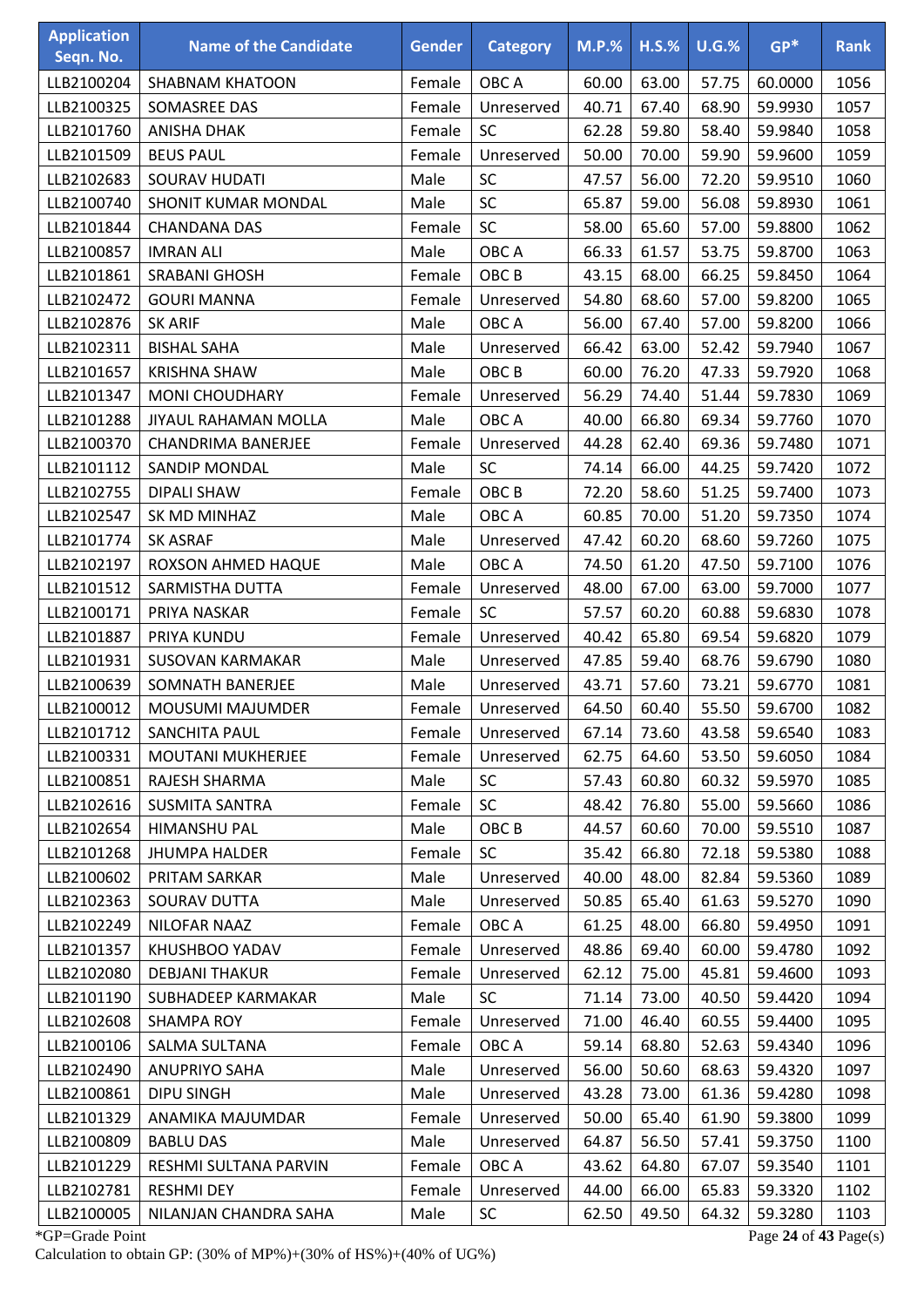| <b>Application</b><br>Seqn. No. | <b>Name of the Candidate</b> | <b>Gender</b> | <b>Category</b>  | $M.P.$ % | $H.S.\%$ | U.G.% | $GP*$   | <b>Rank</b> |
|---------------------------------|------------------------------|---------------|------------------|----------|----------|-------|---------|-------------|
| LLB2101941                      | PUJA KUMARI PANDIT           | Female        | Unreserved       | 44.00    | 63.60    | 67.58 | 59.3120 | 1104        |
| LLB2101695                      | PAYEL DAS                    | Female        | Unreserved       | 42.42    | 72.20    | 62.30 | 59.3060 | 1105        |
| LLB2100699                      | ARKADYUTI RANJAN DAS         | Male          | Unreserved       | 61.00    | 62.00    | 56.00 | 59.3000 | 1106        |
| LLB2100912                      | <b>PUJA DAS</b>              | Female        | Unreserved       | 45.42    | 68.00    | 63.15 | 59.2860 | 1107        |
| LLB2101255                      | <b>SUBHRO ROY CHOUDHURY</b>  | Male          | Unreserved       | 62.00    | 46.80    | 66.60 | 59.2800 | 1108        |
| LLB2102591                      | <b>MD SOHEL RANA</b>         | Male          | OBC A            | 47.50    | 45.80    | 78.13 | 59.2420 | 1109        |
| LLB2101246                      | SRAVANANGSHU JANA            | Male          | Unreserved       | 62.01    | 51.00    | 63.30 | 59.2230 | 1110        |
| LLB2102235                      | <b>ASISH MAHATO</b>          | Male          | Unreserved       | 47.00    | 77.00    | 55.00 | 59.2000 | 1111        |
| LLB2100213                      | <b>AMIR HOSSAIN</b>          | Male          | OBC A            | 42.85    | 73.20    | 60.87 | 59.1630 | 1112        |
| LLB2101811                      | <b>JASHMIN SULTANA</b>       | Female        | OBC A            | 67.71    | 69.00    | 45.37 | 59.1610 | 1113        |
| LLB2102548                      | <b>RUBINA PARVEN</b>         | Female        | OBC A            | 43.00    | 78.20    | 57.00 | 59.1600 | 1114        |
| LLB2101237                      | <b>RUPAM KUMAR GUPTA</b>     | Male          | Unreserved       | 66.50    | 49.20    | 61.05 | 59.1300 | 1115        |
| LLB2101243                      | <b>FARHAJ ALI</b>            | Male          | OBC A            | 41.71    | 68.60    | 65.08 | 59.1250 | 1116        |
| LLB2101451                      | <b>RESHAM GUPTA</b>          | Female        | Unreserved       | 51.28    | 61.80    | 63.00 | 59.1240 | 1117        |
| LLB2102103                      | RIMPA GHATAK                 | Female        | Unreserved       | 46.85    | 71.00    | 59.40 | 59.1150 | 1118        |
| LLB2100765                      | <b>SANJUKTA DAS</b>          | Female        | Unreserved       | 49.85    | 68.60    | 58.87 | 59.0830 | 1119        |
| LLB2100626                      | INJAMAMUL MONDAL             | Male          | OBC A            | 60.37    | 73.17    | 47.55 | 59.0820 | 1120        |
| LLB2101806                      | PRIYAKA MONDAL               | Female        | SC               | 64.85    | 77.00    | 41.25 | 59.0550 | 1121        |
| LLB2102813                      | LAKSHMI SANTRA               | Female        | <b>SC</b>        | 68.00    | 64.30    | 48.37 | 59.0380 | 1122        |
| LLB2102095                      | SAMRAT KARMAKAR              | Male          | OBC <sub>B</sub> | 51.14    | 73.80    | 53.87 | 59.0300 | 1123        |
| LLB2100439                      | <b>JAMIL ANSARI</b>          | Male          | OBC A            | 45.14    | 78.20    | 55.00 | 59.0020 | 1124        |
| LLB2102628                      | <b>KAUSHIK RAM</b>           | Male          | <b>SC</b>        | 61.00    | 61.00    | 56.00 | 59.0000 | 1125        |
| LLB2102677                      | SOMNATH BANERJEE             | Male          | Unreserved       | 64.44    | 41.40    | 68.08 | 58.9840 | 1126        |
| LLB2101739                      | <b>DALIA DHARA</b>           | Female        | Unreserved       | 62.75    | 64.70    | 51.87 | 58.9830 | 1127        |
| LLB2102494                      | <b>ROHIT MANDAL</b>          | Male          | <b>SC</b>        | 60.80    | 55.80    | 60.00 | 58.9800 | 1128        |
| LLB2101567                      | <b>SK SOHEL</b>              | Male          | OBC A            | 41.80    | 64.60    | 67.60 | 58.9600 | 1129        |
| LLB2101783                      | <b>RINA PRAMANICK</b>        | Female        | SC               | 49.12    | 46.20    | 75.88 | 58.9480 | 1130        |
| LLB2102497                      | <b>BHARAT CHANDRA MAITY</b>  | Male          | Unreserved       | 66.50    | 48.80    | 60.88 | 58.9420 | 1131        |
| LLB2101166                      | <b>MANIRUL ISLAM</b>         | Male          | OBC A            | 47.42    | 71.20    | 58.37 | 58.9340 | 1132        |
| LLB2100297                      | ABHINABA GHOSH               | Male          | OBC <sub>B</sub> | 52.98    | 59.98    | 62.60 | 58.9280 | 1133        |
| LLB2101084                      | <b>SUMAIYA KHATUN</b>        | Female        | OBC A            | 47.00    | 63.80    | 64.19 | 58.9160 | 1134        |
| LLB2102753                      | <b>SUNIL GUPTA</b>           | Male          | Unreserved       | 64.13    | 56.50    | 56.81 | 58.9130 | 1135        |
| LLB2101253                      | SOMA SOM HALDER              | Female        | Unreserved       | 58.00    | 55.00    | 62.53 | 58.9120 | 1136        |
| LLB2101828                      | <b>ANTORA DUTTA</b>          | Female        | <b>SC</b>        | 69.13    | 52.90    | 55.74 | 58.9050 | 1137        |
| LLB2100982                      | <b>ARJUN MANDAL</b>          | Male          | <b>SC</b>        | 44.85    | 67.60    | 62.92 | 58.9030 | 1138        |
| LLB2100013                      | <b>KAKULI BERA</b>           | Female        | Unreserved       | 60.00    | 71.00    | 49.00 | 58.9000 | 1139        |
| LLB2101285                      | ADITYA SHAW                  | Male          | OBC <sub>B</sub> | 52.00    | 62.00    | 61.70 | 58.8800 | 1140        |
| LLB2102027                      | <b>BIDIPTA HAZRA</b>         | Female        | Unreserved       | 41.85    | 66.80    | 65.70 | 58.8750 | 1141        |
| LLB2100356                      | SHILPA DAS                   | Female        | <b>SC</b>        | 52.14    | 63.80    | 60.22 | 58.8700 | 1142        |
| LLB2102014                      | RUPANKAR MUKHERJEE           | Male          | Unreserved       | 58.71    | 51.80    | 64.25 | 58.8530 | 1143        |
| LLB2102259                      | PRIYANKA MALI                | Female        | <b>SC</b>        | 65.00    | 55.00    | 57.00 | 58.8000 | 1144        |
| LLB2100701                      | SIMANTA DAS                  | Male          | Unreserved       | 35.42    | 65.40    | 71.35 | 58.7860 | 1145        |
| LLB2101858                      | DEBAJYOTI SETH               | Male          | OBC <sub>B</sub> | 63.50    | 61.60    | 53.10 | 58.7700 | 1146        |
| LLB2100247                      | NIRMALYA BHATTACHERJEE       | Male          | Unreserved       | 75.00    | 47.45    | 55.00 | 58.7350 | 1147        |
| LLB2101694                      | APARNA MONDAL                | Female        | Unreserved       | 71.71    | 63.20    | 45.62 | 58.7210 | 1148        |
| LLB2100661                      | <b>SUMIT MAHATA</b>          | Male          | OBC B            | 37.85    | 66.40    | 68.60 | 58.7150 | 1149        |
| LLB2101370                      | SOURAV BANERJEE              | Male          | Unreserved       | 64.62    | 57.20    | 55.41 | 58.7100 | 1150        |
| LLB2101911                      | <b>SUJAY ROY</b>             | Male          | SC               | 57.87    | 45.00    | 69.62 | 58.7090 | 1151        |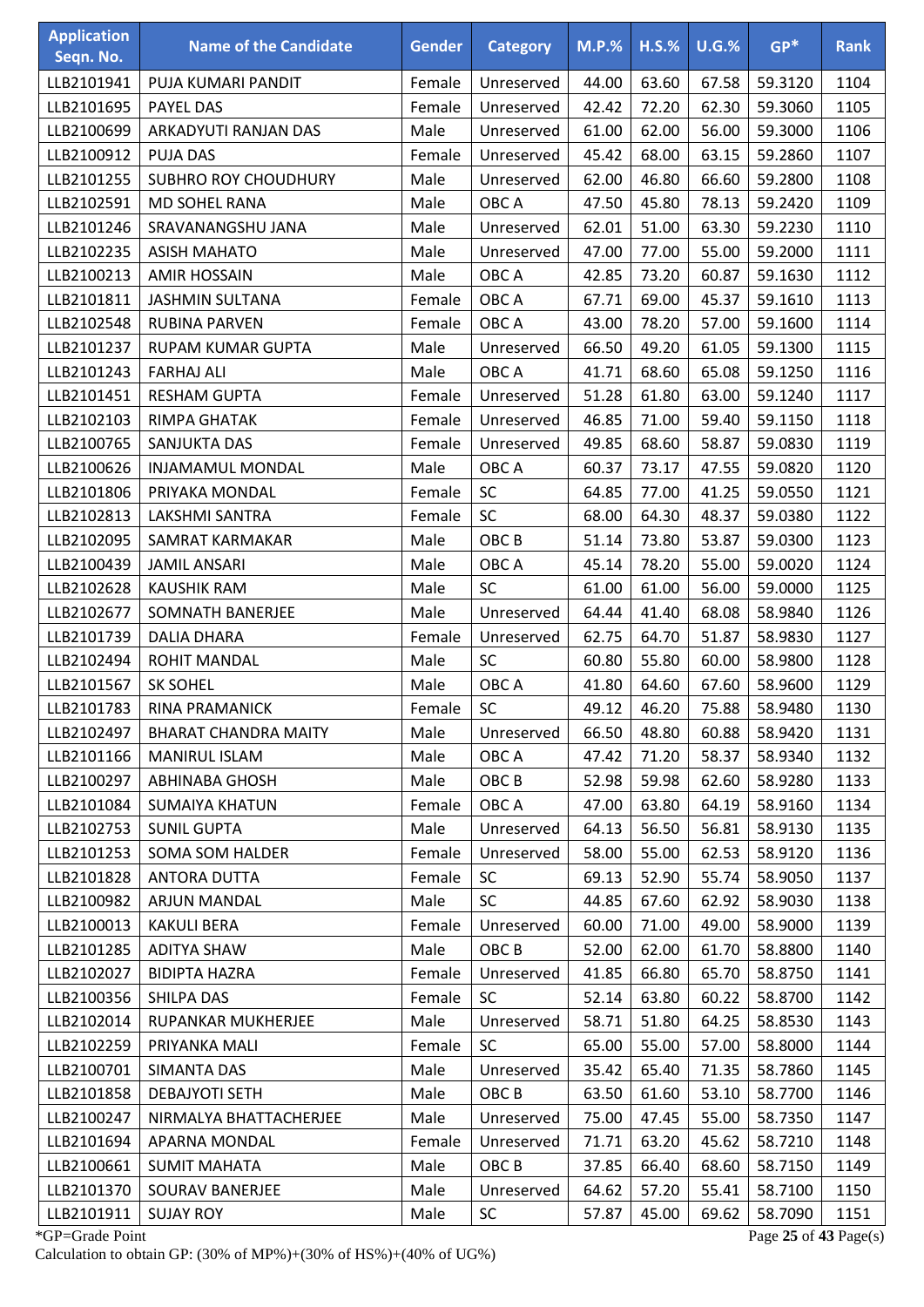| <b>Application</b><br>Seqn. No. | <b>Name of the Candidate</b> | <b>Gender</b> | <b>Category</b>  | <b>M.P.%</b> | $H.S.\%$ | U.G.% | $GP*$   | <b>Rank</b> |
|---------------------------------|------------------------------|---------------|------------------|--------------|----------|-------|---------|-------------|
| LLB2101120                      | <b>MANISHA GARAI</b>         | Female        | OBC <sub>B</sub> | 56.14        | 57.20    | 61.73 | 58.6940 | 1152        |
| LLB2101636                      | <b>SOMA DEY</b>              | Female        | Unreserved       | 62.62        | 58.60    | 55.75 | 58.6660 | 1153        |
| LLB2102542                      | <b>ALOK BISWAS</b>           | Male          | SC               | 53.14        | 63.00    | 59.54 | 58.6580 | 1154        |
| LLB2101522                      | PREETI KUMARI SWARNAKAR      | Female        | OBC <sub>B</sub> | 42.22        | 68.60    | 63.50 | 58.6460 | 1155        |
| LLB2100718                      | <b>AFRIN NAZ</b>             | Female        | Unreserved       | 57.85        | 69.20    | 51.30 | 58.6350 | 1156        |
| LLB2101786                      | PARAMITA GHOSH               | Female        | OBC <sub>B</sub> | 46.71        | 67.40    | 61.00 | 58.6330 | 1157        |
| LLB2102353                      | MRINAL GOSWAMI               | Male          | Unreserved       | 60.00        | 55.40    | 60.00 | 58.6200 | 1158        |
| LLB2102067                      | <b>SOUVIK GHOSH</b>          | Male          | Unreserved       | 48.87        | 51.80    | 71.03 | 58.6130 | 1159        |
| LLB2100101                      | <b>JOY KUMAR GUPTA</b>       | Male          | Unreserved       | 62.00        | 72.00    | 46.00 | 58.6000 | 1160        |
| LLB2101250                      | ANINDITA GOSWAMI             | Female        | Unreserved       | 43.00        | 66.20    | 64.59 | 58.5960 | 1161        |
| LLB2101510                      | SIDDHARTH SHANKAR ROY        | Male          | Unreserved       | 62.00        | 65.16    | 51.12 | 58.5960 | 1162        |
| LLB2100523                      | <b>AHELI DAS</b>             | Female        | Unreserved       | 46.00        | 58.60    | 68.00 | 58.5800 | 1163        |
| LLB2101360                      | SK GOLAM MORTUJA             | Male          | OBC A            | 46.00        | 60.60    | 66.50 | 58.5800 | 1164        |
| LLB2100187                      | <b>MEGHNA SINGH</b>          | Female        | Unreserved       | 46.71        | 72.20    | 57.25 | 58.5730 | 1165        |
| LLB2102793                      | <b>SOUMYAJIT ROY</b>         | Male          | Unreserved       | 69.50        | 63.40    | 46.75 | 58.5700 | 1166        |
| LLB2102765                      | PAYEL SHARMA                 | Female        | Unreserved       | 37.85        | 68.00    | 67.00 | 58.5550 | 1167        |
| LLB2102617                      | <b>SULATA GHOSH</b>          | Female        | Unreserved       | 62.50        | 61.00    | 53.75 | 58.5500 | 1168        |
| LLB2100211                      | <b>SAMIR TIWARI</b>          | Male          | Unreserved       | 61.50        | 63.00    | 52.89 | 58.5060 | 1169        |
| LLB2101998                      | <b>MALAY BHADRA</b>          | Male          | Unreserved       | 60.00        | 64.00    | 53.25 | 58.5000 | 1170        |
| LLB2102147                      | <b>ANJALI KESHRI</b>         | Female        | OBC <sub>B</sub> | 55.71        | 60.80    | 58.86 | 58.4970 | 1171        |
| LLB2102163                      | DIPANNITA NANDI              | Female        | Unreserved       | 38.57        | 70.40    | 64.49 | 58.4870 | 1172        |
| LLB2102731                      | <b>BANGSHI RAJ MAHATA</b>    | Male          | OBC <sub>B</sub> | 60.00        | 64.60    | 52.75 | 58.4800 | 1173        |
| LLB2102812                      | DHARAM KR VERMA              | Male          | OBC <sub>B</sub> | 62.71        | 54.00    | 58.66 | 58.4770 | 1174        |
| LLB2101473                      | <b>MANISHA DEY</b>           | Female        | Unreserved       | 42.71        | 61.80    | 67.80 | 58.4730 | 1175        |
| LLB2100120                      | <b>AMLAN GHOSAL</b>          | Male          | Unreserved       | 66.50        | 64.20    | 48.12 | 58.4580 | 1176        |
| LLB2100738                      | SATYA NARAYAN BHATTACHARYYA  | Male          | Unreserved       | 46.57        | 62.40    | 64.40 | 58.4510 | 1177        |
| LLB2100543                      | PRITHA MONDAL                | Female        | Unreserved       | 55.85        | 64.40    | 55.87 | 58.4230 | 1178        |
| LLB2102333                      | <b>ABANTI GANGULY</b>        | Female        | Unreserved       | 65.25        | 66.80    | 47.00 | 58.4150 | 1179        |
| LLB2100895                      | SAROJ KUMAR PAL              | Male          | Unreserved       | 69.20        | 53.50    | 54.00 | 58.4100 | 1180        |
| LLB2100764                      | NEELANJANA RAM               | Female        | <b>SC</b>        | 52.00        | 66.40    | 57.20 | 58.4000 | 1181        |
| LLB2102762                      | AMISHA CHOUDHARY             | Female        | Unreserved       | 49.00        | 75.00    | 53.00 | 58.4000 | 1182        |
| LLB2100322                      | SAQUIB ALI MOLLA             | Male          | Unreserved       | 64.00        | 68.00    | 47.00 | 58.4000 | 1183        |
| LLB2101346                      | <b>DEBANGSHU GHOSH</b>       | Male          | OBC <sub>B</sub> | 56.85        | 66.60    | 53.40 | 58.3950 | 1184        |
| LLB2100667                      | <b>AMATUN NUR</b>            | Female        | OBC A            | 34.00        | 51.80    | 81.63 | 58.3920 | 1185        |
| LLB2100571                      | <b>HABIBAR RAHAMAN</b>       | Male          | OBC A            | 36.85        | 50.20    | 80.65 | 58.3750 | 1186        |
| LLB2100609                      | RABIUL ISLAM                 | Male          | Unreserved       | 61.60        | 53.90    | 59.29 | 58.3660 | 1187        |
| LLB2102425                      | <b>BARSHA BAGCHI</b>         | Female        | Unreserved       | 53.14        | 59.40    | 61.47 | 58.3500 | 1188        |
| LLB2102074                      | <b>ASHIS AKURA</b>           | Male          | <b>SC</b>        | 47.37        | 50.00    | 72.84 | 58.3470 | 1189        |
| LLB2101083                      | HEMANT KUMAR GUPTA           | Male          | OBC <sub>B</sub> | 55.42        | 72.40    | 50.00 | 58.3460 | 1190        |
| LLB2101314                      | <b>ABUL KHAYER</b>           | Male          | Unreserved       | 40.71        | 62.80    | 68.15 | 58.3130 | 1191        |
| LLB2100410                      | LAWRENCE D ROZARIO           | Male          | Unreserved       | 43.33        | 42.40    | 81.48 | 58.3110 | 1192        |
| LLB2101737                      | SONAM ISLAM                  | Female        | Unreserved       | 42.00        | 69.40    | 62.20 | 58.3000 | 1193        |
| LLB2101910                      | SAPTARSHI SEAL               | Male          | Unreserved       | 68.00        | 57.00    | 52.00 | 58.3000 | 1194        |
| LLB2102309                      | MANISHA YADAV                | Female        | Unreserved       | 63.00        | 70.00    | 46.00 | 58.3000 | 1195        |
| LLB2100446                      | MEHEBUB ALAM                 | Male          | Unreserved       | 37.12        | 43.71    | 85.10 | 58.2890 | 1196        |
| LLB2100230                      | AFRIN JAHAN                  | Female        | OBC A            | 39.57        | 66.20    | 66.35 | 58.2710 | 1197        |
| LLB2100732                      | AMER E HAMJA                 | Male          | OBC A            | 45.71        | 63.20    | 63.95 | 58.2530 | 1198        |
| LLB2101547                      | SULTAN ISMATUNNESA           | Female        | OBC A            | 50.57        | 73.40    | 52.60 | 58.2310 | 1199        |

\*GP=Grade Point Page **26** of **43** Page(s) Calculation to obtain GP: (30% of MP%)+(30% of HS%)+(40% of UG%)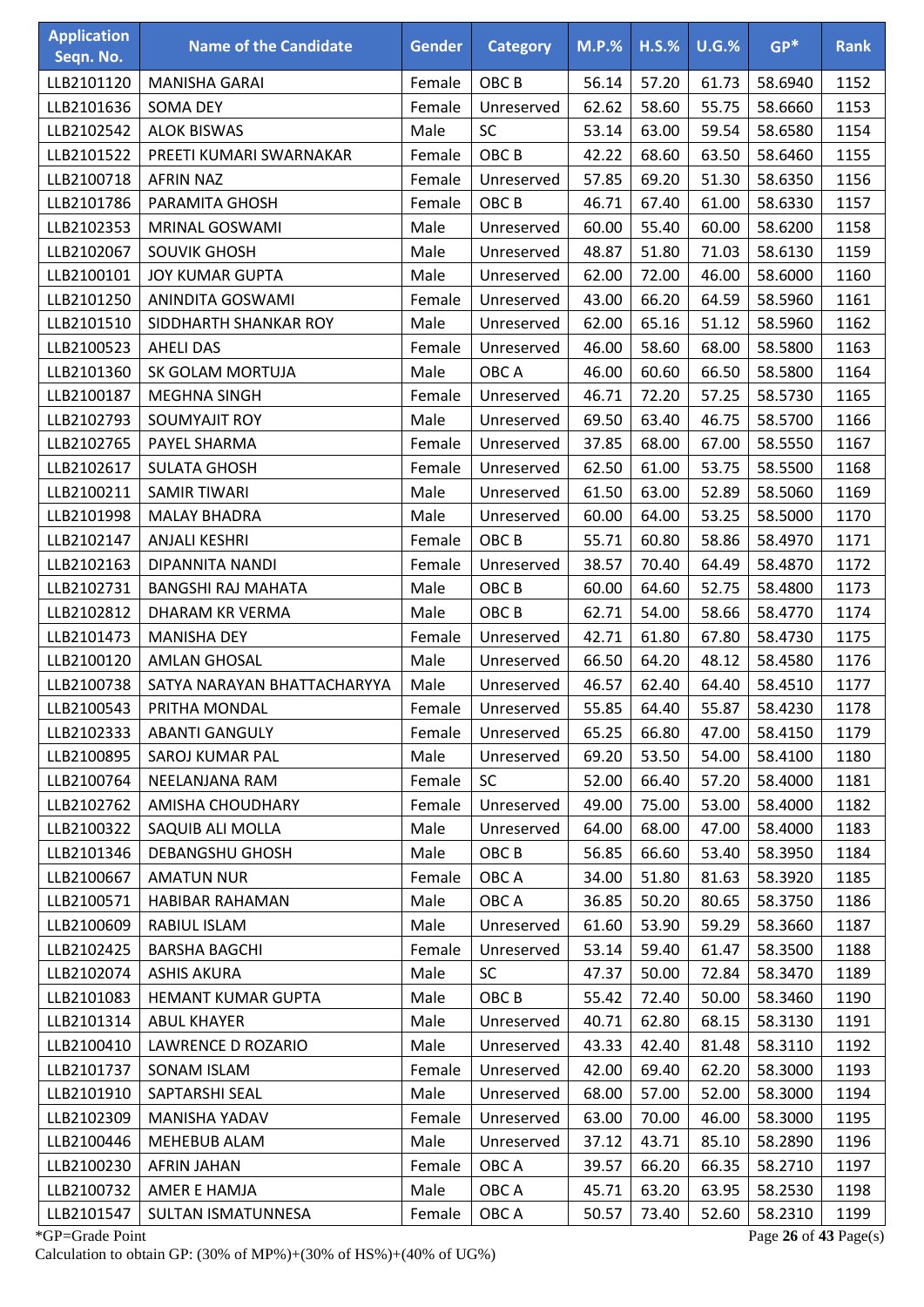| <b>Application</b><br>Seqn. No. | <b>Name of the Candidate</b> | <b>Gender</b> | <b>Category</b>  | $M.P.$ % | $H.S.\%$ | U.G.% | $GP*$   | <b>Rank</b> |
|---------------------------------|------------------------------|---------------|------------------|----------|----------|-------|---------|-------------|
| LLB2100927                      | RICHA DUTTA                  | Female        | <b>SC</b>        | 43.00    | 65.00    | 64.49 | 58.1960 | 1200        |
| LLB2101609                      | PROBHAKAR SHAW               | Male          | OBC <sub>B</sub> | 46.70    | 61.00    | 64.70 | 58.1900 | 1201        |
| LLB2100468                      | SAYAN SAMANTA                | Male          | Unreserved       | 44.42    | 68.60    | 60.70 | 58.1860 | 1202        |
| LLB2102031                      | <b>RINKY SHAW</b>            | Female        | Unreserved       | 52.57    | 59.40    | 61.42 | 58.1590 | 1203        |
| LLB2102078                      | <b>SHANTANU HALDER</b>       | Male          | <b>SC</b>        | 46.00    | 71.00    | 57.63 | 58.1520 | 1204        |
| LLB2102690                      | SAINEE CHATTERJEE            | Female        | Unreserved       | 52.14    | 60.60    | 60.81 | 58.1460 | 1205        |
| LLB2100352                      | SAYANI DAS MODAK             | Female        | Unreserved       | 39.71    | 66.00    | 66.08 | 58.1450 | 1206        |
| LLB2100704                      | <b>SUBOJIT DAS</b>           | Male          | <b>SC</b>        | 60.00    | 58.60    | 56.41 | 58.1440 | 1207        |
| LLB2100314                      | <b>MAMPI KHATUN</b>          | Female        | OBC A            | 45.00    | 68.00    | 60.60 | 58.1400 | 1208        |
| LLB2101214                      | ALEKHYA BHATTACHARYA         | Male          | Unreserved       | 75.41    | 53.80    | 48.44 | 58.1390 | 1209        |
| LLB2102704                      | <b>SANJIT DAS</b>            | Male          | Unreserved       | 36.28    | 71.80    | 64.26 | 58.1280 | 1210        |
| LLB2100224                      | <b>AKASH MITRA</b>           | Male          | Unreserved       | 59.00    | 62.80    | 53.96 | 58.1240 | 1211        |
| LLB2100037                      | <b>BISWAJIT SAHA</b>         | Male          | Unreserved       | 56.00    | 59.00    | 59.00 | 58.1000 | 1212        |
| LLB2101722                      | SUVADEEP BHATTACHARJEE       | Male          | Unreserved       | 60.60    | 49.00    | 63.00 | 58.0800 | 1213        |
| LLB2102687                      | BADRUJJAMAN                  | Male          | Unreserved       | 42.28    | 55.60    | 71.75 | 58.0640 | 1214        |
| LLB2100250                      | <b>ANKONA HAZRA</b>          | Female        | Unreserved       | 45.43    | 58.40    | 67.26 | 58.0530 | 1215        |
| LLB2101028                      | MD HEDAYATULLA               | Male          | OBC A            | 60.00    | 67.30    | 49.62 | 58.0380 | 1216        |
| LLB2102065                      | <b>SUBHAJIT PODDAR</b>       | Male          | Unreserved       | 45.85    | 60.60    | 65.25 | 58.0350 | 1217        |
| LLB2102378                      | <b>MANAS BOSE</b>            | Male          | Unreserved       | 60.00    | 67.80    | 49.22 | 58.0280 | 1218        |
| LLB2100474                      | <b>ABHIJIT DASGUPTA</b>      | Male          | Unreserved       | 49.28    | 72.80    | 53.50 | 58.0240 | 1219        |
| LLB2101265                      | <b>MD MAINUDDIN</b>          | Male          | OBC A            | 50.00    | 76.60    | 50.10 | 58.0200 | 1220        |
| LLB2100668                      | <b>ESMATUN RABIYA</b>        | Female        | Unreserved       | 42.40    | 57.20    | 70.32 | 58.0080 | 1221        |
| LLB2101955                      | <b>SUDESNA SUR</b>           | Female        | Unreserved       | 60.00    | 57.90    | 56.50 | 57.9700 | 1222        |
| LLB2102681                      | <b>MANISH CHAKRABORTY</b>    | Male          | Unreserved       | 62.57    | 70.02    | 45.46 | 57.9610 | 1223        |
| LLB2102496                      | SANJIT BISWAS                | Male          | <b>SC</b>        | 65.50    | 69.00    | 44.00 | 57.9500 | 1224        |
| LLB2100674                      | <b>SUPARNA PAL</b>           | Female        | OBC <sub>B</sub> | 48.14    | 65.80    | 59.40 | 57.9420 | 1225        |
| LLB2101581                      | NANDINI MAJUMDER             | Female        | Unreserved       | 63.87    | 65.60    | 47.75 | 57.9410 | 1226        |
| LLB2101613                      | <b>SHEULI KHATUN</b>         | Female        | OBC A            | 37.00    | 66.80    | 67.00 | 57.9400 | 1227        |
| LLB2102328                      | <b>RIPAN SAHA</b>            | Male          | <b>SC</b>        | 78.05    | 59.01    | 42.05 | 57.9380 | 1228        |
| LLB2100767                      | MD ASIF AZIZ                 | Male          | Unreserved       | 66.66    | 62.75    | 47.78 | 57.9350 | 1229        |
| LLB2101297                      | SANNYASI                     | Male          | OBC <sub>B</sub> | 64.88    | 60.00    | 51.15 | 57.9240 | 1230        |
| LLB2100170                      | <b>BIKASH DAS</b>            | Male          | <b>SC</b>        | 64.71    | 62.71    | 49.20 | 57.9060 | 1231        |
| LLB2100840                      | SARMILA KUMARI CHOUHAN       | Female        | Unreserved       | 36.00    | 61.00    | 72.00 | 57.9000 | 1232        |
| LLB2100972                      | MD NAZIMUDDIN                | Male          | OBC A            | 48.00    | 65.00    | 60.00 | 57.9000 | 1233        |
| LLB2100537                      | DEBAPRIYA SAMANTA            | Female        | Unreserved       | 48.00    | 65.00    | 60.00 | 57.9000 | 1234        |
| LLB2101215                      | PURNENDU CHAKRABORTY         | Male          | Unreserved       | 68.50    | 53.60    | 53.11 | 57.8740 | 1235        |
| LLB2100316                      | DEBABRATA KUMAR DAS          | Male          | <b>SC</b>        | 60.00    | 68.40    | 48.37 | 57.8680 | 1236        |
| LLB2101374                      | <b>SOUKAT ROY</b>            | Male          | <b>SC</b>        | 65.63    | 56.00    | 53.38 | 57.8410 | 1237        |
| LLB2102343                      | <b>ANKITA DAS</b>            | Female        | Unreserved       | 60.00    | 65.80    | 50.25 | 57.8400 | 1238        |
| LLB2101477                      | PUSPA SAHA                   | Female        | <b>SC</b>        | 39.57    | 66.60    | 64.97 | 57.8390 | 1239        |
| LLB2101980                      | <b>SUIG MONDAL</b>           | Male          | OBC A            | 51.87    | 57.80    | 62.32 | 57.8290 | 1240        |
| LLB2102159                      | SASHI KUMAR SAH              | Male          | Unreserved       | 59.28    | 71.80    | 46.22 | 57.8120 | 1241        |
| LLB2102355                      | SUBHANKAR TALUKDAR           | Male          | Unreserved       | 54.00    | 52.00    | 65.00 | 57.8000 | 1242        |
| LLB2100019                      | <b>SAYAN SHAW</b>            | Male          | OBC <sub>B</sub> | 41.85    | 66.40    | 63.30 | 57.7950 | 1243        |
| LLB2100166                      | <b>SOURAV KURI</b>           | Male          | OBC <sub>B</sub> | 46.71    | 58.40    | 65.60 | 57.7730 | 1244        |
| LLB2101359                      | <b>DEBASHREE NIYOGI</b>      | Female        | OBC <sub>B</sub> | 69.75    | 55.90    | 50.19 | 57.7710 | 1245        |
| LLB2102836                      | <b>SUVRO BASU</b>            | Male          | Unreserved       | 79.00    | 52.00    | 46.10 | 57.7400 | 1246        |
| LLB2101696                      | MITA KARMAKAR                | Female        | OBC <sub>B</sub> | 60.25    | 60.20    | 54.00 | 57.7350 | 1247        |

\*GP=Grade Point Page **27** of **43** Page(s) Calculation to obtain GP: (30% of MP%)+(30% of HS%)+(40% of UG%)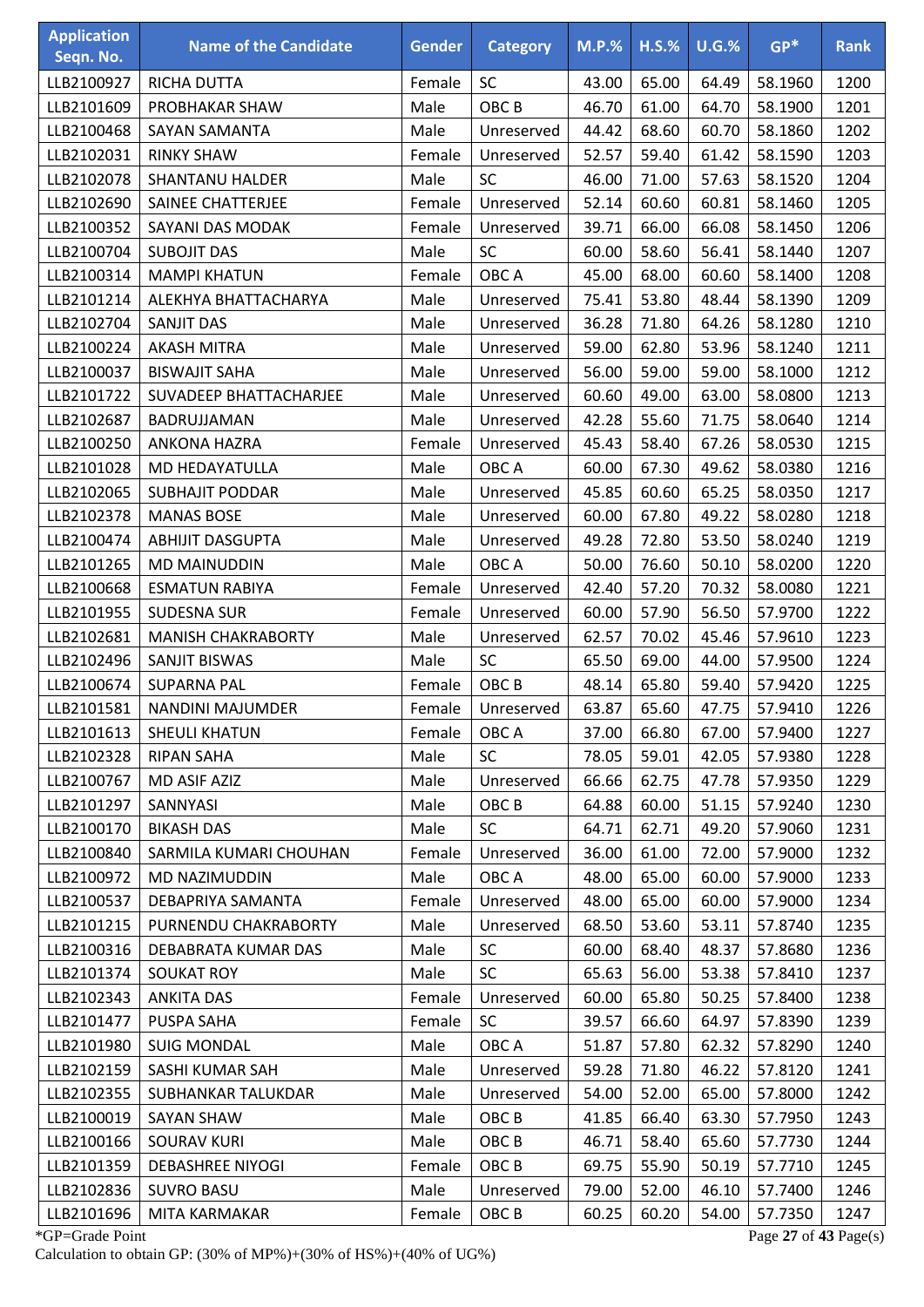| <b>Application</b><br>Seqn. No. | <b>Name of the Candidate</b> | <b>Gender</b> | <b>Category</b>  | $M.P.$ % | $H.S.\%$ | U.G.% | $GP*$   | <b>Rank</b> |
|---------------------------------|------------------------------|---------------|------------------|----------|----------|-------|---------|-------------|
| LLB2100217                      | <b>ROHIT SINGH</b>           | Male          | Unreserved       | 54.83    | 56.28    | 61.00 | 57.7330 | 1248        |
| LLB2101320                      | <b>PUJA SEN</b>              | Female        | Unreserved       | 40.25    | 70.75    | 61.00 | 57.7000 | 1249        |
| LLB2100074                      | MOINUL HASSAN                | Male          | OBC A            | 56.00    | 59.00    | 58.00 | 57.7000 | 1250        |
| LLB2100957                      | <b>SAYANTONI CHATTERJEE</b>  | Female        | Unreserved       | 71.12    | 61.20    | 45.00 | 57.6960 | 1251        |
| LLB2100369                      | ARIJITA KARMAKAR             | Female        | Unreserved       | 36.85    | 64.40    | 68.30 | 57.6950 | 1252        |
| LLB2101205                      | <b>SRIRUP CHAKRABORTY</b>    | Male          | Unreserved       | 60.00    | 44.25    | 66.00 | 57.6750 | 1253        |
| LLB2101169                      | <b>PURNENDU GHOSH</b>        | Male          | OBC <sub>B</sub> | 65.00    | 60.40    | 50.12 | 57.6680 | 1254        |
| LLB2101216                      | <b>BIDYUT LOHAR</b>          | Male          | SC               | 39.42    | 46.60    | 79.61 | 57.6500 | 1255        |
| LLB2100178                      | <b>JAVEAR PAUL KUJUR</b>     | Male          | <b>ST</b>        | 62.00    | 67.80    | 46.75 | 57.6400 | 1256        |
| LLB2100791                      | <b>SAGAR DEY</b>             | Male          | Unreserved       | 41.00    | 65.20    | 64.40 | 57.6200 | 1257        |
| LLB2101529                      | <b>KRISHNA PODDER</b>        | Female        | Unreserved       | 60.00    | 60.80    | 53.42 | 57.6080 | 1258        |
| LLB2100921                      | <b>SUMAN SHAW</b>            | Female        | Unreserved       | 44.00    | 52.00    | 72.00 | 57.6000 | 1259        |
| LLB2100264                      | <b>SUBHOJIT GHOSH</b>        | Male          | Unreserved       | 50.00    | 62.00    | 60.00 | 57.6000 | 1260        |
| LLB2100513                      | <b>MOUMITA KUSHARY</b>       | Female        | Unreserved       | 53.37    | 65.80    | 54.62 | 57.5990 | 1261        |
| LLB2100888                      | <b>NUR ALAM</b>              | Male          | OBC A            | 49.00    | 58.60    | 63.27 | 57.5880 | 1262        |
| LLB2100573                      | <b>MASUD ALAM MOLLICK</b>    | Male          | OBC A            | 40.14    | 58.40    | 70.06 | 57.5860 | 1263        |
| LLB2100877                      | SAPTAM KUMAR DASBAIRAGYA     | Male          | Unreserved       | 59.12    | 58.80    | 55.50 | 57.5760 | 1264        |
| LLB2101066                      | SK BIN MAHAMMAD              | Male          | OBC A            | 45.57    | 42.00    | 78.25 | 57.5710 | 1265        |
| LLB2102862                      | SIKHA KISKU                  | Female        | <b>ST</b>        | 67.75    | 51.20    | 54.70 | 57.5650 | 1266        |
| LLB2102044                      | <b>BIDUSH KUMAR MAJUMDER</b> | Male          | <b>SC</b>        | 70.62    | 52.80    | 51.23 | 57.5180 | 1267        |
| LLB2101728                      | <b>ARJU PARVIN</b>           | Female        | Unreserved       | 35.00    | 62.00    | 71.00 | 57.5000 | 1268        |
| LLB2101986                      | <b>NOOR BANU</b>             | Female        | Unreserved       | 58.85    | 58.67    | 55.60 | 57.4960 | 1269        |
| LLB2100514                      | SK SAHID HOSSAIN             | Male          | OBC A            | 39.86    | 64.20    | 65.65 | 57.4780 | 1270        |
| LLB2102819                      | AKASH SHARMA                 | Male          | Unreserved       | 64.00    | 53.75    | 55.38 | 57.4770 | 1271        |
| LLB2102114                      | RUDRASISH CHAKRABORTY        | Male          | Unreserved       | 46.00    | 63.20    | 61.78 | 57.4720 | 1272        |
| LLB2102291                      | ARITRA MUKHOPADHYAY          | Male          | Unreserved       | 60.12    | 62.60    | 51.62 | 57.4640 | 1273        |
| LLB2102322                      | DIPIKA JHA                   | Female        | Unreserved       | 80.00    | 49.83    | 46.25 | 57.4490 | 1274        |
| LLB2100723                      | SOURAV KUMAR JHA             | Male          | Unreserved       | 64.60    | 52.20    | 56.02 | 57.4480 | 1275        |
| LLB2102334                      | <b>INDRAJIT HALDER</b>       | Male          | <b>SC</b>        | 56.25    | 58.20    | 57.75 | 57.4350 | 1276        |
| LLB2102375                      | PRIYANKA MOTILAL             | Female        | Unreserved       | 36.42    | 63.40    | 68.72 | 57.4340 | 1277        |
| LLB2102038                      | SAPTARSHI GHATAK             | Male          | Unreserved       | 63.30    | 54.30    | 55.35 | 57.4200 | 1278        |
| LLB2100386                      | ANIRBAN BANERJEE             | Male          | Unreserved       | 43.85    | 60.60    | 65.20 | 57.4150 | 1279        |
| LLB2100538                      | <b>SK DHIRAJ</b>             | Male          | Unreserved       | 45.50    | 34.20    | 83.75 | 57.4100 | 1280        |
| LLB2101379                      | SOURAV SARKAR                | Male          | <b>SC</b>        | 57.57    | 72.20    | 46.17 | 57.3990 | 1281        |
| LLB2100646                      | SAPTARSHI MUKHERJEE          | Male          | Unreserved       | 47.28    | 62.40    | 61.16 | 57.3680 | 1282        |
| LLB2102200                      | SHUVOJIT MONDAL              | Male          | OBC <sub>B</sub> | 60.00    | 69.20    | 46.50 | 57.3600 | 1283        |
| LLB2100461                      | <b>MASUD REZA</b>            | Male          | OBC A            | 61.14    | 57.60    | 54.33 | 57.3540 | 1284        |
| LLB2101197                      | <b>ANIKET BISWAS</b>         | Male          | SC               | 38.00    | 63.20    | 67.43 | 57.3320 | 1285        |
| LLB2102580                      | SANGITA BISWAS               | Female        | <b>SC</b>        | 60.37    | 60.00    | 53.00 | 57.3110 | 1286        |
| LLB2102466                      | <b>SANTONA GOL</b>           | Female        | Unreserved       | 37.85    | 68.80    | 63.28 | 57.3070 | 1287        |
| LLB2100458                      | SUPARNA BISWAS               | Female        | <b>SC</b>        | 43.14    | 56.20    | 68.75 | 57.3020 | 1288        |
| LLB2102260                      | SIDDHARTHA MAL               | Male          | <b>SC</b>        | 49.25    | 63.00    | 59.00 | 57.2750 | 1289        |
| LLB2101871                      | SHIVSHANKAR PINAKI SAHA      | Male          | Unreserved       | 53.19    | 53.69    | 62.98 | 57.2560 | 1290        |
| LLB2100083                      | <b>ALOKE DAS</b>             | Male          | OBC <sub>B</sub> | 49.85    | 61.80    | 59.40 | 57.2550 | 1291        |
| LLB2100339                      | <b>JASMINA KAJI</b>          | Female        | OBC <sub>B</sub> | 37.71    | 57.60    | 71.65 | 57.2530 | 1292        |
| LLB2102556                      | RAHUL KUMAR                  | Male          | Unreserved       | 52.00    | 65.00    | 55.37 | 57.2480 | 1293        |
| LLB2101111                      | ARPITA DAS GHOSH             | Female        | Unreserved       | 60.37    | 65.60    | 48.62 | 57.2390 | 1294        |
| LLB2100627                      | <b>MEGHA GORAI</b>           | Female        | OBC <sub>B</sub> | 43.71    | 48.00    | 74.30 | 57.2330 | 1295        |

\*GP=Grade Point Page **28** of **43** Page(s) Calculation to obtain GP: (30% of MP%)+(30% of HS%)+(40% of UG%)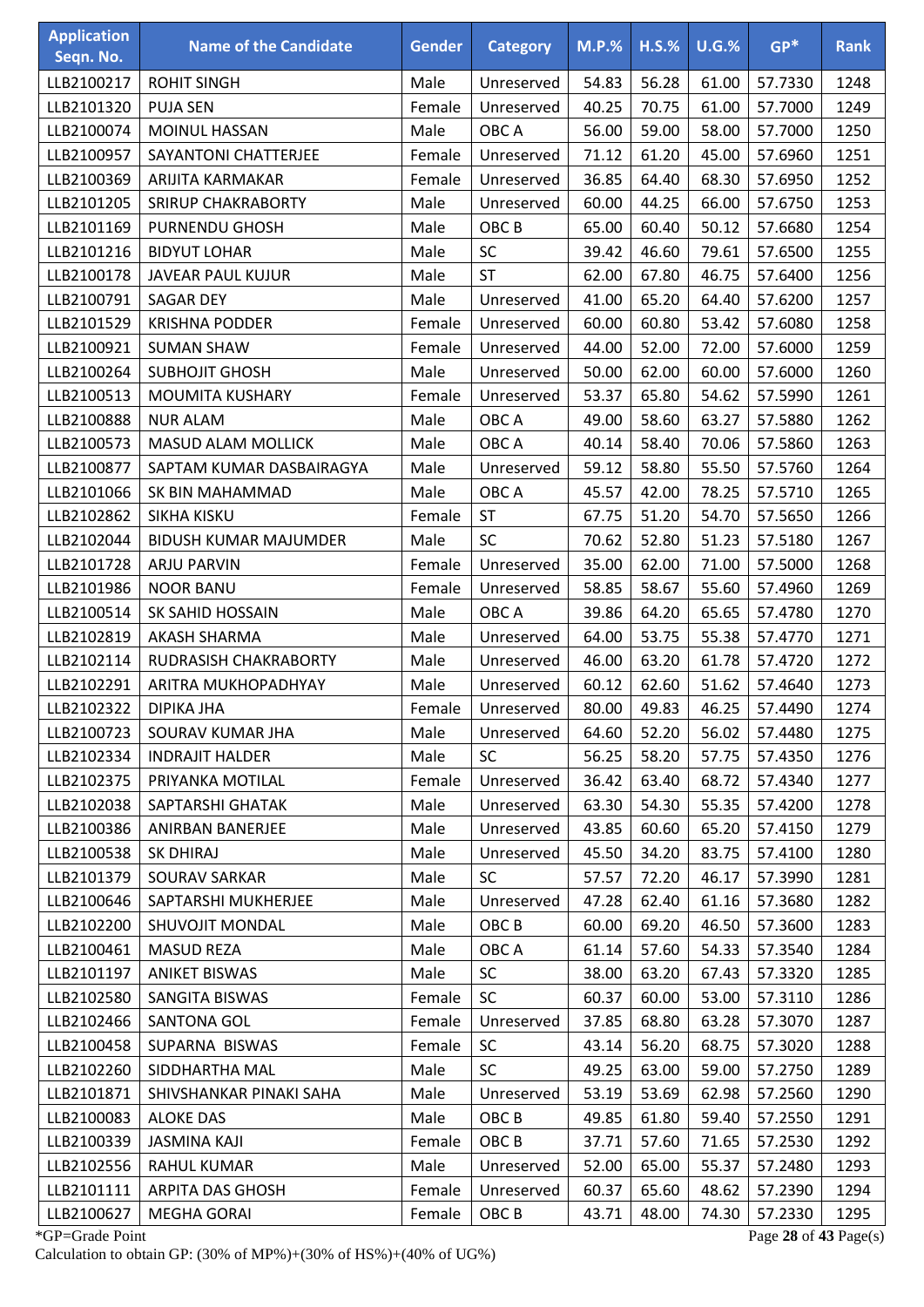| <b>Application</b><br>Seqn. No. | <b>Name of the Candidate</b> | <b>Gender</b> | <b>Category</b>  | <b>M.P.%</b> | $H.S.\%$ | U.G.% | $GP*$   | <b>Rank</b> |
|---------------------------------|------------------------------|---------------|------------------|--------------|----------|-------|---------|-------------|
| LLB2101102                      | NADIRA SULTANA               | Female        | OBC <sub>B</sub> | 62.50        | 71.60    | 42.50 | 57.2300 | 1296        |
| LLB2101117                      | <b>ANANYA BISWAS</b>         | Female        | SC               | 43.00        | 73.00    | 56.00 | 57.2000 | 1297        |
| LLB2100742                      | SUPARNA BHATTACHARYA         | Female        | Unreserved       | 75.00        | 49.00    | 50.00 | 57.2000 | 1298        |
| LLB2100094                      | <b>GOURAB SAHA</b>           | Male          | SC               | 48.57        | 67.20    | 56.10 | 57.1710 | 1299        |
| LLB2100088                      | <b>ASHRIFA KHATUN</b>        | Female        | Unreserved       | 57.50        | 69.40    | 47.70 | 57.1500 | 1300        |
| LLB2101291                      | DILRUBA KHATUN               | Female        | Unreserved       | 51.13        | 58.00    | 61.00 | 57.1390 | 1301        |
| LLB2100175                      | <b>SAIKAT SEN</b>            | Male          | OBC <sub>B</sub> | 39.86        | 56.20    | 70.80 | 57.1380 | 1302        |
| LLB2101201                      | <b>MD WASIM</b>              | Male          | OBC A            | 60.00        | 56.40    | 55.50 | 57.1200 | 1303        |
| LLB2101145                      | SASWATI CHATTERJEE           | Female        | Unreserved       | 31.85        | 60.20    | 73.75 | 57.1150 | 1304        |
| LLB2100380                      | APARNA TUDU                  | Female        | <b>ST</b>        | 39.85        | 63.60    | 65.20 | 57.1150 | 1305        |
| LLB2102572                      | SOUMYA DE                    | Male          | Unreserved       | 69.37        | 60.00    | 45.75 | 57.1110 | 1306        |
| LLB2102266                      | <b>JOY MONDAL</b>            | Male          | SC               | 41.50        | 48.85    | 75.00 | 57.1050 | 1307        |
| LLB2100841                      | <b>SUDIPTO HALDAR</b>        | Male          | SC               | 44.85        | 61.20    | 63.21 | 57.0990 | 1308        |
| LLB2102069                      | SAURAV MODAK                 | Male          | OBC <sub>B</sub> | 33.14        | 54.00    | 77.38 | 57.0940 | 1309        |
| LLB2101011                      | <b>ULLAS BANERJEE</b>        | Male          | Unreserved       | 75.00        | 45.80    | 52.12 | 57.0880 | 1310        |
| LLB2102788                      | SOUVIK SARKHEL               | Male          | Unreserved       | 70.00        | 45.60    | 56.00 | 57.0800 | 1311        |
| LLB2102211                      | SATYAJIT BISWAS              | Male          | Unreserved       | 50.25        | 60.00    | 60.00 | 57.0750 | 1312        |
| LLB2100512                      | SK JAKARIA HOSSAIN           | Male          | OBC A            | 56.00        | 69.00    | 48.87 | 57.0480 | 1313        |
| LLB2102477                      | RAJESH PANJA                 | Male          | Unreserved       | 45.60        | 47.00    | 73.10 | 57.0200 | 1314        |
| LLB2100441                      | TASMINA KHATUN               | Female        | OBC A            | 34.14        | 57.20    | 74.04 | 57.0180 | 1315        |
| LLB2101506                      | <b>BIKRAM GHOSH</b>          | Male          | OBC <sub>B</sub> | 43.42        | 66.20    | 60.25 | 56.9860 | 1316        |
| LLB2100992                      | <b>GULSAN PARVIN</b>         | Female        | Unreserved       | 52.85        | 73.40    | 47.75 | 56.9750 | 1317        |
| LLB2100731                      | FAIYAZ AHMAD ANSARI          | Male          | OBC A            | 48.57        | 64.00    | 58.00 | 56.9710 | 1318        |
| LLB2101731                      | <b>AKTAB HOSEN KHAN</b>      | Male          | OBC A            | 46.28        | 75.00    | 51.44 | 56.9600 | 1319        |
| LLB2102004                      | <b>FORMAN ALI MIDDYA</b>     | Male          | OBC A            | 69.12        | 54.60    | 49.59 | 56.9520 | 1320        |
| LLB2102304                      | RAHAMAN ALI MOLLA            | Male          | OBC A            | 46.25        | 69.20    | 55.75 | 56.9350 | 1321        |
| LLB2100844                      | <b>ASPAR ALI KHAN</b>        | Male          | Unreserved       | 42.57        | 59.20    | 66.00 | 56.9310 | 1322        |
| LLB2100234                      | <b>GANESH SANFUI</b>         | Male          | <b>SC</b>        | 61.87        | 70.00    | 43.37 | 56.9090 | 1323        |
| LLB2100329                      | SOUVIK SARKAR                | Male          | <b>SC</b>        | 62.00        | 49.00    | 59.00 | 56.9000 | 1324        |
| LLB2101637                      | <b>HEMANTA KUMAR BOSE</b>    | Male          | Unreserved       | 41.11        | 37.00    | 83.63 | 56.8850 | 1325        |
| LLB2102064                      | NIBEDITA BISWAS              | Female        | OBC <sub>B</sub> | 65.50        | 59.10    | 48.75 | 56.8800 | 1326        |
| LLB2102127                      | ARUNDHATI KUNDU              | Female        | Unreserved       | 63.71        | 60.00    | 49.40 | 56.8730 | 1327        |
| LLB2102379                      | <b>ASIFUL MIA</b>            | Male          | OBC A            | 62.00        | 74.00    | 40.12 | 56.8480 | 1328        |
| LLB2102404                      | SOMNATH BHATTACHARJEE        | Male          | Unreserved       | 53.00        | 61.30    | 56.37 | 56.8380 | 1329        |
| LLB2102624                      | MANISHA DAS BAIRAGYA         | Female        | Unreserved       | 50.57        | 70.20    | 51.50 | 56.8310 | 1330        |
| LLB2102018                      | <b>SUMAN CHOWDHURY</b>       | Male          | Unreserved       | 39.00        | 52.20    | 73.63 | 56.8120 | 1331        |
| LLB2102561                      | <b>MALA RANI ROY</b>         | Female        | <b>SC</b>        | 63.00        | 73.00    | 40.00 | 56.8000 | 1332        |
| LLB2102733                      | <b>SUBHANKAR GHARAMI</b>     | Male          | <b>SC</b>        | 45.25        | 32.90    | 83.38 | 56.7970 | 1333        |
| LLB2101569                      | MD ALAM MOLLA                | Male          | OBC A            | 70.75        | 68.20    | 37.78 | 56.7970 | 1334        |
| LLB2102639                      | PRIYA BARMAN                 | Female        | Unreserved       | 60.75        | 67.40    | 45.87 | 56.7930 | 1335        |
| LLB2102219                      | TILAK KUMAR DAS              | Male          | <b>SC</b>        | 67.20        | 62.00    | 45.07 | 56.7880 | 1336        |
| LLB2101985                      | RANJEET MAHATO               | Male          | <b>SC</b>        | 51.75        | 53.40    | 63.10 | 56.7850 | 1337        |
| LLB2101838                      | SK RAFIUL HAQUE              | Male          | OBC A            | 60.00        | 45.00    | 63.20 | 56.7800 | 1338        |
| LLB2101826                      | <b>ABHISHEK CHAKRABORTY</b>  | Male          | Unreserved       | 72.50        | 53.40    | 47.50 | 56.7700 | 1339        |
| LLB2102175                      | <b>MOTIJUL ISLAM</b>         | Male          | OBC A            | 40.85        | 55.00    | 70.00 | 56.7550 | 1340        |
| LLB2101443                      | SANCHAYATA ROY               | Female        | Unreserved       | 44.28        | 62.20    | 62.00 | 56.7440 | 1341        |
| LLB2101170                      | <b>ANKITA DAS</b>            | Female        | OBC <sub>B</sub> | 54.75        | 73.80    | 45.44 | 56.7410 | 1342        |
| LLB2100995                      | PIYA KUNDU                   | Female        | Unreserved       | 43.43        | 61.02    | 63.43 | 56.7070 | 1343        |

\*GP=Grade Point Page **29** of **43** Page(s) Calculation to obtain GP: (30% of MP%)+(30% of HS%)+(40% of UG%)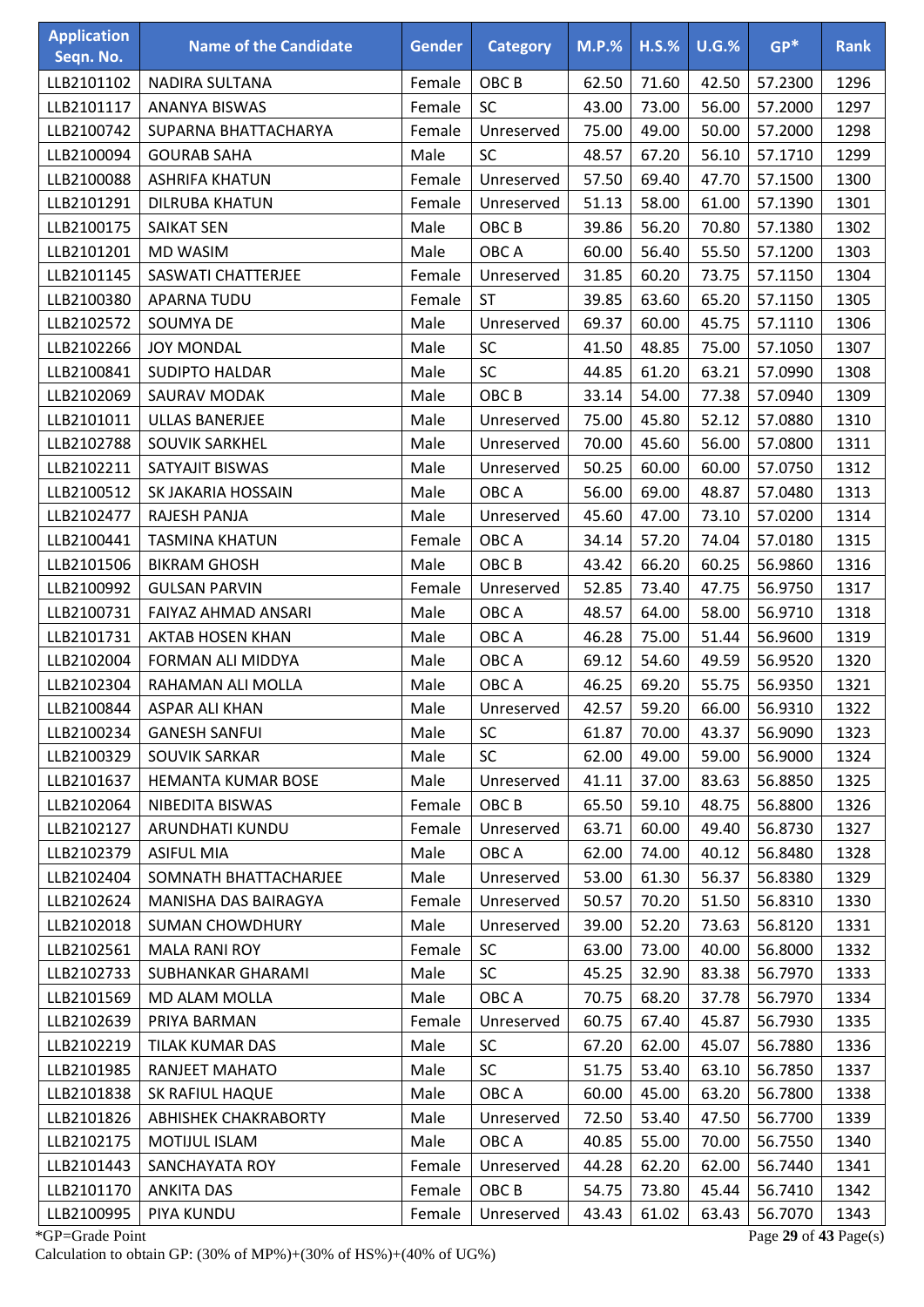| <b>Application</b><br>Seqn. No. | <b>Name of the Candidate</b> | <b>Gender</b> | <b>Category</b>  | $M.P.$ % | $H.S.\%$ | U.G.% | $GP*$   | <b>Rank</b> |
|---------------------------------|------------------------------|---------------|------------------|----------|----------|-------|---------|-------------|
| LLB2100029                      | <b>RUKSHAR PARVEEN</b>       | Female        | Unreserved       | 52.00    | 65.00    | 54.00 | 56.7000 | 1344        |
| LLB2102829                      | <b>ATAUR RAHAMAN</b>         | Male          | Unreserved       | 57.00    | 68.00    | 48.00 | 56.7000 | 1345        |
| LLB2100096                      | DYUTI MUKHOPADHYAY           | Female        | Unreserved       | 60.00    | 73.00    | 42.00 | 56.7000 | 1346        |
| LLB2101833                      | <b>ISADUL MALLICK</b>        | Male          | OBC A            | 37.57    | 61.80    | 67.20 | 56.6910 | 1347        |
| LLB2100385                      | <b>TABASSUM MALLICK</b>      | Female        | OBC A            | 49.57    | 57.80    | 61.10 | 56.6510 | 1348        |
| LLB2102867                      | <b>DEBABRATA BAG</b>         | Male          | Unreserved       | 59.58    | 55.20    | 55.48 | 56.6260 | 1349        |
| LLB2101496                      | <b>ARUP DAS</b>              | Male          | <b>SC</b>        | 37.00    | 69.20    | 61.90 | 56.6200 | 1350        |
| LLB2100916                      | <b>UJJAINY CHAKRABORTY</b>   | Female        | Unreserved       | 62.50    | 63.10    | 47.35 | 56.6200 | 1351        |
| LLB2102643                      | <b>ASHALATA DAS</b>          | Female        | SC               | 51.42    | 71.40    | 49.37 | 56.5940 | 1352        |
| LLB2101006                      | <b>JAHANGIR ALAM</b>         | Male          | OBC A            | 42.75    | 59.00    | 65.17 | 56.5930 | 1353        |
| LLB2100655                      | ARUNAVA GOSWAMI              | Male          | Unreserved       | 50.42    | 58.20    | 60.00 | 56.5860 | 1354        |
| LLB2102422                      | MD MASIRUL MONDAL            | Male          | Unreserved       | 49.51    | 41.00    | 73.50 | 56.5530 | 1355        |
| LLB2100496                      | MD HOSSAIN                   | Male          | Unreserved       | 49.28    | 75.40    | 47.87 | 56.5520 | 1356        |
| LLB2101849                      | AJIT KUMAR CHOUDHARY         | Male          | SC               | 48.12    | 65.67    | 56.00 | 56.5370 | 1357        |
| LLB2100713                      | <b>BHASKAR PATRA</b>         | Male          | Unreserved       | 51.12    | 61.80    | 56.62 | 56.5240 | 1358        |
| LLB2100337                      | <b>RAHUL SINGH</b>           | Male          | Unreserved       | 45.00    | 66.00    | 58.00 | 56.5000 | 1359        |
| LLB2100430                      | SAIKAT RAY                   | Male          | OBC <sub>B</sub> | 60.00    | 51.00    | 58.00 | 56.5000 | 1360        |
| LLB2102750                      | PRITY JHA                    | Female        | Unreserved       | 58.28    | 64.20    | 49.33 | 56.4760 | 1361        |
| LLB2101779                      | <b>ANAMIKA BISWAS</b>        | Female        | SC               | 55.25    | 67.00    | 49.50 | 56.4750 | 1362        |
| LLB2101064                      | NILADRI SHEKHAR MAJUMDER     | Male          | <b>SC</b>        | 62.87    | 63.20    | 46.63 | 56.4730 | 1363        |
| LLB2100625                      | <b>ROHAN SARKAR</b>          | Male          | Unreserved       | 63.50    | 48.60    | 57.04 | 56.4460 | 1364        |
| LLB2101514                      | JAHIRUL ISLAM LASKAR         | Male          | OBC A            | 45.00    | 36.20    | 80.19 | 56.4360 | 1365        |
| LLB2101091                      | <b>RUPAM BAGCHI</b>          | Male          | SC               | 53.25    | 62.20    | 54.50 | 56.4350 | 1366        |
| LLB2102224                      | <b>RUPA YADAV</b>            | Female        | OBC <sub>B</sub> | 43.86    | 68.68    | 56.65 | 56.4220 | 1367        |
| LLB2101192                      | ANAMIKA BASAK                | Female        | Unreserved       | 33.00    | 68.00    | 65.30 | 56.4200 | 1368        |
| LLB2101333                      | ROHITASHWA BANERJEE          | Male          | Unreserved       | 59.00    | 66.60    | 46.70 | 56.3600 | 1369        |
| LLB2102257                      | <b>MANASI SING</b>           | Female        | <b>ST</b>        | 30.00    | 57.60    | 75.10 | 56.3200 | 1370        |
| LLB2100789                      | SAIKAT BANERJEE              | Male          | Unreserved       | 62.87    | 56.50    | 51.25 | 56.3110 | 1371        |
| LLB2100342                      | <b>AYOTI DAS</b>             | Female        | Unreserved       | 44.28    | 63.40    | 60.00 | 56.3040 | 1372        |
| LLB2101755                      | <b>TAPASI SAHA</b>           | Female        | Unreserved       | 43.42    | 57.60    | 64.83 | 56.2380 | 1373        |
| LLB2101650                      | <b>SWARNADIP DAS</b>         | Male          | OBC <sub>B</sub> | 72.37    | 55.00    | 45.00 | 56.2110 | 1374        |
| LLB2102487                      | SAMRAT CHATTERJEE            | Male          | Unreserved       | 66.70    | 61.00    | 44.75 | 56.2100 | 1375        |
| LLB2102301                      | ANANDA KUMAR SAHA            | Male          | OBC <sub>B</sub> | 56.50    | 50.80    | 60.00 | 56.1900 | 1376        |
| LLB2102521                      | RITTIKA DHARA                | Female        | <b>SC</b>        | 53.42    | 51.60    | 61.60 | 56.1460 | 1377        |
| LLB2102662                      | <b>KANIZ FATMA</b>           | Female        | Unreserved       | 58.28    | 64.80    | 48.00 | 56.1240 | 1378        |
| LLB2101872                      | <b>SUMAN CHAKRABORTY</b>     | Male          | Unreserved       | 60.87    | 65.20    | 45.69 | 56.0970 | 1379        |
| LLB2101507                      | <b>BRISTI MONDAL</b>         | Female        | <b>SC</b>        | 39.71    | 62.80    | 63.30 | 56.0730 | 1380        |
| LLB2101279                      | <b>SAYANI ROY</b>            | Female        | Unreserved       | 46.85    | 56.40    | 62.70 | 56.0550 | 1381        |
| LLB2102009                      | <b>SANKAR BHOWMICK</b>       | Male          | OBC <sub>B</sub> | 57.75    | 62.80    | 49.71 | 56.0490 | 1382        |
| LLB2102485                      | MONOTOSH SAMADDAR            | Male          | <b>SC</b>        | 60.00    | 58.80    | 51.00 | 56.0400 | 1383        |
| LLB2101129                      | PRAMITA MANDAL               | Female        | <b>SC</b>        | 54.00    | 63.20    | 52.12 | 56.0080 | 1384        |
| LLB2101528                      | SAYANTANI DASGUPTA           | Female        | Unreserved       | 50.28    | 58.40    | 58.50 | 56.0040 | 1385        |
| LLB2100802                      | SOHAM BANERJEE               | Male          | Unreserved       | 61.14    | 55.20    | 52.75 | 56.0020 | 1386        |
| LLB2101017                      | ASHUTOSH KUMAR RAUTH         | Male          | Unreserved       | 41.71    | 64.40    | 60.40 | 55.9930 | 1387        |
| LLB2100132                      | PALLAB DAS                   | Male          | <b>SC</b>        | 70.50    | 50.80    | 49.00 | 55.9900 | 1388        |
| LLB2101480                      | ABU BAKAR KHAN               | Male          | OBC <sub>B</sub> | 49.10    | 59.50    | 58.50 | 55.9800 | 1389        |
| LLB2102804                      | <b>MONI SOREN</b>            | Female        | <b>ST</b>        | 60.00    | 57.75    | 51.62 | 55.9730 | 1390        |
| LLB2101439                      | SIDDHARTHA MANNA             | Male          | OBC <sub>B</sub> | 52.20    | 47.70    | 65.00 | 55.9700 | 1391        |

\*GP=Grade Point Page **30** of **43** Page(s) Calculation to obtain GP: (30% of MP%)+(30% of HS%)+(40% of UG%)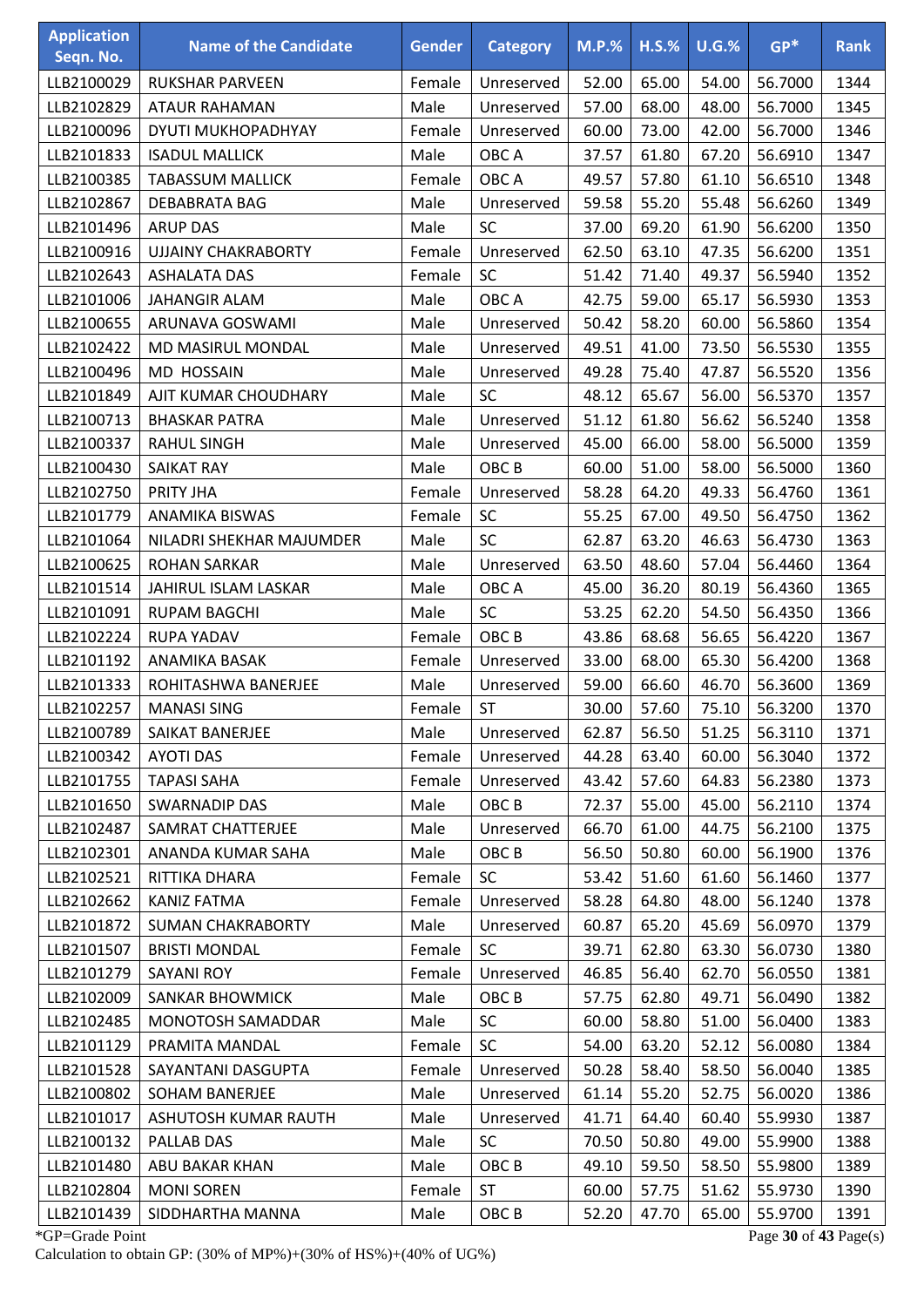| <b>Application</b><br>Seqn. No. | <b>Name of the Candidate</b> | <b>Gender</b> | <b>Category</b>               | <b>M.P.%</b>   | $H.S.\%$       | $U.G.\%$ | $GP*$                 | <b>Rank</b>  |
|---------------------------------|------------------------------|---------------|-------------------------------|----------------|----------------|----------|-----------------------|--------------|
|                                 | <b>CHHATTU MONDAL</b>        | Male          |                               |                |                | 58.25    | 55.9640               | 1392         |
| LLB2102721<br>LLB2102708        |                              | Male          | Unreserved<br>OBC A           | 34.28<br>60.00 | 74.60<br>62.00 |          | 55.9520               |              |
|                                 | <b>AZIZUL HAQUE</b>          |               |                               |                |                | 48.38    |                       | 1393         |
| LLB2102698                      | <b>JAITUN MONDAL</b>         | Male          | Unreserved                    | 46.86          | 71.60          | 51.00    | 55.9380               | 1394         |
| LLB2100659                      | <b>MASUD MALLICK</b>         | Male          | OBC A                         | 52.60          | 42.00          | 68.88    | 55.9320               | 1395         |
| LLB2100498                      | <b>ANANTA ROY</b>            | Male          | Unreserved                    | 60.00          | 60.60          | 49.37    | 55.9280               | 1396         |
| LLB2100089                      | <b>ADIL AKBAR</b>            | Male          | OBC A                         | 38.00          | 71.00          | 58.00    | 55.9000               | 1397         |
| LLB2102400                      | <b>MITHUN HALDER</b>         | Male          | <b>SC</b>                     | 66.12          | 55.40          | 48.60    | 55.8960               | 1398         |
| LLB2102167                      | <b>SIMA KUMARI</b>           | Female        | Unreserved                    | 56.60          | 51.80          | 58.38    | 55.8720               | 1399         |
| LLB2100499                      | <b>TAPASHIKHA BISWAS</b>     | Female        | Unreserved                    | 49.80          | 55.00          | 61.00    | 55.8400               | 1400         |
| LLB2100852                      | PUJA KUMARI YADAV            | Female        | Unreserved                    | 46.57          | 62.60          | 57.57    | 55.7790               | 1401         |
| LLB2101629                      | <b>SUJATA PODDAR</b>         | Female        | <b>SC</b><br>OBC <sub>B</sub> | 40.71          | 59.60          | 64.20    | 55.7730               | 1402         |
| LLB2102545<br>LLB2101604        | <b>ENTAJUL KHAN</b>          | Male          |                               | 53.12          | 66.60          | 49.62    | 55.7640               | 1403         |
|                                 | <b>AZMIRA KHATUN</b>         | Female        | Unreserved                    | 50.42          | 62.00          | 55.08    | 55.7580               | 1404<br>1405 |
| LLB2100182                      | SOUPARNO KUNDU               | Male          | Unreserved                    | 49.85          | 67.40          | 51.40    | 55.7350               |              |
| LLB2101485                      | SIDDHESWAR CHAKRABORTY       | Male          | Unreserved                    | 62.66          | 62.10          | 45.75    | 55.7280               | 1406         |
| LLB2100864                      | <b>SUSHMITA KAPTI</b>        | Female        | SC                            | 46.14          | 63.60          | 57.00    | 55.7220               | 1407         |
| LLB2101879                      | MALABIKA BISWAS              | Female        | Unreserved                    | 60.00          | 60.20          | 49.13    | 55.7120               | 1408         |
| LLB2102337                      | ANAND KUMAR GUPTA            | Male          | Unreserved                    | 50.00          | 65.00          | 53.00    | 55.7000               | 1409         |
| LLB2100456                      | <b>MOUMITA BISWAS</b>        | Female        | Unreserved                    | 39.71          | 61.40          | 63.35    | 55.6730               | 1410         |
| LLB2102626                      | SIDDHARTA SANTRA             | Male          | <b>SC</b>                     | 43.14          | 62.40          | 60.00    | 55.6620               | 1411         |
| LLB2102470                      | <b>SUVAJIT ROY</b>           | Male          | SC                            | 50.37          | 55.00          | 60.00    | 55.6110               | 1412         |
| LLB2102012                      | RAFIKUL ISLAM                | Male          | Unreserved                    | 40.25          | 58.40          | 65.00    | 55.5950               | 1413         |
| LLB2100633                      | <b>NABANITA DAS</b>          | Female        | Unreserved                    | 54.00          | 70.20          | 45.75    | 55.5600               | 1414         |
| LLB2100327                      | <b>BABURAM BISWAS</b>        | Male          | SC                            | 58.50          | 49.20          | 58.12    | 55.5580               | 1415         |
| LLB2102008                      | <b>SOMA LAL</b>              | Female        | SC                            | 54.71          | 60.60          | 52.37    | 55.5410               | 1416         |
| LLB2100999                      | CHOWDHURY RAJJAKUL ALAM      | Male          | OBC A                         | 40.00          | 33.20          | 83.88    | 55.5120               | 1417         |
| LLB2101356                      | <b>RASHMI ROY</b>            | Female        | <b>SC</b>                     | 59.50          | 65.40          | 45.10    | 55.5100               | 1418         |
| LLB2102213                      | <b>BAISHALI ANGEL LOMGA</b>  | Female        | Unreserved                    | 60.00          | 58.17          | 50.13    | 55.5030               | 1419         |
| LLB2102832                      | ASHOK KUMAR MONDAL           | Male          | <b>SC</b>                     | 51.00          | 46.00          | 66.00    | 55.5000               | 1420         |
| LLB2101610                      | <b>ISMAIL SK</b>             | Male          | Unreserved                    | 35.28          | 65.20          | 63.36    | 55.4880               | 1421         |
| LLB2102670                      | <b>KASTURI GANGULY</b>       | Female        | Unreserved                    | 61.87          | 62.40          | 45.50    | 55.4810               | 1422         |
| LLB2100520                      | <b>PAYEL DAS</b>             | Female        | Unreserved                    | 44.85          | 71.20          | 51.62    | 55.4630               | 1423         |
| LLB2102134                      | <b>NANDA MALLICK</b>         | Female        | Unreserved                    | 65.62          | 49.90          | 52.00    | 55.4560               | 1424         |
| LLB2101429                      | <b>SATHI KAZI</b>            | Female        | OBC <sub>B</sub>              | 35.57          | 65.40          | 62.80    | 55.4110               | 1425         |
| LLB2101337                      | <b>ROHIT SINGH</b>           | Male          | Unreserved                    | 53.00          | 49.00          | 62.00    | 55.4000               | 1426         |
| LLB2100021                      | SHIULI MONDAL                | Female        | <b>SC</b>                     | 56.00          | 66.00          | 47.00    | 55.4000               | 1427         |
| LLB2100618                      | <b>MRIDUL SARKAR</b>         | Male          | <b>SC</b>                     | 60.00          | 67.80          | 42.62    | 55.3880               | 1428         |
| LLB2102665                      | DEPANWITA BISWAS             | Female        | SC                            | 49.00          | 55.40          | 60.00    | 55.3200               | 1429         |
| LLB2102458                      | <b>SUVAJIT HAZARI</b>        | Male          | Unreserved                    | 46.71          | 51.00          | 65.01    | 55.3170               | 1430         |
| LLB2101162                      | TUHIN CHANDRA KAR            | Male          | Unreserved                    | 36.57          | 63.60          | 63.13    | 55.3030               | 1431         |
| LLB2100480                      | MD SAAD ANSARI               | Male          | OBC A                         | 50.00          | 45.00          | 67.00    | 55.3000               | 1432         |
| LLB2100467                      | <b>TANUSHREE DAS</b>         | Female        | <b>SC</b>                     | 41.10          | 62.80          | 60.30    | 55.2900               | 1433         |
| LLB2102778                      | KAMALIKA PURKAIT             | Female        | <b>SC</b>                     | 63.00          | 46.80          | 55.87    | 55.2880               | 1434         |
| LLB2101431                      | MD MOHOBUB MOBAROK           | Male          | OBC A                         | 37.25          | 61.17          | 64.40    | 55.2860               | 1435         |
| LLB2101583                      | <b>RUMA DHARA</b>            | Female        | SC                            | 39.28          | 64.20          | 60.60    | 55.2840               | 1436         |
| LLB2101533                      | <b>BIKASH GUPTA</b>          | Male          | OBC <sub>B</sub>              | 61.25          | 53.40          | 52.04    | 55.2110               | 1437         |
| LLB2102806                      | MOUSAM DAS                   | Male          | Unreserved                    | 60.00          | 48.00          | 57.00    | 55.2000               | 1438         |
| LLB2101685                      | SAYAK CHOWDHURY              | Male          | Unreserved                    | 43.72          | 48.20          | 69.00    | 55.1760               | 1439         |
| *GP=Grade Point                 |                              |               |                               |                |                |          | Page 31 of 43 Page(s) |              |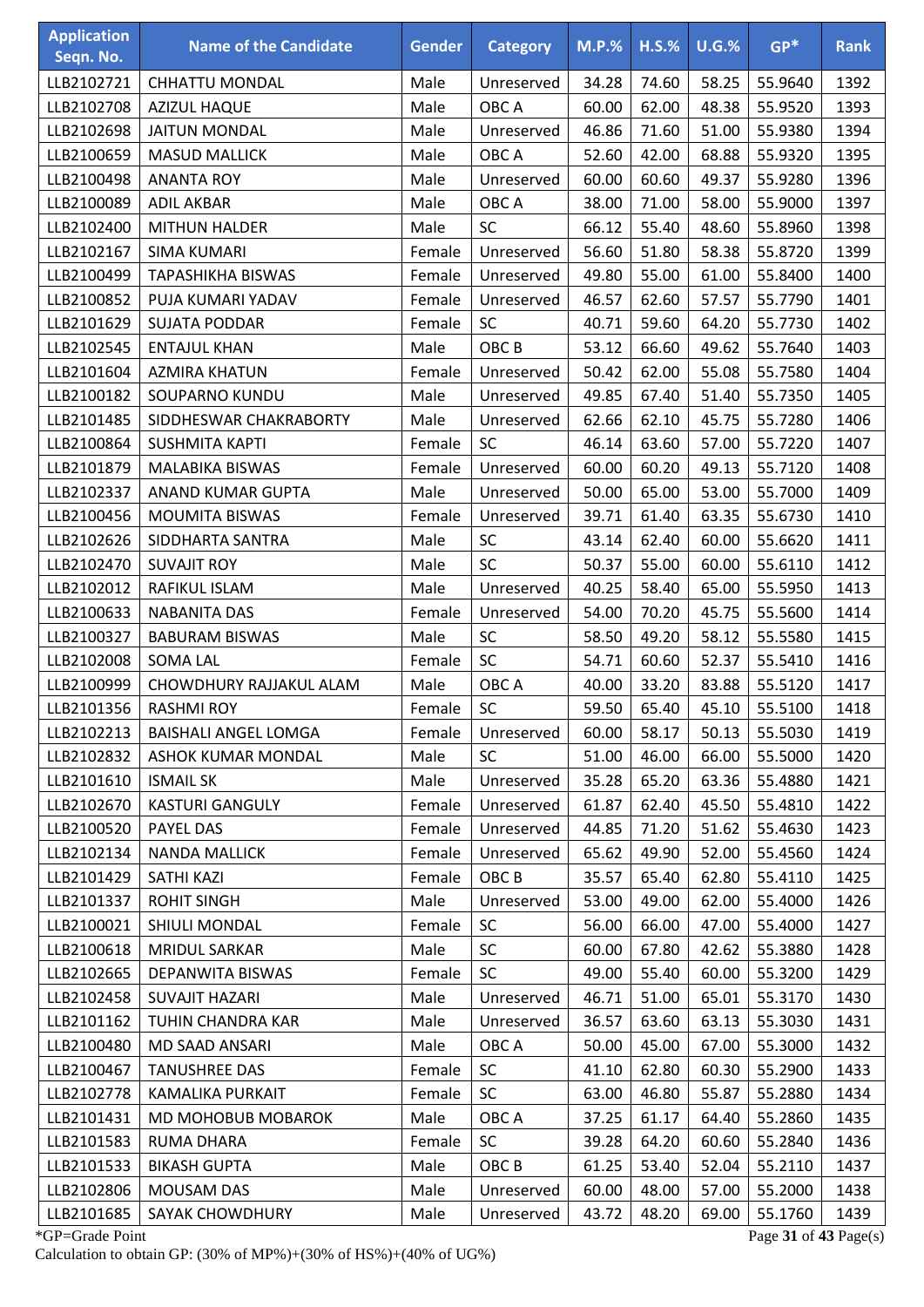| <b>Application</b><br>Seqn. No. | <b>Name of the Candidate</b> | <b>Gender</b> | <b>Category</b>  | $M.P.$ % | $H.S.\%$ | U.G.% | $GP*$   | <b>Rank</b> |
|---------------------------------|------------------------------|---------------|------------------|----------|----------|-------|---------|-------------|
| LLB2100191                      | SHALINI JAISWAL              | Female        | Unreserved       | 38.00    | 63.20    | 62.00 | 55.1600 | 1440        |
| LLB2101262                      | SHIRSHENDU MALIK             | Male          | SC               | 45.00    | 58.80    | 60.00 | 55.1400 | 1441        |
| LLB2102432                      | <b>ANSHU SHAH</b>            | Male          | Unreserved       | 43.00    | 66.50    | 55.70 | 55.1300 | 1442        |
| LLB2102574                      | ANIMESH MURMU                | Male          | <b>ST</b>        | 38.50    | 55.00    | 67.68 | 55.1220 | 1443        |
| LLB2102480                      | <b>SALMAN HYDER</b>          | Male          | Unreserved       | 31.28    | 69.50    | 62.22 | 55.1220 | 1444        |
| LLB2102645                      | ARIJIT BHATTACHARYYA         | Male          | Unreserved       | 66.00    | 51.00    | 50.00 | 55.1000 | 1445        |
| LLB2102144                      | <b>SUNIL HELA</b>            | Male          | <b>SC</b>        | 65.00    | 56.00    | 47.00 | 55.1000 | 1446        |
| LLB2101708                      | <b>AISHA SULTANA</b>         | Female        | Unreserved       | 41.00    | 66.40    | 57.19 | 55.0960 | 1447        |
| LLB2100549                      | <b>BISWAJIT MAHATA</b>       | Male          | OBC <sub>B</sub> | 53.80    | 56.50    | 55.00 | 55.0900 | 1448        |
| LLB2100689                      | <b>ARINDOM NATH</b>          | Male          | OBC <sub>B</sub> | 68.37    | 55.20    | 45.00 | 55.0710 | 1449        |
| LLB2100040                      | SAYANTAN DEY                 | Male          | Unreserved       | 41.00    | 61.00    | 61.15 | 55.0600 | 1450        |
| LLB2101984                      | <b>SURYA KANTA DATTA</b>     | Male          | Unreserved       | 53.37    | 60.00    | 52.62 | 55.0590 | 1451        |
| LLB2102360                      | <b>DEBASHIS MUKHERJEE</b>    | Male          | Unreserved       | 60.12    | 48.30    | 56.32 | 55.0540 | 1452        |
| LLB2100715                      | OM PRAKASH SINGH             | Male          | Unreserved       | 44.25    | 53.40    | 64.37 | 55.0430 | 1453        |
| LLB2101235                      | APARAJITA BANERJEE           | Female        | Unreserved       | 39.71    | 53.20    | 67.90 | 55.0330 | 1454        |
| LLB2102546                      | SUBHADEEP CHAKRABORTY        | Male          | Unreserved       | 41.71    | 62.00    | 59.80 | 55.0330 | 1455        |
| LLB2101701                      | PRITI SANTRA                 | Female        | Unreserved       | 29.00    | 65.00    | 67.00 | 55.0000 | 1456        |
| LLB2100686                      | ROHIT CHOWDHURY              | Male          | <b>SC</b>        | 32.70    | 48.00    | 76.97 | 54.9980 | 1457        |
| LLB2102029                      | RANJANA KUMARI               | Female        | Unreserved       | 46.57    | 52.20    | 63.40 | 54.9910 | 1458        |
| LLB2101038                      | MD ESTEKHARUZZAMAN MALLICK   | Male          | OBC A            | 56.85    | 55.20    | 53.41 | 54.9790 | 1459        |
| LLB2100393                      | RITWIK BHATTACHARYA          | Male          | Unreserved       | 59.12    | 54.80    | 52.00 | 54.9760 | 1460        |
| LLB2100991                      | <b>DEBABRATA HALDER</b>      | Male          | <b>SC</b>        | 47.28    | 67.80    | 51.12 | 54.9720 | 1461        |
| LLB2100219                      | SAYANI DAS                   | Female        | Unreserved       | 41.86    | 60.00    | 61.00 | 54.9580 | 1462        |
| LLB2101727                      | SK SAKIL ASFAR               | Male          | Unreserved       | 40.10    | 58.80    | 63.11 | 54.9140 | 1463        |
| LLB2101545                      | <b>SUNITA SINGH</b>          | Female        | Unreserved       | 59.00    | 48.00    | 57.00 | 54.9000 | 1464        |
| LLB2102623                      | SOUMYAJIT SINGHA             | Male          | Unreserved       | 42.00    | 52.00    | 66.70 | 54.8800 | 1465        |
| LLB2102720                      | PARTHA SARATHI PANJA         | Male          | Unreserved       | 64.75    | 43.40    | 56.08 | 54.8770 | 1466        |
| LLB2101897                      | SARIKA SARKAR                | Female        | OBC A            | 54.75    | 50.00    | 58.62 | 54.8730 | 1467        |
| LLB2102104                      | SORIFUDDIN SK                | Male          | OBC A            | 43.71    | 50.60    | 66.37 | 54.8410 | 1468        |
| LLB2100320                      | <b>DIPAN CHATTERJEE</b>      | Male          | Unreserved       | 43.00    | 59.00    | 60.60 | 54.8400 | 1469        |
| LLB2101530                      | RITURAJ MITRA                | Male          | Unreserved       | 50.00    | 66.00    | 50.00 | 54.8000 | 1470        |
| LLB2102083                      | <b>SUPRIYO DEY</b>           | Male          | Unreserved       | 63.80    | 56.20    | 47.00 | 54.8000 | 1471        |
| LLB2102240                      | <b>SUBRATA MANDAL</b>        | Male          | <b>SC</b>        | 51.87    | 62.60    | 51.13 | 54.7930 | 1472        |
| LLB2100409                      | RAJESWARI GHOSH              | Female        | OBC B            | 46.00    | 53.80    | 62.13 | 54.7920 | 1473        |
| LLB2100406                      | PINTU ROY                    | Male          | Unreserved       | 62.25    | 53.30    | 50.12 | 54.7130 | 1474        |
| LLB2100762                      | <b>DEBMITA DAS</b>           | Female        | Unreserved       | 64.00    | 58.33    | 45.03 | 54.7110 | 1475        |
| LLB2101194                      | <b>NABANITA DAS</b>          | Female        | Unreserved       | 63.00    | 58.02    | 46.00 | 54.7060 | 1476        |
| LLB2101219                      | <b>ARIJIT PAL</b>            | Male          | Unreserved       | 46.80    | 51.55    | 63.00 | 54.7050 | 1477        |
| LLB2100808                      | MURTUZA HOSSAIN CHOWDHURY    | Male          | Unreserved       | 45.00    | 48.00    | 67.00 | 54.7000 | 1478        |
| LLB2100612                      | SAGAR DUTTA                  | Male          | Unreserved       | 42.00    | 54.00    | 64.75 | 54.7000 | 1479        |
| LLB2102351                      | PRAMOD KUMAR GUPTA           | Male          | Unreserved       | 61.00    | 60.00    | 46.00 | 54.7000 | 1480        |
| LLB2102252                      | <b>CHAITALI PAL</b>          | Female        | Unreserved       | 42.71    | 60.40    | 59.40 | 54.6930 | 1481        |
| LLB2101874                      | <b>CHAITALI MALIK</b>        | Female        | <b>SC</b>        | 59.62    | 46.10    | 57.44 | 54.6920 | 1482        |
| LLB2102339                      | <b>AZAD HUSSAIN</b>          | Male          | OBC A            | 50.12    | 61.20    | 53.12 | 54.6440 | 1483        |
| LLB2100719                      | AFRIN SULTANA                | Female        | OBC A            | 60.00    | 54.60    | 50.66 | 54.6440 | 1484        |
| LLB2101036                      | <b>SUMONA HAZRA</b>          | Female        | <b>SC</b>        | 35.71    | 56.80    | 67.20 | 54.6330 | 1485        |
| LLB2102816                      | <b>GOPA DAS</b>              | Female        | <b>SC</b>        | 59.25    | 55.50    | 50.50 | 54.6250 | 1486        |
| LLB2101502                      | SHYAMAL DAS                  | Male          | SC               | 29.14    | 59.60    | 70.00 | 54.6220 | 1487        |

\*GP=Grade Point Page **32** of **43** Page(s) Calculation to obtain GP: (30% of MP%)+(30% of HS%)+(40% of UG%)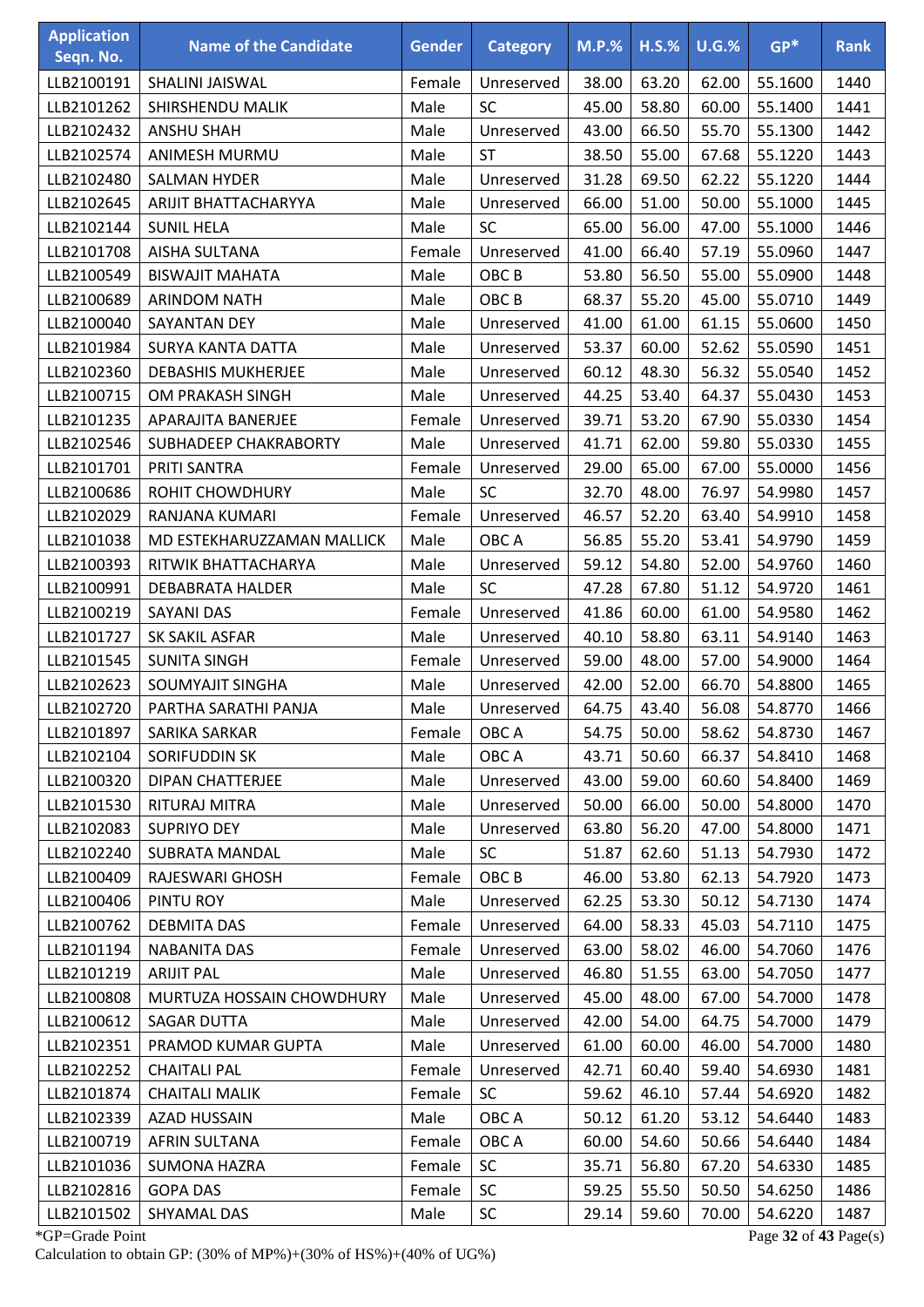| <b>Application</b><br>Seqn. No. | <b>Name of the Candidate</b> | <b>Gender</b> | <b>Category</b>  | $M.P.\%$ | $H.S.\%$ | U.G.% | $GP*$   | <b>Rank</b> |
|---------------------------------|------------------------------|---------------|------------------|----------|----------|-------|---------|-------------|
| LLB2101796                      | SHARMISTHA DAS               | Female        | Unreserved       | 43.00    | 64.00    | 56.30 | 54.6200 | 1488        |
| LLB2102247                      | <b>KUNTALA HALDER</b>        | Female        | SC               | 35.12    | 37.80    | 81.75 | 54.5760 | 1489        |
| LLB2102025                      | SUDEEP KUMAR BASU            | Male          | Unreserved       | 62.25    | 53.80    | 49.38 | 54.5670 | 1490        |
| LLB2100144                      | <b>MOUMITA THAKUR</b>        | Female        | Unreserved       | 44.14    | 63.60    | 55.60 | 54.5620 | 1491        |
| LLB2102071                      | <b>HARIPADA SINHA</b>        | Male          | <b>SC</b>        | 62.00    | 46.20    | 55.25 | 54.5600 | 1492        |
| LLB2101627                      | POULAMI DUTTA                | Female        | Unreserved       | 50.29    | 58.40    | 54.88 | 54.5590 | 1493        |
| LLB2101639                      | <b>TUFAN PATRA</b>           | Male          | SC               | 34.00    | 65.80    | 61.50 | 54.5400 | 1494        |
| LLB2100381                      | <b>SWEETY BAULI</b>          | Female        | SC               | 31.85    | 46.40    | 77.61 | 54.5190 | 1495        |
| LLB2102276                      | <b>ANUPA GHOSH</b>           | Female        | Unreserved       | 48.28    | 60.40    | 54.75 | 54.5040 | 1496        |
| LLB2101355                      | PROTIMA PAUL                 | Female        | Unreserved       | 47.00    | 72.00    | 47.00 | 54.5000 | 1497        |
| LLB2101052                      | PAPIYA DAS                   | Female        | SC               | 41.00    | 51.20    | 67.08 | 54.4920 | 1498        |
| LLB2102833                      | <b>SUPRIYA DAS</b>           | Male          | OBC <sub>B</sub> | 60.00    | 50.60    | 53.25 | 54.4800 | 1499        |
| LLB2101641                      | <b>SUDIPTA SETH</b>          | Female        | Unreserved       | 38.42    | 52.00    | 68.38 | 54.4780 | 1500        |
| LLB2100488                      | NAMITA MAJUMDER              | Female        | SC               | 57.10    | 56.10    | 51.25 | 54.4600 | 1501        |
| LLB2101772                      | <b>MOUMITA GHOSH</b>         | Female        | Unreserved       | 52.00    | 64.20    | 49.00 | 54.4600 | 1502        |
| LLB2101885                      | <b>TAPAN MAHATO</b>          | Male          | OBC <sub>B</sub> | 35.14    | 46.80    | 74.58 | 54.4140 | 1503        |
| LLB2101571                      | <b>GOURANGA DEY</b>          | Male          | Unreserved       | 65.00    | 59.00    | 43.00 | 54.4000 | 1504        |
| LLB2101494                      | <b>REKHA HALDER</b>          | Female        | <b>SC</b>        | 56.62    | 62.20    | 46.87 | 54.3940 | 1505        |
| LLB2100419                      | <b>SHRUTI CHETTRI</b>        | Female        | Unreserved       | 62.33    | 48.00    | 53.21 | 54.3830 | 1506        |
| LLB2100940                      | <b>MOSARAF SEIKH</b>         | Male          | OBC A            | 60.00    | 63.00    | 43.50 | 54.3000 | 1507        |
| LLB2101608                      | <b>BISWAJIT CHATTERJEE</b>   | Male          | Unreserved       | 50.25    | 63.50    | 50.42 | 54.2930 | 1508        |
| LLB2101763                      | <b>MAITRY MONDAL</b>         | Female        | OBC <sub>B</sub> | 37.00    | 58.00    | 64.48 | 54.2920 | 1509        |
| LLB2102749                      | <b>SURAJ RAM</b>             | Male          | Unreserved       | 54.25    | 50.50    | 57.13 | 54.2770 | 1510        |
| LLB2100749                      | <b>SAURAV MITRA</b>          | Male          | Unreserved       | 50.85    | 55.80    | 55.65 | 54.2550 | 1511        |
| LLB2100681                      | MOUSUMI DAS                  | Female        | Unreserved       | 49.75    | 58.60    | 54.37 | 54.2530 | 1512        |
| LLB2100319                      | <b>BARNALI PAUL</b>          | Female        | Unreserved       | 35.71    | 47.80    | 72.87 | 54.2010 | 1513        |
| LLB2101753                      | <b>BARUN CHANDRA ROY</b>     | Male          | SC               | 56.12    | 39.90    | 63.45 | 54.1860 | 1514        |
| LLB2102253                      | <b>BAPPA PAL</b>             | Male          | OBC <sub>B</sub> | 59.50    | 50.20    | 53.12 | 54.1580 | 1515        |
| LLB2100904                      | SNEHASIS DAS                 | Male          | Unreserved       | 60.00    | 52.30    | 51.12 | 54.1380 | 1516        |
| LLB2101241                      | <b>ANJALI MUKHERJEE</b>      | Female        | Unreserved       | 54.28    | 61.40    | 48.57 | 54.1320 | 1517        |
| LLB2102514                      | <b>MD MOKIM</b>              | Male          | OBC A            | 41.71    | 69.00    | 52.25 | 54.1130 | 1518        |
| LLB2101247                      | ARSHI BEGUM                  | Female        | Unreserved       | 46.28    | 67.40    | 50.00 | 54.1040 | 1519        |
| LLB2100434                      | SUSHANTA BARMAN              | Male          | <b>SC</b>        | 41.00    | 56.20    | 62.35 | 54.1000 | 1520        |
| LLB2101040                      | <b>MOUMITA MAITRA</b>        | Female        | OBC <sub>B</sub> | 41.42    | 56.20    | 62.00 | 54.0860 | 1521        |
| LLB2101754                      | <b>OYENJILA MUNSHI</b>       | Female        | OBC A            | 47.57    | 56.60    | 57.00 | 54.0510 | 1522        |
| LLB2101574                      | <b>INDRANI MUKHERJEE</b>     | Female        | Unreserved       | 48.00    | 45.50    | 65.00 | 54.0500 | 1523        |
| LLB2100664                      | <b>ABHISHEK RAM</b>          | Male          | <b>SC</b>        | 44.57    | 60.40    | 56.35 | 54.0310 | 1524        |
| LLB2101463                      | <b>SAYON GHOSH</b>           | Male          | OBC <sub>B</sub> | 60.57    | 55.20    | 48.25 | 54.0310 | 1525        |
| LLB2100318                      | RAHUL BISTU                  | Male          | Unreserved       | 44.33    | 51.40    | 63.23 | 54.0110 | 1526        |
| LLB2102123                      | SURAKSHA MONDAL              | Male          | OBC <sub>B</sub> | 38.85    | 57.20    | 62.98 | 54.0070 | 1527        |
| LLB2100526                      | SALEHIN GAZI                 | Male          | Unreserved       | 42.00    | 54.00    | 63.00 | 54.0000 | 1528        |
| LLB2101757                      | ANJANA SINGH                 | Female        | Unreserved       | 47.25    | 60.00    | 54.50 | 53.9750 | 1529        |
| LLB2100067                      | RAJINA KHATUN                | Female        | OBC A            | 38.42    | 59.00    | 61.85 | 53.9660 | 1530        |
| LLB2102261                      | JOYDEV DANDAPAT              | Male          | <b>SC</b>        | 38.14    | 55.80    | 64.40 | 53.9420 | 1531        |
| LLB2101069                      | <b>BISWAJIT PAHARI</b>       | Male          | Unreserved       | 53.88    | 42.40    | 62.63 | 53.9360 | 1532        |
| LLB2101108                      | ABDUL SAMAD SK               | Male          | OBC A            | 49.46    | 59.60    | 53.00 | 53.9180 | 1533        |
| LLB2102495                      | <b>SUJON KUMAR BISWAS</b>    | Male          | <b>SC</b>        | 56.62    | 52.40    | 53.00 | 53.9060 | 1534        |
| LLB2102843                      | <b>HAROSIT ROY</b>           | Male          | Unreserved       | 53.00    | 52.00    | 56.00 | 53.9000 | 1535        |

\*GP=Grade Point Page **33** of **43** Page(s) Calculation to obtain GP: (30% of MP%)+(30% of HS%)+(40% of UG%)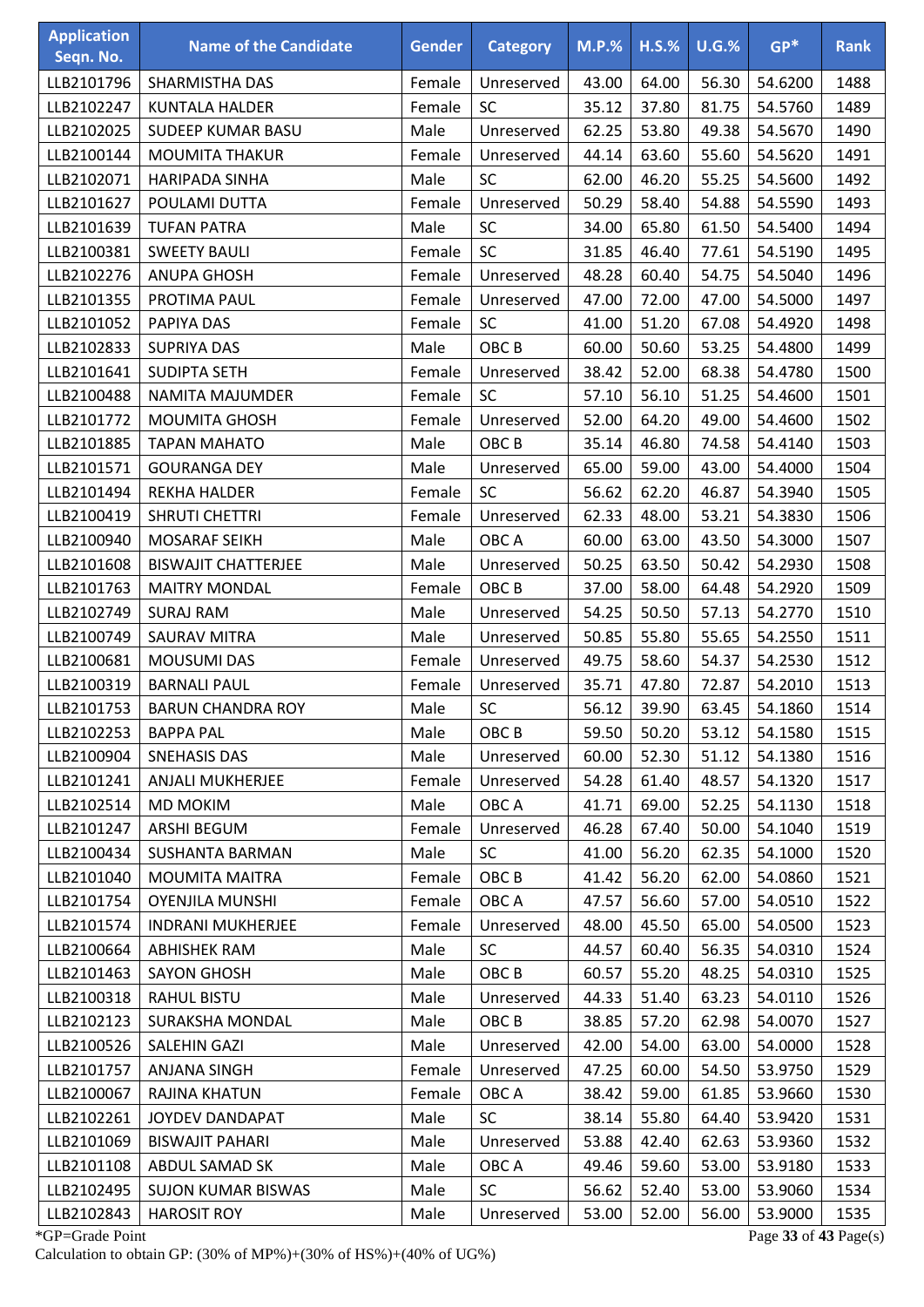| <b>Application</b><br>Seqn. No. | <b>Name of the Candidate</b>          | <b>Gender</b>  | <b>Category</b>          | <b>M.P.%</b>   | $H.S.\%$       | $U.G.\%$       | $GP*$                 | <b>Rank</b>  |
|---------------------------------|---------------------------------------|----------------|--------------------------|----------------|----------------|----------------|-----------------------|--------------|
|                                 |                                       |                |                          |                |                |                |                       |              |
| LLB2102710                      | MOUMITA MITRA                         | Female         | Unreserved               | 51.83          | 49.00          | 59.10          | 53.8890               | 1536         |
| LLB2100252                      | <b>RUCHIRA DAS</b>                    | Female         | SC                       | 57.29          | 69.00          | 40.00          | 53.8870               | 1537         |
| LLB2102860                      | <b>SUJOY KUMAR GHOSH</b>              | Male           | OBC <sub>B</sub>         | 49.00          | 70.60          | 45.00          | 53.8800               | 1538         |
| LLB2101702                      | <b>MASUDUR RAHAMAN</b>                | Male           | OBC A                    | 48.00          | 53.40          | 58.62          | 53.8680               | 1539         |
| LLB2101340                      | <b>BISWAJIT MUKHERJEE</b>             | Male           | Unreserved               | 51.22          | 47.00          | 61.00          | 53.8660               | 1540         |
| LLB2102120                      | <b>CHAND TARA KHATUN</b>              | Female         | OBC A                    | 41.28          | 68.60          | 52.25          | 53.8640               | 1541         |
| LLB2102141                      | PAPMA BISWAS                          | Female         | SC                       | 52.87          | 61.60          | 48.75          | 53.8410               | 1542         |
| LLB2100271                      | <b>SUBHRA BANIK</b>                   | Female         | Unreserved               | 54.33          | 64.33          | 45.58          | 53.8300               | 1543         |
| LLB2100070<br>LLB2100881        | DIPANWITA ACHARYA<br>PUSHPA CHOUDHARY | Female         | Unreserved<br><b>SC</b>  | 50.28<br>38.71 | 45.60<br>64.40 | 62.53          | 53.7760               | 1544<br>1545 |
|                                 | PIJUSH KANTI GHOSH                    | Female<br>Male | OBC <sub>B</sub>         | 52.00          | 54.50          | 57.10<br>54.50 | 53.7730               | 1546         |
| LLB2101275<br>LLB2102386        | <b>KARTICK POREL</b>                  | Male           | SC                       | 37.25          | 60.80          | 60.75          | 53.7500<br>53.7150    | 1547         |
| LLB2100747                      | <b>MANISHA MANDAL</b>                 | Female         | SC                       | 36.85          | 64.60          | 58.14          | 53.6910               | 1548         |
| LLB2102553                      | <b>BANTI SHAW</b>                     | Male           | OBC <sub>B</sub>         | 37.28          | 68.00          | 55.25          | 53.6840               | 1549         |
| LLB2102785                      | <b>JYOTI SHARMA</b>                   | Female         | Unreserved               | 38.60          | 62.25          | 58.50          | 53.6550               | 1550         |
| LLB2102504                      | <b>FAYAJ HOSSAIN</b>                  | Male           |                          | 51.00          | 45.00          | 62.13          | 53.6520               | 1551         |
| LLB2101433                      | SAYAK BHATTACHARYA                    | Male           | Unreserved<br>Unreserved | 38.28          | 51.60          | 66.70          | 53.6440               | 1552         |
| LLB2101248                      | SAMSUNNEHAR KHATUN                    | Female         | OBC A                    | 38.14          | 54.80          | 64.40          | 53.6420               | 1553         |
| LLB2100344                      | <b>FIROJ MONDAL</b>                   | Male           | OBC A                    | 34.71          | 54.40          | 67.20          | 53.6130               | 1554         |
| LLB2102110                      | <b>ROHIT PRASAD</b>                   | Male           | OBC A                    | 40.00          | 48.00          | 68.00          | 53.6000               | 1555         |
| LLB2101593                      | RAJEEB CHAKRABARTY                    | Male           | Unreserved               | 46.00          | 58.00          | 56.00          | 53.6000               | 1556         |
| LLB2102853                      | <b>MOUSUMI MONDAL</b>                 | Female         | <b>SC</b>                | 60.00          | 60.00          | 44.00          | 53.6000               | 1557         |
| LLB2101198                      | ANINDITA CHAKRABORTY                  | Female         | Unreserved               | 38.85          | 61.80          | 58.50          | 53.5950               | 1558         |
| LLB2100959                      | <b>SUVAJIT SAHA</b>                   | Male           | SC                       | 46.57          | 59.60          | 54.33          | 53.5830               | 1559         |
| LLB2100313                      | PAYEL MALAKAR                         | Female         | SC                       | 35.14          | 62.60          | 60.60          | 53.5620               | 1560         |
| LLB2100737                      | SANJIT NANDI                          | Male           | Unreserved               | 30.42          | 57.20          | 68.15          | 53.5460               | 1561         |
| LLB2100923                      | <b>RIMI DAS</b>                       | Female         | Unreserved               | 40.71          | 55.00          | 62.08          | 53.5450               | 1562         |
| LLB2101495                      | MANISH KUMAR SHAW                     | Male           | Unreserved               | 41.00          | 52.00          | 64.00          | 53.5000               | 1563         |
| LLB2100698                      | <b>ABHIRUP CHOWDHURY</b>              | Male           | Unreserved               | 40.00          | 65.00          | 55.00          | 53.5000               | 1564         |
| LLB2102787                      | <b>SHUBHAJIT PAUL</b>                 | Male           | Unreserved               | 42.43          | 44.67          | 68.42          | 53.4980               | 1565         |
| LLB2101950                      | <b>NIKITA DAS</b>                     | Female         | SC                       | 62.83          | 39.40          | 56.97          | 53.4570               | 1566         |
| LLB2102653                      | <b>BRISTI MONDAL</b>                  | Female         | <b>SC</b>                | 34.28          | 58.80          | 63.80          | 53.4440               | 1567         |
| LLB2102292                      | NILIMA MURMU                          | Female         | <b>ST</b>                | 43.85          | 44.40          | 67.42          | 53.4430               | 1568         |
| LLB2101521                      | ANANYA BHATTACHARYA                   | Female         | Unreserved               | 38.14          | 60.00          | 60.00          | 53.4420               | 1569         |
| LLB2102588                      | PRIYANKA DAS                          | Female         | Unreserved               | 36.00          | 50.20          | 68.90          | 53.4200               | 1570         |
| LLB2100813                      | CHANDRAKSHI RAY CHOUDHURI             | Female         | Unreserved               | 44.28          | 72.40          | 46.00          | 53.4040               | 1571         |
| LLB2102088                      | <b>BNDHU BARMAN</b>                   | Male           | Unreserved               | 42.00          | 40.00          | 72.00          | 53.4000               | 1572         |
| LLB2100507                      | ZEBA JAMIL                            | Female         | OBC A                    | 37.87          | 52.40          | 65.78          | 53.3930               | 1573         |
| LLB2102830                      | <b>TOTAN BERA</b>                     | Male           | <b>SC</b>                | 61.12          | 54.80          | 46.50          | 53.3760               | 1574         |
| LLB2102314                      | <b>DEBASIS CHAKRAVORTY</b>            | Male           | Unreserved               | 58.50          | 49.70          | 52.25          | 53.3600               | 1575         |
| LLB2102789                      | <b>ROMIDAS</b>                        | Male           | Unreserved               | 51.67          | 50.17          | 57.00          | 53.3520               | 1576         |
| LLB2102882                      | <b>SUKLA CHATTERJEE</b>               | Female         | Unreserved               | 35.28          | 45.80          | 72.50          | 53.3240               | 1577         |
| LLB2101304                      | <b>RIYA SHAH</b>                      | Female         | Unreserved               | 40.14          | 65.60          | 54.00          | 53.3220               | 1578         |
| LLB2101144                      | MOUMITA SAHA                          | Female         | Unreserved               | 35.00          | 67.00          | 56.70          | 53.2800               | 1579         |
| LLB2102579                      | <b>BITISHA SARKAR</b>                 | Female         | <b>SC</b>                | 39.00          | 59.00          | 59.67          | 53.2680               | 1580         |
| LLB2102599                      | SAMIR DOLOI                           | Male           | <b>SC</b>                | 45.28          | 61.20          | 53.25          | 53.2440               | 1581         |
| LLB2101548                      | SONTOSH SARDAR                        | Male           | <b>ST</b>                | 43.50          | 40.80          | 69.88          | 53.2420               | 1582         |
| LLB2101442                      | JAYANTI BHATTACHARYA                  | Female         | Unreserved               | 61.75          | 61.75          | 40.46          | 53.2340               | 1583         |
| *GP=Grade Point                 |                                       |                |                          |                |                |                | Page 34 of 43 Page(s) |              |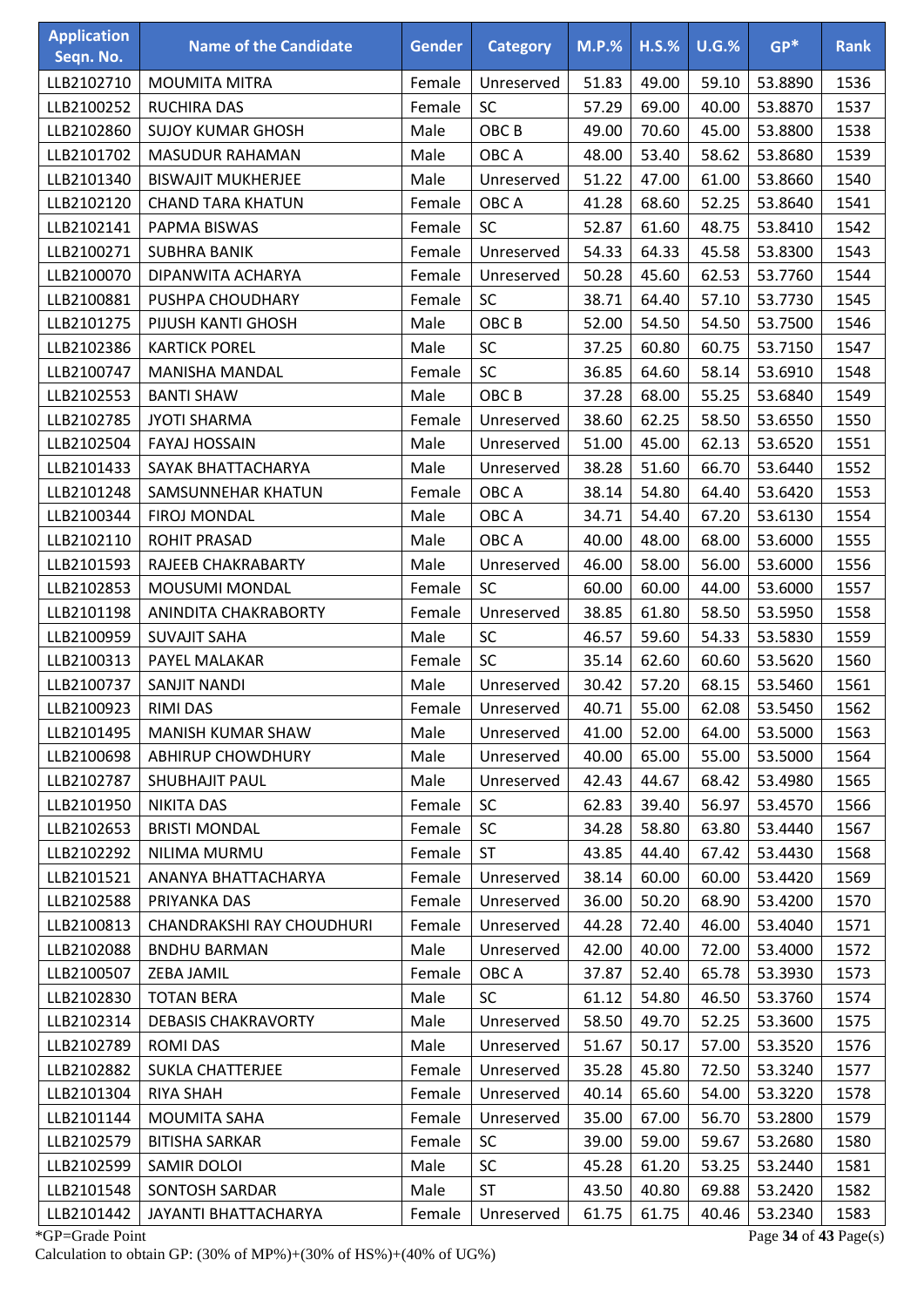| <b>Application</b><br>Seqn. No. | <b>Name of the Candidate</b> | <b>Gender</b> | <b>Category</b>  | $M.P.$ % | $H.S.\%$ | U.G.% | $GP*$   | <b>Rank</b> |
|---------------------------------|------------------------------|---------------|------------------|----------|----------|-------|---------|-------------|
| LLB2100131                      | SOUMYAJIT CHAKRABORTY        | Male          | Unreserved       | 46.24    | 68.20    | 47.22 | 53.2200 | 1584        |
| LLB2102650                      | PRIYANKA NASKAR              | Female        | SC               | 54.25    | 53.14    | 52.50 | 53.2170 | 1585        |
| LLB2102649                      | <b>SUMANGAL BASAK</b>        | Male          | Unreserved       | 50.42    | 57.60    | 52.00 | 53.2060 | 1586        |
| LLB2101424                      | SABNAJ KHATUN                | Female        | OBC A            | 31.42    | 58.40    | 65.64 | 53.2020 | 1587        |
| LLB2100229                      | <b>SUMITA YADAV</b>          | Female        | OBC <sub>B</sub> | 66.00    | 49.99    | 46.00 | 53.1970 | 1588        |
| LLB2102284                      | <b>INDRANIL GHOSH</b>        | Male          | Unreserved       | 54.80    | 53.80    | 51.50 | 53.1800 | 1589        |
| LLB2100935                      | <b>ARANI SANYAL</b>          | Female        | Unreserved       | 51.30    | 58.60    | 50.50 | 53.1700 | 1590        |
| LLB2100779                      | <b>BAISHAKHI MALLICK</b>     | Female        | <b>SC</b>        | 50.00    | 69.40    | 43.30 | 53.1400 | 1591        |
| LLB2102605                      | RAJ PRAKASH VERMA            | Male          | Unreserved       | 44.00    | 45.00    | 66.00 | 53.1000 | 1592        |
| LLB2102398                      | TEUBIRTH A SANGMA            | Male          | <b>ST</b>        | 59.00    | 62.00    | 42.00 | 53.1000 | 1593        |
| LLB2100717                      | SAPTARSHI GHOSH              | Male          | Unreserved       | 37.85    | 58.80    | 60.15 | 53.0550 | 1594        |
| LLB2100880                      | ROMEETA KAHALY               | Female        | Unreserved       | 47.75    | 62.20    | 50.12 | 53.0330 | 1595        |
| LLB2100147                      | <b>SURASHI SINHA</b>         | Female        | Unreserved       | 32.85    | 42.80    | 75.81 | 53.0190 | 1596        |
| LLB2100472                      | <b>FARDIN HABIB MALLICK</b>  | Male          | OBC A            | 41.14    | 66.20    | 52.00 | 53.0020 | 1597        |
| LLB2101807                      | SALMA SULTANA                | Female        | Unreserved       | 32.57    | 62.20    | 61.40 | 52.9910 | 1598        |
| LLB2101113                      | <b>SOUJIT SANTRA</b>         | Male          | Unreserved       | 36.00    | 62.00    | 58.90 | 52.9600 | 1599        |
| LLB2102684                      | PINKI BISWAS                 | Female        | Unreserved       | 45.00    | 50.00    | 61.00 | 52.9000 | 1600        |
| LLB2101430                      | <b>MOSTAKIM MIAH</b>         | Male          | Unreserved       | 31.85    | 56.60    | 65.85 | 52.8750 | 1601        |
| LLB2102073                      | <b>ANANDITA SAHA</b>         | Female        | Unreserved       | 60.00    | 54.00    | 46.64 | 52.8560 | 1602        |
| LLB2101903                      | SUDIPTA BANERJEE             | Male          | Unreserved       | 61.00    | 54.50    | 45.50 | 52.8500 | 1603        |
| LLB2100574                      | SK NAZRUL HOQUE              | Male          | Unreserved       | 58.75    | 40.00    | 58.00 | 52.8250 | 1604        |
| LLB2100685                      | <b>UTTAM GHOSH</b>           | Male          | Unreserved       | 37.14    | 66.40    | 54.40 | 52.8220 | 1605        |
| LLB2101384                      | AKSHAY HAZRA                 | Male          | <b>SC</b>        | 64.44    | 49.80    | 46.37 | 52.8200 | 1606        |
| LLB2100988                      | <b>RAHAN MASUD</b>           | Male          | Unreserved       | 36.00    | 65.00    | 56.25 | 52.8000 | 1607        |
| LLB2101458                      | RAHUL DEEP SINGH             | Male          | Unreserved       | 52.00    | 52.00    | 54.00 | 52.8000 | 1608        |
| LLB2101762                      | <b>ANJALI PANDEY</b>         | Female        | Unreserved       | 41.14    | 61.20    | 55.20 | 52.7820 | 1609        |
| LLB2101184                      | <b>RAJU MISTRY</b>           | Male          | <b>SC</b>        | 44.00    | 62.60    | 51.87 | 52.7280 | 1610        |
| LLB2102740                      | LAKSHMIMONI MARDI            | Female        | <b>ST</b>        | 60.00    | 62.40    | 40.00 | 52.7200 | 1611        |
| LLB2100063                      | NIRANJAN MONDAL              | Male          | SC               | 36.00    | 64.00    | 56.70 | 52.6800 | 1612        |
| LLB2100755                      | MUNSHI JULFIKAR              | Male          | Unreserved       | 34.00    | 54.00    | 65.69 | 52.6760 | 1613        |
| LLB2100157                      | NAJRUL ISLAM SHAIKH          | Male          | OBC A            | 32.57    | 54.20    | 66.59 | 52.6670 | 1614        |
| LLB2101364                      | <b>DITON MAL</b>             | Male          | <b>SC</b>        | 28.85    | 60.00    | 65.03 | 52.6670 | 1615        |
| LLB2101503                      | <b>PUJA ROY</b>              | Female        | <b>SC</b>        | 45.00    | 47.00    | 62.52 | 52.6080 | 1616        |
| LLB2102250                      | SAHABAJ SK                   | Male          | OBC A            | 29.00    | 57.00    | 67.00 | 52.6000 | 1617        |
| LLB2100058                      | <b>AVIJIT SEN</b>            | Male          | Unreserved       | 46.87    | 41.83    | 64.90 | 52.5700 | 1618        |
| LLB2100846                      | <b>AISHI KAR</b>             | Female        | OBC <sub>B</sub> | 45.00    | 45.80    | 63.32 | 52.5680 | 1619        |
| LLB2102844                      | MD HABIBULLA LASKAR          | Male          | Unreserved       | 53.77    | 46.66    | 55.87 | 52.4770 | 1620        |
| LLB2100478                      | YASMINE JHULAIKA             | Female        | Unreserved       | 38.28    | 52.80    | 62.82 | 52.4520 | 1621        |
| LLB2101620                      | NIBEDITA MOHANTA             | Female        | Unreserved       | 44.86    | 63.80    | 49.63 | 52.4500 | 1622        |
| LLB2100562                      | SAMRAT HOQUE                 | Male          | Unreserved       | 50.00    | 54.00    | 53.00 | 52.4000 | 1623        |
| LLB2101888                      | LEKESWAR MOHANTA             | Male          | Unreserved       | 60.00    | 47.20    | 50.51 | 52.3640 | 1624        |
| LLB2102111                      | <b>JYOTIRMOY DAS</b>         | Male          | Unreserved       | 42.00    | 61.80    | 53.00 | 52.3400 | 1625        |
| LLB2100952                      | DHIRAJ MONDAL                | Male          | <b>SC</b>        | 37.85    | 56.00    | 60.40 | 52.3150 | 1626        |
| LLB2102493                      | ARITRA BERA                  | Male          | Unreserved       | 38.71    | 49.60    | 64.55 | 52.3130 | 1627        |
| LLB2101032                      | PRITHA MONDAL                | Female        | Unreserved       | 45.14    | 54.80    | 55.80 | 52.3020 | 1628        |
| LLB2102076                      | <b>SOMA TANTI</b>            | Female        | <b>ST</b>        | 46.00    | 69.60    | 44.00 | 52.2800 | 1629        |
| LLB2101531                      | <b>PUJA PAL</b>              | Female        | OBC <sub>B</sub> | 49.57    | 64.60    | 45.00 | 52.2510 | 1630        |
| LLB2102164                      | <b>MANGAL BOLEL</b>          | Male          | SC               | 54.37    | 55.60    | 48.12 | 52.2390 | 1631        |

\*GP=Grade Point Page **35** of **43** Page(s)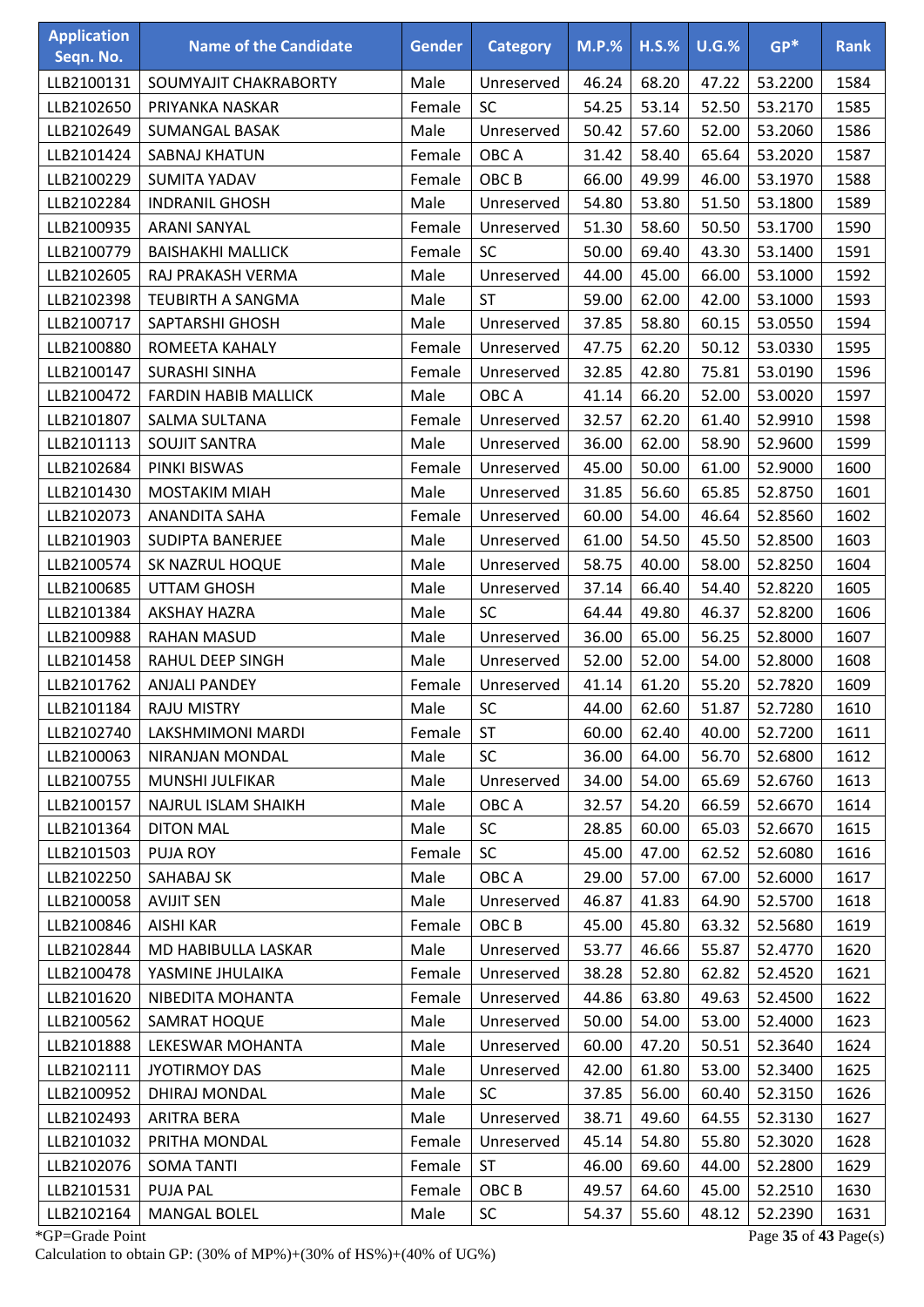| <b>Application</b><br>Seqn. No. | <b>Name of the Candidate</b> | <b>Gender</b> | <b>Category</b>  | <b>M.P.%</b> | <b>H.S.%</b> | $U.G.\%$ | $GP*$   | <b>Rank</b> |
|---------------------------------|------------------------------|---------------|------------------|--------------|--------------|----------|---------|-------------|
| LLB2102356                      | MOHAMAD SHAMIM               | Male          | Unreserved       | 64.50        | 43.40        | 49.64    | 52.2260 | 1632        |
| LLB2101751                      | <b>BARSHA DAS</b>            | Female        | Unreserved       | 37.14        | 72.40        | 48.38    | 52.2140 | 1633        |
| LLB2100333                      | <b>BHARAT PAL</b>            | Male          | Unreserved       | 58.00        | 56.00        | 45.00    | 52.2000 | 1634        |
| LLB2101618                      | PRADIPTA MARICK              | Male          | OBC <sub>B</sub> | 56.00        | 62.00        | 42.00    | 52.2000 | 1635        |
| LLB2102672                      | RAANA KAUSHAR                | Female        | Unreserved       | 40.16        | 51.33        | 61.85    | 52.1870 | 1636        |
| LLB2100382                      | <b>RAJDIP SIL</b>            | Male          | Unreserved       | 39.14        | 55.60        | 59.40    | 52.1820 | 1637        |
| LLB2100650                      | <b>SUBHANKAR SIDAI</b>       | Male          | OBC <sub>B</sub> | 34.20        | 46.40        | 70.00    | 52.1800 | 1638        |
| LLB2101227                      | <b>ABHIJIT ROY</b>           | Male          | OBC <sub>B</sub> | 60.50        | 46.40        | 50.22    | 52.1580 | 1639        |
| LLB2100741                      | <b>BIKRAM MANDAL</b>         | Male          | SC               | 30.00        | 59.00        | 63.62    | 52.1480 | 1640        |
| LLB2101787                      | PUJA KUMARI SINGH            | Female        | Unreserved       | 43.62        | 56.50        | 55.26    | 52.1400 | 1641        |
| LLB2101261                      | RANJITA DUTTA GHOSH          | Female        | Unreserved       | 62.66        | 51.01        | 45.00    | 52.1010 | 1642        |
| LLB2101454                      | <b>BASIRA KHATUN</b>         | Female        | OBC A            | 42.00        | 53.00        | 59.00    | 52.1000 | 1643        |
| LLB2102016                      | <b>BANASHREE BHOWMIK</b>     | Female        | <b>SC</b>        | 43.14        | 67.80        | 47.00    | 52.0820 | 1644        |
| LLB2100532                      | <b>RUNA POREL JANA</b>       | Female        | Unreserved       | 49.87        | 61.60        | 46.50    | 52.0410 | 1645        |
| LLB2100901                      | <b>K RAVI KUMAR</b>          | Male          | Unreserved       | 40.20        | 65.80        | 50.56    | 52.0240 | 1646        |
| LLB2102434                      | <b>MD SERAJUL KORIM</b>      | Male          | OBC A            | 47.28        | 61.60        | 48.40    | 52.0240 | 1647        |
| LLB2101470                      | <b>DIPAN SARKAR</b>          | Male          | Unreserved       | 30.85        | 61.00        | 61.06    | 51.9790 | 1648        |
| LLB2102814                      | AFJALUR HOQUE DEWAN          | Male          | Unreserved       | 45.50        | 50.40        | 58.00    | 51.9700 | 1649        |
| LLB2101766                      | JAYANTA KUMAR GHOSH          | Male          | OBC <sub>B</sub> | 47.75        | 55.10        | 52.75    | 51.9550 | 1650        |
| LLB2100616                      | <b>RAJBIR PAUL</b>           | Male          | Unreserved       | 35.29        | 52.60        | 63.88    | 51.9190 | 1651        |
| LLB2102154                      | PALLABI GAYEN                | Female        | SC               | 37.00        | 58.80        | 57.91    | 51.9040 | 1652        |
| LLB2101630                      | <b>BAPAN NASKAR</b>          | Male          | SC               | 51.00        | 64.80        | 42.87    | 51.8880 | 1653        |
| LLB2100843                      | <b>ALOKE SHARMA</b>          | Male          | Unreserved       | 38.85        | 55.80        | 58.69    | 51.8710 | 1654        |
| LLB2102062                      | LAXMI BARMAN                 | Female        | SC               | 49.57        | 54.80        | 51.40    | 51.8710 | 1655        |
| LLB2100879                      | PUNAM DAS                    | Female        | SC               | 60.00        | 49.00        | 47.85    | 51.8400 | 1656        |
| LLB2100215                      | <b>RITU ROY</b>              | Female        | Unreserved       | 36.14        | 50.40        | 64.68    | 51.8340 | 1657        |
| LLB2100154                      | <b>RIMI ROY</b>              | Female        | <b>SC</b>        | 36.42        | 59.00        | 58.00    | 51.8260 | 1658        |
| LLB2101116                      | <b>SALMA KHATUN</b>          | Female        | OBC A            | 51.00        | 54.80        | 50.20    | 51.8200 | 1659        |
| LLB2100744                      | PRITHA MONDAL                | Female        | <b>SC</b>        | 37.00        | 56.40        | 59.23    | 51.7120 | 1660        |
| LLB2101578                      | NAMRATA PANDEY               | Female        | Unreserved       | 45.00        | 66.00        | 46.00    | 51.7000 | 1661        |
| LLB2100115                      | NILUFAR YASMIN               | Female        | Unreserved       | 57.12        | 41.00        | 55.61    | 51.6800 | 1662        |
| LLB2101293                      | JAYASHREE SAMANTA            | Female        | Unreserved       | 34.57        | 53.20        | 63.30    | 51.6510 | 1663        |
| LLB2101542                      | <b>DEBARATI SENGUPTA</b>     | Female        | Unreserved       | 42.50        | 60.00        | 52.25    | 51.6500 | 1664        |
| LLB2102863                      | <b>MADHUMITA DAS</b>         | Female        | Unreserved       | 60.25        | 46.00        | 49.40    | 51.6350 | 1665        |
| LLB2100953                      | RABIUL MOLLA                 | Male          | OBC A            | 43.00        | 73.00        | 42.00    | 51.6000 | 1666        |
| LLB2100768                      | <b>PUTUL BHADRA</b>          | Female        | Unreserved       | 45.37        | 45.30        | 60.99    | 51.5970 | 1667        |
| LLB2101841                      | <b>DEBABRATA DAS</b>         | Male          | <b>SC</b>        | 60.00        | 54.60        | 43.00    | 51.5800 | 1668        |
| LLB2100728                      | <b>CHANDRA SHAW</b>          | Female        | OBC <sub>B</sub> | 37.71        | 55.00        | 59.40    | 51.5730 | 1669        |
| LLB2101614                      | <b>CHANCHAL KUNDU</b>        | Male          | OBC B            | 49.00        | 61.00        | 46.38    | 51.5520 | 1670        |
| LLB2100702                      | <b>SUPARNA NEGEL</b>         | Female        | OBC <sub>B</sub> | 59.25        | 59.20        | 40.00    | 51.5350 | 1671        |
| LLB2100495                      | SHREYA DUTTA                 | Female        | Unreserved       | 44.28        | 50.80        | 57.50    | 51.5240 | 1672        |
| LLB2102236                      | <b>KRISHNA CHAKRABORTY</b>   | Female        | Unreserved       | 60.00        | 47.40        | 48.21    | 51.5040 | 1673        |
| LLB2100450                      | <b>NOOR BANO</b>             | Female        | OBC A            | 48.00        | 45.20        | 58.84    | 51.4960 | 1674        |
| LLB2100527                      | <b>SUMITRA DAS</b>           | Female        | <b>SC</b>        | 34.70        | 48.80        | 66.10    | 51.4900 | 1675        |
| LLB2101249                      | SK HABIBAR RAHAMAN           | Male          | OBC A            | 60.63        | 54.30        | 42.50    | 51.4790 | 1676        |
| LLB2101612                      | RODDUR MADHUKAR              | Male          | Unreserved       | 48.00        | 58.20        | 49.00    | 51.4600 | 1677        |
| LLB2102484                      | UTTAM KUMAR SHAW             | Male          | Unreserved       | 54.88        | 49.20        | 50.50    | 51.4240 | 1678        |
| LLB2102711                      | SOMJIT MURMU                 | Male          | ST               | 51.25        | 55.00        | 48.87    | 51.4230 | 1679        |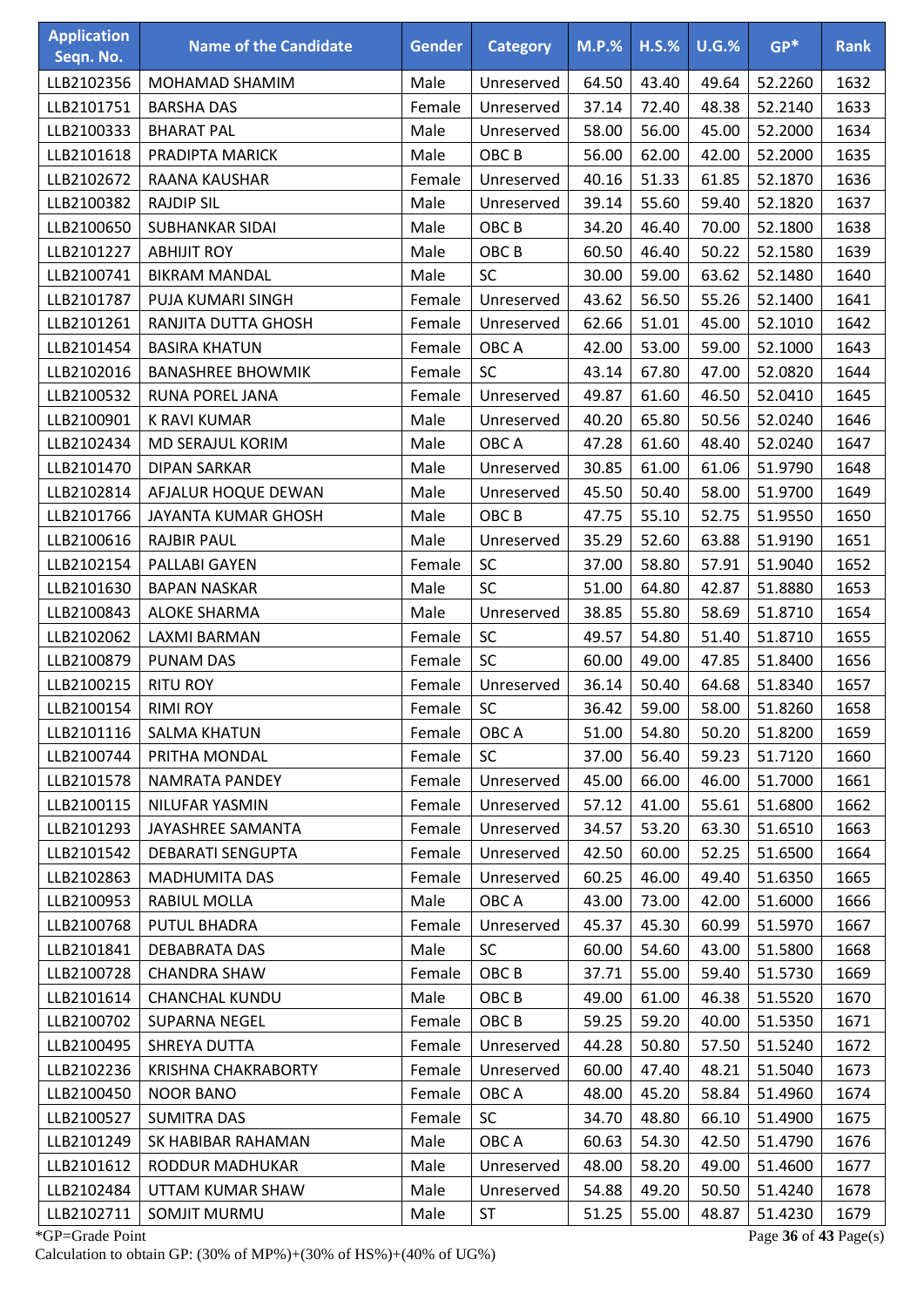| <b>Application</b> | <b>Name of the Candidate</b> | <b>Gender</b> | <b>Category</b>  | $M.P.$ % | $H.S.\%$ | $U.G.\%$ | $GP*$                 | <b>Rank</b> |
|--------------------|------------------------------|---------------|------------------|----------|----------|----------|-----------------------|-------------|
| Seqn. No.          |                              |               |                  |          |          |          |                       |             |
| LLB2100893         | <b>AVIJIT HAZRA</b>          | Male          | Unreserved       | 62.80    | 48.60    | 45.00    | 51.4200               | 1680        |
| LLB2101518         | <b>SUSRITA KARMAKAR</b>      | Female        | Unreserved       | 46.75    | 55.80    | 51.63    | 51.4170               | 1681        |
| LLB2101691         | MD SAFINUL HAQUE             | Male          | Unreserved       | 38.00    | 56.00    | 58.00    | 51.4000               | 1682        |
| LLB2101592         | PEU MITRA                    | Female        | Unreserved       | 58.00    | 48.00    | 49.00    | 51.4000               | 1683        |
| LLB2100399         | <b>BISWAJIT SARDAR</b>       | Male          | <b>SC</b>        | 60.00    | 50.00    | 46.00    | 51.4000               | 1684        |
| LLB2101163         | PRIYAM KUMAR BHAGAT          | Male          | OBC <sub>B</sub> | 38.43    | 57.40    | 56.61    | 51.3930               | 1685        |
| LLB2101079         | <b>CHANDRIMA GHOSH</b>       | Female        | OBC <sub>B</sub> | 49.87    | 55.40    | 49.37    | 51.3290               | 1686        |
| LLB2101889         | <b>AJMAL HOSSAIN</b>         | Male          | OBC A            | 32.62    | 57.00    | 61.10    | 51.3260               | 1687        |
| LLB2102037         | <b>ASIMA ROY</b>             | Female        | SC               | 37.85    | 54.00    | 59.40    | 51.3150               | 1688        |
| LLB2102393         | <b>REBINA KHATUN</b>         | Female        | OBC A            | 52.71    | 63.00    | 41.50    | 51.3130               | 1689        |
| LLB2102688         | <b>TANUMOY MAJUMDER</b>      | Male          | <b>SC</b>        | 49.90    | 56.60    | 48.38    | 51.3020               | 1690        |
| LLB2100384         | <b>JOGESH MAHATO</b>         | Male          | Unreserved       | 49.28    | 44.20    | 58.14    | 51.3000               | 1691        |
| LLB2101185         | <b>SUBHADEV GUPTA</b>        | Male          | Unreserved       | 41.02    | 51.06    | 59.16    | 51.2880               | 1692        |
| LLB2101819         | <b>MONIRUL ISLAM</b>         | Male          | OBC A            | 53.25    | 64.00    | 40.25    | 51.2750               | 1693        |
| LLB2102534         | PAYEL BHAKTA                 | Female        | SC               | 60.00    | 57.00    | 40.41    | 51.2640               | 1694        |
| LLB2101245         | <b>ROHIT RAJAK</b>           | Male          | SC               | 28.58    | 58.00    | 63.15    | 51.2340               | 1695        |
| LLB2101045         | RUPAMOY CHATTERJEE           | Male          | Unreserved       | 36.70    | 56.80    | 57.95    | 51.2300               | 1696        |
| LLB2101553         | MANARANJAN MURMU             | Male          | <b>ST</b>        | 41.85    | 65.20    | 47.75    | 51.2150               | 1697        |
| LLB2100326         | <b>RABI PANDIT</b>           | Male          | OBC <sub>B</sub> | 53.50    | 57.00    | 45.13    | 51.2020               | 1698        |
| LLB2100643         | <b>SUBHADIP SINDAL</b>       | Male          | Unreserved       | 38.00    | 59.00    | 55.25    | 51.2000               | 1699        |
| LLB2102736         | <b>SUSMITA GOSWAMI</b>       | Female        | Unreserved       | 50.00    | 50.00    | 53.00    | 51.2000               | 1700        |
| LLB2102780         | SOUMITA SARKAR               | Female        | Unreserved       | 50.00    | 62.00    | 44.00    | 51.2000               | 1701        |
| LLB2100548         | <b>MD IMRAN</b>              | Male          | OBC A            | 31.85    | 54.40    | 63.30    | 51.1950               | 1702        |
| LLB2100770         | SHUBHAM KUMAR GUPTA          | Male          | SC               | 54.87    | 61.80    | 40.46    | 51.1850               | 1703        |
| LLB2102152         | <b>NARGIS SULTANA</b>        | Female        | OBC A            | 37.85    | 71.66    | 45.75    | 51.1530               | 1704        |
| LLB2102457         | <b>MOLAY GHOSH</b>           | Male          | OBC <sub>B</sub> | 44.14    | 60.40    | 49.37    | 51.1100               | 1705        |
| LLB2101965         | SRIMANTA DEY                 | Male          | OBC <sub>B</sub> | 55.00    | 58.00    | 43.00    | 51.1000               | 1706        |
| LLB2100293         | PAYAL KUMARI SHAW            | Female        | Unreserved       | 47.28    | 63.00    | 45.00    | 51.0840               | 1707        |
| LLB2102573         | <b>ABHIRUP DAWN</b>          | Male          | Unreserved       | 43.28    | 64.80    | 46.63    | 51.0760               | 1708        |
| LLB2100174         | HUMAIRA YASMEEN              | Female        | OBC A            | 50.40    | 50.00    | 52.33    | 51.0520               | 1709        |
| LLB2100845         | <b>ARUP HAZRA</b>            | Male          | <b>SC</b>        | 31.00    | 62.00    | 57.84    | 51.0360               | 1710        |
| LLB2102165         | MILAN BESRA                  | Male          | <b>ST</b>        | 53.28    | 58.60    | 43.62    | 51.0120               | 1711        |
| LLB2102237         | <b>GOPAL CHAKRABARTY</b>     | Male          | Unreserved       | 43.62    | 60.60    | 49.25    | 50.9660               | 1712        |
| LLB2102205         | PROTTOY CHATTERJEE           | Male          | Unreserved       | 45.57    | 57.20    | 50.00    | 50.8310               | 1713        |
| LLB2102105         | MD MOSABBERUL HOQUE          | Male          | Unreserved       | 37.25    | 45.20    | 65.21    | 50.8190               | 1714        |
| LLB2102124         | RAJA MURAD ANSARI            | Male          | Unreserved       | 33.00    | 55.00    | 61.00    | 50.8000               | 1715        |
| LLB2100567         | SANGEETA BANERJEE            | Female        | Unreserved       | 57.00    | 47.00    | 49.00    | 50.8000               | 1716        |
| LLB2100683         | <b>BITAN HALDAR</b>          | Male          | <b>SC</b>        | 44.14    | 52.60    | 54.40    | 50.7820               | 1717        |
| LLB2102449         | <b>SUDIPTA PAL</b>           | Male          | Unreserved       | 61.77    | 45.00    | 46.75    | 50.7310               | 1718        |
| LLB2100782         | <b>SUPRIYA ROY</b>           | Female        | Unreserved       | 40.42    | 47.20    | 61.10    | 50.7260               | 1719        |
| LLB2101283         | SOMA SAHA                    | Female        | Unreserved       | 44.28    | 54.00    | 53.00    | 50.6840               | 1720        |
| LLB2102218         | RAKESH KUMAR SINGH           | Male          | OBC <sub>B</sub> | 54.25    | 52.10    | 46.87    | 50.6530               | 1721        |
| LLB2100885         | <b>SUKANTA CHOWDHURY</b>     | Male          | <b>SC</b>        | 44.00    | 46.00    | 59.00    | 50.6000               | 1722        |
| LLB2100133         | <b>SUSMITA SAHA</b>          | Female        | Unreserved       | 54.00    | 48.00    | 50.00    | 50.6000               | 1723        |
| LLB2100388         | SATABDI BISWAS               | Female        | Unreserved       | 47.50    | 61.00    | 45.10    | 50.5900               | 1724        |
| LLB2102597         | <b>SURAJIT DEY</b>           | Male          | Unreserved       | 32.71    | 50.00    | 64.40    | 50.5730               | 1725        |
| LLB2101206         | ERA BARMAN                   | Female        | <b>SC</b>        | 57.33    | 52.00    | 44.37    | 50.5470               | 1726        |
| LLB2102290         | NAKSHATRA CHAKRABORTY        | Male          | Unreserved       | 55.62    | 49.66    | 47.33    | 50.5160               | 1727        |
| *GP=Grade Point    |                              |               |                  |          |          |          | Page 37 of 43 Page(s) |             |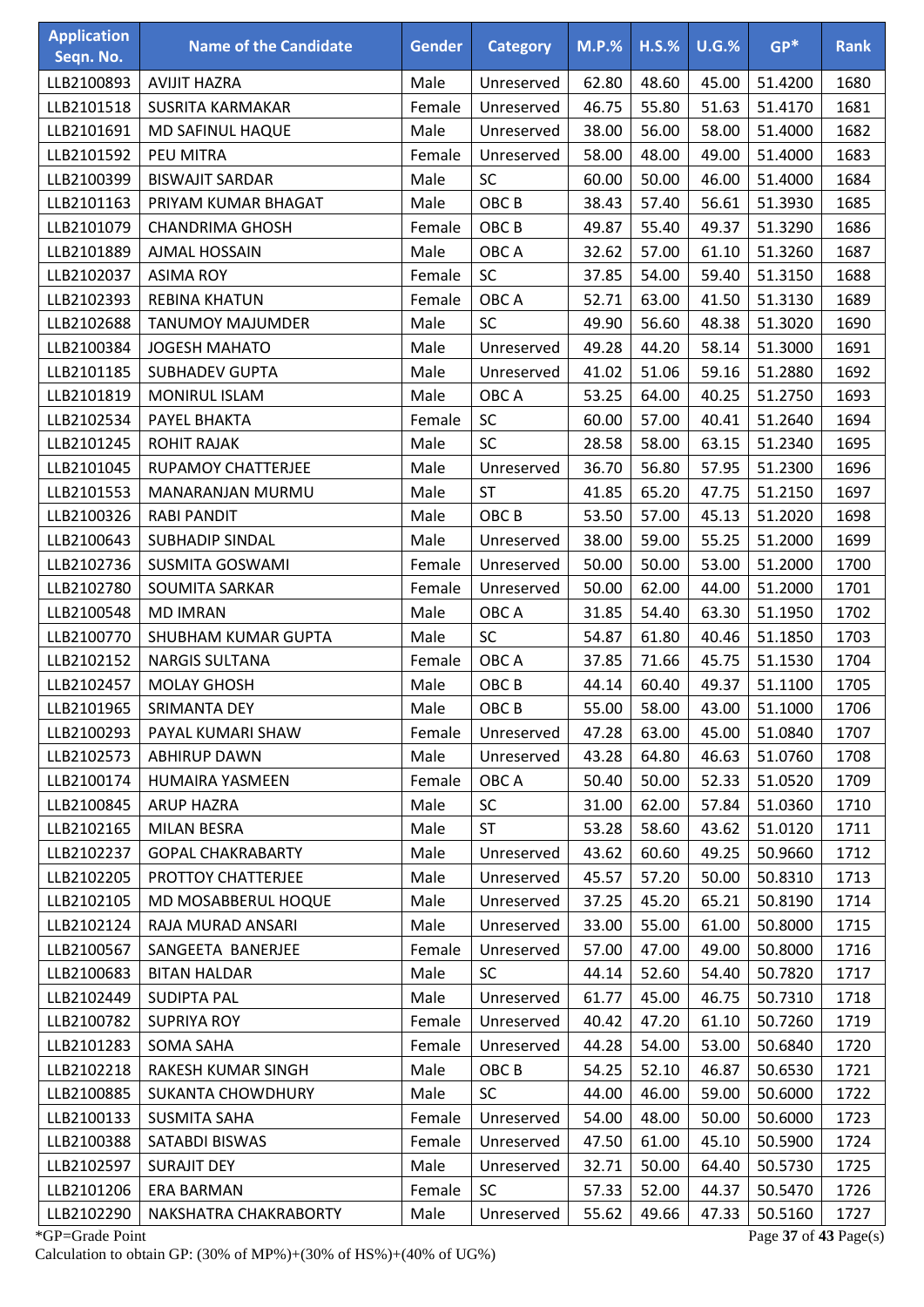| <b>Application</b><br>Seqn. No. | <b>Name of the Candidate</b>   | <b>Gender</b> | <b>Category</b>  | <b>M.P.%</b> | $H.S.\%$ | U.G.% | $GP*$   | <b>Rank</b> |
|---------------------------------|--------------------------------|---------------|------------------|--------------|----------|-------|---------|-------------|
| LLB2102131                      | <b>SADIA KHATUN</b>            | Female        | OBC A            | 42.85        | 65.20    | 45.25 | 50.5150 | 1728        |
| LLB2102868                      | UMESH KUMAR PRASAD             | Male          | ST               | 50.00        | 46.10    | 54.21 | 50.5140 | 1729        |
| LLB2101299                      | <b>KISAN SHAW</b>              | Male          | <b>SC</b>        | 26.71        | 45.20    | 72.25 | 50.4730 | 1730        |
| LLB2101251                      | POOJA KUMARI                   | Female        | OBC A            | 36.33        | 59.00    | 54.67 | 50.4670 | 1731        |
| LLB2102313                      | KAZI RAHAMATULLAH              | Male          | OBC A            | 53.62        | 53.80    | 45.48 | 50.4180 | 1732        |
| LLB2101598                      | <b>SREEPARNA KARAK</b>         | Female        | SC               | 45.71        | 65.00    | 43.00 | 50.4130 | 1733        |
| LLB2102395                      | <b>KUSUM SHARMA</b>            | Female        | SC               | 34.71        | 49.00    | 63.00 | 50.3130 | 1734        |
| LLB2100687                      | <b>AMIT SARKAR</b>             | Male          | SC               | 53.70        | 45.10    | 51.67 | 50.3080 | 1735        |
| LLB2101303                      | ANAND KUMAR SHARMA             | Male          | Unreserved       | 49.00        | 44.60    | 55.53 | 50.2920 | 1736        |
| LLB2100785                      | <b>MD AFIUR RAHMAN</b>         | Male          | OBC A            | 34.00        | 57.60    | 57.00 | 50.2800 | 1737        |
| LLB2100185                      | SUSHAMA NANDY                  | Female        | Unreserved       | 32.00        | 52.00    | 62.63 | 50.2520 | 1738        |
| LLB2100107                      | <b>SHIULI SINGHA</b>           | Female        | SC               | 36.42        | 54.60    | 57.20 | 50.1860 | 1739        |
| LLB2101852                      | <b>SHAMSUN NAHAR KHATUN</b>    | Female        | OBC <sub>B</sub> | 29.28        | 51.60    | 64.76 | 50.1680 | 1740        |
| LLB2102297                      | <b>BIPADTARAN MAJI</b>         | Male          | SC               | 54.50        | 55.00    | 43.25 | 50.1500 | 1741        |
| LLB2101343                      | <b>BISWAJIT CHAKRABORTY</b>    | Male          | Unreserved       | 56.80        | 49.90    | 45.33 | 50.1420 | 1742        |
| LLB2102673                      | MD SARFAJ HOSSAIN              | Male          | OBC A            | 41.00        | 48.00    | 58.56 | 50.1240 | 1743        |
| LLB2101821                      | <b>SAHEB DAS</b>               | Male          | SC               | 43.42        | 57.40    | 49.64 | 50.1020 | 1744        |
| LLB2102383                      | ZAMIRUL HAQUE ANSARI           | Male          | OBC A            | 38.42        | 49.60    | 59.18 | 50.0780 | 1745        |
| LLB2102578                      | <b>MOMTAJ KHATUN</b>           | Female        | OBC A            | 30.85        | 62.40    | 55.25 | 50.0750 | 1746        |
| LLB2101964                      | SRIDEV KHUDIRAM SINGHA         | Male          | <b>SC</b>        | 45.00        | 47.00    | 56.13 | 50.0520 | 1747        |
| LLB2101789                      | RAJIB BHATTACHARYA             | Male          | Unreserved       | 45.37        | 55.00    | 49.77 | 50.0190 | 1748        |
| LLB2102389                      | AMIT KUMAR SINGH               | Male          | <b>ST</b>        | 40.37        | 54.20    | 54.00 | 49.9710 | 1749        |
| LLB2102420                      | <b>SAJAHAN SEKH</b>            | Male          | Unreserved       | 52.12        | 54.80    | 44.58 | 49.9080 | 1750        |
| LLB2100366                      | <b>SAYANI DHIBAR</b>           | Female        | SC               | 41.00        | 52.80    | 54.40 | 49.9000 | 1751        |
| LLB2102567                      | POYRANI MANDI                  | Female        | <b>ST</b>        | 38.85        | 61.80    | 49.25 | 49.8950 | 1752        |
| LLB2100061                      | <b>ABHISHEK MISHRA</b>         | Male          | Unreserved       | 56.17        | 43.40    | 50.00 | 49.8710 | 1753        |
| LLB2101896                      | VIVEKANANDA BHATTACHARYYA      | Male          | Unreserved       | 62.25        | 47.40    | 42.31 | 49.8190 | 1754        |
| LLB2102464                      | PRIYANKA UPADHAYAY             | Female        | Unreserved       | 41.75        | 50.60    | 55.25 | 49.8050 | 1755        |
| LLB2100801                      | PIYALI RAJBANSHI               | Female        | <b>SC</b>        | 34.28        | 63.40    | 51.25 | 49.8040 | 1756        |
| LLB2101532                      | <b>CHANDRA SHEKHAR MONDAL</b>  | Male          | <b>SC</b>        | 55.00        | 55.00    | 42.00 | 49.8000 | 1757        |
| LLB2100444                      | PINTU MONDAL                   | Male          | <b>ST</b>        | 42.50        | 53.40    | 52.50 | 49.7700 | 1758        |
| LLB2101660                      | <b>MOUTUSI DUTTA</b>           | Female        | Unreserved       | 56.77        | 49.10    | 45.00 | 49.7610 | 1759        |
| LLB2100660                      | UJJAL KUMAR PAUL               | Male          | OBC B            | 52.87        | 46.30    | 50.02 | 49.7590 | 1760        |
| LLB2102118                      | PABITRA DAS                    | Male          | <b>SC</b>        | 50.00        | 53.00    | 47.11 | 49.7440 | 1761        |
| LLB2101141                      | NIRMAL KUMAR JABA              | Male          | <b>SC</b>        | 60.10        | 51.00    | 41.00 | 49.7300 | 1762        |
| LLB2101865                      | SOUMI PARAMANIK                | Female        | OBC B            | 57.15        | 53.07    | 41.56 | 49.6900 | 1763        |
| LLB2101511                      | <b>SURAJIT KUMAR DAS</b>       | Male          | <b>SC</b>        | 53.00        | 58.80    | 40.25 | 49.6400 | 1764        |
| LLB2101449                      | <b>BIVUSUNDAR CHAKRABORTTY</b> | Male          | Unreserved       | 33.14        | 52.20    | 60.00 | 49.6020 | 1765        |
| LLB2100858                      | RITIKA SINGH                   | Female        | Unreserved       | 40.42        | 52.40    | 54.30 | 49.5660 | 1766        |
| LLB2102754                      | <b>SURAJ DHARA</b>             | Male          | <b>SC</b>        | 30.57        | 51.80    | 62.00 | 49.5110 | 1767        |
| LLB2100712                      | <b>AVIK SARKAR</b>             | Male          | Unreserved       | 56.00        | 49.00    | 45.00 | 49.5000 | 1768        |
| LLB2100221                      | <b>NARAN MURMU</b>             | Male          | <b>ST</b>        | 45.85        | 45.00    | 55.50 | 49.4550 | 1769        |
| LLB2101389                      | DEBMALLYA KUSHARI              | Male          | Unreserved       | 46.70        | 48.80    | 52.00 | 49.4500 | 1770        |
| LLB2101267                      | <b>DOYEL SARKAR</b>            | Female        | Unreserved       | 40.00        | 58.00    | 50.00 | 49.4000 | 1771        |
| LLB2102051                      | DIPANKAR BANDOPADHYAY          | Male          | Unreserved       | 59.00        | 55.00    | 38.00 | 49.4000 | 1772        |
| LLB2100676                      | <b>ABIDA KHATUN</b>            | Female        | OBC A            | 31.00        | 52.00    | 61.20 | 49.3800 | 1773        |
| LLB2102508                      | SANGHAMITRA GHOSH              | Female        | OBC <sub>B</sub> | 46.71        | 58.00    | 44.88 | 49.3650 | 1774        |
| LLB2101961                      | <b>SUDIP BATABYAL</b>          | Male          | Unreserved       | 44.50        | 60.00    | 45.00 | 49.3500 | 1775        |

\*GP=Grade Point Page **38** of **43** Page(s) Calculation to obtain GP: (30% of MP%)+(30% of HS%)+(40% of UG%)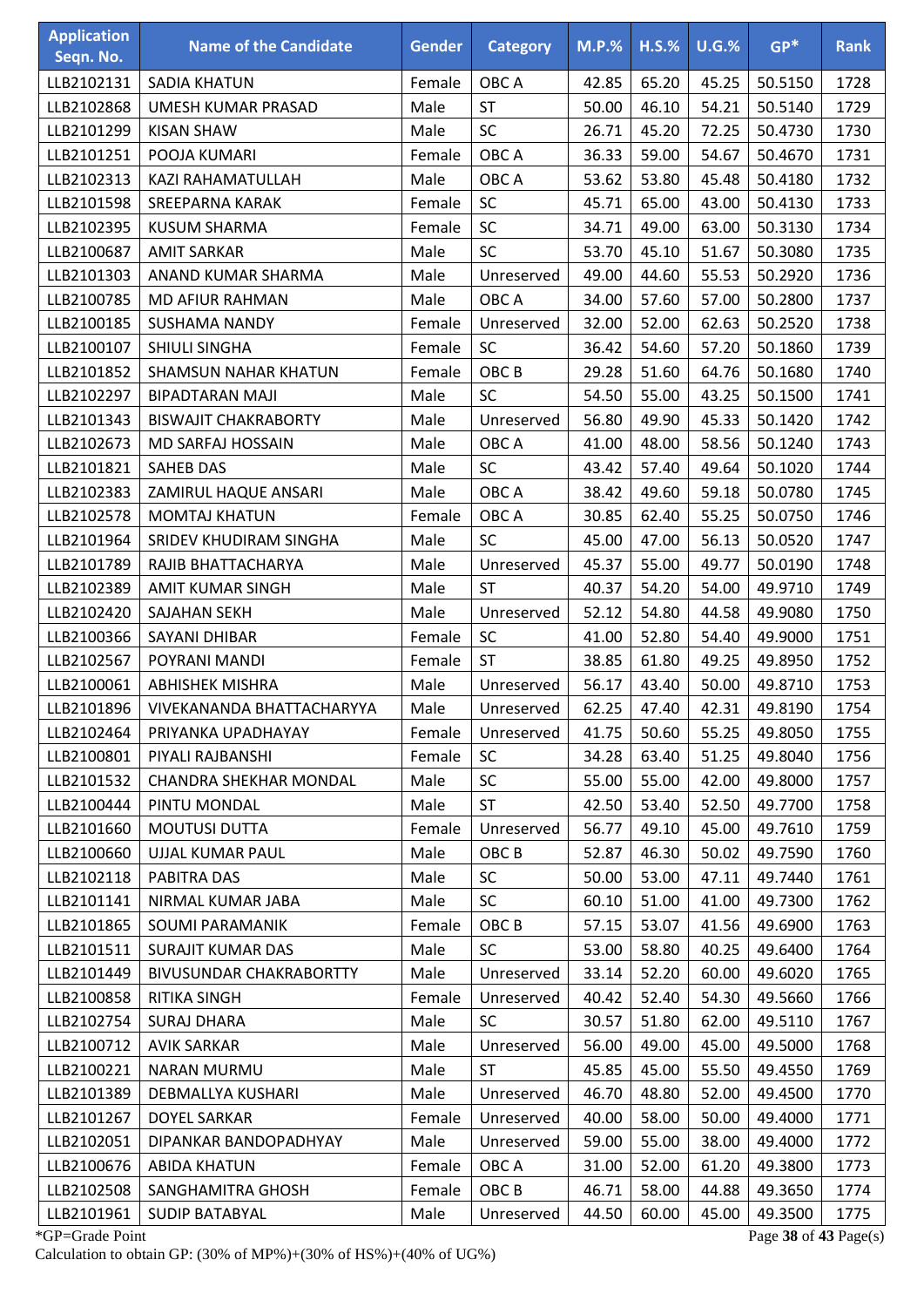| <b>Application</b><br>Seqn. No. | <b>Name of the Candidate</b> | <b>Gender</b> | <b>Category</b>  | $M.P.$ % | $H.S.\%$ | U.G.% | $GP*$   | <b>Rank</b> |
|---------------------------------|------------------------------|---------------|------------------|----------|----------|-------|---------|-------------|
| LLB2102633                      | <b>JOYEETA SUTRADHAR</b>     | Female        | OBC <sub>B</sub> | 36.71    | 54.40    | 55.00 | 49.3330 | 1776        |
| LLB2102091                      | <b>MOUSUMI HALDER</b>        | Female        | SC               | 57.00    | 50.00    | 43.00 | 49.3000 | 1777        |
| LLB2102575                      | <b>BAPI DAS</b>              | Male          | <b>SC</b>        | 56.00    | 55.00    | 40.00 | 49.3000 | 1778        |
| LLB2100196                      | PRIYA GHOSH                  | Female        | Unreserved       | 46.14    | 58.60    | 44.69 | 49.2980 | 1779        |
| LLB2102675                      | <b>ABDULLAH SK</b>           | Male          | OBC A            | 56.12    | 51.90    | 42.20 | 49.2860 | 1780        |
| LLB2101421                      | <b>SUBHAJIT CHOUDHURY</b>    | Male          | Unreserved       | 32.72    | 48.80    | 62.00 | 49.2560 | 1781        |
| LLB2101617                      | <b>MADHUMITA KHATUN</b>      | Female        | Unreserved       | 50.00    | 42.00    | 54.13 | 49.2520 | 1782        |
| LLB2102739                      | <b>DIBYENDU PAL</b>          | Male          | Unreserved       | 48.37    | 48.60    | 50.38 | 49.2430 | 1783        |
| LLB2100721                      | <b>ARZUMA KHATUN</b>         | Female        | OBC A            | 36.85    | 56.60    | 53.00 | 49.2350 | 1784        |
| LLB2102801                      | <b>RAJESH KOLE</b>           | Male          | Unreserved       | 38.00    | 50.00    | 57.00 | 49.2000 | 1785        |
| LLB2101353                      | <b>AMIT BHAGAT</b>           | Male          | <b>SC</b>        | 48.37    | 49.20    | 49.77 | 49.1790 | 1786        |
| LLB2101493                      | <b>SUBHENDU CHATTERJEE</b>   | Male          | Unreserved       | 52.37    | 49.70    | 46.37 | 49.1690 | 1787        |
| LLB2101086                      | <b>SAHIN AKHTAR</b>          | Male          | OBC A            | 33.14    | 45.40    | 63.92 | 49.1300 | 1788        |
| LLB2100775                      | PRABHAT KUMAR SHAW           | Male          | OBC <sub>B</sub> | 37.42    | 49.00    | 58.00 | 49.1260 | 1789        |
| LLB2102222                      | MUNNA JAKIR MONDAL           | Male          | Unreserved       | 39.00    | 36.20    | 66.41 | 49.1240 | 1790        |
| LLB2101764                      | <b>NITU RAJBHAR</b>          | Female        | Unreserved       | 36.14    | 55.60    | 54.00 | 49.1220 | 1791        |
| LLB2102209                      | <b>SUTAPA DAS</b>            | Female        | Unreserved       | 34.28    | 35.40    | 70.50 | 49.1040 | 1792        |
| LLB2101866                      | <b>ARATI SETHI</b>           | Female        | Unreserved       | 34.00    | 57.00    | 54.50 | 49.1000 | 1793        |
| LLB2100066                      | <b>CHANDAN GARAI</b>         | Male          | OBC <sub>B</sub> | 41.25    | 44.60    | 58.25 | 49.0550 | 1794        |
| LLB2100346                      | <b>SUMANA SINGHA</b>         | Female        | Unreserved       | 39.57    | 45.40    | 58.90 | 49.0510 | 1795        |
| LLB2100394                      | SUNAYANA SINGHA              | Female        | OBC <sub>B</sub> | 48.13    | 57.00    | 43.75 | 49.0390 | 1796        |
| LLB2102413                      | ALKA KUMARI SINGH            | Female        | <b>SC</b>        | 52.75    | 55.40    | 41.46 | 49.0290 | 1797        |
| LLB2101746                      | SOURAV CHAKRABORTY           | Male          | Unreserved       | 40.42    | 50.40    | 54.33 | 48.9780 | 1798        |
| LLB2100669                      | <b>JAWAID IQUABAL</b>        | Male          | OBC A            | 47.12    | 42.70    | 55.00 | 48.9460 | 1799        |
| LLB2101435                      | PRIYA SAHA                   | Female        | SC               | 48.28    | 55.28    | 44.69 | 48.9440 | 1800        |
| LLB2101516                      | ARCHANA KUMARI DAS           | Female        | SC               | 28.85    | 46.80    | 65.60 | 48.9350 | 1801        |
| LLB2100463                      | <b>SUSOMA MURMU</b>          | Female        | <b>ST</b>        | 39.28    | 60.60    | 47.38 | 48.9160 | 1802        |
| LLB2101053                      | SANTOSH KUMAR MANJHI         | Male          | <b>SC</b>        | 50.85    | 32.20    | 60.00 | 48.9150 | 1803        |
| LLB2101022                      | <b>HIMANGSHU MOLLICK</b>     | Male          | <b>SC</b>        | 49.88    | 48.70    | 48.25 | 48.8740 | 1804        |
| LLB2102637                      | <b>KOUSIK GHOSH</b>          | Male          | OBC <sub>B</sub> | 28.28    | 58.80    | 56.80 | 48.8440 | 1805        |
| LLB2100812                      | DIPIKA ADHIKARY              | Female        | Unreserved       | 54.00    | 54.00    | 40.92 | 48.7680 | 1806        |
| LLB2102204                      | <b>MAHABUBA KHATUN</b>       | Female        | OBC A            | 41.28    | 62.20    | 44.25 | 48.7440 | 1807        |
| LLB2100649                      | AMAR KUMAR SHAW              | Male          | OBC <sub>B</sub> | 36.00    | 48.80    | 58.23 | 48.7320 | 1808        |
| LLB2100422                      | SAMIM AL RASHID              | Male          | OBC A            | 49.87    | 43.33    | 51.93 | 48.7320 | 1809        |
| LLB2102307                      | <b>CHANCHAL MONDAL</b>       | Male          | <b>SC</b>        | 56.13    | 52.00    | 40.52 | 48.6470 | 1810        |
| LLB2102153                      | SOUMALLYA BHATTACHARYA       | Male          | Unreserved       | 49.14    | 49.66    | 47.50 | 48.6400 | 1811        |
| LLB2102817                      | <b>KUSUM JHA</b>             | Female        | Unreserved       | 35.42    | 59.00    | 50.76 | 48.6300 | 1812        |
| LLB2101883                      | SAYANI KAHALI                | Female        | Unreserved       | 52.75    | 54.60    | 41.00 | 48.6050 | 1813        |
| LLB2102722                      | SYED SABA HOSSAIN            | Male          | Unreserved       | 41.00    | 48.20    | 54.59 | 48.5960 | 1814        |
| LLB2102827                      | PINKI SARDAR                 | Female        | Unreserved       | 34.57    | 45.60    | 61.27 | 48.5590 | 1815        |
| LLB2100504                      | <b>AVIJIT HAZRA</b>          | Male          | Unreserved       | 25.57    | 54.00    | 61.70 | 48.5510 | 1816        |
| LLB2101987                      | ASHIM KUMAR SAHA             | Male          | SC               | 51.55    | 46.70    | 47.63 | 48.5270 | 1817        |
| LLB2102896                      | <b>BARNALI HALDER</b>        | Female        | <b>SC</b>        | 56.37    | 46.70    | 44.00 | 48.5210 | 1818        |
| LLB2100754                      | PRIYA DAS                    | Female        | <b>SC</b>        | 40.75    | 51.00    | 52.48 | 48.5170 | 1819        |
| LLB2102189                      | SK SAKIL AHMED               | Male          | Unreserved       | 38.85    | 53.00    | 52.33 | 48.4870 | 1820        |
| LLB2102641                      | SUBRATA CHATTOPADHYAY        | Female        | Unreserved       | 51.75    | 46.90    | 47.11 | 48.4390 | 1821        |
| LLB2101223                      | <b>SOUMILI NANDY</b>         | Female        | Unreserved       | 48.42    | 50.00    | 47.25 | 48.4260 | 1822        |
| LLB2101959                      | <b>PUJA TURI</b>             | Female        | <b>SC</b>        | 36.28    | 45.00    | 60.03 | 48.3960 | 1823        |

\*GP=Grade Point Page **39** of **43** Page(s) Calculation to obtain GP: (30% of MP%)+(30% of HS%)+(40% of UG%)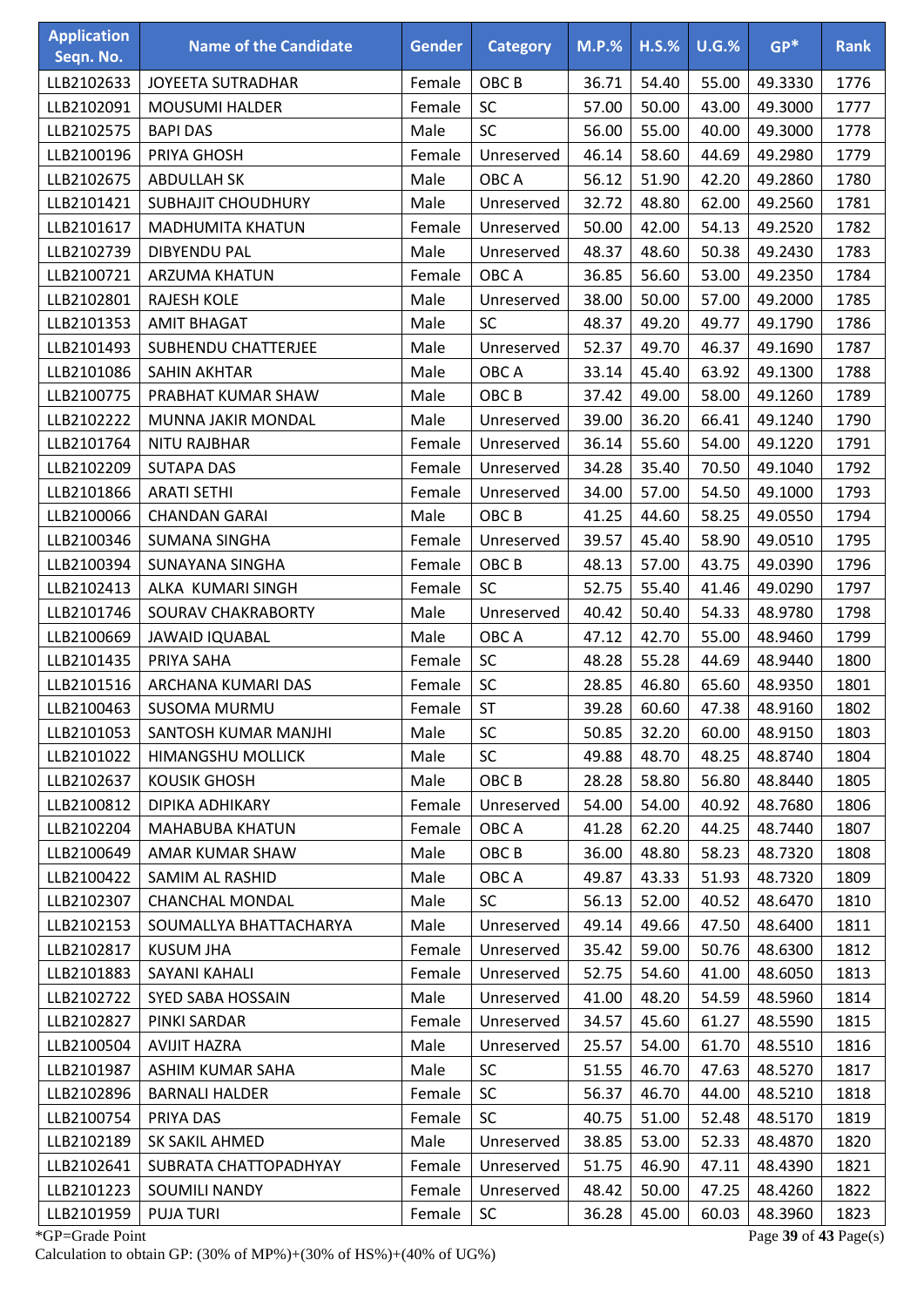| <b>Application</b><br>Seqn. No. | <b>Name of the Candidate</b> | <b>Gender</b> | <b>Category</b>  | $M.P.$ % | $H.S.\%$ | U.G.% | $GP*$   | <b>Rank</b> |
|---------------------------------|------------------------------|---------------|------------------|----------|----------|-------|---------|-------------|
| LLB2100781                      | DEEPLEKHA MENON SHETTIGAR    | Female        | Unreserved       | 53.25    | 57.28    | 38.00 | 48.3590 | 1824        |
| LLB2101634                      | <b>AYESA KHATUN</b>          | Female        | Unreserved       | 36.28    | 60.40    | 48.30 | 48.3240 | 1825        |
| LLB2101450                      | ASHIFA ASLAM                 | Female        | Unreserved       | 41.00    | 56.05    | 48.00 | 48.3150 | 1826        |
| LLB2101453                      | <b>ROZI ALAM</b>             | Female        | Unreserved       | 43.62    | 48.40    | 51.67 | 48.2740 | 1827        |
| LLB2102050                      | <b>NAREN MONDAL</b>          | Male          | Unreserved       | 52.50    | 50.90    | 43.12 | 48.2680 | 1828        |
| LLB2101626                      | <b>GOPAL CHANDRA DAS</b>     | Male          | <b>SC</b>        | 55.00    | 40.20    | 49.10 | 48.2000 | 1829        |
| LLB2100936                      | <b>KIRAN PRASAD</b>          | Female        | OBC A            | 36.57    | 53.40    | 53.00 | 48.1910 | 1830        |
| LLB2102441                      | <b>ABU SAYEED</b>            | Male          | OBC A            | 34.00    | 51.80    | 56.12 | 48.1880 | 1831        |
| LLB2102371                      | AJIMULLA MOJID ANSARY        | Male          | OBC A            | 39.25    | 50.00    | 53.50 | 48.1750 | 1832        |
| LLB2100929                      | <b>DIPANKAR DAS</b>          | Male          | Unreserved       | 60.44    | 37.60    | 46.88 | 48.1640 | 1833        |
| LLB2102035                      | NIMMI SHAW                   | Female        | Unreserved       | 35.28    | 55.20    | 52.46 | 48.1280 | 1834        |
| LLB2100833                      | <b>AJAY SHAHANI</b>          | Male          | <b>SC</b>        | 39.00    | 50.60    | 53.00 | 48.0800 | 1835        |
| LLB2102583                      | <b>BISWAJIT DAS</b>          | Male          | Unreserved       | 43.00    | 54.60    | 47.00 | 48.0800 | 1836        |
| LLB2100077                      | <b>SUBHAM PANDEY</b>         | Female        | Unreserved       | 29.00    | 52.60    | 58.96 | 48.0640 | 1837        |
| LLB2100368                      | <b>ARIFA KHATUN</b>          | Female        | Unreserved       | 39.14    | 48.40    | 54.50 | 48.0620 | 1838        |
| LLB2100317                      | <b>BITHIKA PRODHAN</b>       | Female        | Unreserved       | 37.14    | 52.40    | 53.00 | 48.0620 | 1839        |
| LLB2102638                      | <b>DANIA KHATUN</b>          | Female        | Unreserved       | 35.42    | 54.20    | 52.92 | 48.0540 | 1840        |
| LLB2100855                      | <b>DITIPRIYA GHOSH</b>       | Female        | Unreserved       | 39.40    | 47.40    | 55.00 | 48.0400 | 1841        |
| LLB2102139                      | <b>SHAHISTA PARVEEN</b>      | Female        | OBC A            | 41.14    | 48.60    | 52.50 | 47.9220 | 1842        |
| LLB2101110                      | <b>TUHIN SAHA</b>            | Male          | OBC <sub>B</sub> | 51.00    | 49.60    | 44.25 | 47.8800 | 1843        |
| LLB2101308                      | DEBENDRANATH PAL             | Male          | OBC <sub>B</sub> | 32.00    | 51.00    | 57.40 | 47.8600 | 1844        |
| LLB2102625                      | RITU MONDAL                  | Female        | Unreserved       | 42.00    | 50.00    | 50.60 | 47.8400 | 1845        |
| LLB2100407                      | <b>PINKY SINGHA</b>          | Female        | OBC <sub>B</sub> | 43.63    | 58.80    | 42.75 | 47.8290 | 1846        |
| LLB2100011                      | <b>DEEP BERA</b>             | Male          | Unreserved       | 44.85    | 52.00    | 46.90 | 47.8150 | 1847        |
| LLB2101106                      | <b>SUNANDA BAUR</b>          | Female        | Unreserved       | 46.33    | 50.62    | 46.71 | 47.7690 | 1848        |
| LLB2102409                      | <b>AMIT DAS</b>              | Male          | SC               | 30.00    | 49.00    | 60.09 | 47.7360 | 1849        |
| LLB2102707                      | SUSMITA CHAKRABORTY          | Female        | Unreserved       | 51.00    | 48.10    | 45.00 | 47.7300 | 1850        |
| LLB2101595                      | RUDRA PRASAD MUNDARI         | Male          | <b>ST</b>        | 49.30    | 52.20    | 43.20 | 47.7300 | 1851        |
| LLB2101645                      | <b>BHUPENDRA GURUNG</b>      | Male          | Unreserved       | 45.00    | 54.00    | 45.00 | 47.7000 | 1852        |
| LLB2101362                      | <b>NARAD NASKAR</b>          | Male          | <b>SC</b>        | 48.71    | 41.06    | 51.87 | 47.6790 | 1853        |
| LLB2101939                      | PASKAL MURMU                 | Male          | <b>ST</b>        | 34.42    | 45.40    | 59.33 | 47.6780 | 1854        |
| LLB2101100                      | <b>BANDANA PANJA</b>         | Female        | Unreserved       | 46.56    | 47.77    | 48.44 | 47.6750 | 1855        |
| LLB2102440                      | <b>SURIYA KHATUN</b>         | Female        | OBC A            | 27.71    | 51.06    | 60.00 | 47.6310 | 1856        |
| LLB2100116                      | <b>RINA DAS</b>              | Female        | <b>SC</b>        | 36.00    | 50.20    | 54.40 | 47.6200 | 1857        |
| LLB2102797                      | <b>BAKTYAR KUTBUDDIN</b>     | Male          | Unreserved       | 27.50    | 50.20    | 60.73 | 47.6020 | 1858        |
| LLB2101078                      | <b>SWADESH GHOSH</b>         | Male          | OBC <sub>B</sub> | 57.25    | 41.90    | 44.51 | 47.5490 | 1859        |
| LLB2101957                      | <b>SAHARUK SK</b>            | Male          | Unreserved       | 50.87    | 52.00    | 41.71 | 47.5450 | 1860        |
| LLB2101479                      | ANIRBAN CHAKRABORTY          | Male          | Unreserved       | 42.42    | 52.00    | 48.00 | 47.5260 | 1861        |
| LLB2102030                      | RANITA BHATTACHARJEE         | Female        | Unreserved       | 45.37    | 53.00    | 45.00 | 47.5110 | 1862        |
| LLB2102871                      | <b>OJIBUL MOLLICK</b>        | Male          | OBC A            | 45.00    | 48.00    | 49.00 | 47.5000 | 1863        |
| LLB2100418                      | RANA PRATAP SINGH            | Male          | Unreserved       | 29.42    | 57.06    | 53.85 | 47.4840 | 1864        |
| LLB2100080                      | <b>SUKANTA MONDAL</b>        | Male          | Unreserved       | 35.71    | 55.00    | 50.60 | 47.4530 | 1865        |
| LLB2100941                      | PRITAM HAZRA                 | Male          | <b>SC</b>        | 32.00    | 51.20    | 56.00 | 47.3600 | 1866        |
| LLB2100898                      | <b>SUROJIT CHAKRABORTY</b>   | Male          | Unreserved       | 52.00    | 35.00    | 52.84 | 47.2360 | 1867        |
| LLB2101057                      | <b>DHIRAJ CHOWDHURY</b>      | Male          | <b>SC</b>        | 49.50    | 54.20    | 40.25 | 47.2100 | 1868        |
| LLB2101894                      | SUSMITA CHAKRABORTY          | Female        | Unreserved       | 45.00    | 47.00    | 49.00 | 47.2000 | 1869        |
| LLB2101348                      | <b>AKASH CHATTERJEE</b>      | Male          | Unreserved       | 34.14    | 48.40    | 56.00 | 47.1620 | 1870        |
| LLB2101088                      | ARNAB MUKHERJEE              | Male          | Unreserved       | 52.50    | 50.00    | 41.00 | 47.1500 | 1871        |

\*GP=Grade Point Page **40** of **43** Page(s) Calculation to obtain GP: (30% of MP%)+(30% of HS%)+(40% of UG%)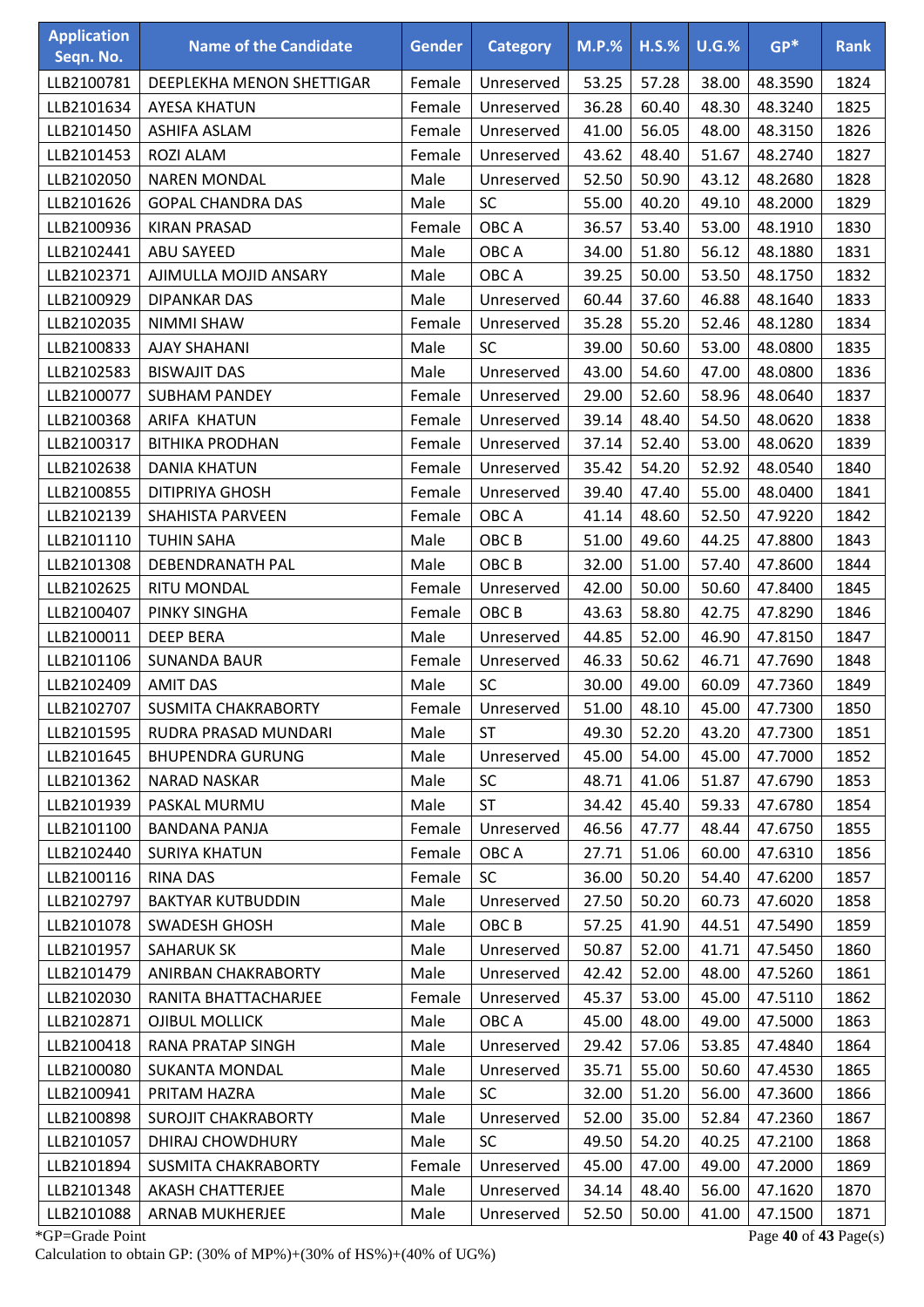| <b>Application</b><br>Seqn. No. | <b>Name of the Candidate</b> | <b>Gender</b> | <b>Category</b>  | $M.P.$ % | $H.S.\%$ | U.G.% | $GP*$   | <b>Rank</b> |
|---------------------------------|------------------------------|---------------|------------------|----------|----------|-------|---------|-------------|
| LLB2102738                      | <b>SONIA KHATUN</b>          | Female        | Unreserved       | 28.00    | 45.00    | 63.00 | 47.1000 | 1872        |
| LLB2100563                      | DIBYAMOY BHATTACHARYA        | Male          | Unreserved       | 35.85    | 37.00    | 63.09 | 47.0910 | 1873        |
| LLB2102215                      | <b>SUBHAJIT PAUL</b>         | Male          | OBC <sub>B</sub> | 50.12    | 47.00    | 44.87 | 47.0840 | 1874        |
| LLB2102455                      | SHILA KISKU                  | Female        | <b>ST</b>        | 50.75    | 51.10    | 41.25 | 47.0550 | 1875        |
| LLB2101438                      | <b>ATREYEE PAUL</b>          | Female        | Unreserved       | 37.29    | 53.20    | 49.69 | 47.0230 | 1876        |
| LLB2101316                      | SUBRATA KARMAKAR             | Male          | OBC <sub>B</sub> | 52.12    | 39.40    | 48.88 | 47.0080 | 1877        |
| LLB2102156                      | PRITAM MONDAL                | Male          | SC               | 30.00    | 40.00    | 65.00 | 47.0000 | 1878        |
| LLB2102057                      | <b>ANISHKA SHAW</b>          | Female        | Unreserved       | 52.00    | 43.60    | 45.71 | 46.9640 | 1879        |
| LLB2100745                      | DIBYENDU PAL CHOWDHURY       | Male          | Unreserved       | 47.67    | 42.10    | 50.00 | 46.9310 | 1880        |
| LLB2101622                      | <b>ARIJIT CHATTERJEE</b>     | Male          | Unreserved       | 45.00    | 32.80    | 58.88 | 46.8920 | 1881        |
| LLB2101703                      | <b>RUMY SINGHA ROY</b>       | Female        | Unreserved       | 47.75    | 55.40    | 39.75 | 46.8450 | 1882        |
| LLB2101273                      | RAJARSHI KAYAL               | Male          | <b>SC</b>        | 43.75    | 33.00    | 59.50 | 46.8250 | 1883        |
| LLB2101133                      | <b>BIPLOV GUPTA</b>          | Male          | Unreserved       | 49.42    | 46.60    | 45.00 | 46.8060 | 1884        |
| LLB2100125                      | <b>ARPITA SEN BANEEJEE</b>   | Female        | Unreserved       | 48.75    | 47.00    | 45.00 | 46.7250 | 1885        |
| LLB2101280                      | SUDIPTA SIDDHANTA            | Male          | Unreserved       | 49.30    | 46.30    | 45.10 | 46.7200 | 1886        |
| LLB2101136                      | <b>KUNAL GUPTA</b>           | Male          | Unreserved       | 40.33    | 52.55    | 47.13 | 46.7160 | 1887        |
| LLB2101720                      | REJUANA SULTANA              | Female        | OBC A            | 30.00    | 51.00    | 56.00 | 46.7000 | 1888        |
| LLB2102560                      | <b>ASMIRA SYED</b>           | Female        | OBC A            | 50.37    | 48.20    | 42.81 | 46.6950 | 1889        |
| LLB2102582                      | <b>ABDUL HAMID</b>           | Male          | OBC A            | 50.50    | 48.90    | 42.10 | 46.6600 | 1890        |
| LLB2102652                      | PRIYA SINGH                  | Female        | Unreserved       | 40.85    | 42.40    | 54.00 | 46.5750 | 1891        |
| LLB2102242                      | SOUMYAJIT DUTTA              | Male          | Unreserved       | 45.85    | 48.20    | 45.75 | 46.5150 | 1892        |
| LLB2100658                      | ANIRUDDHA RAHAMAN            | Male          | OBC A            | 39.00    | 49.00    | 50.28 | 46.5120 | 1893        |
| LLB2102671                      | SK MOBASIRUL ISLAM           | Male          | OBC A            | 37.57    | 47.40    | 52.50 | 46.4910 | 1894        |
| LLB2101920                      | RIMA MAJHI                   | Female        | OBC <sub>B</sub> | 47.50    | 50.00    | 43.00 | 46.4500 | 1895        |
| LLB2101572                      | <b>INDRANI CHATTERJEE</b>    | Female        | Unreserved       | 46.25    | 39.00    | 51.87 | 46.3230 | 1896        |
| LLB2100871                      | <b>SUSMITA MANNA</b>         | Female        | OBC <sub>B</sub> | 45.50    | 51.40    | 43.00 | 46.2700 | 1897        |
| LLB2101570                      | <b>JUTHI DAS</b>             | Female        | OBC <sub>B</sub> | 39.40    | 55.80    | 44.20 | 46.2400 | 1898        |
| LLB2100008                      | <b>RIYA ROY</b>              | Female        | <b>SC</b>        | 35.86    | 54.60    | 47.75 | 46.2380 | 1899        |
| LLB2101524                      | <b>SUNITA MALAKAR</b>        | Female        | <b>SC</b>        | 37.14    | 44.00    | 54.70 | 46.2220 | 1900        |
| LLB2102024                      | <b>INDRANI DUTTA</b>         | Female        | OBC <sub>B</sub> | 36.00    | 56.60    | 46.10 | 46.2200 | 1901        |
| LLB2100872                      | <b>ISMETARA KHATUN</b>       | Female        | Unreserved       | 25.71    | 47.00    | 60.88 | 46.1650 | 1902        |
| LLB2102216                      | SUSHANTA KARMAKAR            | Male          | OBC B            | 30.85    | 51.60    | 53.50 | 46.1350 | 1903        |
| LLB2102702                      | <b>ALOKESH SEN</b>           | Male          | Unreserved       | 45.38    | 34.80    | 55.07 | 46.0820 | 1904        |
| LLB2102136                      | KHOKAN DAS KARMAKAR          | Male          | OBC B            | 54.00    | 42.50    | 42.59 | 45.9860 | 1905        |
| LLB2101856                      | VAISHNAVI SAHA               | Female        | <b>SC</b>        | 33.14    | 38.20    | 61.23 | 45.8940 | 1906        |
| LLB2100152                      | SAHEBA RUKSAR ANSARI         | Female        | Unreserved       | 29.28    | 50.00    | 55.00 | 45.7840 | 1907        |
| LLB2101373                      | <b>SHAPATH DAS</b>           | Female        | <b>SC</b>        | 36.28    | 50.00    | 49.50 | 45.6840 | 1908        |
| LLB2102129                      | <b>SURAJIT HALDER</b>        | Male          | <b>SC</b>        | 40.71    | 51.40    | 45.00 | 45.6330 | 1909        |
| LLB2101710                      | DEBOBRATA BISWAS             | Male          | <b>SC</b>        | 48.75    | 45.70    | 43.00 | 45.5350 | 1910        |
| LLB2100473                      | SHREETI SHAW                 | Female        | OBC <sub>B</sub> | 41.80    | 45.40    | 48.42 | 45.5280 | 1911        |
| LLB2102515                      | UJJAL PRAMANIK               | Male          | <b>SC</b>        | 51.80    | 45.00    | 41.10 | 45.4800 | 1912        |
| LLB2102621                      | <b>ABHIJIT SAHA</b>          | Male          | <b>SC</b>        | 45.50    | 39.20    | 50.00 | 45.4100 | 1913        |
| LLB2102613                      | PRITI LATA BARMAN            | Female        | <b>SC</b>        | 31.28    | 63.80    | 42.12 | 45.3720 | 1914        |
| LLB2102663                      | PANCHU GOPAL ADHIKARY        | Male          | Unreserved       | 39.67    | 37.80    | 54.97 | 45.2290 | 1915        |
| LLB2100860                      | <b>ANJALI SHAW</b>           | Female        | OBC <sub>B</sub> | 42.25    | 52.00    | 42.00 | 45.0750 | 1916        |
| LLB2101847                      | <b>GOURAB PAUL</b>           | Male          | Unreserved       | 38.37    | 49.33    | 46.71 | 44.9940 | 1917        |
| LLB2102020                      | <b>MANASI TUDU</b>           | Female        | <b>ST</b>        | 34.12    | 41.00    | 55.94 | 44.9120 | 1918        |
| LLB2101680                      | SANGITA YADAV                | Female        | OBC <sub>B</sub> | 48.37    | 47.70    | 40.00 | 44.8210 | 1919        |

\*GP=Grade Point Page **41** of **43** Page(s) Calculation to obtain GP: (30% of MP%)+(30% of HS%)+(40% of UG%)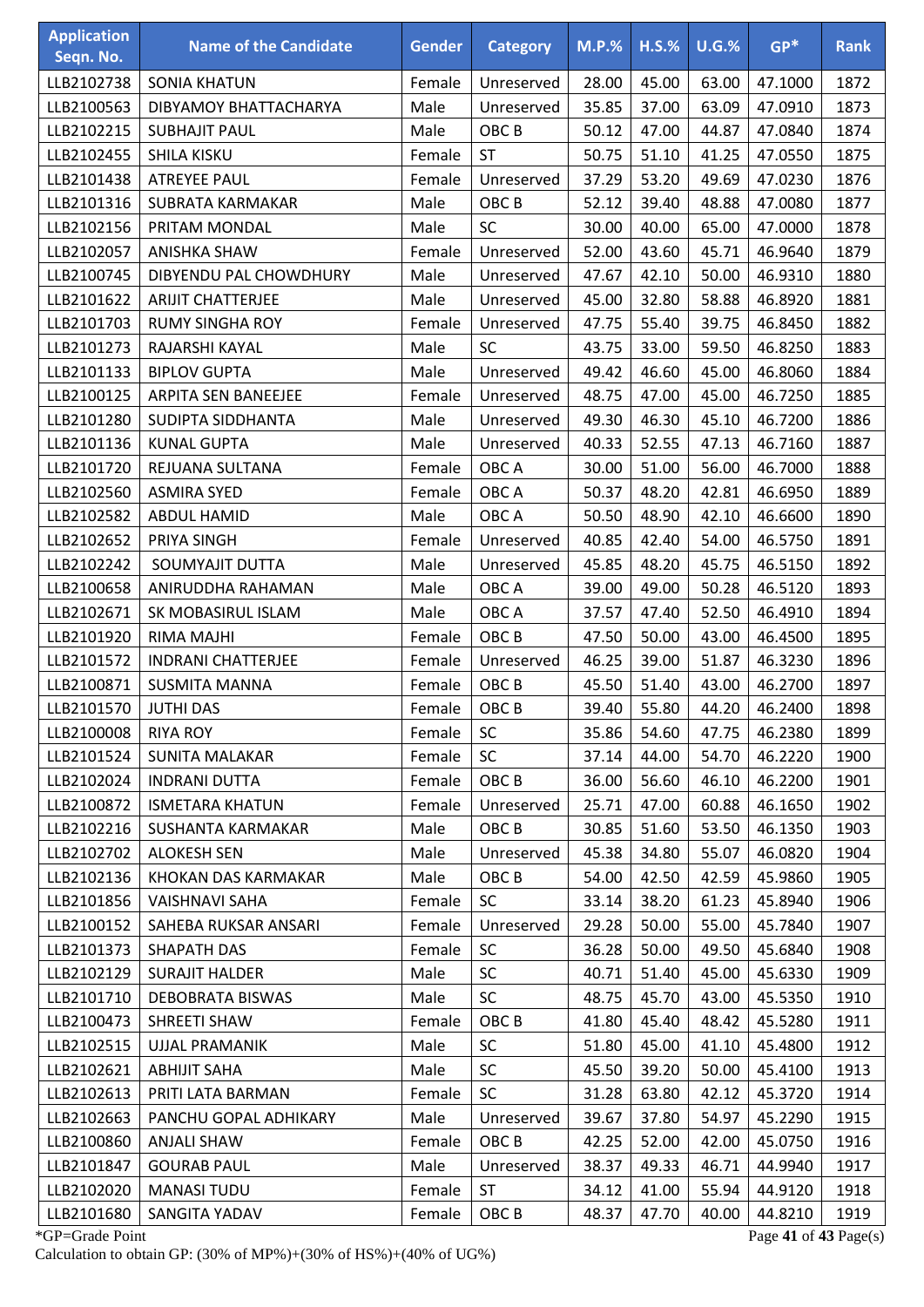| <b>Application</b><br>Seqn. No. | <b>Name of the Candidate</b> | <b>Gender</b> | <b>Category</b>  | $M.P.\%$ | $H.S.\%$ | $U.G.\%$ | $GP*$                 | <b>Rank</b> |
|---------------------------------|------------------------------|---------------|------------------|----------|----------|----------|-----------------------|-------------|
| LLB2102202                      | SUMAN KUMAR ROOJ             | Male          | OBC <sub>B</sub> | 43.00    | 49.60    | 42.60    | 44.8200               | 1920        |
| LLB2101452                      | PINKI SULTANA                | Female        | Unreserved       | 34.28    | 44.60    | 52.50    | 44.6640               | 1921        |
| LLB2101810                      | ANANYA BISWAS                | Female        | <b>SC</b>        | 53.00    | 42.50    | 40.00    | 44.6500               | 1922        |
| LLB2101471                      | NITESH KUMAR SHARMA          | Male          | SC               | 33.50    | 48.60    | 49.40    | 44.3900               | 1923        |
| LLB2100890                      | PRIYANKA DAS SAIN            | Female        | Unreserved       | 48.00    | 38.40    | 46.08    | 44.3520               | 1924        |
| LLB2101836                      | RAMKRISHNA HAZRA             | Male          | <b>SC</b>        | 45.87    | 39.60    | 46.66    | 44.3050               | 1925        |
| LLB2100222                      | <b>RUBANA KHATOON</b>        | Female        | Unreserved       | 34.42    | 47.40    | 49.33    | 44.2780               | 1926        |
| LLB2102776                      | AFAQUE AHMED                 | Male          | Unreserved       | 56.00    | 47.10    | 33.27    | 44.2380               | 1927        |
| LLB2102509                      | <b>SONATAN HALDER</b>        | Male          | SC               | 44.75    | 49.60    | 39.77    | 44.2130               | 1928        |
| LLB2102357                      | PROSENJIT MONDAL             | Male          | Unreserved       | 46.00    | 44.00    | 43.00    | 44.2000               | 1929        |
| LLB2101777                      | <b>RANI SHAW</b>             | Female        | OBC <sub>B</sub> | 31.71    | 48.00    | 50.70    | 44.1930               | 1930        |
| LLB2100429                      | <b>SUMAN CHAKRABORTY</b>     | Male          | Unreserved       | 51.87    | 46.10    | 37.00    | 44.1910               | 1931        |
| LLB2100202                      | SHAHIDUZ ZAMAN               | Male          | Unreserved       | 52.25    | 51.00    | 33.03    | 44.1870               | 1932        |
| LLB2100465                      | AMAL RAJA SHAW               | Male          | OBC <sub>B</sub> | 36.87    | 41.00    | 52.00    | 44.1610               | 1933        |
| LLB2100112                      | <b>SYED NIZMAUL ISLAM</b>    | Male          | Unreserved       | 32.57    | 51.40    | 47.40    | 44.1510               | 1934        |
| LLB2101488                      | <b>BIPLAB GHUGHU</b>         | Male          | <b>SC</b>        | 42.00    | 45.00    | 45.00    | 44.1000               | 1935        |
| LLB2102737                      | ALIP KUMAR SAHA              | Male          | Unreserved       | 43.88    | 40.20    | 47.13    | 44.0760               | 1936        |
| LLB2102783                      | SHYAMAL DAS                  | Male          | <b>SC</b>        | 45.22    | 36.10    | 48.97    | 43.9840               | 1937        |
| LLB2102251                      | <b>BISHAL SHAW</b>           | Male          | OBC <sub>B</sub> | 33.62    | 26.85    | 64.45    | 43.9210               | 1938        |
| LLB2101063                      | ANUP KUMAR DAS               | Male          | SC               | 43.80    | 49.00    | 40.10    | 43.8800               | 1939        |
| LLB2100822                      | <b>GOUTAM BAIDYA</b>         | Male          | SC               | 46.75    | 45.00    | 40.87    | 43.8730               | 1940        |
| LLB2100487                      | MD HAZRAT ALI                | Male          | OBC A            | 45.87    | 40.00    | 44.71    | 43.6450               | 1941        |
| LLB2100998                      | <b>GOLAM OYADUD SHAIKH</b>   | Male          | OBC A            | 47.75    | 42.80    | 41.11    | 43.6090               | 1942        |
| LLB2100275                      | <b>KOUSHIK DAS</b>           | Male          | Unreserved       | 31.28    | 51.80    | 46.66    | 43.5880               | 1943        |
| LLB2100452                      | <b>SUBIR DEBNATH</b>         | Male          | OBC <sub>B</sub> | 43.28    | 40.60    | 45.69    | 43.4400               | 1944        |
| LLB2101317                      | <b>MRIDULA BISWAS</b>        | Female        | SC               | 49.85    | 40.00    | 41.00    | 43.3550               | 1945        |
| LLB2100206                      | SHAHID RAZA                  | Male          | OBC A            | 48.75    | 45.10    | 37.92    | 43.3230               | 1946        |
| LLB2100287                      | UTTAM MONDAL                 | Male          | Unreserved       | 53.60    | 46.00    | 33.60    | 43.3200               | 1947        |
| LLB2100832                      | <b>BHAJAHARI DULEY</b>       | Male          | <b>SC</b>        | 47.88    | 42.60    | 40.12    | 43.1920               | 1948        |
| LLB2100604                      | <b>SUJAN SARKAR</b>          | Male          | <b>SC</b>        | 47.87    | 37.00    | 44.22    | 43.1490               | 1949        |
| LLB2101744                      | <b>GOPU GOKUL MANNA</b>      | Male          | SC               | 35.00    | 42.40    | 49.50    | 43.0200               | 1950        |
| LLB2101211                      | LAXIRAM MURMU                | Male          | <b>ST</b>        | 39.57    | 46.60    | 42.66    | 42.9150               | 1951        |
| LLB2101805                      | <b>PARESH SAREN</b>          | Male          | <b>ST</b>        | 38.71    | 44.80    | 44.62    | 42.9010               | 1952        |
| LLB2100925                      | SOUVIK MONDAL                | Male          | <b>SC</b>        | 29.00    | 44.60    | 51.90    | 42.8400               | 1953        |
| LLB2102279                      | <b>GOPAL SINGH</b>           | Male          | Unreserved       | 41.11    | 41.00    | 45.00    | 42.6330               | 1954        |
| LLB2102576                      | APARNA GHOSH                 | Female        | Unreserved       | 41.00    | 41.00    | 44.63    | 42.4520               | 1955        |
| LLB2100974                      | <b>KOUSTAV DAS</b>           | Male          | Unreserved       | 36.00    | 44.00    | 46.00    | 42.4000               | 1956        |
| LLB2102499                      | PRABIR BAIDYA                | Male          | <b>SC</b>        | 38.40    | 43.50    | 44.33    | 42.3020               | 1957        |
| LLB2101177                      | <b>TANMOY MONDAL</b>         | Male          | Unreserved       | 38.37    | 38.20    | 48.13    | 42.2230               | 1958        |
| LLB2102784                      | <b>ANKIT RAM</b>             | Male          | <b>SC</b>        | 43.00    | 47.00    | 37.00    | 41.8000               | 1959        |
| LLB2100867                      | PRADIP KUMAR NAYAK           | Male          | <b>SC</b>        | 55.00    | 35.00    | 37.00    | 41.8000               | 1960        |
| LLB2100169                      | NATASHA BANERJEE             | Female        | Unreserved       | 31.70    | 47.20    | 45.25    | 41.7700               | 1961        |
| LLB2102092                      | <b>BAPPA DEY</b>             | Male          | Unreserved       | 37.71    | 40.00    | 45.50    | 41.5130               | 1962        |
| LLB2101769                      | <b>MAMONI HALDER</b>         | Female        | <b>SC</b>        | 41.12    | 37.80    | 44.42    | 41.4440               | 1963        |
| LLB2101867                      | <b>ABHIJIT MONDAL</b>        | Male          | Unreserved       | 54.00    | 39.00    | 33.00    | 41.1000               | 1964        |
| LLB2101448                      | PARAMESWAR RAJ MONDAL MAL    | Male          | <b>SC</b>        | 40.77    | 32.60    | 47.25    | 40.9110               | 1965        |
| LLB2100751                      | <b>MADHAB BISWAS</b>         | Male          | <b>SC</b>        | 34.87    | 45.60    | 40.78    | 40.4530               | 1966        |
| LLB2102640                      | ABANINDRA NATH HANSDA        | Male          | <b>ST</b>        | 41.37    | 36.40    | 42.33    | 40.2630               | 1967        |
| *GP=Grade Point                 |                              |               |                  |          |          |          | Page 42 of 43 Page(s) |             |